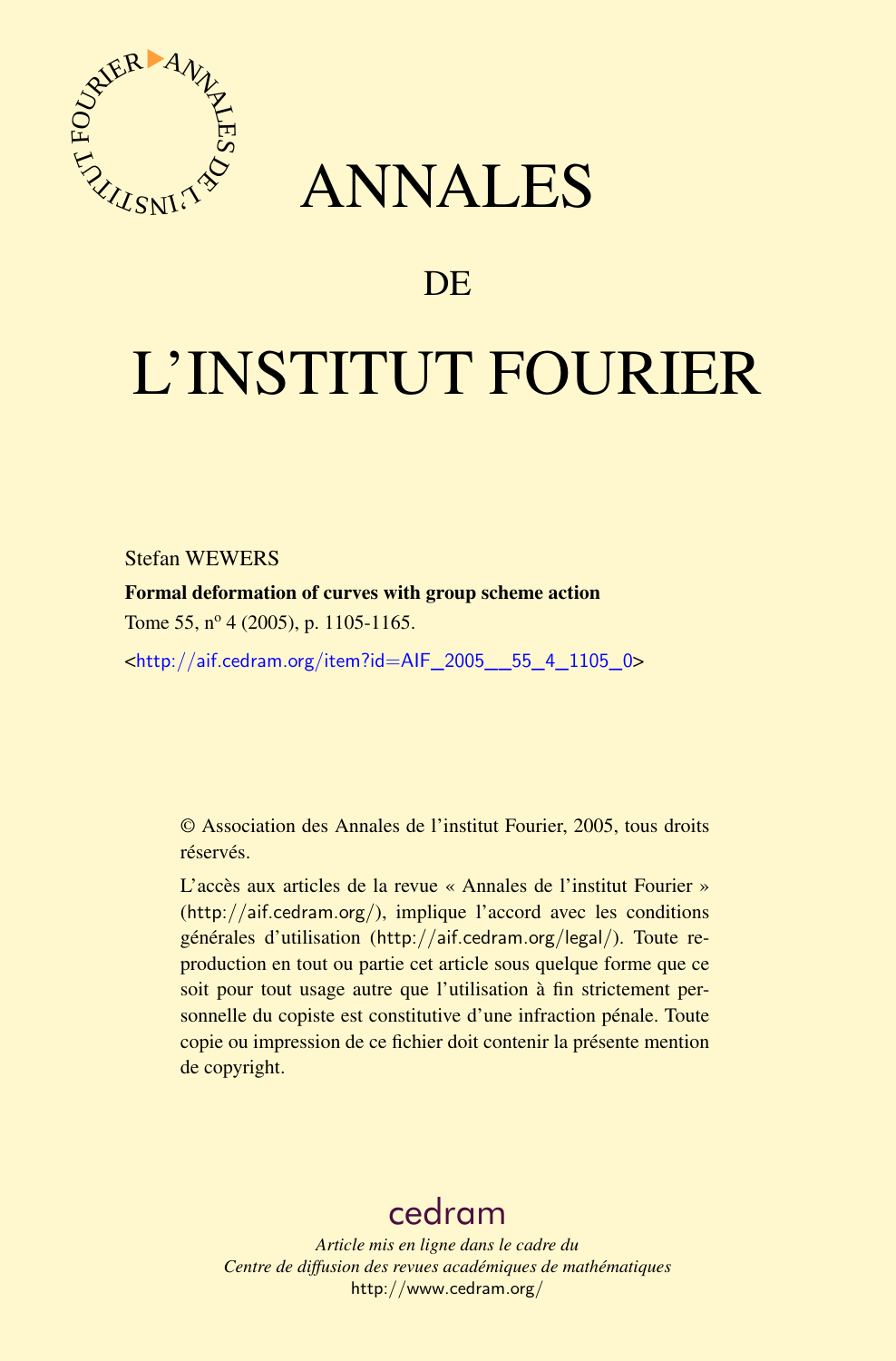### **FORMAL DEFORMATION OF CURVES WITH GROUP SCHEME ACTION**

**by Stefan WEWERS**

#### **Introduction.**

Let *Y* be a (not necessarily smooth) curve over an algebraically closed field *k* of characteristic  $p > 0$ . Let *W* be a complete local ring with residue field  $k$ . Furthermore, let  $G$  be a finite flat group scheme over  $W$  which acts faithfully on *Y*. We denote by  $Def(Y, G)$  the functor which associates to a local Artinian *W*-algebra *R* with residue field *k* the set of isomorphism classes of *G*-equivariant deformations of *Y* to *R*. The present paper is concerned with a study of the functor  $Def(Y, G)$ , using cohomological methods. The special case where *Y* is smooth and *G* is a constant group scheme has been studied previously by Bertin and Mézard [3].

One of the motivations for studying the functor Def(*Y,G*) is the *lifting problem*. Suppose that *Y* is smooth and that *G* is a finite abstract group which acts faithfully on the curve *Y* . Let *W* be the ring of Witt vectors over *k*, and consider *G* as a constant group scheme over *W*. In this situation, the lifting problem asks the following question. Does there exist a finite extension *R/W* of complete discrete valuation rings and a *G*-equivariant lift of *Y* over *R*? For instance, if the deformation functor  $Def(Y, G)$  is unobstructed then the answer to this question is positive.

A conjecture of Oort predicts that the lifting problem has a positive solution if the group  $G$  is cyclic. However, even in the simplest nontrivial

*Keywords*: Equivariant deformation, curves, group schemes, cotangent complex. *Math. classification*: 14B12, 14H30, 13D10.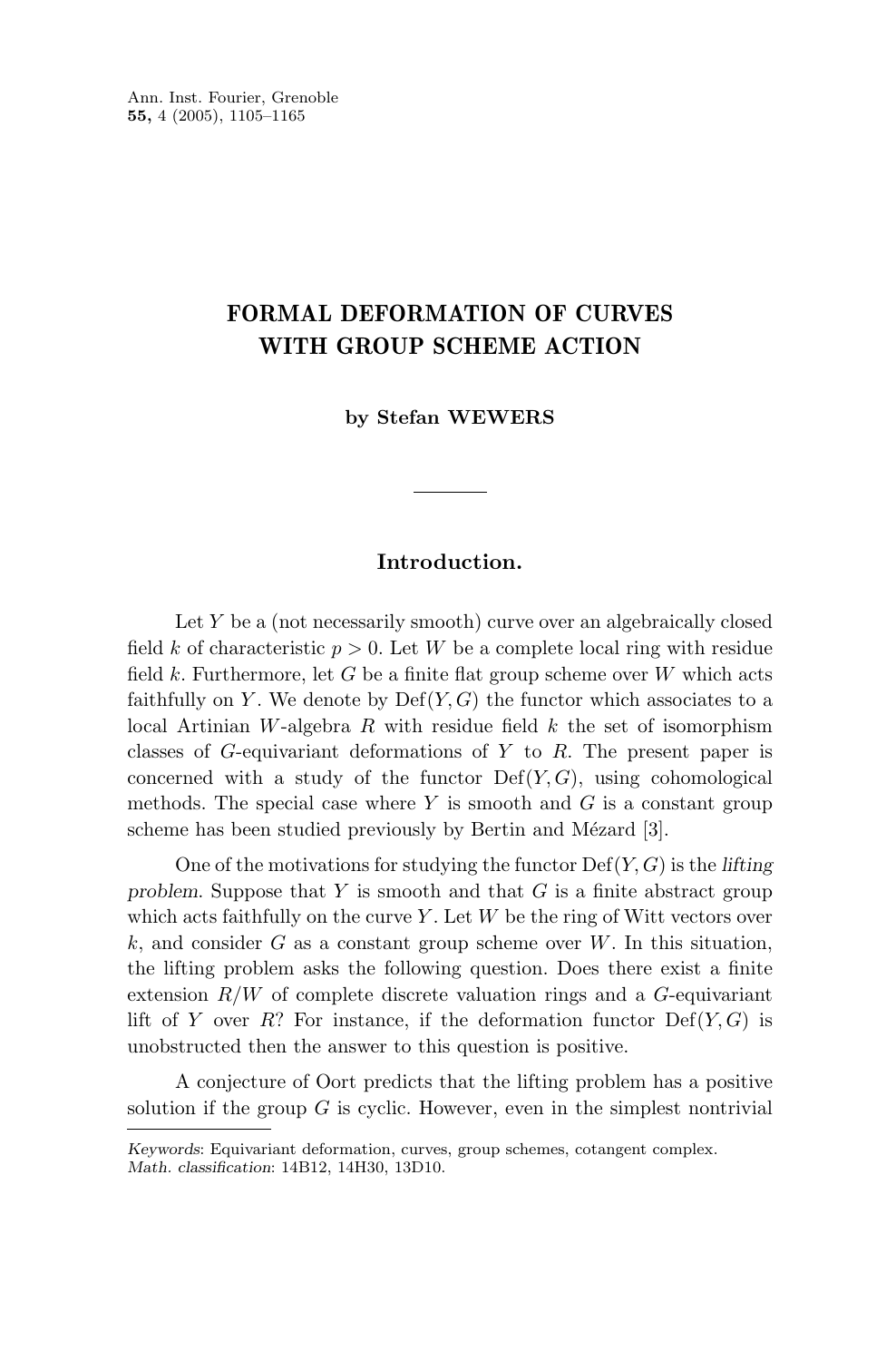case  $G = \mathbb{Z}/p$  (where Oort's conjecture is proved, see [21] and [6]) the functor  $\mathrm{Def}(Y,G)$  is obstructed. In [3] these obstructions are identified as elements in a certain Galois cohomology group. However, they remain a bit mysterious. One of the motivations for generalizing the approach of Bertin–Mézard is the author's hope that this will lead to new insight into the nature of these obstruction, and the lifting problem in general.

Another (related) motivation comes from the study of the stable reduction of Galois covers of curves. Let *R* be a complete discrete valuation ring, with algebraically closed residue field *k* of characteristic *p* and fraction field *K* of characteristic 0. Let  $Y_K \to X_K$  be a Galois cover of smooth projective curves over *K*, with Galois group *G*. After a finite extension of *K*, there exists a certain natural *R*-model  $Y_R \to X_R$  of  $Y_K \to X_K$ , called the *stable model*, see [18] or [26] for a precise definition. The problem we are interested in is to understand this model and in particular its relation with the ramification of the prime *p* in the field *K*. It has become clear from recent work of several authors (e.g. [11], [19], [26]) that this problem naturally leads to the study of singular curves with an action of a finite group scheme, and of the deformation theory of such objects.

This paper is divided into two main parts. The first part  $(\S1-3)$  is an exposition of certain cohomological methods for studying equivariant deformations of (not necessarily smooth) curves with group scheme action. Although the guiding principles are the same as in [3], we have to use much heavier technical machinery. For instance, it does not suffice to look at the equivariant cohomology of the tangent bundle of *Y* over *k*, as in [3]. Instead, one has to consider certain hyperext groups with values in the *equivariant cotangent complex* of *Y* over *k*. The latter is an object in the derived category of  $G-\mathcal{O}_Y$ -modules, and was first introduced by Grothendieck in [8].

In principal, everything one might want to known about the equivariant cotangent complex and its role in deformation theory can be found in Illusie's book [12]. However, the generality in which [12] is written makes it somewhat difficult to read and to work with in a concrete situation (at least for the author of this paper). In the literature there are a number of excellent and readable accounts of certain special cases (see e.g. [23] or [3], §2-3) but none seems to be sufficiently general to deal with the case we need. To improve this situation, the present paper contains a self-contained exposition of a special case of Illusie's theory, which should nevertheless be sufficiently general for the applications we have in mind.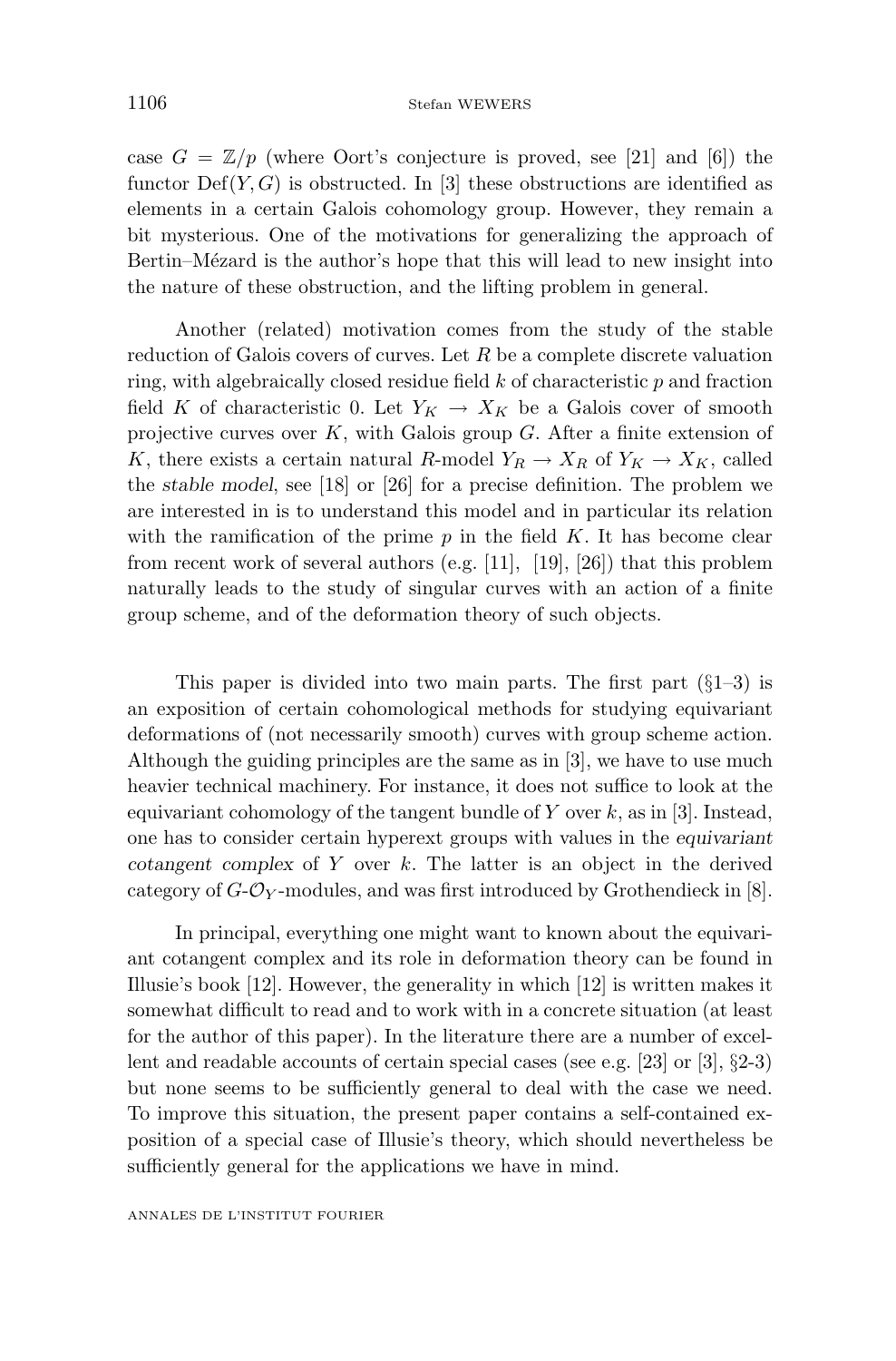In the second part of this paper  $(\S4-5)$  we apply the general theory to a special case which is relevant for the study of three point covers with bad reduction. In particular, we prove a certain result which is a key ingredient for the main theorem of [26].

We start in §4 with a *multiplicative deformation datum*. To give an idea what this is, fix a smooth projective curve *X* over *k*. Then a multiplicative deformation datum over *X* is a pair  $(Z, V)$ , where  $Z \to X$  is a Galois cover of smooth projective curves over a field *k* of characteristic  $p > 0$ , with Galois group *H* of order prime-to-*p*, and  $V \subset \Omega_{k(Z)/k}$  is an *H*-stable  $\mathbb{F}_p$ -vector space of logarithmic differential forms. To  $(Z, V)$  we associate a finite flat group scheme *G* over  $W(k)$  and a (singular) curve *Y* over *k* with an action of *G* such that  $X = Y/G$ . Briefly, the group scheme *G* is of the form  $\mu_p^s \times H$  and  $Y \to Z$  is the  $\mu_p^s$ -cover locally given by *s* Kummer equations  $y_i^p = u_i$ , where  $\phi_i = du_i/u_i$ ,  $i = 1, \ldots, s$ , form a basis of  $V$ .

We study the deformation functor Def(*Y,G*) for such an action of a group scheme *G* and exhibit a number of its properties. Some of theses properties are specific to the action of *G* we deal with. They are in general very different from the properties enjoyed by the deformation functor studied in [3]. For instance, there is in general no such thing as a localglobal principle, because the "local contribution" to the tangent space of the functor  $Def(Y, G)$  is not concentrated in a finite number of closed points. However, from another point of view things are really much easier than in [3], due to the fact that the " $p$ -Sylow" of *G* is a multiplicative group scheme. Since multiplicative group schemes have trivial cohomology, the general machinery developed in the first sections shows that the deformation functor Def(*Y,G*) is unobstructed. Another nice property of  $Def(Y, G)$  is the existence of a natural morphism of deformation functors

$$
(1) \t\t\t Def(Y,G) \longrightarrow Def(X;\tau_j)
$$

which sends an equivariant deformation of *Y* to its quotient by *G*. (Here we regard *X* as a marked curve, the marked points being the "branch points"  $\tau_1, \ldots, \tau_n$  of the *G*-cover  $Y \to X$ .) In this respect, the *G*-cover  $Y \rightarrow X$  behaves like a tamely ramified Galois cover. However, unlike in the case of tamely ramified Galois covers, the functor (1) is in general not an isomorphism.

In §5 we assume in addition that the curve *X* is the projective line and that the vector space *V* is an irreducible  $\mathbb{F}_p[H]$ -module which decomposes, after tensoring with  $\mathbb{F}_p$ , into the direct sum of one dimensional modules.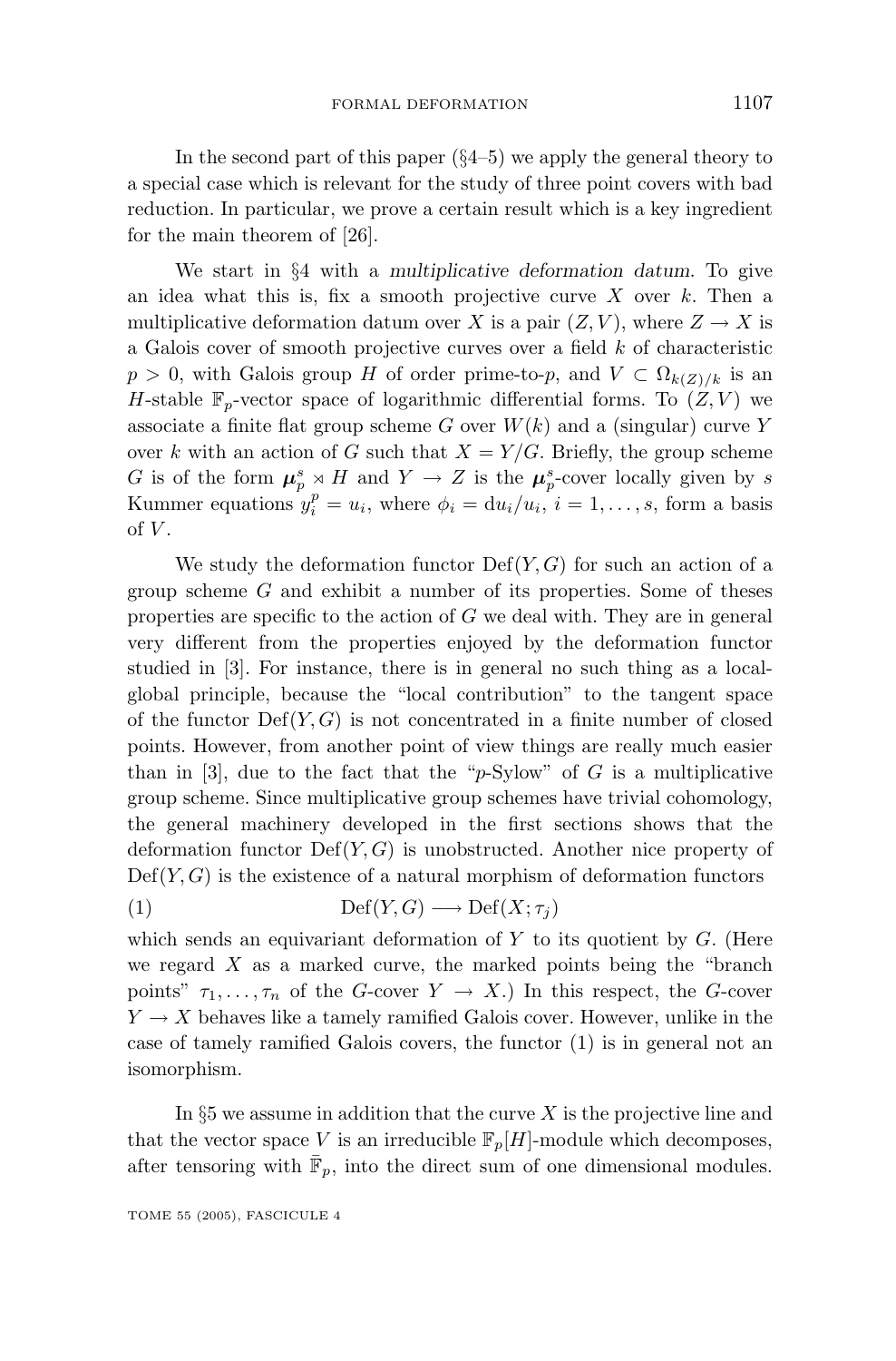Among all the multiplicative deformation data  $(Z, V)$  of this type, there are some which we call *special*. The definition of specialty is given in terms of certain numerical invariants attached to  $(Z, V)$ . But philosophically, special deformation data are attached to three point Galois covers of the projective line with bad reduction to characteristic *p*. We refer to [25] and [26] for details on the case dim<sub>F<sub>p</sub></sub>  $V = 1$  and for a more satisfactory explanation of the connection to three point covers. Let us only mention that the deformation theory of the *G*-cover  $Y \to X$  attached to a special deformation datum has a number of very nice and surprising properties:

- The lifting property: the morphism of deformation functors (1) is an isomorphism. In this respect, the *G*-cover  $Y \to X$  behaves just like a tamely ramified Galois cover.
- *The local-global principle:* local deformations in formal neighborhoods of the ramification points (which satisfy a certain condition) can be interpolated by a *unique* global deformation of *Y* .
- *Rigidity:* If an equivariant deformation of *Y* in equal characteristic (*i.e.* over a local *k*-algebra) is again special then it is the trivial deformation. Therefore, there exist at most a finite number of special deformation data of a given type (up to isomorphism), and every special deformation datum can be defined over a finite field.

These properties are very particular to special deformation data. They reflect, in a rather subtle way, the connection to three point covers with bad reduction and in particular to the fact that three point covers are "rigid" objects.

At the end of the paper, the reader will find three appendices containing background material which the author found difficult to extract from the literature. This includes Picard stacks, the cohomology of affine group schemes, and two spectral sequences which are useful to compute equivariant hyperext groups.

#### **1. The equivariant cotangent complex.**

In [12] Illusie defines, for any morphism of schemes  $Y \rightarrow S$ , the cotangent complex  $\mathcal{L}_{Y/S}$ . This is a complex of flat  $\mathcal{O}_Y$ -modules, well defined up to canonical quasi-isomorphism, such that  $H^0(\mathcal{L}_{Y/S}) = \Omega_{Y/S}$ . If  $Y \to S$ is smooth then  $\mathcal{L}_{Y/S} = \Omega_{Y/S}$ . Moreover, if  $G \to S$  is a group scheme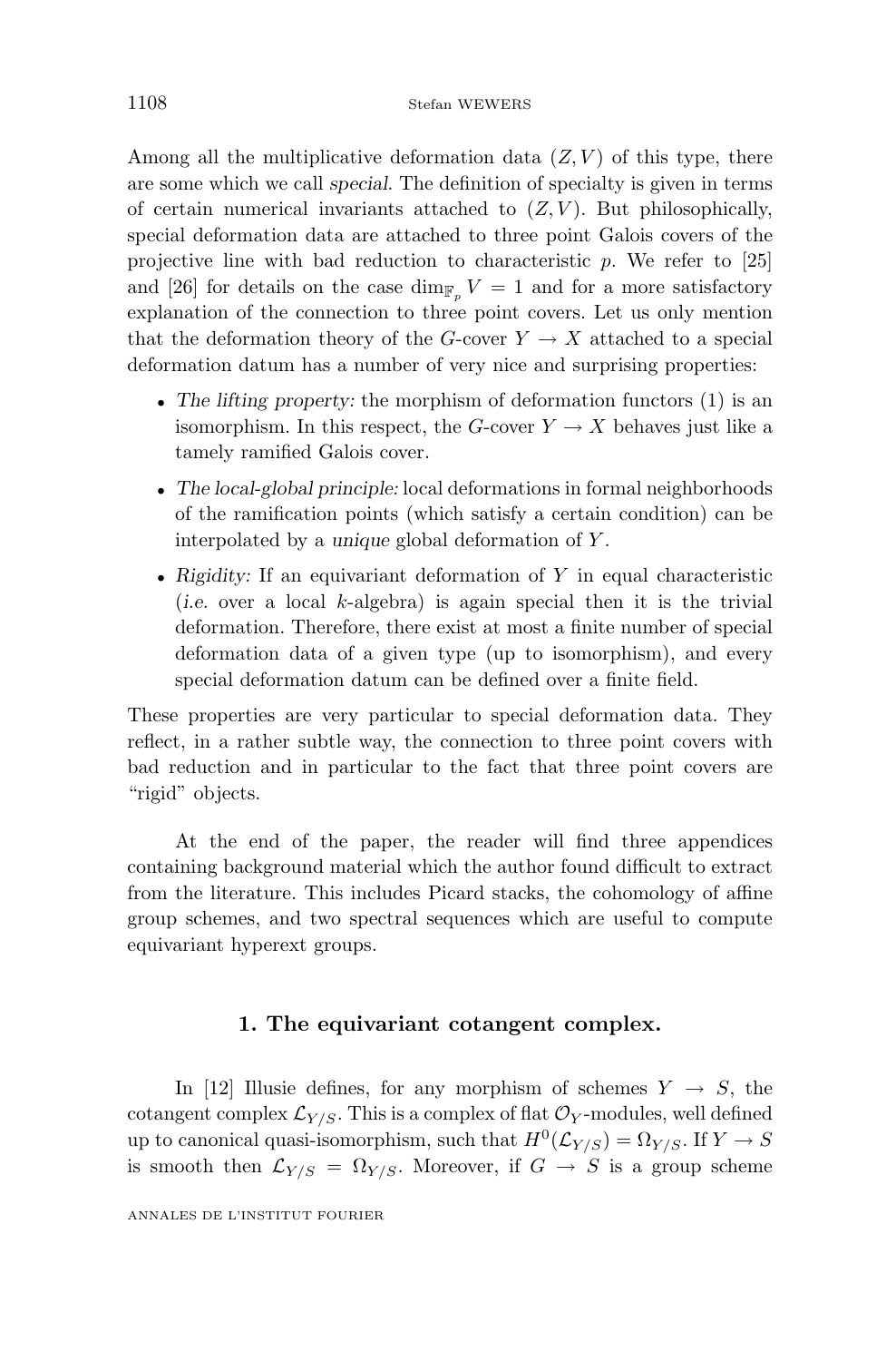acting on *Y* , Illusie defines the *equivariant cotangent complex* as an object of the derived classifying topos  $\mathfrak{D}^{+}(BG_{/X})$  whose underlying complex of  $\mathcal{O}_Y$ -modules is  $\mathcal{L}_{Y/S}$ .

In this section we give a more down-to-earth definition of the equivariant cotangent complex which, however, works well only if  $Y \to S$  and the *G*-action on *Y* have certain good properties. We follow the original approach of Grothendieck [8]. This gives the "correct" cotangent complex only if  $Y \to S$  is a local complete intersection morphism. We assume that Y admits locally an equivariant embedding into a formally smooth *S*-scheme with *G*-action. Under this assumption, it is much easier to endow the cotangent complex with a natural *G*-action.

**1.1**. — Let  $S = \operatorname{Spec} R$  be an affine scheme,  $G \rightarrow S$  a flat affine group scheme and  $Y \rightarrow S$  an *S*-scheme with an action of *G*. By a  $G$ - $\mathcal{O}_Y$ -module we mean a sheaf of  $\mathcal{O}_Y$ -modules  $\mathcal{F}$ , together with a lift of the *G*-action from *Y* to *F*. A homomorphism between two  $G - \mathcal{O}_Y$ modules  $\mathcal F$  and  $\mathcal G$  is a sheaf homomorphism which is both  $\mathcal O_Y$ -linear and *G*-equivariant. The group of such homomorphisms is denoted by  $Hom_G(\mathcal{F}, \mathcal{G})$ . We denote by  $Mod(Y, G)$  the corresponding category of *G*- $\mathcal{O}_Y$ -modules. See Appendix C.1 for more details on the category  $Mod(Y, G)$ . For  $* \in \{+, -, b\}$ , we denote by  $\mathfrak{K}^*(Y, G)$  the category of cochain complexes in  $Mod(Y, G)$ , up to homotopy, which are bounded from below  $(* = +)$ , bounded from above  $(* = -)$  or bounded in both directions  $(* = b)$ . We write  $\mathfrak{D}^*(Y,G)$  for the derived category of  $\mathfrak{K}^*(Y,G)$ .

In this section we define the equivariant cotangent complex  $\mathcal{L}_{Y/S}$  of the morphism  $Y \to S$  as an object of  $\mathfrak{D}^{+}(Y, G)$ , assuming:

ASSUMPTION 1.1. — Every point of *Y* is contained in an affine and *G*-stable open neighborhood  $U \subset Y$  such that the following holds. There exists a formally smooth affine *S*-scheme  $P \rightarrow S$  with *G*-action and a *G*-equivariant closed immersion  $\varphi: U \hookrightarrow P$ .

*Remark 1.2.* — It is not clear to the author how restrictive Assumption 1.1 is. We expect that it can be verified in any concrete situation where one actually wants to apply our theory. For instance, in §4 we use the case where  $G$  is an extension of a constant by a multiplicative group scheme and acts freely on a dense open subset of *Y* . In this situation, Assumption 1.1 is easy to verify.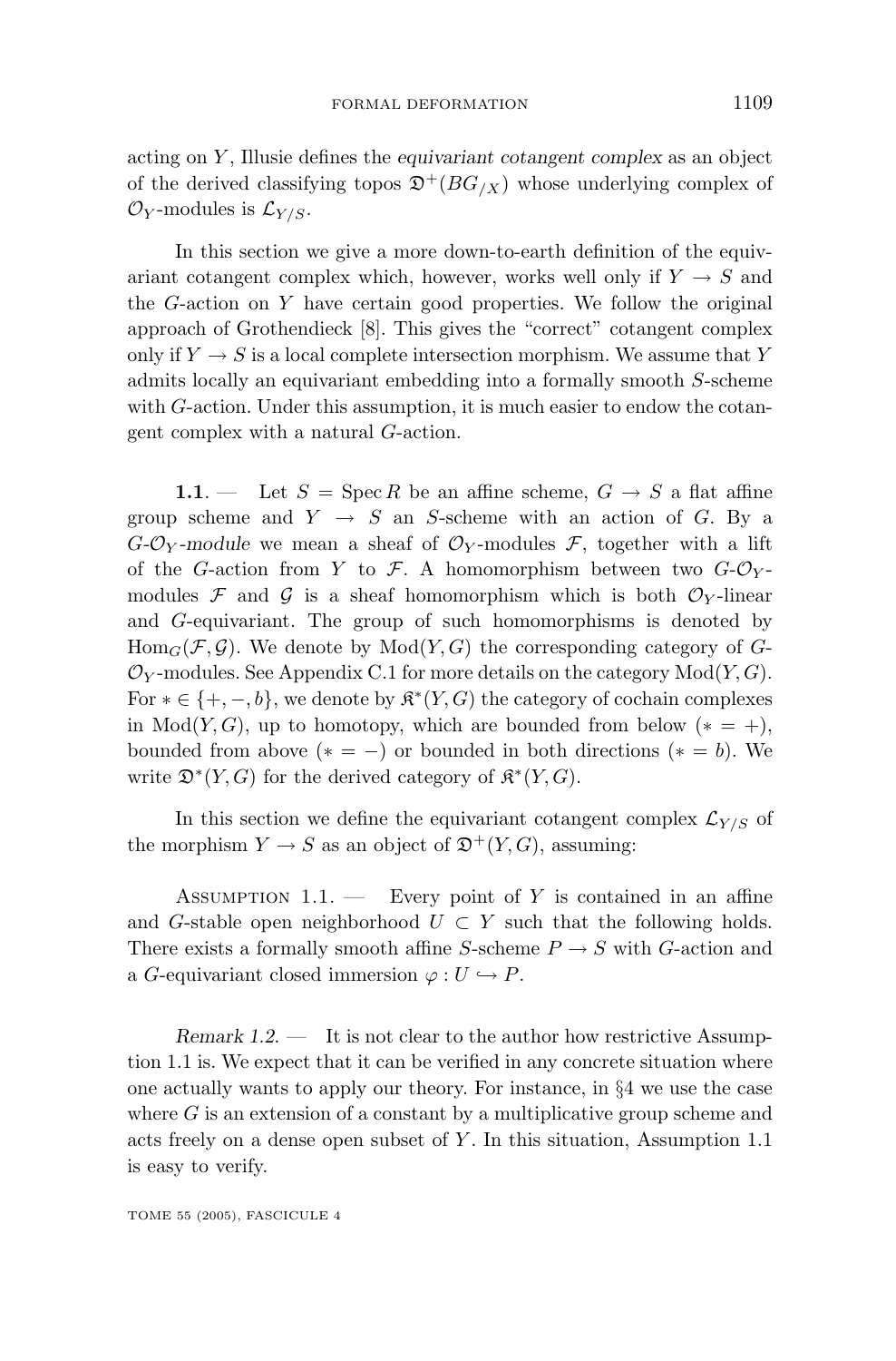1110 Stefan WEWERS

**1.2**. — A triple  $(U, P, \varphi)$  as in Assumption 1.1 is called a *local chart* for  $Y \to S$ . Often we will simply write  $\varphi$  instead of  $(U, P, \varphi)$ . Given such a local chart, we denote by  $\mathcal{I} \subset \mathcal{O}_P$  the sheaf of ideals defining the image of *ϕ*. We define the *cotangent complex* of the chart *ϕ* as the following complex of *G*-O*<sup>Y</sup>* -modules:

(2) 
$$
\mathcal{L}_{\varphi} := (\mathcal{I}/\mathcal{I}^2 \longrightarrow \Omega_{P/S} \otimes \mathcal{O}_Y).
$$

The two nontrivial terms of  $\mathcal{L}_{\varphi}$  lie in degree  $-1$  and 0. Note that there is a natural augmentation  $\mathcal{L}_{\varphi} \to \Omega_{Y/S}$  which identifies  $\Omega_{Y/S}$  with  $H^0(\mathcal{L}_{\varphi})$ .

*Remark 1.3.*

(i) If  $Y/S$  is of finite type, then we may take  $P/S$  to be smooth. In this case,  $\mathcal{L}_{\varphi}^0 = \Omega_{P/S} \otimes \mathcal{O}_Y$  is a locally free  $\mathcal{O}_Y$ -module of finite rank.

(ii) If, moreover,  $Y \to S$  is a local complete intersection (in the sense of [2], VIII.1.1) then the embedding  $\varphi$  is regular. Recall that this means the following. For every point  $y \in U$  the stalk  $\mathcal{I}_y$  is an ideal generated by a regular sequence of the local ring  $\mathcal{O}_{P,y}$ . It follows that  $\mathcal{L}_{\varphi}^{-1} = \mathcal{I}/\mathcal{I}^2$  is a locally free  $\mathcal{O}_Y$ -module of finite rank, too.

Let  $(U, P, \varphi)$  and  $(V, Q, \psi)$  be two local charts, and assume that  $V \subset U$ . A morphism from  $\psi$  to  $\varphi$  is a *G*-equivariant morphism of *S*-schemes  $u: Q \to P$  such that the diagram

$$
\begin{array}{ccc}\nV & \xrightarrow{\psi} & Q \\
\downarrow & & \downarrow u \\
U & \xrightarrow{\varphi} & P\n\end{array}
$$

commutes. We use the notation  $u : \psi \to \varphi$ . Note that *u* induces a morphism of complexes of *G*-O*<sup>Y</sup>* -modules

$$
u^*:\mathcal{L}_{\varphi}|_V\longrightarrow \mathcal{L}_{\psi}.
$$

LEMMA 1.4.

- (i) The homotopy class of  $u^*$  is independent of the morphism  $u$ .
- (ii) *The morphism u*<sup>∗</sup> *is a quasi-isomorphism.*

*Proof.*  $\rightarrow$  It is no restriction to assume that  $U = V$ . We may also assume that  $U$  is affine. Let  $P'$  denote the second infinitesimal neighborhood of *U* in *P*, *i.e.* the closed subscheme of *P* defined by the sheaf of ideals  $\mathcal{I}^2$ . Similarly,  $Q'$  denotes the second infinitesimal neighborhood of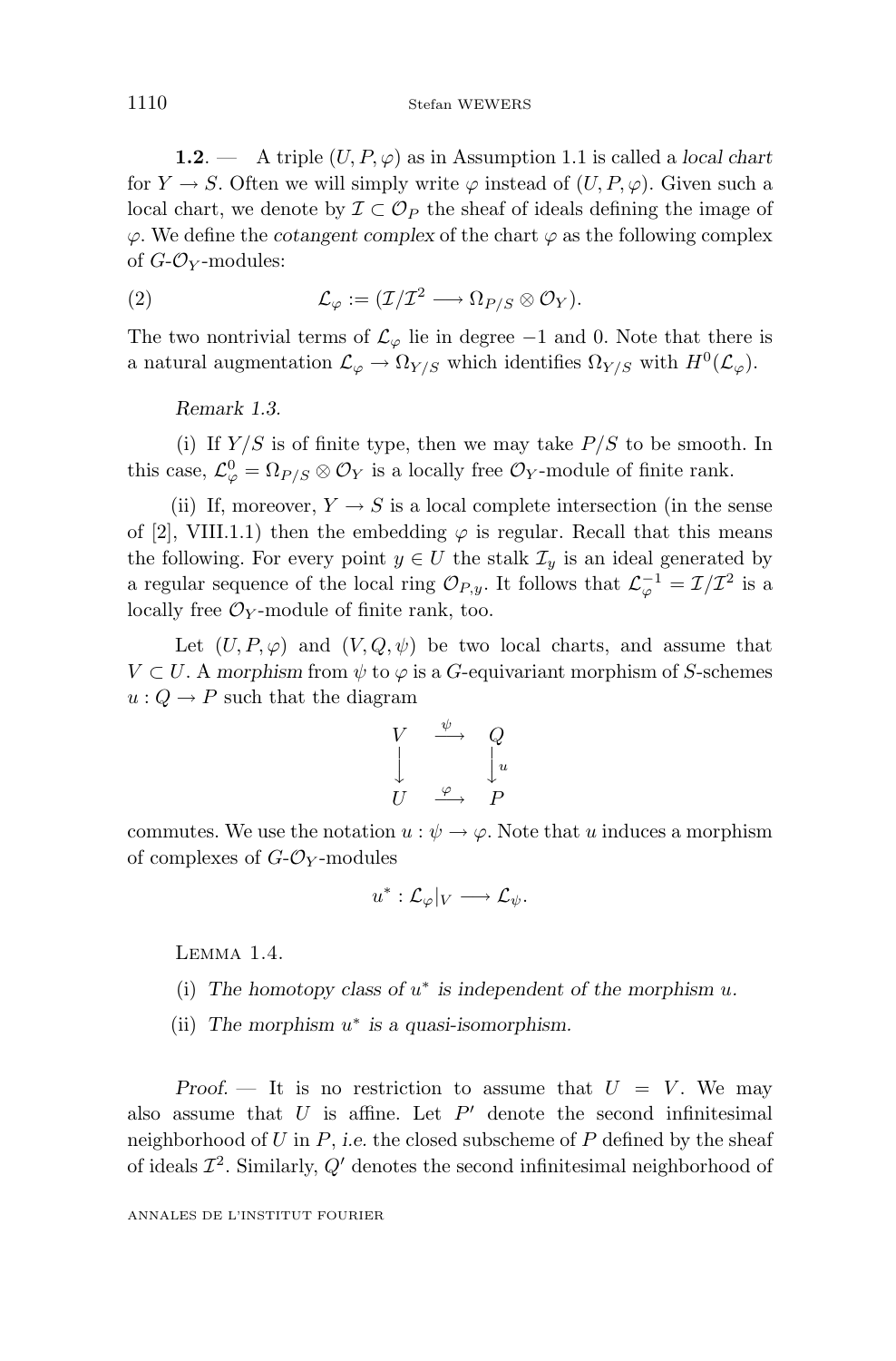*Y* in *Q*. It is defined by  $\mathcal{J}^2$ , where  $\mathcal{J} \subset \mathcal{O}_Q$  is the sheaf of ideals defining the image of  $\psi$ . Let  $v: Q \to P$  be another morphism of local charts, and set  $u' := u|_{\Omega'}$  and  $v' := v|_{\Omega'}$ . It is clear that  $u^*$  (resp.  $v^*$ ) only depends on the restriction *u'* (resp. on *v'*). An easy computation shows that the difference of the two pullback maps

$$
(u')^* - (v')^* : \mathcal{O}_P \longrightarrow \mathcal{J}/\mathcal{J}^2
$$

is an *R*-linear derivation. Hence it gives rise to an  $\mathcal{O}_Y$ -linear map *s* :  $\Omega_P \otimes \mathcal{O}_Y \to \mathcal{J}/\mathcal{J}^2$ , and one checks that *s* is the desired homotopy between *u*<sup>∗</sup> and *v*∗:

| $\mathcal{I}/\mathcal{I}^2$ |                  | $\Omega_{P/S}\otimes \mathcal{O}_Y$ |
|-----------------------------|------------------|-------------------------------------|
| $u^* - v^*$                 | $\cdot$ s        | $\left  u^* - v^* \right $          |
| $\mathcal{J}/\mathcal{J}^2$ | $\frac{d}{dx}$ . | $\Omega_{Q/S}\otimes \mathcal{O}_Y$ |

This proves (i).

By assumption  $Q \rightarrow S$  is formally smooth and *U* is affine. Hence there exists a morphism  $w': P' \to Q$  lifting  $\psi: Y \hookrightarrow Q$ . As in the proof of (i), one shows that there are homotopies

$$
(w')^* \circ u^* \sim \mathrm{Id}_{\mathcal{L}_{\varphi}}, \qquad u^* \circ (w')^* \sim \mathrm{Id}_{\mathcal{L}_{\psi}}.
$$
 This proves (ii).

**1.3**. — We are now ready to define the equivariant cotangent complex. By Assumption 1.1 there exists a covering  $(U_i)_{i \in I}$  of Y by affine and *G*-stable opens  $U_i \subset Y$ , each admitting a local chart  $\varphi_i : U_i \hookrightarrow P_i$ . We choose, once and for all, a well-ordering on the set of indices of the covering  $(U_i)$ . The datum  $(U_i, \varphi_i)$  is called an *atlas*.

For any 
$$
(n + 1)
$$
-tuple  $\underline{i} = (i_0, \ldots, i_n)$  we set  
\n
$$
U_{\underline{i}} := U_{i_0} \cap \ldots \cap U_{i_n}, \qquad P_{\underline{i}} := P_{i_0} \times_S \ldots \times_S P_{i_n},
$$
\n
$$
\varphi_{\underline{i}} := \varphi_{i_0} \times \cdots \times \varphi_{i_n} : U_{\underline{i}} \hookrightarrow P_{\underline{i}}.
$$

Clearly,  $\varphi_i$  is a local chart and gives rise to a complex of  $G\text{-}\mathcal{O}_{U_i}\text{-modules}$  $\mathcal{L}_{\varphi_i}$ . We denote by  $\mathcal{L}_i$  the push-forward of  $\mathcal{L}_{\varphi_i}$  to *Y*. Thus,  $\mathcal{L}_i$  is a flat and quasi-coherent *G*- $\mathcal{O}_Y$ -module such that  $\mathcal{L}_i|_{U_i} = \mathcal{L}_{\varphi_i}$ .

For  $\underline{i} = (i_0, \ldots, i_n)$  as above and  $0 \leq \nu \leq n$ , let  $p_i^{\nu} : P_{\underline{i}} \to P_{\underline{i}}$ denote the projection which leaves out the  $\nu$ <sup>th</sup> component (*i.e.*  $i'$  =  $(i_0, \ldots, i_\nu, \ldots, i_n)$ ; it is a morphism  $\varphi_i \to \varphi_{i'}$  of local charts. The resulting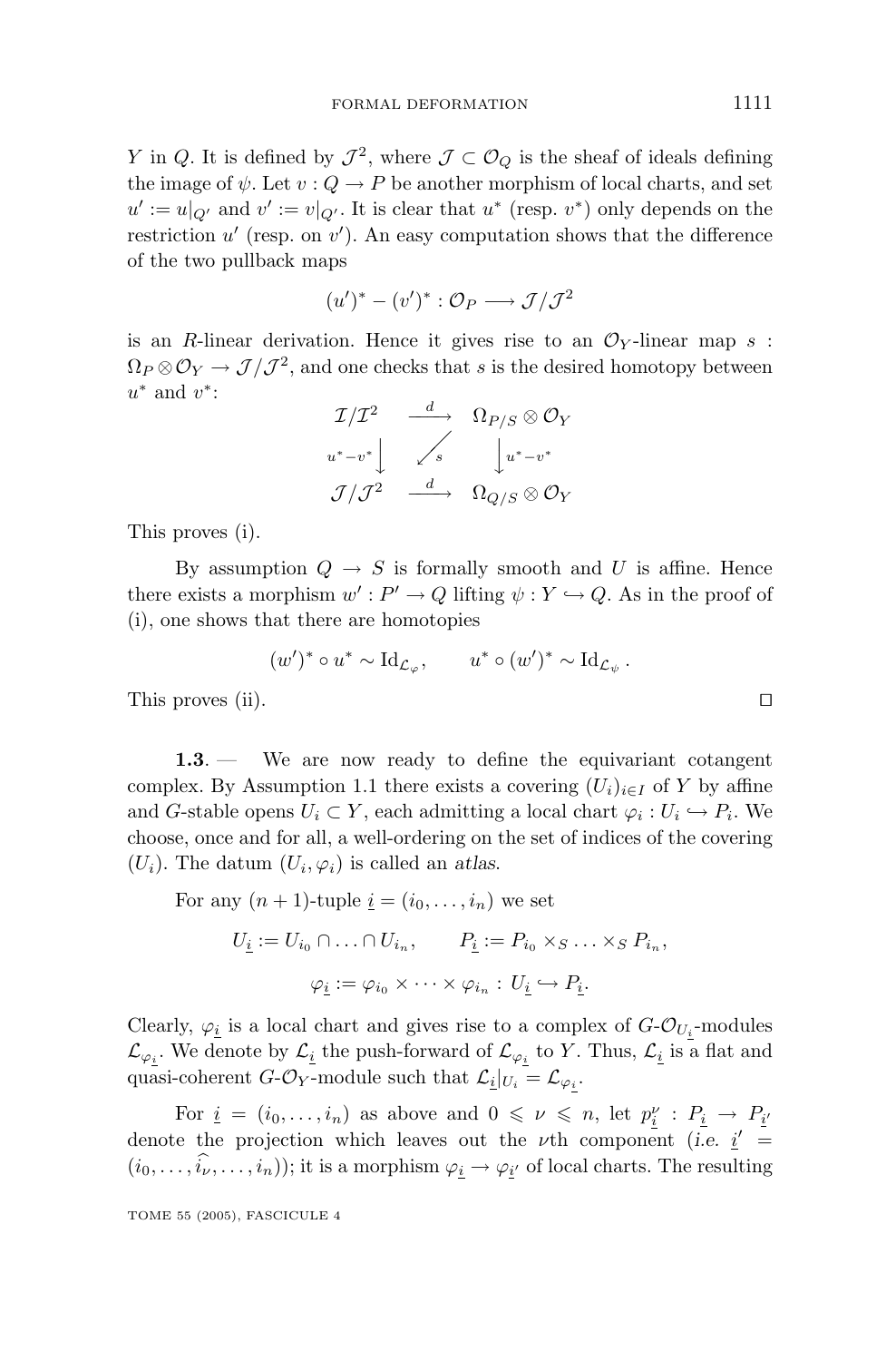morphism  $(p_i^{\nu})^* : L_{\varphi_{\underline{i}'}}|_{U_{\underline{i}}} \to L_{\varphi_{\underline{i}}}$  extends in a canonical way to a morphism of  $G$ - $\mathcal{O}_Y$ -modules  $\partial_i^{\nu}: \mathcal{L}_{i'} \to \mathcal{L}_i$ . Note that

(3) 
$$
\partial_{\underline{i}}^{\nu} \circ \partial_{\underline{i}}^{\mu} = \partial_{\underline{i}}^{\mu} \circ \partial_{\underline{i}^{\nu}}^{\nu-1}
$$

holds for  $\mu < \nu$ , if we set  $\underline{i}' := (\ldots, \widehat{i_{\nu}}, \ldots)$  and  $\underline{i}'' := (\ldots, \widehat{i_{\mu}}, \ldots)$ .

DEFINITION 1.5. — The *equivariant cotangent complex* of the morphism  $Y \to S$  (relative to the open covering  $(U_i)$  and the local charts  $\varphi_i$ ) is the total complex

$$
\mathcal{L}_{Y/S}:=\operatorname{Tot}(\mathcal{K})
$$

of the following double complex of  $G\text{-}\mathcal{O}_Y\text{-modules:}$ 



The vertical differentials are defined as  $\partial := \sum_{\nu=0}^{p} (-1)^{\nu} \prod_{\underline{i}} \partial_{\underline{i}}^{\nu} : \mathcal{K}^{p,q} \to$  $\mathcal{K}^{p+1,q}$ . The horizontal differentials are induced from the differentials of the complexes  $\mathcal{L}_i$ . The columns of K start with degree 0, so  $\mathcal{L}_{Y/S}$  starts with degree  $-1$ . Note that  $\mathcal{L}_{Y/S}$  consists of flat and quasi-coherent sheaves.

Proposition 1.6. — *For all i there exist a quasi-isomorphism*  $\beta_i: \mathcal{L}_{Y/S}|_{U_i} \to \mathcal{L}_{\varphi_i}$ *.* Moreover, for all  $i < j$  we have a homotopy

$$
s_{i,j} : \partial_{i,j}^1 \circ \beta_i \sim \partial_{i,j}^0 \circ \beta_j.
$$

*which satisfies the cocycles relation*

(4) 
$$
\partial_{i,j,k}^0 \circ s_{j,k} - \partial_{i,j,k}^1 \circ s_{i,k} + \partial_{i,j,k}^2 \circ s_{i,j} = 0.
$$

*Proof.* — The natural projections  $K^{0,q}|_{U_i} \to \mathcal{L}_i^q$  induce a morphism  $\beta_i : \mathcal{L}_{Y/S}|_{U_i} \to \mathcal{L}_{\varphi_i}$ . We define the homotopy  $s_{i,j}$  as follows:

$$
s^0_{i,j} : \left\{ \begin{array}{ccc} (\mathcal{L}_{Y/S})^0 & \longrightarrow & \mathcal{L}_{i,j}^{-1} \\ (f_k;g_{k,l}) & \longmapsto & g_{i,j} \end{array} \right. , \qquad s^1_{i,j} : \left\{ \begin{array}{ccc} (\mathcal{L}_{Y/S})^1 & \longrightarrow & \mathcal{L}_{i,j}^0 \\ (f_{k,l};g_{k,l,m}) & \longmapsto & f_{i,j} \end{array} \right. .
$$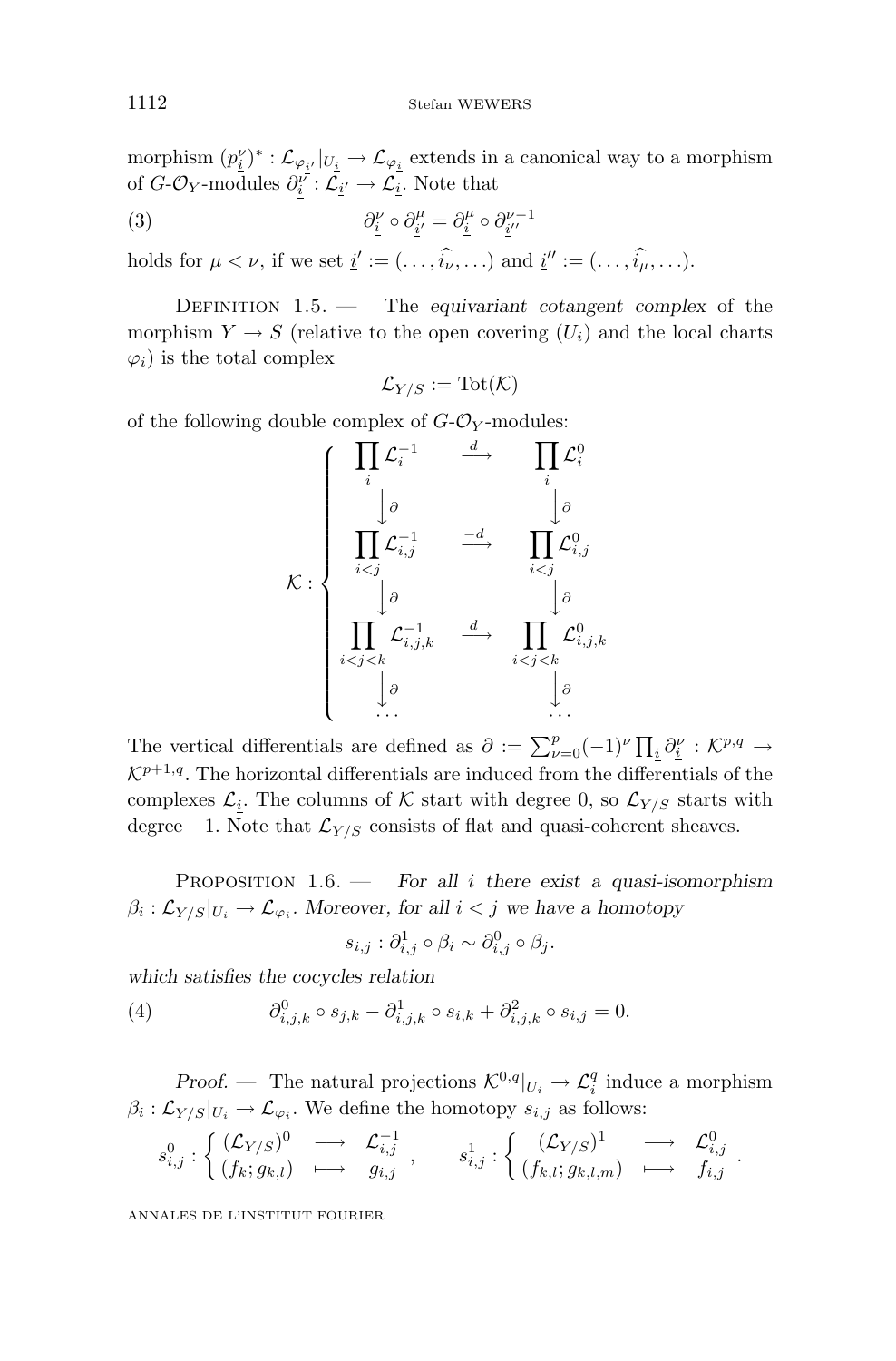We leave it to the reader to check that  $s_{i,j}$  is indeed a homotopy from  $\partial_{i,j}^1 \circ \beta_i$  to  $\partial_{i,j}^0 \circ \beta_j$  and satisfies the cocycle relation (4).

It remains to show that  $\beta_i$  is a quasi-isomorphism. Let *i, j* be a pair of indices. By definition and by Lemma 1.4 (ii) the restriction of  $\partial_{i,j}^{0}$  :  $\mathcal{L}_{j}$  →  $\mathcal{L}_{i,j}$  to  $U_{i,j}$  is a quasi-isomorphism. Therefore, for  $q = -1, 0$  we may define

$$
\alpha_{i,j}^q:=H^q(\partial_{i,j}^0)^{-1}\circ H^q(\partial_{i,j}^1):H^q(\mathcal{L}_i)|_{U_{i,j}}\;\overset{\sim}{\longrightarrow}H^q(\mathcal{L}_j)|_{U_{i,j}}.
$$

One checks that the cocycle relation  $\alpha_{j,k}^q \circ \alpha_{i,j}^q = \alpha_{i,k}^q$  holds. Therefore, there exists a  $G\text{-}\mathcal{O}_Y$ -module  $\mathcal{T}^q$  together with isomorphisms  $\gamma_i^q : \mathcal{T}^q|_{U_i} \stackrel{\sim}{\longrightarrow}$  $H^q(\mathcal{L}_i)$  such that  $\alpha^q_{i,j} = \gamma^q_j \circ (\gamma^q_i)^{-1}$ . It is a bit tedious but elementary to define, for each  $(n+1)$ -tuple  $\underline{i} = (i_0, \ldots, i_n)$  an isomorphism  $\gamma_i^q : \mathcal{T}^q|_{U_{\underline{i}}} \stackrel{\sim}{\longrightarrow}$  $H^q(\mathcal{L}_i)$  which identifies the complex

(5) 
$$
H^{q}(\mathcal{K}) = \left(\prod_{i} H^{q}(\mathcal{L}_{i}) \longrightarrow \prod_{i < j} H^{q}(\mathcal{L}_{i,j}) \longrightarrow \cdots\right)
$$

with the Cech-resolution of the sheaf  $\mathcal{T}^q$ . We conclude that the complex (5) is exact. Now the spectral sequence  $H^p(H^q(\mathcal{K})) \Rightarrow H^{p+q}(\mathcal{L}_{Y/S})$  identifies  $\mathcal{T}^q$  with  $H^q(\mathcal{L}_{Y/S})$  in such a way that  $\gamma_i^q$  is identified with  $H^q(\beta_i)$ . In particular,  $H^q(\beta_i)$  is an isomorphism, which is what we wanted to show. $\Box$ 

*Remark 1.7.* — Let  $(U_i, \varphi_i)$  and  $(U'_i, \varphi'_i)$  be two atlases and  $\mathcal{L}_{Y/S}$ and  $\mathcal{L}_{Y/S}'$  the corresponding complexes, as defined above. Then the disjoint union of  $(U_i, \varphi_i)$  and  $(U'_i, \varphi'_i)$  is again an atlas and gives rise to a third complex  $\mathcal{L}''_{Y/S}$ , canonically equipped with quasi-isomorphisms  $\mathcal{L}''_{Y/S} \rightarrow$  $\mathcal{L}_{Y/S}$  and  $\mathcal{L}_{Y/S}'' \to \mathcal{L}_{Y/S}'$ . In other words: the cotangent complex  $\mathcal{L}_{Y/S}$ , considered as an object of the derived category  $\mathfrak{D}^{+}(Y,G)$ , does not depend on the choice of the atlas  $(U_i, \varphi_i)$ .

*Remark 1.8.* — By definition we have  $H^0(\mathcal{L}_{Y/S}) = \Omega_{Y/S}$  and  $H^q(\mathcal{L}_{Y/S}) = 0$  for  $q \notin \{-1,0\}$ . It is also clear that  $\mathcal{L}_{Y/S}$  has functorial properties similar to the sheaf of differentials  $\Omega_{Y/S}$ . Namely, if

(6) 
$$
S' = \operatorname{Spec} R' \quad \longrightarrow \quad S = \operatorname{Spec} R
$$

is a commutative and *G*-equivariant diagram of schemes (where *Y /S* and  $Y'/S'$  satisfy Assumption 1.1), then we have a natural homomorphism

$$
(7) \t u^* \mathcal{L}_{Y/S} \longrightarrow \mathcal{L}_{Y'/S'}
$$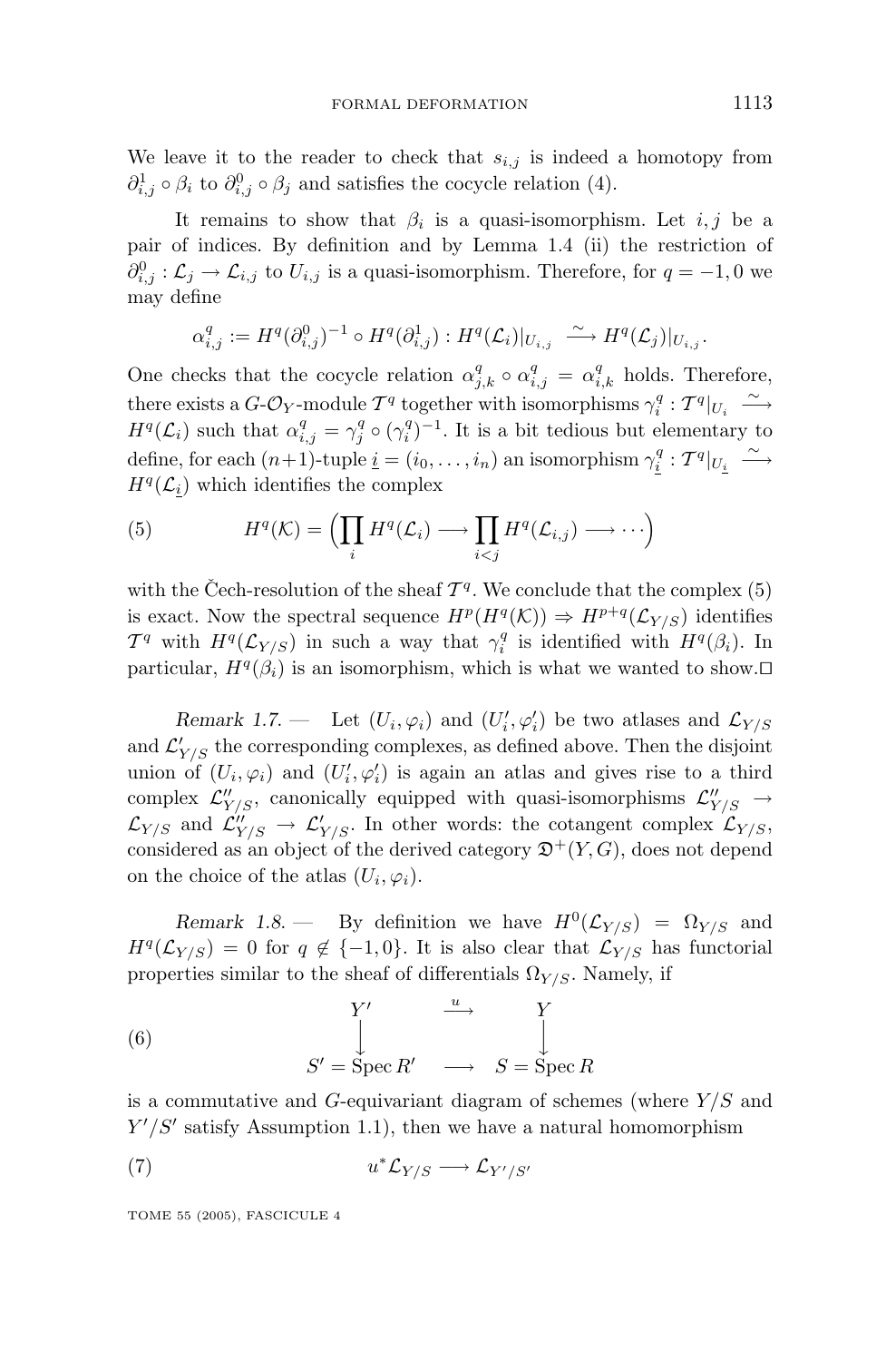in  $\mathfrak{D}^+(Y', G)$ . The morphism (7) is an isomorphism in each of the following two cases:

- (i) We have  $S = S'$  and  $Y' \rightarrow Y$  is an open immersion.
- (ii) The diagram (6) is Cartesian and either  $Y \to S$  or  $S' \to S$  is flat.

*Remark 1.9.* — If  $Y \to S$  is a local complete intersection, then  $\mathcal{L}_{Y/S}$ agrees with Illusie's equivariant cotangent complex, up to canonical quasiisomorphism. In general,  $\mathcal{L}_{Y/S}$  is quasi-isomorphic to Illusie's equivariant cotangent complex, truncated at degree  $-1$ . In particular, if  $\mathcal F$  is a  $G$ - $\mathcal O_Y$ module then the *n*th hyperext group  $\mathbb{E}xt_G^n(\mathcal{L}_{Y/S}, \mathcal{F})$  is the "correct" one only for  $n \leq 1$ . See [12], Chapitre III, Corollaire 1.2.9.1.

#### **2. Extensions.**

In this section we prove that *G*-equivariant extensions of the morphism  $Y \to S$  by a quasi-coherent  $G\text{-}\mathcal{O}_Y$ -module  $\mathcal F$  are classified by the group  $\mathbb{E}xt^1_G(\mathcal{L}_{Y/S}, \mathcal{F})$ . See Corollary 2.3. This result will be the basis for the results on equivariant deformations of  $Y \to S$  in §3. Actually, instead of working with extensions of the scheme *Y* , we prefer to work with the opposite category of extensions of the sheaf  $\mathcal{O}_Y$ .

**2.1**. — Let  $G \rightarrow S = \text{Spec } R$  and  $Y \rightarrow S$  be as in §1.1. We also fix a  $G-\mathcal{O}_Y$ -module  $\mathcal F$  which is a quasi-coherent  $\mathcal{O}_Y$ -module.

DEFINITION 2.1. — An *equivariant extension of*  $\mathcal{O}_Y$  *by*  $\mathcal{F}$  is given by a short exact sequence of sheaves of *R*-modules on *Y* , of the form

$$
0 \to \mathcal{F} \longrightarrow \mathcal{E} \longrightarrow \mathcal{O}_Y \to 0,
$$

together with a *G*-action and a structure of sheaf of *R*-algebras on  $\mathcal E$  such that the following holds:

- (i) The maps  $\mathcal{F} \to \mathcal{E}$  and  $\mathcal{E} \to \mathcal{O}_Y$  are *G*-equivariant.
- (ii) The map  $\mathcal{E} \to \mathcal{O}_Y$  is an *R*-algebra morphism.

(iii) The sheaf  $\mathcal F$ , considered as a subsheaf of  $\mathcal E$ , is a sheaf of ideals with square zero.

We denote by  $\mathfrak{E} \mathfrak{xt}_G(\mathcal{O}_Y, \mathcal{F})$  the category of all such extensions. Morphisms between extensions are defined in the obvious manner. (The Five Lemma shows that all morphisms are in fact isomorphisms.)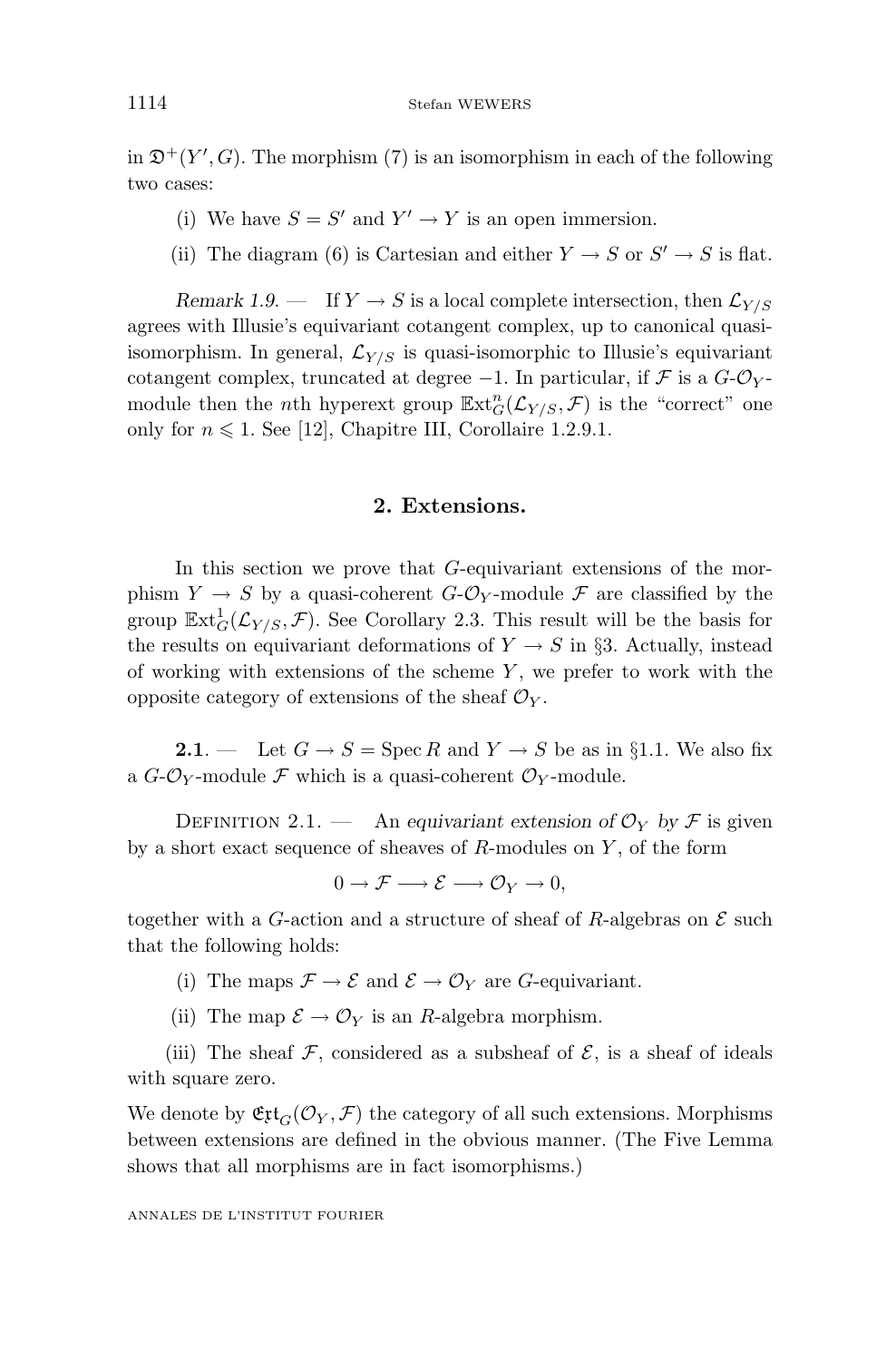Given an extension  $\mathcal E$  of  $\mathcal O_Y$  by  $\mathcal F$ , we get a morphism of *S*-schemes  $Y' \rightarrow Y$  (which is a homeomorphism on the underlying topological spaces) such that  $\mathcal{E} = \mathcal{O}_{Y'}$ . The scheme *Y'* is called an extension of *Y* by *F*.

By taking Baer sums of short exact sequences, one defines a bifunctor  $(\mathcal{E}_1, \mathcal{E}_2) \mapsto \mathcal{E}_1 + \mathcal{E}_2$ . Together with certain natural transformations  $(\mathcal{E}_1 + \mathcal{E}_2)$ +  $\mathcal{E}_3 \cong \mathcal{E}_1 + (\mathcal{E}_2 + \mathcal{E}_3)$  and  $\mathcal{E}_1 + \mathcal{E}_2 \cong \mathcal{E}_2 + \mathcal{E}_1$ , it gives  $\mathfrak{E}xt_G(\mathcal{O}_Y, \mathcal{F})$  the structure of a (strictly commutative) Picard category, see Appendix A.

THEOREM 2.2. — Let  $\mathcal{F}$  be a coherent sheaf of  $G$ - $\mathcal{O}_Y$ -modules. *We denote by*  $\mathfrak{Pic}(\mathbb{R}Hom_G(\mathcal{L}_{Y/S}, \mathcal{F}))$  *the Picard category associated to the derived complex*  $\mathbb{R}$ Hom<sub>*G*</sub>( $\mathcal{L}_{Y/S}, \mathcal{F}$ )*, see Appendix A.1 and C.3. Then there exists a natural isomorphism of Picard categories*

$$
\mathfrak{Ept}_G(\mathcal{O}_Y,\mathcal{F})\cong \mathfrak{Pic}(\mathbb{R}\mathrm{Hom}_G(\mathcal{L}_{Y/S},\mathcal{F})).
$$

We will sketch a proof of Theorem 2.2 in the rest of this section. The following corollary corresponds to Theorem 1.5.1 of [13].

Corollary 2.3. — *The group of isomorphism classes of equivariant extensions of Y by*  $\mathcal F$  *is canonically isomorphic to*  $\mathbb{E}xt_G^1(\mathcal L_{Y/S}, \mathcal F)$ *. Moreover, the group of automorphisms of any fixed equivariant extension of Y by F is canonically isomorphic to*  $\text{Hom}_G(\Omega_{Y/S}, \mathcal{F})$ *.* 

**2.2**. — In the following three subsections we prove a non-equivariant version of Theorem 2.2. To this end, we denote by  $\mathfrak{E}xt(\mathcal{O}_Y, \mathcal{F})$  the Picard category of (non-equivariant) extensions of  $\mathcal{O}_Y$  by  $\mathcal{F}$ .

Proposition 2.4. — *Suppose that Y is affine and admits a global chart*  $\varphi : Y \hookrightarrow P$ *. Let*  $\mathcal{L}_{\varphi}$  *be the cotangent complex of*  $\varphi$ *, see* §1.2. Then *there exists an isomorphism of Picard categories*

$$
F_{\varphi} : \mathfrak{E} \mathfrak{xt}(\mathcal{O}_Y, \mathcal{F}) \stackrel{\sim}{\longrightarrow} \mathfrak{Pic}(\mathbb{R}\mathrm{Hom}_Y(\mathcal{L}_{\varphi}, \mathcal{F})).
$$

*Given a morphism*  $u : \psi \to \varphi$  *of global charts, let* 

 $\widetilde{u}$  :  $\mathfrak{Pic}(\mathbb{R}\mathrm{Hom}_Y(\mathcal{L}_{\psi}, \mathcal{F})) \cong \mathfrak{Pic}(\mathbb{R}\mathrm{Hom}_Y(\mathcal{L}_{\varphi}, \mathcal{F}))$ 

*denote the isomorphism of Picard categories induced from the quasiisomorphism*  $u^*$  :  $\mathcal{L}_{\varphi} \to \mathcal{L}_{\psi}$ . There exists an isomorphism of additive *functors*

$$
t_u : \widetilde{u} \circ F_{\psi} \stackrel{\sim}{\longrightarrow} F_{\varphi}
$$

*such that the following holds.* If  $\chi \stackrel{v}{\longrightarrow} \psi \stackrel{u}{\longrightarrow} \varphi$  *is the composition of two morphisms of global charts, then*

(8) 
$$
t_{u\circ v} = t_u \circ \widetilde{u}(t_v).
$$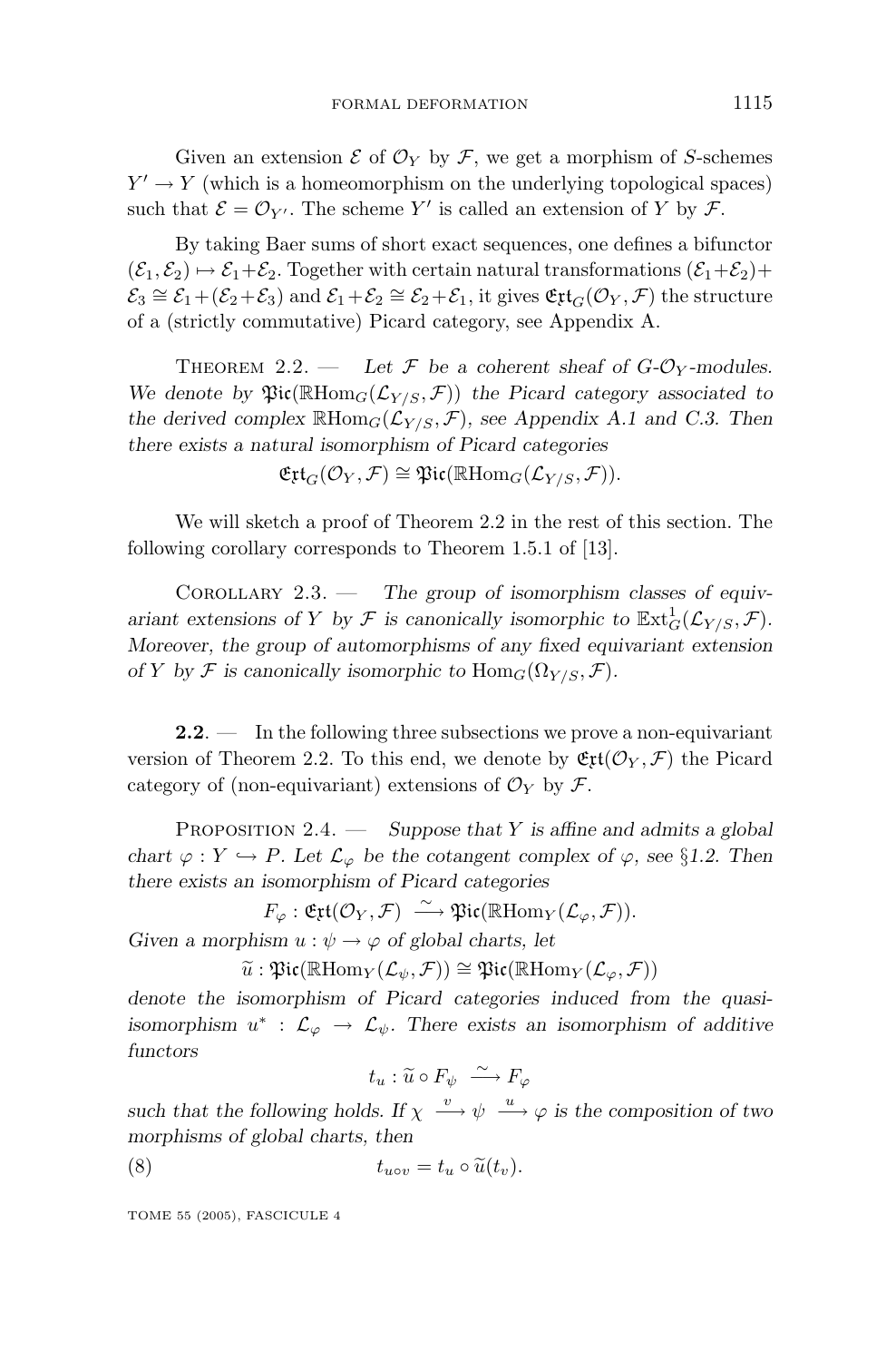*Proof. —* Using that *Y* is affine and that *P/S* is formally smooth one shows that  $\mathcal{L}^0_{\varphi} = \Omega_{P/S} \otimes \mathcal{O}_Y$  is a projective  $\mathcal{O}_Y$ -module. This implies that

$$
\mathbb{R}\mathrm{Hom}_Y(\mathcal{L}_{\varphi}, \mathcal{F})^{[0,1]} \cong \mathrm{Hom}_Y^{\bullet}(\mathcal{L}_{\varphi}, \mathcal{F})^{[0,1]}.
$$

Therefore, we may replace  $\mathbb{R}$ Hom<sub>*Y*</sub> ( $\mathcal{L}_{\varphi}, \mathcal{F}$ ) in the statement of the proposition by the complex  $\text{Hom}_Y^{\bullet}(\mathcal{L}_{Y/S}, \mathcal{F})$ . We write  $Y = \text{Spec } A$  and  $P =$ Spec *B*. Then  $\varphi$  corresponds to an ideal  $I \triangleleft B$  such that  $A = B/I$ . We also write  $\mathcal{F} = M$  for some *A*-module *M*. With this notation, we have

$$
\operatorname{Hom}^{\bullet}_Y(\mathcal{L}_{\varphi}, \mathcal{F}) = (\operatorname{Hom}_A(\Omega_{B/R} \otimes A, M) \xrightarrow{\circ d} \operatorname{Hom}_A(I/I^2, M)).
$$

An object of  $\mathfrak{E} \mathfrak{xt}(\mathcal{O}_Y, \mathcal{F})$  is given by an extension of *R*-modules  $0 \to M \to$  $E \to A \to 0$ , where *E* carries in addition the structure of an *R*-algebra such that the following holds. Firstly,  $E \to A$  is a homomorphism of *R*-algebras; secondly,  $M^2 = 0$ , considered as ideal of *E*. In the rest of the proof, we shall refer to such an object simply as an *extension*. Since *B* is formally smooth, there exists a homomorphism of *R*-algebras  $\lambda : B \to E$  lifting the canonical map  $B \to A$ . Set  $\nu := \lambda | I \text{ mod } I^2$ . It is clear that  $\nu$  is an A-linear morphism  $I/I^2 \to M$ . We consider  $\nu$  as an object of  $\mathfrak{Pic}(\text{Hom}_Y^{\bullet}(\mathcal{L}_{\varphi}, \mathcal{F}))$ and set

$$
F_{\varphi}(E) := \nu.
$$

Let  $0 \to M \to E' \to A \to 0$  be another extension and  $f: E \xrightarrow{\sim} E'$ an isomorphism of extensions. Let  $\lambda' : B \to E'$  be an *R*-algebra morphism lifting  $B \to A$  and set  $\nu' := \lambda'|_I \text{ mod } I^2$ . Then the map  $\lambda' - f \circ \lambda : B \to M$  is easily seen to be an  $R$ -linear derivation which vanishes on  $I^2$ . It corresponds to an *A*-linear homomorphism  $\theta$ :  $\Omega_{B/R} \otimes A \to M$  such that  $\theta \circ d = \nu' - \nu$ . In other words,  $\theta$  is a homomorphism  $\nu \to \nu'$  in  $\mathfrak{Pic}(\text{Hom}_Y^{\bullet}(\mathcal{L}_{\varphi},\mathcal{F}))$ . We set

$$
F_{\varphi}(f) = \theta.
$$

One checks that  $F_{\varphi}$  is a faithful additive functor.

Given an arbitrary *A*-linear map  $\nu : I/I^2 \rightarrow M$ , we define the extension  $E_\nu$  as the pushout of  $B/I^2$  along  $\nu$ :

(9) 
$$
0 \rightarrow I/I^{2} \rightarrow B/I^{2} \rightarrow A \rightarrow 0
$$

$$
\downarrow_{\nu} \qquad \downarrow_{\lambda} \qquad \downarrow_{=}
$$

$$
0 \rightarrow M \rightarrow E_{\nu} \rightarrow A \rightarrow 0.
$$

It is easy to see that  $E_\nu$  carries a unique *R*-algebra structure such that  $M^2 = 0$  and  $\lambda$  is an *R*-algebra morphism. Moreover, we have  $F_\varphi(E_\nu) = \nu$ by construction. Hence  $F_{\varphi}$  is essentially surjective.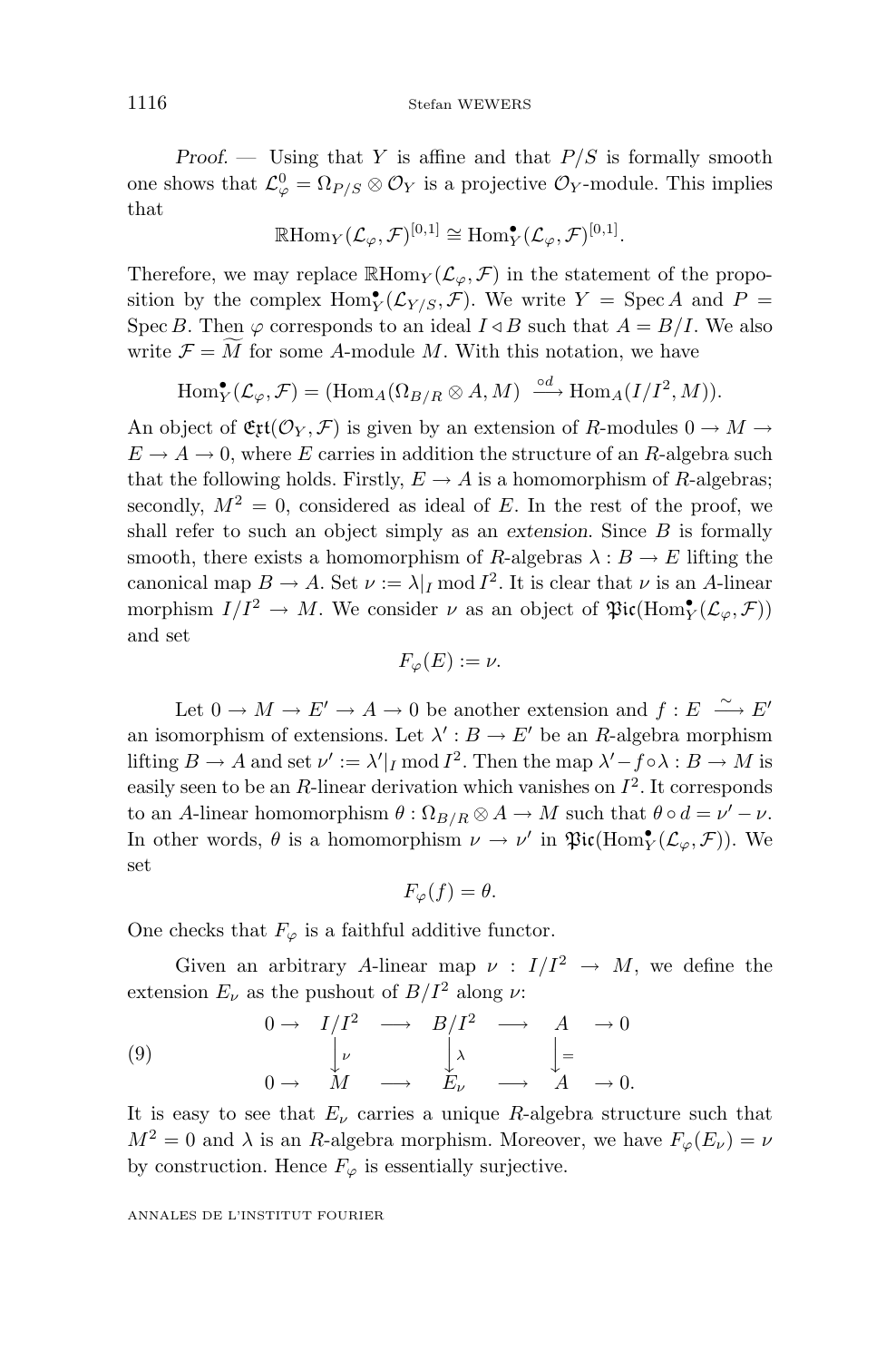Let  $\theta : \nu \to \nu'$  be an isomorphism in  $\mathfrak{Pic}(\text{Hom}_Y^{\bullet}(\mathcal{L}_{\varphi}, \mathcal{F}))$ . This means that  $\nu' : I/I^2 \to M$  and  $\theta : \Omega_{B/R} \otimes A \to M$  are A-linear maps such that  $\theta \circ d = \nu' - \nu$ . We may identify  $\theta$  with the corresponding derivation  $B/I^2 \rightarrow M$ ; then  $\theta|_{I/I^2} = \nu' - \nu$ . The universal property of the pushforward shows that there exists a unique *R*-linear map  $f: E_{\nu} \to E_{\nu'}$  such that  $f \circ \lambda = \lambda'$ . By construction we have  $F_{\varphi}(f) = \theta$ . Hence  $F_{\varphi}$  is fully faithful and even an isomorphism of Picard categories.

Now let  $\psi: Y \hookrightarrow Q$  be another global chart and  $u: \psi \to \varphi$  a morphism of charts. We write  $Q = \text{Spec } B', A = B'/I'^2$  and consider *u* as a morphism of *R*-algebras  $B \to B'$ . Let *E* be an extension and  $\lambda : B/I^2 \to E$ (resp.  $\lambda' : B'/I'^2 \to E$ ) a lift of  $B/I^2 \to A$  (resp. of  $B'/I'^2 \to A$ ). By definition we have

$$
F_{\varphi}(E) = \lambda|_{I} \pmod{I^2}, \qquad \widetilde{u} \circ F_{\psi}(E) = \lambda' \circ u|_{I} \pmod{I^2}.
$$

Again it is clear that  $\lambda - \lambda' \circ u \pmod{I^2}$  is a derivation  $B/I^2 \to M$ , corresponding to an *A*-linear map  $\theta$ :  $\Omega_{B/R} \otimes A \rightarrow M$  and representing a homomorphism  $\widetilde{u} \circ F_{\psi}(E) \to F_{\varphi}(E)$ . We set

$$
t_u(E) = \theta.
$$

A formal verification shows that  $t<sub>u</sub>$  is a morphism of additive functors  $\widetilde{u} \circ F_{\psi} \cong F_{\varphi}$  and that (8) holds.

**2.3**. — Let  $\mathfrak{E} \mathfrak{xt}(\mathcal{O}_Y, \mathcal{F})$  denote the *Y*-stack whose fiber over a given open subset  $U \subset Y$  is the Picard category  $\mathfrak{E}$ **x**( $\mathcal{O}_U$ ,  $\mathcal{F}|_U$ ) (here *Y*-stack means a stack over the Zariski site of *Y*). It is clear that  $\mathfrak{E}xt(\mathcal{O}_Y,\mathcal{F})$  is a Picard stack, see Appendix A.2.

Proposition 2.5. — *We assume that Y is affine and admits a global chart*  $\varphi: Y \hookrightarrow P$ *.* 

(i) Let  $U \subset Y$  be an affine open. Then the natural functor

(10) 
$$
\mathfrak{Pic}(\mathbb{R}\text{Hom}_U(\mathcal{L}_{\varphi}|_U,\mathcal{F}|_U)) \longrightarrow \mathfrak{Pic}(\mathbb{R}\text{Hom}_Y(\mathcal{L}_{\varphi},\mathcal{F}))(U)
$$

*is an isomorphism.*

(ii) *There exists a unique isomorphism of Picard stacks*

$$
\underline{F}_{\varphi} : \underline{\mathfrak{E}} \underline{\mathfrak{xt}}(\mathcal{O}_Y, \mathcal{F}) \xrightarrow{\sim} \underline{\mathfrak{Pic}}(\mathbb{R} \mathcal{H}om_Y(\mathcal{L}_{\varphi}, \mathcal{F}))
$$

*such that for each affine open*  $U \subset Y$  *the restriction of*  $\underline{F}_{\varphi}$  *to the fiber*  $\mathfrak{E}$  $\mathfrak{xt}(\mathcal{O}_Y,\mathcal{F})(U) = \mathfrak{E}$ **<b>** $\mathfrak{xt}(U,\mathcal{F}|_U)$  is equal (up to canonical isomorphism) to *the composition of*  $F_{\varphi|_U}$  *with* (10).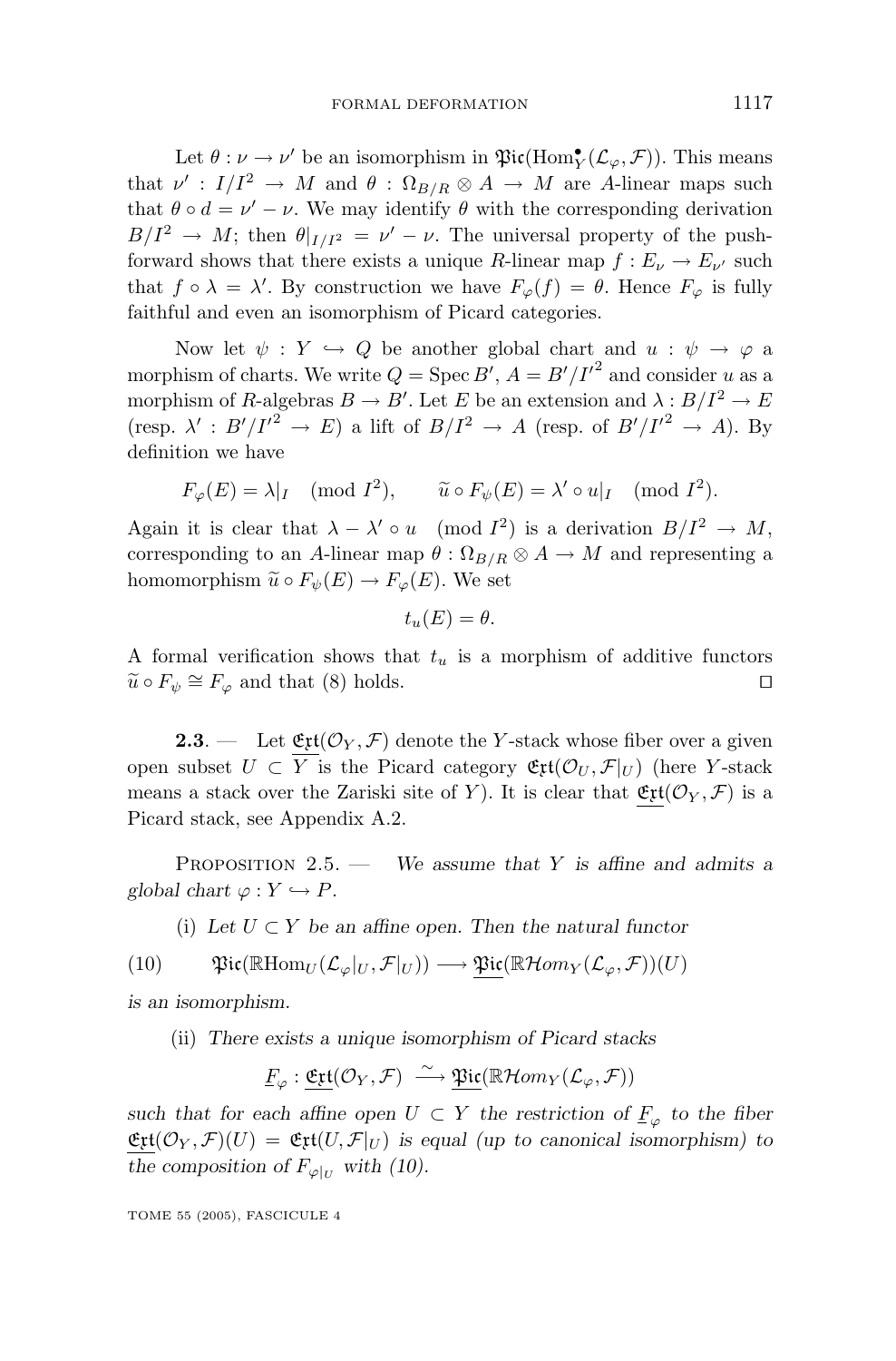#### 1118 Stefan WEWERS

*Proof. —* Part (i) follows from Proposition A.2 and the fact that the cohomology of the complex  $\mathbb{R}$ *Hom<sub>Y</sub>* ( $\mathcal{L}_{\varphi}, \mathcal{F}$ ) consists of quasi-coherent sheaves. Part (ii) is a formal consequence of (i) and is left to the reader.  $\Box$ 

**2.4**. — We will now globalize the isomorphism of Picard stacks constructed in the previous two subsections. To this end, we will use the notation introduced in §1.3. In particular,  $(U_i)_{i \in I}$  is a covering of *Y* by affine opens, admitting local charts  $\varphi_i : U_i \hookrightarrow P_i$ . By Proposition 1.6 we obtain, for each ordered pair  $i < j$ , an essentially commutative square of quasi-isomorphisms

(11) 
$$
\begin{array}{ccc}\n\mathcal{L}_{Y/S}|_{U_{i,j}} & \xrightarrow{\beta_i} & \mathcal{L}_{\varphi_i}|_{U_{i,j}} \\
\downarrow^{\beta_j} & & \downarrow^{\beta_{i,j}} \\
\mathcal{L}_{\varphi_j}|_{U_{i,j}} & \xrightarrow{\partial_{i,j}^0} & \mathcal{L}_{\varphi_{i,j}},\n\end{array}
$$

*i.e.* a homotopy  $s_{i,j}: \partial_{i,j}^1 \circ \beta_i \sim \partial_{i,j}^0 \circ \beta_j$  such that the cocycle relation (4) holds. Set

$$
\underline{\mathfrak{P}} := \underline{\mathfrak{Pic}}(\mathbb{R}\mathcal{H}om_Y(\mathcal{L}_{Y/S}, \mathcal{F})), \qquad \underline{\mathfrak{P}}_{\underline{i}} = \underline{\mathfrak{Pic}}(\mathbb{R}\mathcal{H}om_Y(\mathcal{L}_{\varphi_{\underline{i}}}, \mathcal{F})).
$$

The diagram (11) yields an essentially commutative square of isomorphisms of Picard stacks

(12) 
$$
\frac{\mathfrak{P}_{i,j}}{\widetilde{\partial}_{i,j}^0 \bigcup_{\substack{\widetilde{\partial}_{i,j}^0 \\ \mathfrak{P}_j \mid U_{i,j}}} \frac{\partial_{i,j}^1}{\partial_{i,j}^0} \longrightarrow \frac{\mathfrak{P}_i |_{U_{i,j}}}{\widetilde{\beta}_i}
$$

*i.e.* an isomorphism of additive functors  $\widetilde{s}_{i,j}$  :  $\hat{\beta}_i \circ \partial_{i,j}^1 \sim \beta_j \circ \partial_{i,j}^0$  such that (13) *∂*  $\widetilde{\partial}_{i,j,k}^0(\widetilde{s}_{j,k})\circ \widetilde{\partial}_{i,j,k}^2(\widetilde{s}_{i,j}) = \widetilde{\partial}_{i,j,k}^1(\widetilde{s}_{i,k})$ 

for all triples  $i < j < k$ .

Proposition 2.6. — *There exists an isomorphism of Picard stacks*  $F: \underbrace{\mathfrak{E} \mathfrak{rl}}(\mathcal{O}_Y, \mathcal{F}) \stackrel{\sim}{\longrightarrow} \underbrace{\mathfrak{P}} = \underbrace{\mathfrak{Pic}}(\mathbb{R} \mathcal{H} om_Y(\mathcal{L}_{Y/S}, \mathcal{F}))$ 

*and for each index <i>i* an isomorphism of additive functors  $u_i : F|_{U_i} \cong \widetilde{\beta}_i \circ F_{\varphi_i}$ .

*Proof.*  $-$  Let  $i < j$ . By Proposition 2.4 we obtain two natural isomorphisms of additive functors

$$
F_{\varphi_i}|_{U_{i,j}} \cong \widetilde{\partial}_{i,j}^1 \circ F_{\varphi_{i,j}}, \qquad F_{\varphi_j}|_{U_{i,j}} \cong \widetilde{\partial}_{i,j}^0 \circ F_{\varphi_{i,j}}.
$$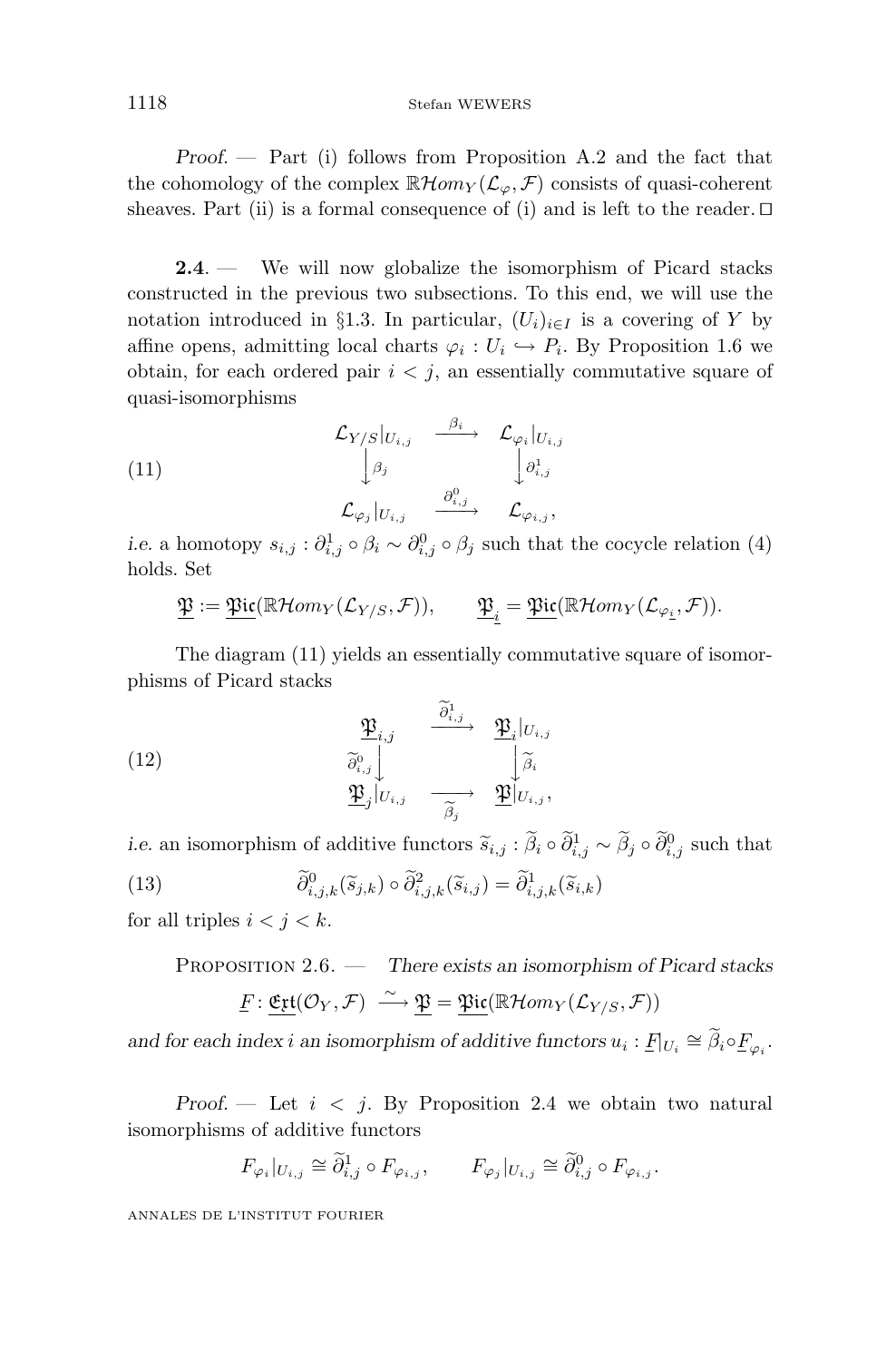Using the essentially commutative square (12) they can be extended to an isomorphism

$$
u_{i,j} : \widetilde{\beta}_j \circ F_{\varphi_j}|_{U_{i,j}} \cong \widetilde{\beta}_j \circ \widetilde{\partial}_{i,j}^0 \circ F_{\varphi_{i,j}} \cong \widetilde{\beta}_i \circ \widetilde{\partial}_{i,j}^1 \circ F_{\varphi_{i,j}} \cong \widetilde{\beta}_i \circ F_{\varphi_i}|_{U_{i,j}}.
$$

A tedious but elementary verification, using  $(8)$  and  $(13)$ , shows that  $u_{i,j}$ satisfies the obvious cocycle relation. The proposition follows.

Using the canonical isomorphism

$$
\mathbb{R}\mathrm{Hom}_Y(\mathcal{L}_{Y/S}, \mathcal{F})) \cong \mathbb{R}\Gamma(Y, \mathbb{R}\mathcal{H}om_Y(\mathcal{L}_{Y/S}, \mathcal{F}))
$$

and Proposition A.2, we obtain a non-equivariant version of Theorem 2.2:

Corollary 2.7. — *There is a natural isomorphism of Picard categories*

$$
F: \mathfrak{E} \mathfrak{x}\mathfrak{t}(\mathcal{O}_Y, \mathcal{F}) \stackrel{\sim}{\longrightarrow} \mathfrak{Pic}(\mathbb{R}\mathrm{Hom}_Y(\mathcal{L}_{Y/S}, \mathcal{F})).
$$

**2.5**. — We are now going to prove Theorem 2.2 in full generality. In the sequel, *R'* will always denote a *flat R*-algebra, and a prime stands for base change with respect to  $R \to R'$ ; for instance  $Y' := Y \otimes_R R'$ . By Remark 1.8 we have natural isomorphisms

(14) 
$$
\mathcal{L}_{Y/S} \otimes_R R' \cong \mathcal{L}_{Y'/S'}.
$$

and

(15) 
$$
\mathbb{R}\mathrm{Hom}_Y(\mathcal{L}_{Y/S}, \mathcal{F})\otimes_R R' \cong \mathbb{R}\mathrm{Hom}_{Y'}(\mathcal{L}_{Y'/S'}, \mathcal{F}').
$$

To simplify the notation, we will henceforth write

 $A := \mathbb{R}$ Hom<sub>*Y*</sub> ( $\mathcal{L}_{Y/S}, \mathcal{F}$ )<sup>[0,1]</sup>.

Note that *A* is a complex of *G*-*R*-modules of amplitude [0*,* 1], well defined up to canonical isomorphism in  $\mathcal{D}^{[0,1]}(Y,G)$ .

Let *R'* be a flat *R*-algebra and  $\sigma \in G(R')$ . The automorphism *A*  $\rightarrow$  *A*',  $a \mapsto a^{\sigma}$  induces an isomorphism of Picard categories  $\tilde{\sigma}$  :<br>  $\mathfrak{Ric}(A') \xrightarrow{\sim} \mathfrak{Ric}(A')$  Given an extension  $0 \mapsto \mathcal{F}' \to \mathcal{S}' \to \mathcal{O}_{\mathcal{F}'} \to 0$  $\mathfrak{Pic}(A') \stackrel{\sim}{\longrightarrow} \mathfrak{Pic}(A')$ . Given an extension  $0 \to \mathcal{F}' \to \mathcal{E}' \to \mathcal{O}_{Y'} \to 0$ (*i.e.* an object of  $\mathfrak{E} \mathfrak{xt}(Y', \mathcal{F})^{\mathrm{op}}$ ), let  $\mathcal{E}^{\sigma}$  be the extension

$$
0 \to \mathcal{F}' \cong \sigma^* \mathcal{F} \longrightarrow \sigma^* \mathcal{E} \longrightarrow \sigma^* \mathcal{O}_{Y'} \cong \mathcal{O}_{Y'} \longrightarrow 0
$$

Here the isomorphisms  $\mathcal{F}' \cong \sigma^* \mathcal{F}$  and  $\sigma^* \mathcal{O}_{Y'} \cong \mathcal{O}_{Y'}$  come from the *G*action on F and  $\mathcal{O}_Y$ . Given an isomorphism  $f: \mathcal{E}_1 \longrightarrow \mathcal{E}_2$  of extensions, then  $f^{\sigma}$ , as defined in §C.1, is an isomorphism  $\mathcal{E}_1^{\sigma}$  $\xrightarrow{\sim}$   $\mathcal{E}_2^{\sigma}$ . One checks that the association  $\mathcal{E} \mapsto \mathcal{E}^{\sigma}$  is an automorphism of Picard categories

$$
\widetilde{\sigma} : \mathfrak{E} \mathfrak{x}\mathfrak{t}(Y', \mathcal{F}') \stackrel{\sim}{\longrightarrow} \mathfrak{E} \mathfrak{x}\mathfrak{t}(Y', \mathcal{F}').
$$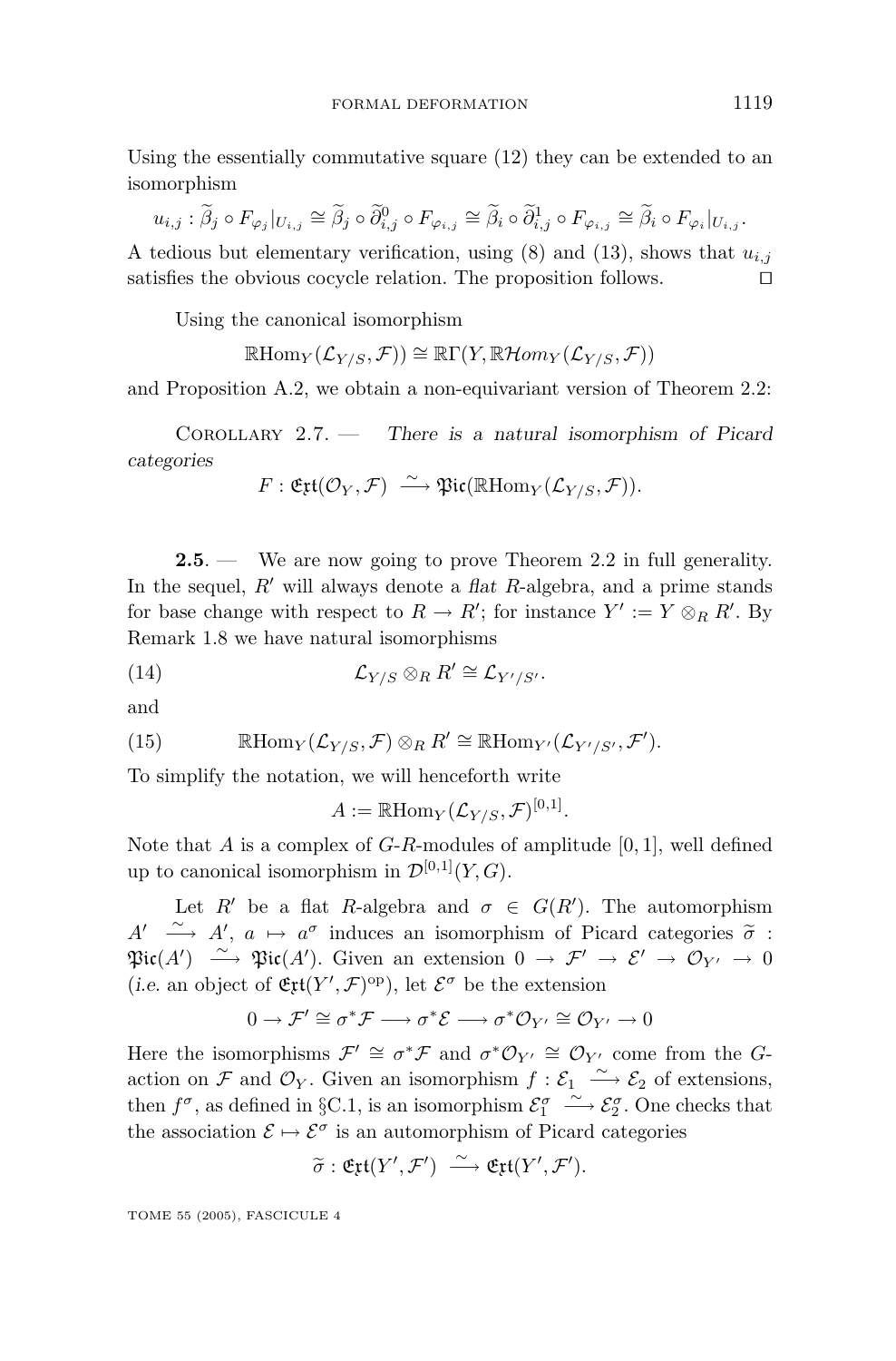One checks:

Lemma 2.8. — *We have an essentially commutative diagram*

$$
\mathfrak{Pic}(A') \xrightarrow{F'} \mathfrak{Ext}(Y',\mathcal{F})
$$
  

$$
\widetilde{\sigma} \downarrow \qquad \qquad \downarrow \widetilde{\sigma}
$$
  

$$
\mathfrak{Pic}(A') \xrightarrow{F'} \mathfrak{Ext}(Y',\mathcal{F})
$$

*(the isomorphism F is given by Corollary 2.7).*

It follows from Proposition B.2 that

(16) 
$$
\mathbb{R}\mathrm{Hom}_G(\mathcal{L}_{Y/S}, \mathcal{F})^{[0,1]} \cong \mathrm{Tot}(K)^{[0,1]},
$$

where *K* is the double complex

$$
K: \begin{cases} A^0 & \xrightarrow{d} & A^1 \\ \downarrow{\theta} & \downarrow{\theta} \\ C^1(G,A^0) & \xrightarrow{-d} & C^1(G,A^1) \\ \downarrow{\theta} & \downarrow{\theta} \\ C^2(G,A^0) & \xrightarrow{d} & C^2(G,A^1) \\ \downarrow{\theta} & \downarrow{\theta} \\ \dots & \dots & \dots \end{cases}
$$

We are now going to construct an isomorphism of Picard categories

(17) 
$$
F^G: \mathfrak{E} \mathfrak{rt}_G(\mathcal{O}_Y, \mathcal{F}) \stackrel{\sim}{\longrightarrow} \mathfrak{Pic}(\text{Tot}(K)).
$$

Together with (16), this will complete the proof of Theorem 2.2.

An object of  $\mathfrak{E}$ **t**<sub>G</sub>( $\mathcal{O}_Y$ , F) is an object  $\mathcal{E}$  of  $\mathfrak{E}$ **t**( $\mathcal{O}_Y$ , F), together with an action of *G* on  $\mathcal E$  such that the maps  $\mathcal F \to \mathcal E$  and  $\mathcal E \to \mathcal O_Y$ are *G*-equivariant. Such an action is determined by the following data. For each flat *R*-algebra  $R'$  and group element  $\sigma$  we get an isomorphism  $f_{\sigma}: \mathcal{E}' \longrightarrow \mathcal{E}^{\sigma}$  in  $\mathfrak{E}xt(\mathcal{O}_{Y'}, \mathcal{F}')$  such that

(18) 
$$
f_{\sigma\tau} = f_{\sigma}^{\tau} \circ f_{\tau}
$$

holds for all pairs  $\sigma, \tau \in G(R')$ . Let *F* be the isomorphism of Corollary 2.7 and set  $\nu := F(\mathcal{E}) \in A^1$ ,  $\theta_{\sigma} := F(f_{\sigma}) \in (A^0)'$ . By Lemma 2.8,  $\theta_{\sigma}$  is an isomorphism  $\nu' \stackrel{\sim}{\longrightarrow} \nu^{\sigma}$ , *i.e.* 

(19) 
$$
d(\theta_{\sigma}) = \nu^{\sigma} - \nu'.
$$

Equation (18) shows that

$$
\theta_{\sigma\tau}=\theta_\sigma^\tau+\theta_\tau.
$$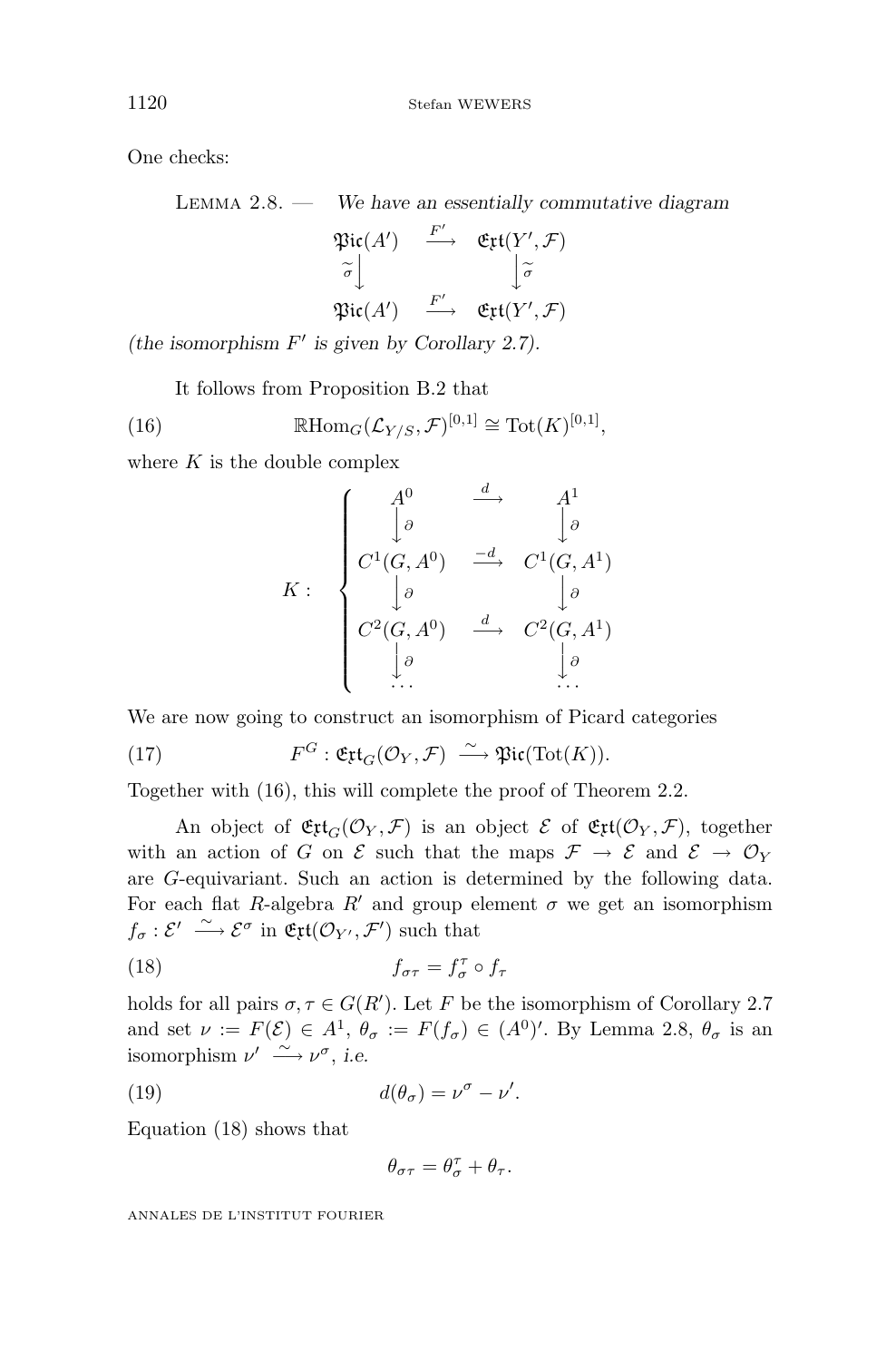In other words, the association  $\sigma \mapsto \theta_{\sigma}$  corresponds to a 1-cocycle  $\theta$ , *i.e.* an element of  $Z^1(G, A^0) = \text{Ker}(C^1(G, A^0) \stackrel{\partial}{\longrightarrow} C^2(G, A^0)),$  see §B.3. Also, Equation (19) means that  $d(\theta) = \partial(\nu)$ . We have shown that the pair  $(\nu, \theta)$ lies in  $Z^1(\text{Tot}(K))$ , *i.e.* represents an object of  $\mathfrak{Pic}(\text{Tot}(K))$ . We set

$$
F^G(\mathcal{E}) := (\nu, \theta).
$$

Now let  $g: \mathcal{E}_1 \longrightarrow \mathcal{E}_2$  be an isomorphism in  $\mathfrak{E}$ t**t**<sub>G</sub>(*Y*, *F*). Set  $F^G(\mathcal{E}_1) := (\nu_1, \theta_1), F^G(\mathcal{E}_2) := (\nu_2, \theta_2)$  and  $\eta := F(g)$ . Then  $d(\eta) = \nu_2 - \nu_1$ . By definition, *g* is *G*-equivariant, so the diagram

$$
\begin{array}{ccc}\n\mathcal{E}'_1 & \xrightarrow{g'} & \mathcal{E}'_2 \\
f_{1,\sigma} & & \downarrow f_{2,\sigma} \\
\mathcal{E}_1^{\sigma} & \xrightarrow{g^{\sigma}} & \mathcal{E}_2^{\sigma}\n\end{array}
$$

commutes for all  $\sigma \in G(R')$ . By Lemma 2.8 this means that

(20)  $\theta_{2,\sigma} - \theta_{1,\sigma} = \eta^{\sigma} - \eta',$ 

or, equivalently,  $\theta_2 - \theta_1 = \partial(\eta)$ . It follows that  $\eta$  corresponds to an isomorphism  $(\nu_1, \theta_1) \stackrel{\sim}{\longrightarrow} (\nu_2, \theta_2)$  in  $\mathfrak{Pic}(\text{Tot}(K))$ . We set

$$
F^G(g) := \eta.
$$

We leave it to the reader to check that  $F^G$  is indeed an isomorphism of Picard categories. Now the proof of Theorem 2.2 is complete.

#### **3. Deformations.**

In this section we show how one can classify equivariant deformations of  $Y \to S$  along an infinitesimal extension  $S \hookrightarrow S'$ , using the equivariant cotangent complex. The main result is Theorem 3.3. In §3.3 we discuss how this result behaves under localization to a formal neighborhood of a point (Theorem 3.11).

**3.1**. — Let  $R'$  be a commutative ring and  $a \triangleleft R'$  an ideal with  $\mathfrak{a}^2 = 0$ . We set  $R := R'/\mathfrak{a}, S' := \text{Spec } R'$  and  $S := \text{Spec } R$ . Furthermore, let  $G' \rightarrow S'$  be a flat affine group scheme and  $Y \rightarrow S$  a flat morphism together with an *S*-linear action of  $G := G' \times_{S'} S$  on  $Y$ .

DEFINITION 3.1. — An *equivariant deformation* of  $Y \to S$  to  $S'$  is a flat morphism  $Y' \to S'$  together with an  $S'$ -linear action of  $G'$  on  $Y'$  and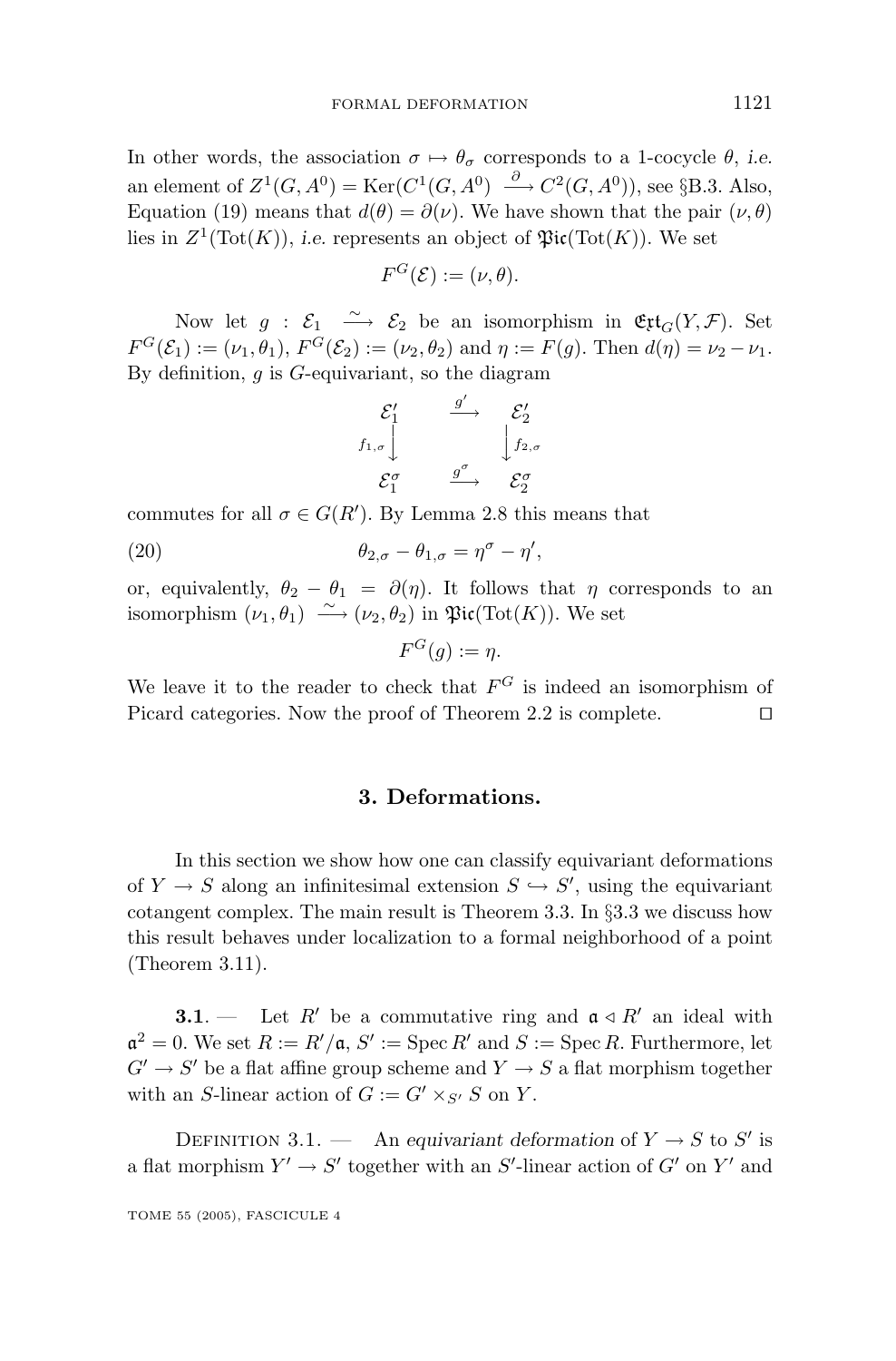a *G*-equivariant isomorphism of *S*-schemes  $Y \cong Y' \times_{S'} S$ . An isomorphism of deformations is a  $G'$ -equivariant isomorphism of  $S'$ -schemes  $Y'_1 \cong Y'_2$ which induces the identity on *Y* .

Theorem 3.3 below shows how to classify isomorphism classes of equivariant deformations of  $Y \rightarrow S$  using the equivariant cotangent complex  $\mathcal{L}_{Y/S}$ . However, in the proof of Theorem 3.3 we will also use the cotangent complex of the composed morphism  $Y \to S \hookrightarrow S'$ . Therefore, to be able to use the definition of  $\mathcal{L}_{Y/S'}$  in §1, we make the following assumption.

Assumption 3.2. — Every point of *Y* is contained in an affine and *G*-stable open  $U \subset Y$  such that the following holds. There exists a smooth affine  $S'$ -scheme  $P' \to S'$ , an  $S'$ -linear action of  $G'$  on  $P'$  and a  $G$ equivariant closed immersion  $\varphi: U \hookrightarrow P'$ . In other words, Assumption 1.1 holds for the composed morphism  $Y \to S'$  and the group scheme  $G'$ .

Under this assumption we can prove:

THEOREM 3.3.

(i) *There exists an element (called the obstruction)*

 $\omega = \omega(Y/S, S') \in \mathbb{E}\mathrm{xt}^2_G(\mathcal{L}_{Y/S}, \mathcal{O}_Y) \otimes_R \mathfrak{a},$ 

*depending functorially on*  $Y \to S \hookrightarrow S'$ , whose vanishing is necessary and *sufficient for the existence of an equivariant deformation of*  $Y \to S$  *to*  $S'$ *.* 

(ii) *Suppose that*  $\omega = 0$ . Then the set of isomorphism classes of *deformations of*  $Y \to S$  *to*  $S'$  *is, in a natural way, a principal homogeneous space under the Abelian group*

$$
\mathbb{E}\mathrm{xt}^1_G(\mathcal{L}_{Y/S}, \mathcal{O}_Y) \otimes_R \mathfrak{a}.
$$

This corresponds to Proposition 2.3 of [13]. However, if  $Y \to S$  is not a local complete intersection, then our definition of  $\mathcal{L}_{Y/S}$  does not always give the same hyperext group  $\mathbb{E}xt_G^2(\mathcal{L}_{Y/S}, \mathcal{O}_Y)$  as in [12] and [13]. In particular, our obstruction does not necessarily agree with the obstruction constructed in [12] and [13], simply because it does not lie in the same group. See also Remark 3.6 below.

**3.2. Proof of Theorem 3.3**. — Let  $\mathcal{F} := \mathcal{O}_Y \otimes_R \mathfrak{a}$ . Since  $Y \to S$ is flat we have natural isomorphisms

(21) 
$$
\mathbb{E} \mathrm{xt}^n_G(\mathcal{L}_{Y/S}, \mathcal{F}) \cong \mathbb{E} \mathrm{xt}^n_G(\mathcal{L}_{Y/S}, \mathcal{O}_Y) \otimes_R \mathfrak{a}
$$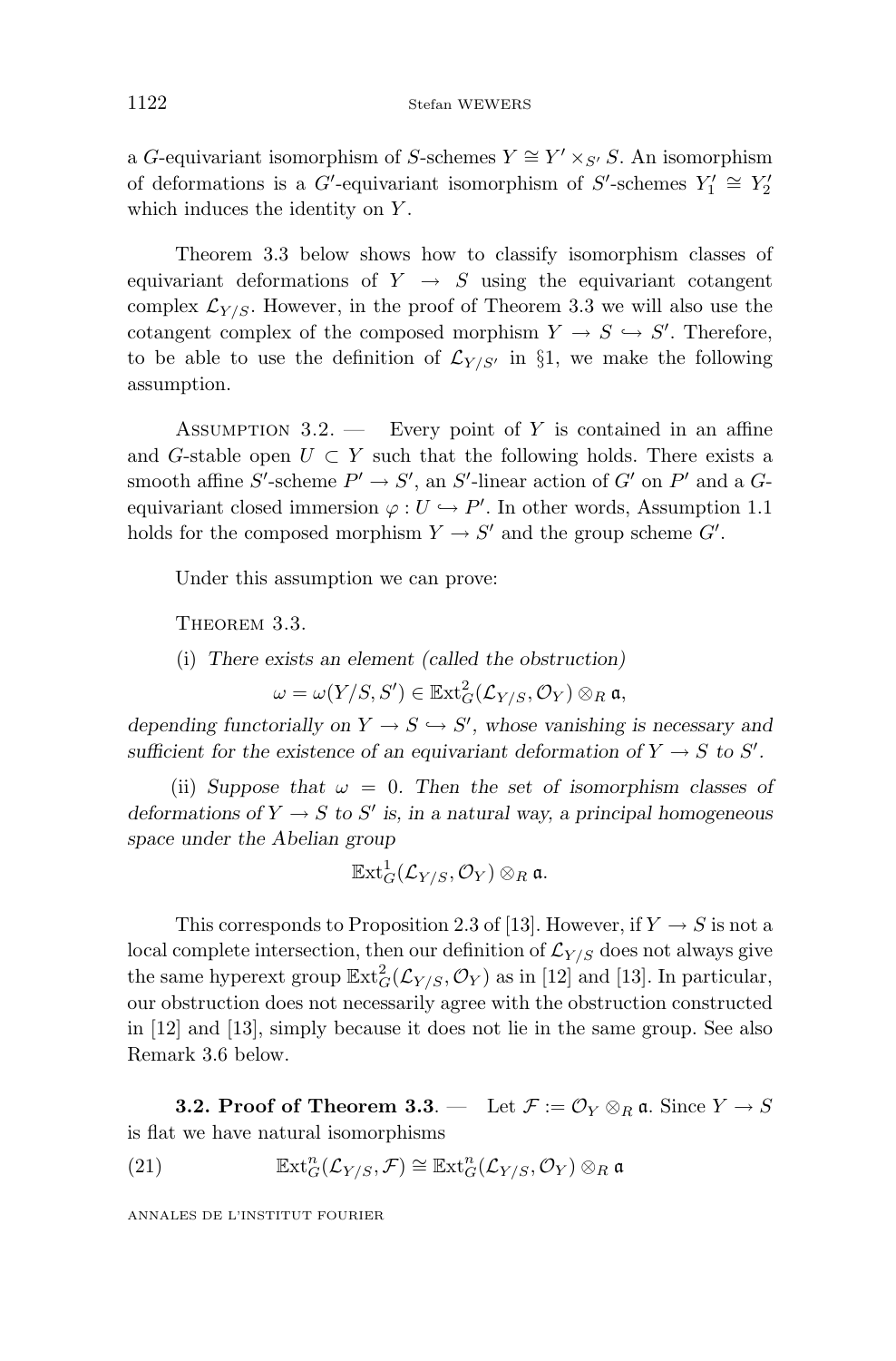for all *n*. By Assumption 3.2 and Definition 1.5, the equivariant cotangent complexes  $\mathcal{L}_{Y/S}$  and  $\mathcal{L}_{Y/S'}$  are defined as complexes of  $G\text{-}\mathcal{O}_Y\text{-modules}$  and we have a natural *G*-equivariant morphism  $\mathcal{L}_{Y/S'} \to \mathcal{L}_{Y/S}$ .

LEMMA 3.4. — There is a natural exact sequence in 
$$
\mathfrak{D}^+(Y, G)
$$
  
(22)  $0 \longrightarrow \mathcal{F}[1] \longrightarrow \mathcal{L}_{Y/S'} \longrightarrow \mathcal{L}_{Y/S} \longrightarrow 0.$ 

*More precisely, the natural morphism*  $\mathcal{L}_{Y/S'} \rightarrow \mathcal{L}_{Y/S}$  *is surjective in all degrees, and there exists a <i>G*-equivariant quasi-isomorphism  $\mathcal{F}[1] \rightarrow$  $Ker(\mathcal{L}_{Y/S'} \to \mathcal{L}_{Y/S})$ . (Recall that  $\mathcal{F}[1]$  denotes the complex where  $\mathcal F$  is *placed in degree* −1*.*)

*Proof.* — Let  $\varphi' : U \hookrightarrow P'$  be a local chart for the morphism  $Y \to S'$ and  $\mathcal{I}' \subset \mathcal{O}_{P'}$  the corresponding sheaf of ideals. Then  $\varphi'$  gives rise to a local chart  $\varphi: U \hookrightarrow P := P \times_{S'} S$  for the morphism  $Y \to S$ . The corresponding sheaf of ideals is  $\mathcal{I} := \mathcal{I}'/\mathcal{F}$ . It is clear that  $\Omega_{P'/S'} \otimes \mathcal{O}_Y \cong \Omega_{P/S} \otimes \mathcal{O}_Y$ . Moreover, we have a short exact sequence

(23)  $0 \longrightarrow \mathcal{F} \longrightarrow \mathcal{I}'/\mathcal{I}'^2 \longrightarrow \mathcal{I}/\mathcal{I}^2 \longrightarrow 0.$ 

Hence it follows from Definition 1.5 that  $\mathcal{L}_{Y/S'} \to \mathcal{L}_{Y/S}$  is surjective in all degrees and that its kernel is isomorphic to the Cech-resolution of  $\mathcal{F}[1]$ (with respect to the open covering  $(U_i)$  used to define  $\mathcal{L}_{Y/S}$ ). This proves the lemma.  $\Box$ 

Let  $\mathcal G$  be a  $G$ - $\mathcal O_Y$ -module. The short exact sequence (22) gives rise to the following long exact sequence

(24) 
$$
0 \to \mathbb{E} \text{xt}^1_G(\mathcal{L}_{Y/S}, \mathcal{G}) \longrightarrow \mathbb{E} \text{xt}^1_G(\mathcal{L}_{Y/S'}, \mathcal{G}) \longrightarrow \text{Hom}_G(\mathcal{F}, \mathcal{G})
$$
  
 $\xrightarrow{\partial} \mathbb{E} \text{xt}^2_G(\mathcal{L}_{Y/S}, \mathcal{G}).$ 

This applies in particular to the case  $\mathcal{G} := \mathcal{F}$ . We define the obstruction  $\omega := \omega(Y/S, S')$  as the image of the identity map Id :  $\mathcal{F} \to \mathcal{F}$  under the boundary map *∂* in (24). Now Theorem 3.3 follows from Corollary 2.3, the exactness of (24) and the following proposition.

Proposition 3.5. — *There is a natural bijection between*

(a) deformations of  $Y \to S$  to  $S'$ , up to isomorphism, and

(b) elements of  $\mathbb{E}xt_G^1(\mathcal{L}_{Y/S}, \mathcal{F})$  which are mapped to  $Id_{\mathcal{F}}$  (by the *middle arrow in* (24)*).*

*Proof.* — Let  $\mathcal G$  be a quasi-coherent  $G\text{-}\mathcal O_Y$ -module. By Corollary 2.3, an element of  $\mathbb{E}\text{xt}_{G}^{1}(\mathcal{L}_{Y/S'}, \mathcal{G})$  corresponds to an equivariant extensions of  $Y$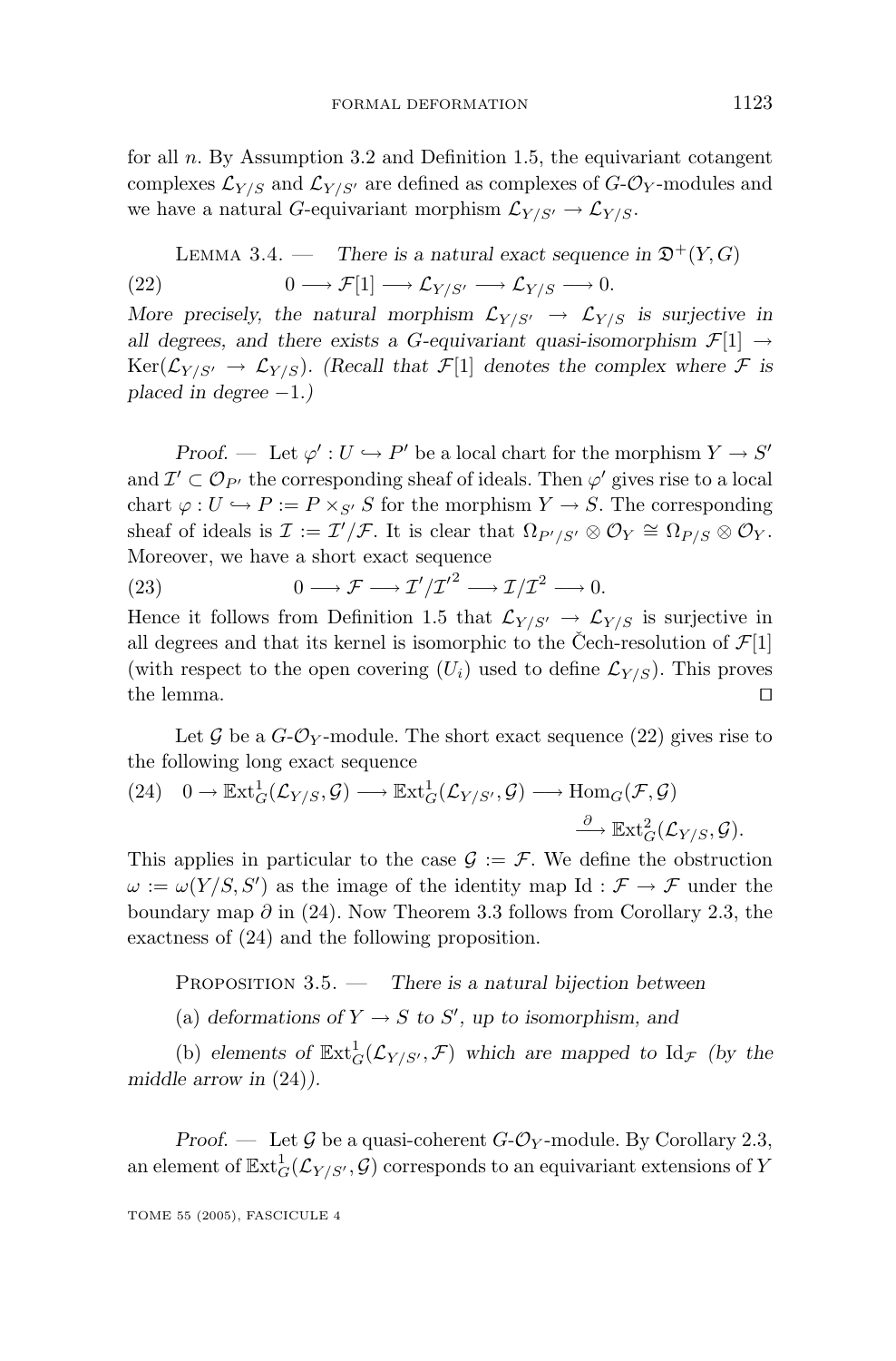by  $\mathcal{G}$ , *i.e.* a closed equivariant embedding  $Y \hookrightarrow Y'$  of  $S'$ -schemes defined by an ideal  $\mathcal{J} \subset \mathcal{O}_{Y'}$ , together with an isomorphism  $\mathcal{G} \cong \mathcal{J}$  of  $G$ - $\mathcal{O}_Y$ -modules. We obtain a morphism of  $G-\mathcal{O}_Y$ -modules

(25)  $\mathcal{F} = \mathcal{O}_Y \otimes_R \mathfrak{a} \longrightarrow \mathcal{J} \cong \mathcal{G}.$ 

By reexamination of the proof of Theorem 2.2 one shows that the middle arrow of the sequence (24) maps the element of  $\mathbb{E}xt^1_G(\mathcal{L}_{Y/S'}, \mathcal{G})$  corresponding to the extension  $Y'$  to the morphism  $(25)$ . Also, the local criterion of flatness (see [15], Theorem 49) shows that the morphism  $Y' \rightarrow S'$  is flat if and only if (25) is an isomorphism.

The proposition follows easily from these arguments. First, an equivariant extension of *Y* by  $\mathcal F$  for which (25) is the identity on  $\mathcal F$  gives rise to an equivariant deformation of  $Y \to S$  to  $S'$ . Conversely, let  $Y' \to S'$  be an equivariant deformation of *Y*  $\rightarrow$  *S*, and let  $\mathcal{J} \subset \mathcal{O}_{Y'}$  be the sheaf of ideals corresponding to the embedding  $Y \hookrightarrow Y'$ . Since  $Y' \to S'$  is flat by assumption, the natural map  $\mathcal{F} \rightarrow \mathcal{J}$  is an isomorphism. Using this isomorphism, we can see  $Y'$  as an equivariant extension of  $Y$  by  $\mathcal F$  for which  $(25)$  is the identity on F. This concludes the proof of the proposition and hence of Theorem 3.3.

*Remark 3.6*. — The short exact sequence of Lemma 3.4 should be compared with the *transitivity triangle* attached to the composition of morphisms  $Y \to S \hookrightarrow S'$  in [12]:

(26) 
$$
\mathcal{L}_{S/S'}^I \otimes \mathcal{O}_Y \longrightarrow \mathcal{L}_{Y/S'}^I
$$
  
Hence  $\mathcal{L}_{S/S'}^I$  denotes the cotangent complex in the case

Here  $\mathcal{L}_{Y/S}^I$  denotes the cotangent complex in the sense of Illusie.

Now suppose that  $Y \rightarrow S$  is a local complete intersection. Then  $\mathcal{L}_{Y/S} \cong \mathcal{L}_{Y/S}^I$ . We also have natural morphisms  $\mathcal{L}_{Y/S'}^I \to \mathcal{L}_{Y/S'}$  and  $\mathcal{L}_{S/S'}^I \otimes \mathcal{O}_Y \to \mathcal{F}[1]$ , but they are quasi-isomorphisms only if  $S \hookrightarrow S'$  is a local complete intersection (which is typically not the case). Nevertheless, one can show that the obstruction  $\omega$  in Theorem 3.3 is the same as the obstruction obtained by Illusie's theory (via the canonical isomorphism  $\mathbb{E}\text{xt}_{G}^{2}(\mathcal{L}_{Y/S}, \mathcal{O}_{Y}) \cong \mathbb{E}\text{xt}_{G}^{2}(\mathcal{L}_{Y/S}^{I}, \mathcal{O}_{Y})).$ 

**3.3. Localization**. — Keeping the notation introduced before, we now impose the following finiteness conditions.

Assumption 3.7.

(i) The affine scheme  $S = \text{Spec } R$  is local, Artinian and Noetherian.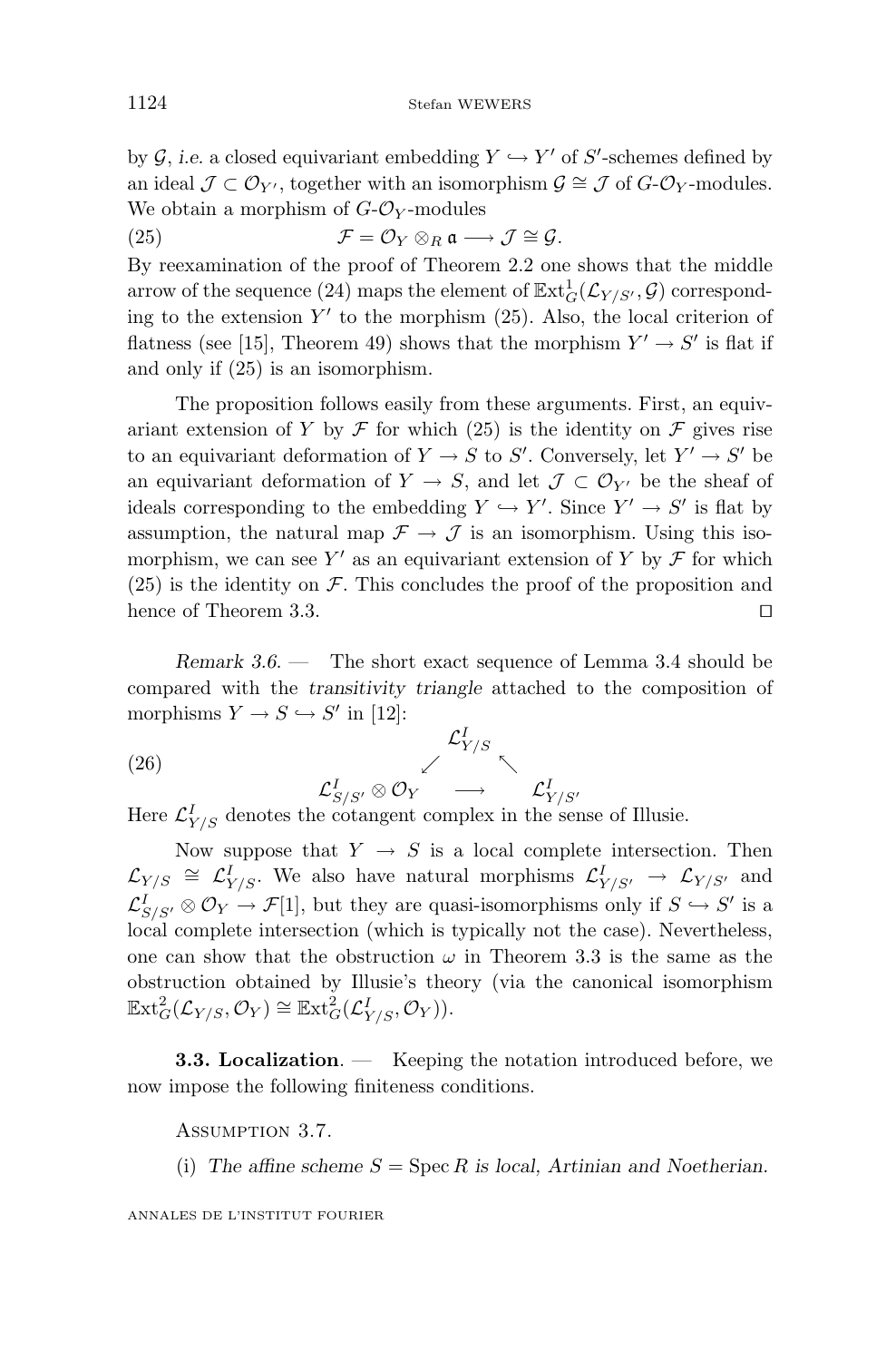(ii) *The group scheme G is finite and flat over S.*

(iii) *The scheme Y is either of finite type over S or the localization of something of finite type over S.*

It follows from Part (i) and (iii) of the assumption that *Y* is Noetherian.

By Assumption 1.1 the action of *G* on *Y* is admissible; hence the quotient scheme  $X := Y/G$  exists. It follows from Assumption 3.7 (ii) that the projection  $\pi : Y \to X$  is finite. Let  $x \in X$  be a point. Let  $\hat{X} = \text{Spec } \widehat{O}_{X,x}$  denote the completion of *X* at *x* and set  $\hat{Y} := Y \times_X \widehat{X}$ . Since  $\pi : Y \to X$  is finite,  $\hat{Y}$  is naturally isomorphic to the completion of *Y* along the fiber  $\pi^{-1}(x)$ . The action of *G* on *Y* induces an action of *G* on  $\hat{Y}$ . Since  $\hat{X} \to X$  is flat, we have  $\hat{Y}/G = \hat{X}$ .

Let  $u : \hat{Y} \to Y$  denote the canonical map. By Remark 1.8 we have a canonical morphism of complexes of  $G-\mathcal{O}_{\widehat{V}}$ -modules

(27) 
$$
u^* \mathcal{L}_{Y/S} \longrightarrow \mathcal{L}_{\widehat{Y}/S}.
$$

A technical complication arises from the fact that (27) is in general not a quasi-isomorphism. However, the next proposition shows that this does not really matter to us.

PROPOSITION 3.8. — Let  $\mathcal F$  be a coherent sheaf of  $G$ - $\mathcal O_Y$ -modules. *There exists an isomorphism of Picard categories*

$$
F_x: \mathfrak{E} \mathfrak{xt}_G(\mathcal{O}_{\widehat{Y}}, u^* \mathcal{F}) \xrightarrow{\sim} \mathfrak{Pic}(\mathbb{R} \text{Hom}_G(u^* \mathcal{L}_{Y/S}, u^* \mathcal{F}))
$$
  
such that the following diagram commutes:

(28) 
$$
\begin{array}{ccc}\n\mathfrak{Ejt}_G(\mathcal{O}_Y, \mathcal{F}) & \longrightarrow & \mathfrak{Ejt}_G(\mathcal{O}_{\widehat{Y}}, u^* \mathcal{F})\\
r \downarrow & & \downarrow_{F_x} V \\
\mathfrak{Pic}(\mathbb{R}\mathrm{Hom}_G(\mathcal{L}_{Y/S}, \mathcal{F})) & \longrightarrow & \mathfrak{Pic}(\mathbb{R}\mathrm{Hom}_G(u^* \mathcal{L}_{Y/S}, u^* \mathcal{F})).\n\end{array}
$$

 $\left($ 

*Here the upper horizontal arrow is the functor which sends an extension Y of Y by*  $\mathcal F$  *to the completion of*  $Y'$  along the fiber  $\pi^{-1}(x)$ *. The left vertical arrow is the isomorphism from Theorem* 2*.*2*. The lower horizontal arrow is the natural pullback map.*

*Proof.* — The construction of the equivalence  $F_x$  is very similar to the construction of *F* in the proof of Theorem 2.2. An essential difference appears only in the first step, see §2.2. We will therefore assume for the rest of the proof that *Y* is affine and that  $G = 1$ .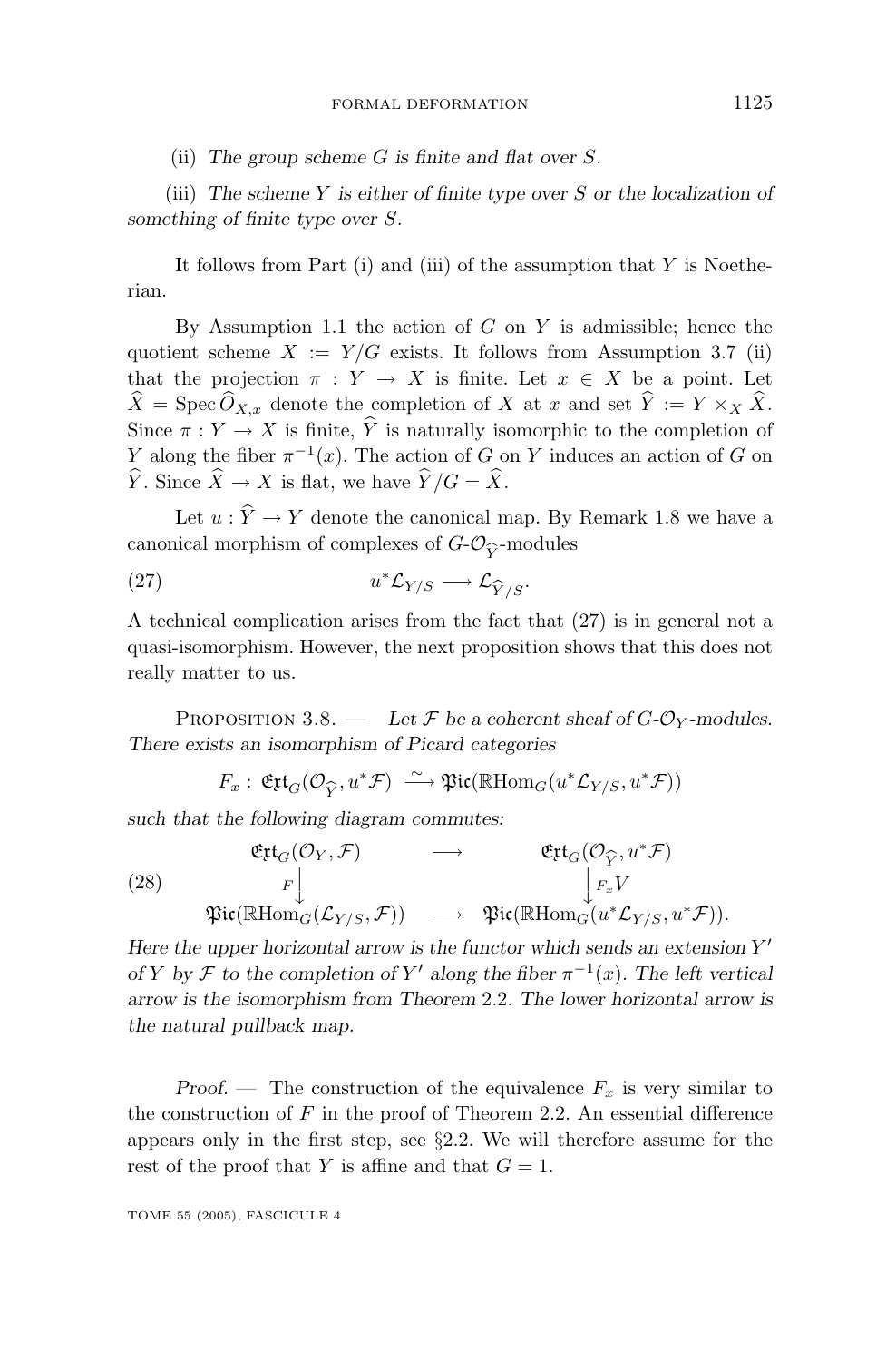Replacing *Y* by its localization at any point  $y \in \pi^{-1}(x)$  we may assume that  $\overline{Y}$  = Spec *A* is local. We have  $\hat{Y}$  = Spec  $\hat{A}$ , where  $\hat{A}$  is the completion of *A*. The coherent sheaf  $\mathcal F$  is given by a finite *A*-module *M*; the pullback  $u^* \mathcal{F}$  corresponds to the *A*-module  $M := M \otimes_A A$ . Since *M* is a finite *A*-module, *M* is the  $m_A$ -adic completion of *M*. By Assumption 3.7 (iii) we can write  $A = B/I$ , where *B* is the localization of a polynomial ring over *R* and  $I \triangleleft B$  is an ideal. By Assumption 3.7 (i) the ring *B* is Noetherian and hence *I* is finitely generated. Moreover,  $A = B/I$ , where *B* is the completion of *B* at its maximal ideal and  $I := IB$ . The ring *B* is a power series ring over *R*. In general, *B* is not formally smooth over *R* but only  $\mathfrak{m}_B$ smooth (see [16]; note that "formal smoothness" is called "0-smoothness" in loc.cit.).

The complex  $u^* \mathcal{L}_{Y/S}$  corresponds to the complex of  $\widehat{A}$ -modules

$$
\widehat{L} := (\widehat{I}/\widehat{I}^2 \longrightarrow \Omega_{B/R} \otimes_B \widehat{A}).
$$

The canonical map  $\Omega_{B/R} \otimes_B A \to \Omega_{\widehat{B}/R} \otimes_{\widehat{B}} A$  is injective but in general not<br>surjective However,  $\Omega_{B/R} \otimes \widehat{A}$  is mapped isomorphically onto  $\Omega_{\text{cont}} \otimes \widehat{A}$ surjective. However,  $\Omega_{B/R} \otimes A$  is mapped isomorphically onto  $\Omega_{\widehat{B}/R}^{\text{cont}} \otimes A$ , where where

$$
\Omega_{\widehat{B}/R}^{\mathrm{cont}}:=\Omega_{\widehat{B}/R}/(\cap_n \mathfrak{m}_{\widehat{B}}^n\cdot \Omega_{\widehat{B}/R})
$$

denotes the module of *continuous differentials*. Since  $\Omega_{B/R} \otimes A$  is a free *<sup>A</sup>*-module, we have

(29) 
$$
\mathbb{R}\text{Hom}_{Y}(u^{*}\mathcal{L}_{Y/S}, u^{*}\mathcal{F})^{[0,1]}
$$

$$
= (\text{Hom}_{\widehat{A}}(\Omega_{B/R} \otimes \widehat{A}, \widehat{M}) \longrightarrow \text{Hom}_{\widehat{A}}(\widehat{I}/\widehat{I}^{2}, \widehat{M})).
$$

An object of the Picard category  $\mathfrak{E}t(\hat{Y},u^*\mathcal{F})$  is given by an extension  $\widehat{M} \to E \to \widehat{A}$  of *R*-modules, with  $\widehat{M}^2 = 0$ . In what follows we will refer to such an object simply as an *extension*.

LEMMA 3.9. — Let  $\widehat{M} \to E \to \widehat{A}$  be an extension and let  $\mathfrak{m}_E \triangleleft E$ *denote the inverse image of the maximal ideal*  $\mathfrak{m}_{\widehat{\Lambda}}$  of  $\widehat{A}$ *.* 

- (i) The ring E is complete with respect to the ideal  $\mathfrak{m}_E$ .
- (ii) *There exists a continuous lift*  $\lambda: \widehat{B} \to E$  *of the canonical map*  $\widehat{B} \to \widehat{A}$ *.*

*Proof. —* Look at the following ladder with exact rows:

(30) 
$$
\begin{array}{ccccccc}\n & 0 & \rightarrow & \widehat{M} & \rightarrow & E & \rightarrow & \widehat{A} & \rightarrow & 0 \\
 & & \downarrow & & \downarrow & & \downarrow & & \downarrow \\
0 & \rightarrow & \lim_{\leftarrow} \widehat{M}/(\mathfrak{m}_E^n \cap \widehat{M}) & \rightarrow & \lim_{\leftarrow} E/\mathfrak{m}_E^n & \rightarrow & \lim_{\leftarrow} \widehat{A}/\widehat{\mathfrak{m}}^n & \rightarrow & 0.\n\end{array}
$$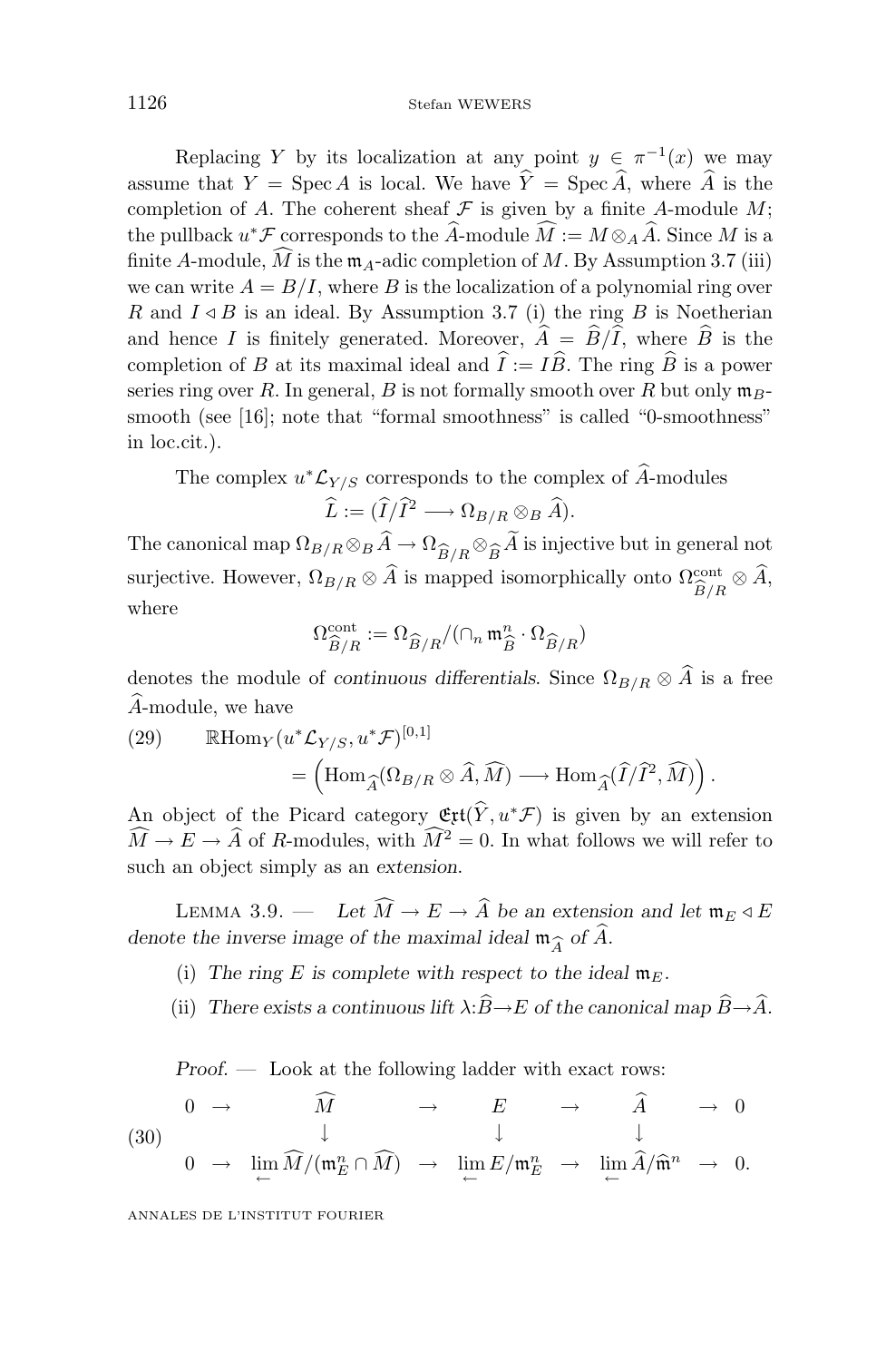The vertical arrow on the right is an isomorphism by definition. An argument similar to the one used in the proof of the Artin–Rees Lemma (see [16], Theorem 8.5) shows that there exists a constant  $c > 0$  such that

$$
\mathfrak{m}_E^n \cap \widehat{M} \subset \mathfrak{m}_{\widehat{A}}^{n-c} \cdot \widehat{M}
$$

 $\mathfrak{m}_E^n \cap M \subset \mathfrak{m}_{\widehat{A}}^{n-c} \cdot M$ <br>for all  $n \geqslant c$  (here we use that *A* and hence  $\widehat{A}$  is Noetherian). Therefore, the vertical arrow in (30) on the left is an isomorphism. Now the Five-Lemma implies that the vertical arrow in the middle is an isomorphism, too. This proves (i). Part (ii) of the lemma follows from Part (i) and the  $\mathfrak{m}_B$ -smoothness of  $\widehat{B}$ .

Using this lemma, the construction of the equivalence  $F_x$  is essentially the same as in the proof of Proposition 2.5. It is also clear from this construction that the diagram (28) commutes. There are two points one has to pay attention to. The first is to consider only continuous lifts  $\lambda : \widehat{B} \to E$ . The second is this: if *E'* is another extension,  $\lambda' : \hat{B} \to E'$  a lift and  $f: E \xrightarrow{\sim} E'$  an isomorphism of extensions, then  $\lambda' - f \circ \lambda : \widehat{B} \to \widehat{M}$ is a *continuous R*-linear derivation which vanishes on  $\hat{I}^2$ ; it therefore corresponds to an *A*-linear map  $\theta : \Omega_{B/R} \otimes A \to M$ . Moreover, any *R*-linear derivation  $B \to M$  is automatically continuous because *M* is complete and hence separated with respect to the  $m_A$ -adic topology. This completes the proof of the proposition.

*Remark 3.10*. — The proposition is essentially equivalent with the statement that the homomorphism

$$
\mathbb{E}\mathrm{xt}^n_G({\mathcal L}_{\widehat{Y}/S},u^*{\mathcal F})\longrightarrow \mathbb{E}\mathrm{xt}^n_G(u^*{\mathcal L}_{\widehat{Y}/S},u^*{\mathcal F})
$$

 $\operatorname{Ext}^n_G(\mathcal{L}_{\widehat{Y}/S}, u^*\mathcal{F}) \longrightarrow \operatorname{Ext}^n_G(u^*\mathcal{L}_{\widehat{Y}/S}, u^*\mathcal{F})$ <br>induced by (27) is an isomorphism for  $n = 0, 1$ . I suspect that this is true for  $n > 1$  as well, but I don't know how to prove this.

For  $n \geq 0$  we write  $\mathcal{E}xt_G^n(\mathcal{L}_{Y/S}, \mathcal{F})_x^{\hat{}}$  for the  $\widehat{O}_{X,x}$ -module  $\mathcal{E}xt_G^n(\mathcal{L}_{Y/S}, \mathcal{F})_x \otimes \widehat{O}_{X,x}$ . It follows from flatness of  $\widehat{X} \to X$  that

$$
\mathcal{E}xt_G^n(\mathcal{L}_{Y/S},\mathcal{F})_x^\frown = \mathbb{E}xt_G^n(u^*\mathcal{L}_{Y/S},u^*\mathcal{F}).
$$

 $\mathcal{E}xt_G^n(\mathcal{L}_{Y/S},\mathcal{F})_x^{\frown} = \mathbb{E}xt_G^n(u^*\mathcal{L}_{Y/S},u^*\mathcal{F}).$ <br>The local-global spectral sequence from §C.4 gives rise to a *localization map*

$$
\mathbb{E}xt_G^n(\mathcal{L}_{Y/S}, \mathcal{F}) \longrightarrow \mathcal{E}xt_G^n(\mathcal{L}_{Y/S}, \mathcal{F})_x^{\widehat{\ }}.
$$

THEOREM 3.11. — Let  $S \hookrightarrow S'$  = Spec  $R'$  be a small extension, *with*  $R = R'/\mathfrak{a}$ *. Let*  $\omega$  *be the obstruction for lifting Y to S'. Also, let*  $\omega_x$ *denote the image of ω under the localization map*

$$
\mathbb{E}xt_G^2(\mathcal{L}_{Y/S},\mathcal{O}_Y)\otimes\mathfrak{a}\longrightarrow \mathcal{E}xt_G^2(\mathcal{L}_{Y/S},\mathcal{O}_Y)^\frown_x\otimes\mathfrak{a}.
$$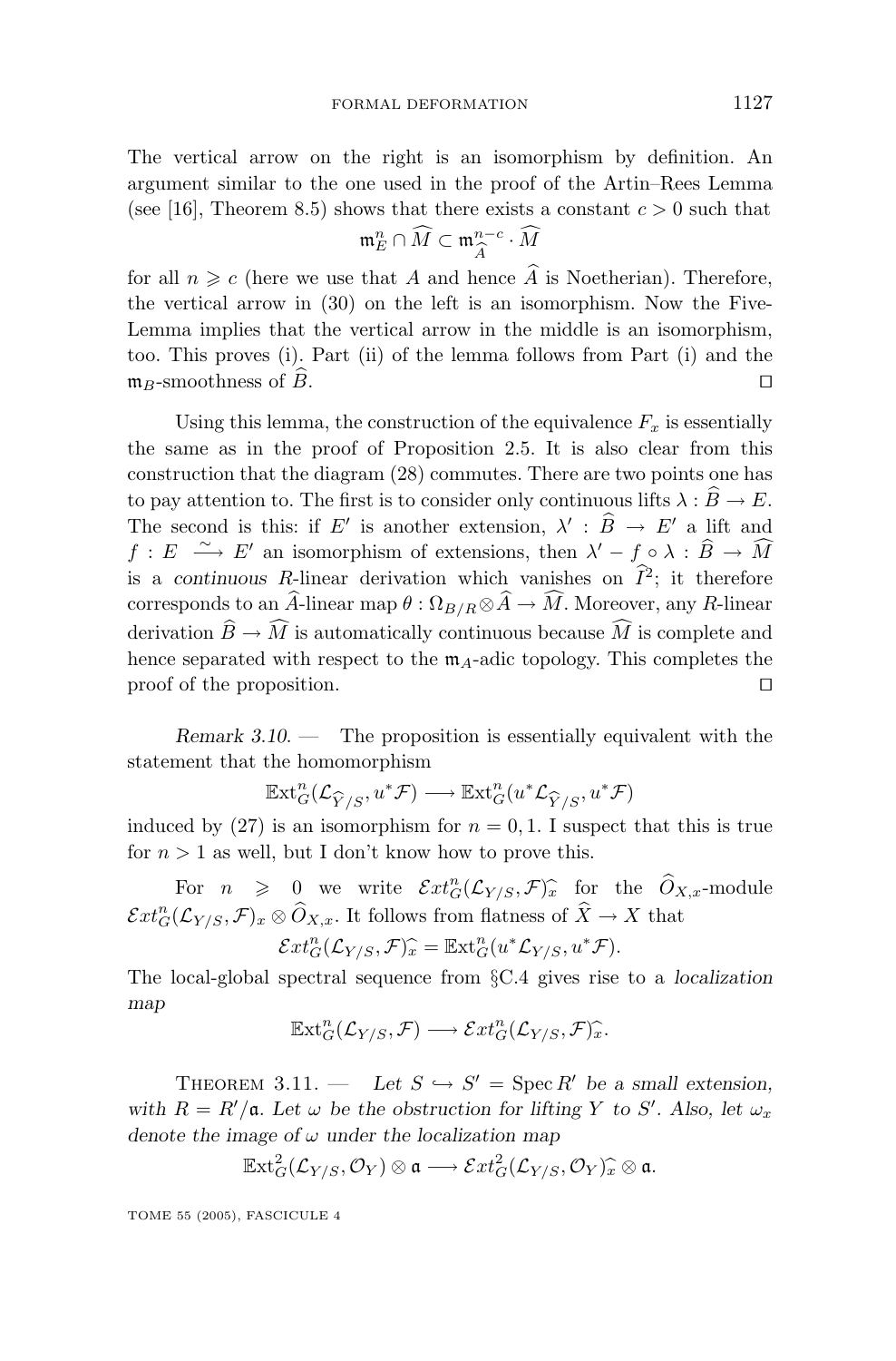(i) There exists an equivariant deformation of  $\hat{Y}$  to  $S'$  if and only if  $\omega_x = 0$ .

(ii) If  $\omega_x = 0$  then the set of isomorphism classes of deforma*tions of*  $\hat{Y}$  *to*  $S'$  *is a principal homogeneous space under the group*  $\mathcal{E}xt^1_G(\mathcal{L}_{Y/S}, \mathcal{O}_Y)_{x}^{\frown} \otimes \mathfrak{a}.$ 

(iii) If  $\omega = 0$  then the action of  $\mathbb{E}xt_G^1(\mathcal{L}_{Y/S}, \mathcal{F})$  on the set of isomor*phism classes of deformations of Y to S is compatible with the action of*  $\mathcal{E}xt^1_G(\mathcal{L}_{Y/S}, \mathcal{O}_Y)_{\mathcal{X}}^{\frown}\otimes\mathfrak{a}$  on deformations of  $\widehat{Y}$ , with respect to the localization man *map*

$$
\mathbb{E}xt^1_G(\mathcal{L}_{Y/S}, \mathcal{O}_Y)\otimes \mathfrak{a} \longrightarrow \mathcal{E}xt^1_G(\mathcal{L}_{Y/S}, \mathcal{O}_Y)^\frown_x \otimes \mathfrak{a}.
$$

*Proof. —* This is proved in the same way as Theorem 3.3 except that the exact sequence (24) is replaced by the sequence

(31) 
$$
0 \to \mathcal{E}xt^1_G(\mathcal{L}_{Y/S}, \mathcal{F})^{\widehat{\star}}_x \to \mathcal{E}xt^1_G(\mathcal{L}_{Y/S'}, \mathcal{F})^{\widehat{\star}}_x \to \mathcal{H}om_G(\mathcal{F}, \mathcal{F})^{\widehat{\star}}_x
$$
  
 $\stackrel{\partial}{\longrightarrow} \mathcal{E}xt^2_G(\mathcal{L}_{Y/S}, \mathcal{F})^{\widehat{\star}}_x$ 

and we use Proposition 3.8 in addition to Theorem 2.2. The compatibility statement (iii) follows from the commutativity of the diagram (28) and the fact that the localization maps define a homomorphism between the exact sequences (24) and (31).

#### **4. Multiplicative deformation data.**

Let *X* be a smooth projective curve, defined over an algebraically closed field *k* of characteristic  $p > 0$ . A multiplicative deformation datum over *X* is a pair  $(Z, V)$ , where  $Z \rightarrow X$  is a Galois cover, with Galois group *H* of order prime to *p*, and an *H*-stable  $\mathbb{F}_p$ -vector space *V* of logarithmic differential forms on  $Z$ . In §4.1, we associate to the pair  $(Z, V)$ a singular curve *Y* together with an action of a finite group scheme *G* such that  $X = Y/G$ . Essentially, G is a semi-direct product  $\mu_p^s \rtimes H$  (where  $s := \dim_{\mathbb{F}_p} V$  and  $Y \to Z$  is generically a  $\mu_p^s$ -torsor determined by a basis  $\phi_1, \ldots, \phi_s$  of *V*.

As an application of the general theory developed in the previous sections, we study equivariant deformations of *Y*. Even though the cover  $Y \to X$  is inseparable, its deformation theory is in some sense similar to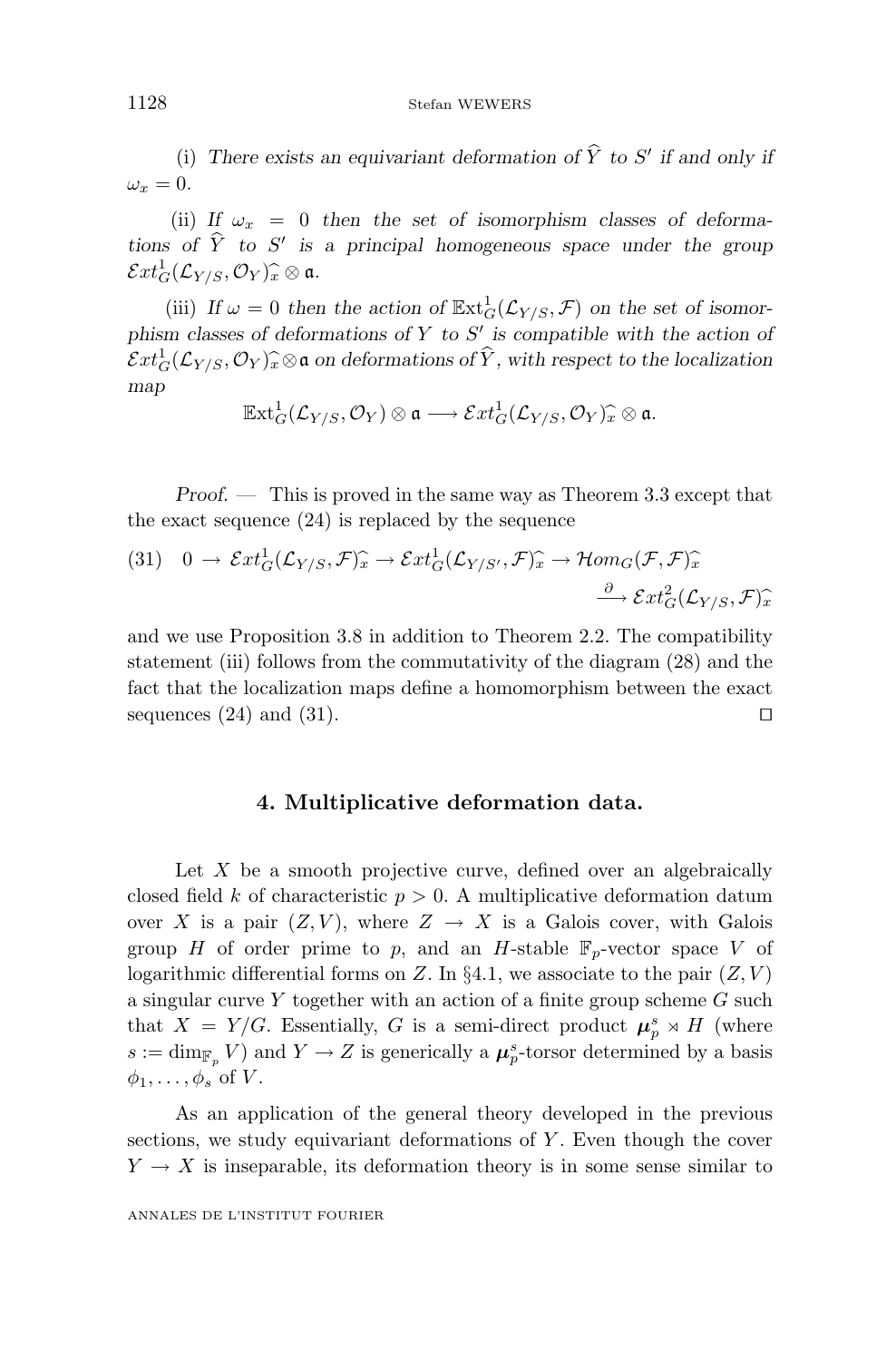the deformation theory of a tame cover. For instance, we get a morphism of deformation functors

$$
\mathrm{Def}(Y,G) \longrightarrow \mathrm{Def}(X;\tau_j),
$$

see §4.2 for a precise definition. In §4.3 we give a criterion when this morphism is an isomorphism. The reason for this relatively nice behavior of  $Def(Y, G)$  is that the "*p*-Sylow subgroup" of *G* is a *multiplicative* group scheme, whose cohomology is trivial. Thus, all the contribution to the hyperext groups  $\mathbb{E}xt_G^n(\mathcal{L}_{Y/k}, \mathcal{O}_Y)$  comes from the cohomology of a certain coherent sheaf on *X*, and there is no group cohomology involved.

**4.1. The** *G***-cover associated to a deformation datum**. — Fix an algebraically closed field *k* of characteristic *p >* 0 and a smooth *k*-curve *X*. Let *H* be a finite group of prime-to-*p* order and  $\chi$  a character of *H* with values in  $\mathbb{F}_p$ .

Definition 4.1. — A *(multiplicative) deformation datum* on *X* of type  $(H, \chi)$  is a pair  $(Z, V)$ , where

•  $\pi : Z \to X$  is a finite, tamely ramified Galois cover with Galois group *H*, and

•  $V \subset \Omega_{k(Z)/k}$  is an *H*-stable and finite dimensional  $\mathbb{F}_p$ -vector space consisting of logarithmic differential forms on *Z*. Let *V<sup>k</sup>* denote the *k*-linear hull of *V* in  $\Omega_{k(Z)/k}$ . We demand that  $\dim_k V_k = \dim_{\mathbb{F}_p} V$  and that *H* acts on *V* with character *χ*.

Recall that a differential form  $\phi \in \Omega_{k(Z)/k}$  is called *logarithmic* if it can be written as  $\phi = du/u$  for some rational function  $u \in k(Z)$ .

If dim<sub>F<sub>p</sub></sub>  $V = 1$  then Definition 4.1 agrees with Definition 1.5 of [26]. In this paper we shall only consider multiplicative deformation data (as opposed to *additive* deformation data), so we omit from now on the adjective "multiplicative".

Let us fix a deformation datum  $(Z, V)$  of type  $(H, \chi)$ . For the moment, we will consider *V* simply as a (right)  $\mathbb{F}_p[H]$ -module. Let  $W(k)$  denote the ring of Witt vectors over *k* and  $W(k)[V]$  the group ring of *V* over  $W(k)$ (here we consider *V* as an Abelian group). Then

$$
G_0:=\mathop{\rm Spec}\nolimits W(k)[V]
$$

is a finite flat and commutative group scheme over  $W(k)$ . In fact,  $G_0$ represents the group functor (on the category of  $W(k)$ -algebras)

$$
R \longmapsto G_0(R) = \text{Hom}_{\text{gr}}(V, R^{\times}).
$$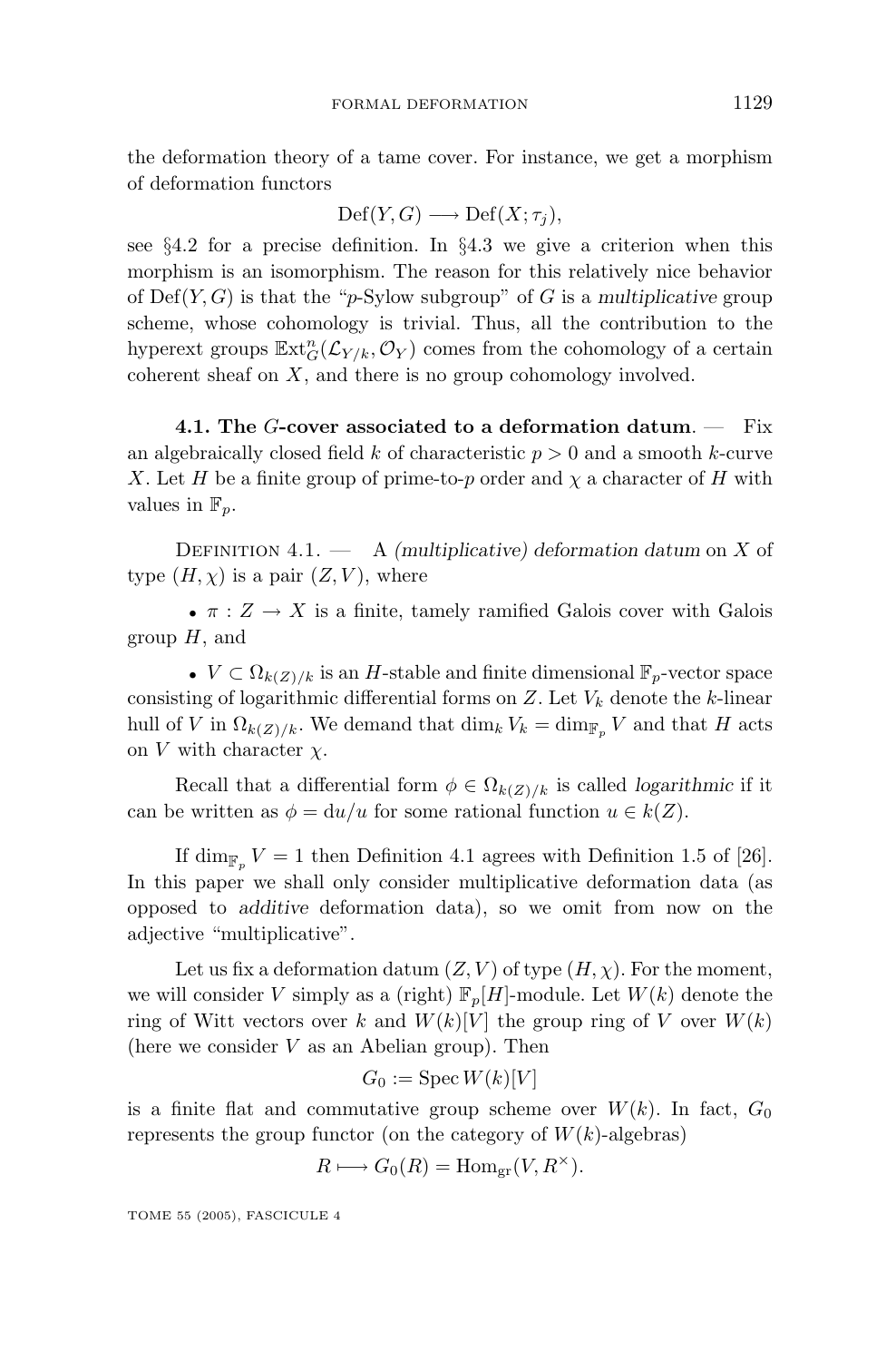Groups schemes of this form are called *diagonalizable* in [9], Expose I. We shall write  $\zeta = (\zeta_{\phi})_{\phi \in V}$  for an element of  $G_0(R)$ . Here  $\zeta_{\phi} \in R^{\times}$  such that  $\zeta_{\phi_1} \zeta_{\phi_2} = \zeta_{\phi_1 + \phi_2}$ . In particular,  $\zeta_{\phi}^p = 1$ . Therefore, the choice of an  $\mathbb{F}_p$ -basis of *V* gives rise to an isomorphism  $G_0 \cong \mu_p^n$ , where  $n = \dim_{\mathbb{F}_p} V$ .

An element  $\beta \in H$  induces an automorphism  $G_0 \longrightarrow G_0$  of group schemes which sends  $\zeta = (\zeta_{\phi})_{\phi \in V} \in G_0(R)$  to

$$
\beta(\underline{\zeta}) := (\phi \mapsto \zeta_{\beta^*\phi}) \in G_0(R).
$$

This gives an action of *H* on  $G_0$  from the left. We define the group scheme *G* as the semidirect product  $G_0 \rtimes H$ ; it represents the group functor

$$
R \longmapsto G(R) := G_0(R) \rtimes H.
$$

The multiplication on the right hand is determined by the rule

$$
(\underline{\zeta}_1,\beta_1)\cdot(\underline{\zeta}_2,\beta_2):=(\underline{\zeta}_1\cdot\beta_1(\underline{\zeta}_2),\beta_1\beta_2).
$$

Note that the subgroup scheme  $G_0 \subset G$  is equal to the local part of *G*.

Let  $R$  be a  $W(k)$ -algebra and  $M$  a  $G-R$ -module. The induced action of  $G_0$  on M is given by a map  $\mu : M \to R[V] \otimes_R M$ . It gives rise to a *V -grading*, *i.e.* a direct sum decomposition

$$
M = \bigoplus_{\phi \in V} M_{\phi}, \qquad M_{\phi} := \{ m \in M \mid \mu(m) = \phi \otimes m \}.
$$

One checks that a *G*-*R*-module is the same as an *R*-module together with a *V*-grading and an *R*-linear action of *H* from the right such that  $M_{\phi}^{\beta} = M_{\beta^*\phi}$ for all  $\beta \in H$  and  $\phi \in V$ . See also [9], Exposé I. Using the assumption that the order of *H* is prime to *p* one shows:

LEMMA 4.2. — Let  $R$  be a  $W(k)$ -algebra and  $M$  a  $G$ - $R$ -module. *Then*

$$
H^n(G, M) = \begin{cases} M_0^H & \text{for } n = 0, \\ 0 & \text{for } n > 0. \end{cases}
$$

CONSTRUCTION  $4.3.$  — Let  $(Z, V)$  be a deformation datum of type  $(H, \chi)$  over *X*. We shall construct a curve *Y* over *k* and a *G*-action on *Y* such that  $Z = Y/G_0$  and  $X = Y/G$ . The definition of *Y* and the *G*-action will depend, up to canonical isomorphism, only on the deformation datum  $(Z, V)$  but not on the choices we make during the construction. Therefore, it suffices to give the construction locally on *X*. Hence, we may assume that  $Z = \text{Spec } A$  is affine. Let us also choose an  $\mathbb{F}_p$ -basis  $\phi_1, \ldots, \phi_s$  of *V*. Since  $\phi_i$  is logarithmic, we have  $\phi_i = \frac{du_i}{u_i}$  for some rational function  $u_i$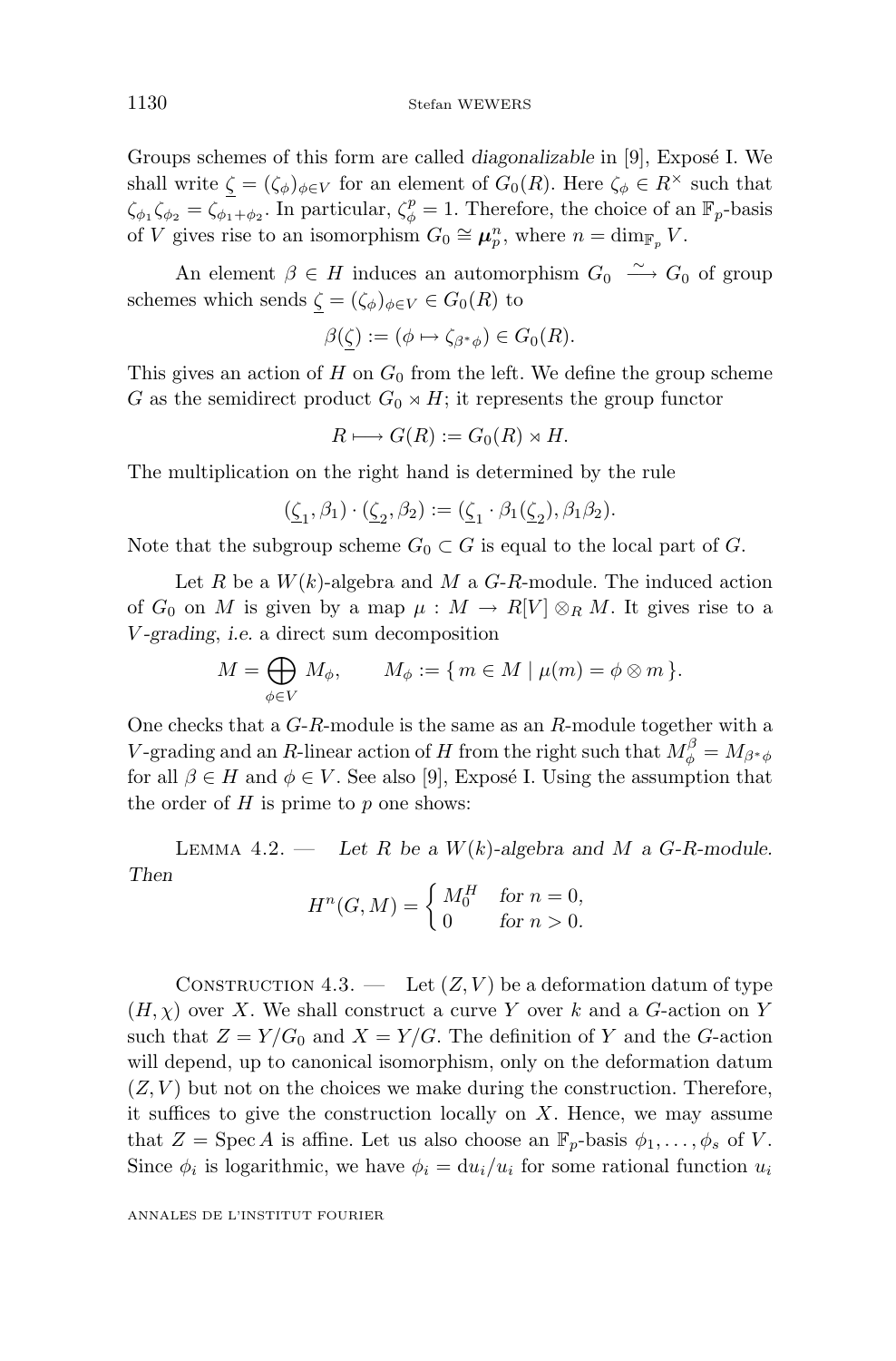on *Z*. After shrinking *Z* and replacing  $\phi_i$  by a suitable  $\mathbb{F}_p$ -multiple of itself, we may assume that  $u_i$  lies in  $A$  and has at most simple zeros on  $Z$ . Set

$$
B := A[y_1, ..., y_s | y_i^p = u_i],
$$
  $Y := \text{Spec } B.$ 

The *A*-algebra *B* has a unique *V*-grading such that  $B_0 = A$  and  $y_i \in B_{\phi_i}$ . It gives rise to an action of  $G_0$  on *Y* such that  $Z = Y/G_0$ . One checks that there is a unique way to extend the action of *H* on *A* to an action on *B* such that  $\beta^* B_{\phi} = B_{\beta^* \phi}$ . Whence an action of *G* on *Y* such that  $Z = Y/G_0$ and  $X = Y/G$ . This finishes the construction of Y.

DEFINITION  $4.4.$  — Let  $(Z, V)$  be a deformation datum of type  $(H, \chi)$ , and let *Y* be the *k*-curve with *G*-action from Construction 4.3. Let  $\tau \in X$  be a closed point and choose a point  $\xi \in Z$  above  $\tau$ . We say that  $\tau$ is

(i) a *tame branch point* if it is a branch point of the tame cover  $Z \rightarrow X$ ,

(ii) a *wild branch point* if there exists  $\phi \in V$  such that ord $_{\xi} \phi = -1$ ,

(iii) a *critical point* if it is a branch point (tame or wild) or if

$$
\min_{\phi \in V} (\text{ord}_{\xi} \phi) \neq 0.
$$

Note that these conditions do not depend on the choice of *ξ* and that a branch point can be wild and tame at the same time.

NOTATION 4.5. — Let  $(\tau_j)_{j\in B}$  denote the set of critical points for  $(Z, V)$ , indexed by the finite set *B*. Let  $B_{\text{tame}}$  (resp.  $B_{\text{wild}}$ ) denote the subset of *B* corresponding to the tame (resp. wild) branch points; set  $B_{\text{ram}} := B_{\text{tame}} \cup B_{\text{wild}}$ . We have a divisor on *Z* 

$$
D := \sum_{\xi \in Z} (\min_{\phi \in V} \text{ord}_{\xi} \phi) \cdot \xi.
$$

We can write *D* as the difference of two disjoint effective divisors in a unique way:

$$
D=D_0-D_\infty.
$$

Note that the image of *D* (resp. of  $D_{\infty}$ ) on *X* has support in the set of critical points (resp. in the set of wild branch points).

*Remark 4.6.*

(i) The map  $Y \to X$  is finite and flat. It is a *G*-torsor precisely outside the set of branch points.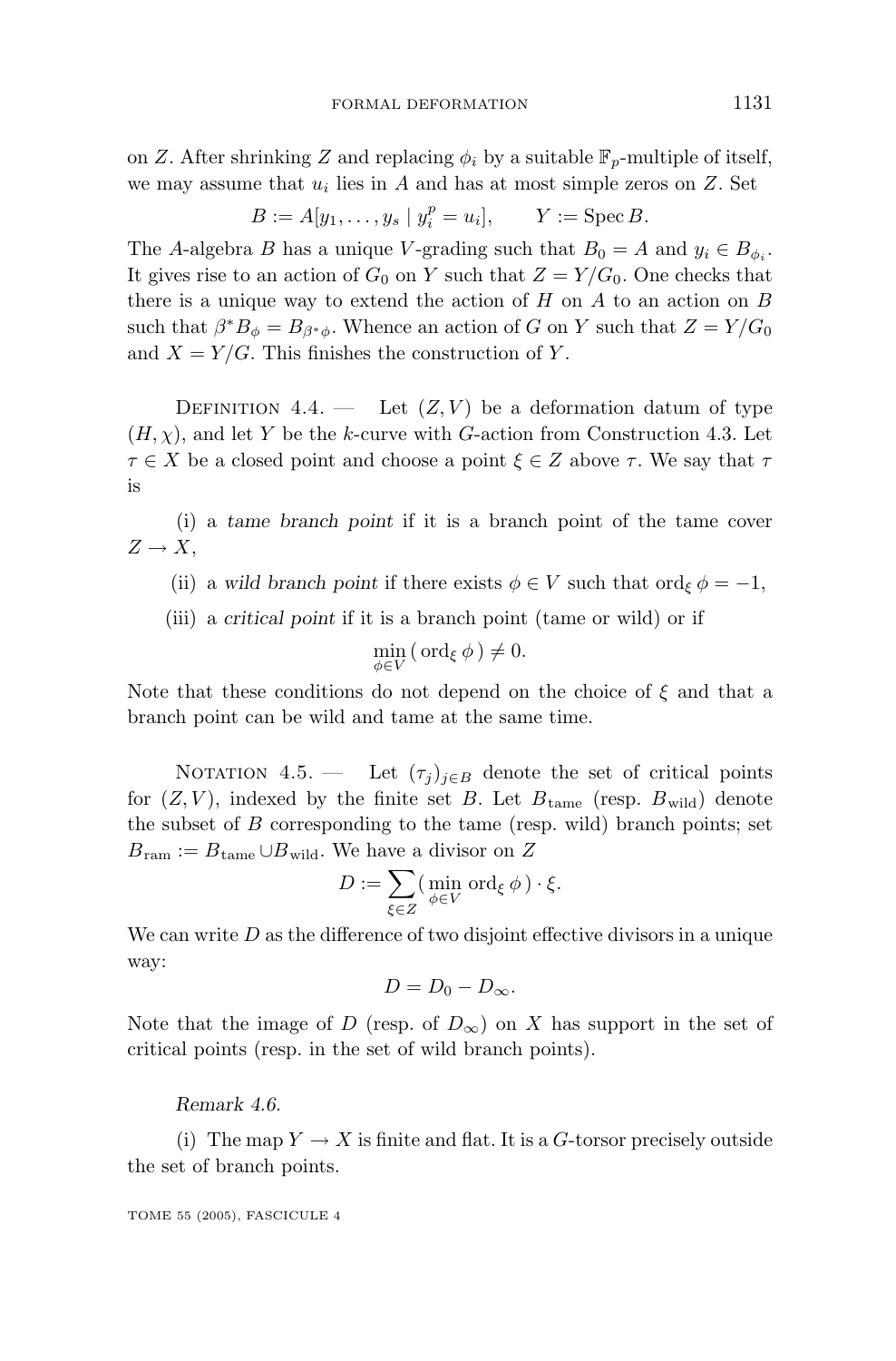(ii) The curve *Y* is generically smooth over *k* if and only if  $\dim_{\mathbb{F}_p} V = 1$ . If this is the case then the singular points of *Y* are precisely the points lying over a critical point which is not a wild branch point.

**4.2. Equivariant deformations of**  $Y =$  Let  $\mathfrak{C}_k$  denote the category of local Artinian *W*(*k*)-algebras. A *G-equivariant deformation* of *Y* over an object *R* of  $\mathfrak{C}_k$  is a flat *R*-scheme  $Y_R$  together with an action of *G* and a *G*-equivariant isomorphism  $Y \cong Y_R \otimes k$  (compare with Definition 3.1). We are concerned with the deformation functor

$$
R \longmapsto \mathrm{Def}(Y,G)(R)
$$

which sends *R* to the set of isomorphism classes of *G*-equivariant deformations of *Y* over *R*. The next lemma follows easily from Construction 4.3:

LEMMA 4.7. — Let  $Y_R$  be an equivariant deformation of  $Y$  over  $R$ . *Furthermore, let*  $R' \to R$  *be a small extension, i.e.*  $R = R'/\mathfrak{a}$  *for an ideal*  $\mathfrak{a} \triangleleft R'$  such that  $\mathfrak{a} \cdot \mathfrak{m}_{R'} = 0$ . Then the morphism  $Y_R \to \text{Spec } R'$  satisfies *Assumption* 1*.*1*.*

The lemma shows that the equivariant cotangent complex  $\mathcal{L}_{Y/k}$  is defined and that we can apply Theorem 3.3 to classify the set of liftings of the deformation  $Y_R$  to  $R'$ . Let  $k[\epsilon]$  denote the ring of dual numbers. We call  $T^1(Y, G) := \text{Def}(Y, G)(k[\epsilon])$  the *tangent space* of the deformation functor  $\mathrm{Def}(Y,G)$ . Theorem 3.3 says in particular that there is a canonical isomorphism

(32) 
$$
T^1(Y,G) \cong \mathbb{E} \mathrm{xt}^1_G(\mathcal{L}_{Y/k}, \mathcal{O}_Y).
$$

Moreover, Theorem 3.3 together with standard arguments (see e.g. [20] or [23]) implies:

THEOREM 4.8. — Suppose that  $n := \dim_k \mathbb{E}xt_G^1(\mathcal{L}_{Y/k}, \mathcal{O}_Y)$  is finite *(this holds, for instance, if X is projective). Then Y admits a versal deformation over a ring of the form*

$$
R_{\text{univ}} = W(k)[[t_1, \ldots, t_n]]/\langle f_1, \ldots, f_m \rangle.
$$

If, moreover,  $\mathbb{E}xt_G^2(\mathcal{L}_{Y/k}, \mathcal{O}_Y) = 0$  then  $\text{Def}(Y, G)$  is formally smooth and *we have*  $R_{\text{univ}} = W(k)[[t_1, \ldots, t_n]].$ 

Let  $Y_R$  be an equivariant deformation of  $Y$  over  $R$ . Then the quotient schemes  $Z_R := Y_R/G_0$  and  $X_R := Y_R/G$  are deformations of *Z* and *X*, respectively. Let  $Def(X; \tau_i)$  denote the functor which classifies deformations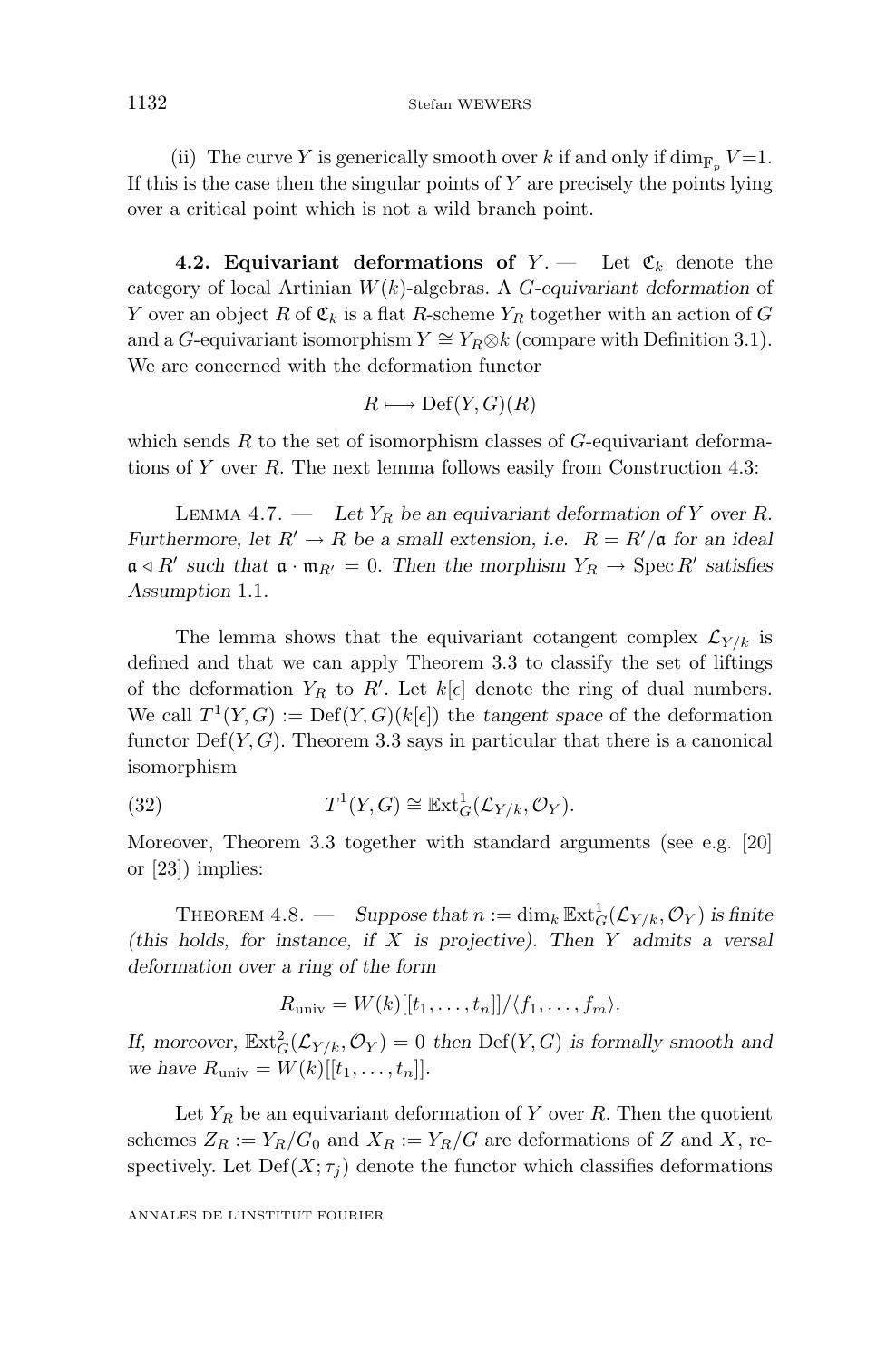of the *marked* curve  $(X; \tau_j | j \in B_{ram}),$  *i.e.* deformations  $X_R$  of X together with sections  $\tau_{j,R}$ : Spec  $R \to X_R$  lifting the points  $\tau_j$ .

We claim that the association  $Y_R \mapsto X_R := Y_R/G$  gives rise to a morphism of deformation functors

(33) 
$$
\text{Def}(Y, G) \longrightarrow \text{Def}(X; \tau_j | j \in B_{\text{ram}}).
$$

To prove the claim we have to endow the curve  $X_R$  with sections  $\tau_{i,R}$ : Spec  $R \to X_R$  lifting the branch points  $\tau_j$ , for all  $j \in B_{\text{ram}}$ . This is obvious for  $j \in B_{\text{tame}}$ : the *G*-action on  $Y_R$  induces an action of *H* on  $Z_R$  such that  $X_R = Z_R/H$  and such that the map  $Z_R \to X_R$  is a tame *H*-cover lifting  $Z \to X$ . It follows that the branch locus of  $Z_R \to X_R$  is the disjoint union of sections  $\tau_{i,R}$ : Spec  $R \to X_R$  lifting the tame branch points  $\tau_i$  (for  $j \in B_{\text{tame}}$ ). Now let  $j \in B_{\text{wild}}$  and let  $\xi \in Z$  be a point above the wild branch point  $\tau_i$ . Let  $\phi_1, \ldots, \phi_s$  be a basis of *V*. We can choose this basis in such a way that  $\phi_1$  has a simple pole in  $\xi$  and that  $\phi_2, \ldots, \phi_s$  generate the kernel of the residue map  $res_{\xi}: V \to \mathbb{F}_p$ . If we further replace  $\phi_i$  by a multiple of itself then we may assume that  $\phi_i = du_i/u_i$ , with ord<sub>ξ</sub>  $u_1 = 1$ and ord<sub>ξ</sub>  $u_i = 0$  for  $i > 1$ . In a neighborhood of  $\xi$ , the cover  $Y \to Z$  is (locally at  $\xi$ ) given by *s* Kummer equations  $y_i^p = u_i$ , see Construction 4.3. Hence the deformation  $Y_R \to Z_R$  of  $Y \to Z$  is (locally at  $\xi$ ) given by *s* Kummer equations  $y_i^p = u_{i,R}$ , where  $u_{i,R}$  lifts  $u_i$ . The equation  $u_{1,R} = 0$ defines a section  $\xi_R$  : Spec  $R \to Z_R$  which lifts the point  $\xi$ . We define  $\tau_{i,R}$ : Spec  $R \to X_R$  to be the image of  $\xi_R$ . Using the *H*-action, one also checks that the definition of  $\tau_{j,R}$  for  $j \in B_{\text{wild}}$  agrees with the definition of  $\tau_{j,R}$  for  $j \in B_{\text{tame}}$ , in case that  $j \in B_{\text{tame}} \cap B_{\text{wild}}$ . This proves the claim.

It is well known (see e.g. [4]) that the tangent space of the deformation functor  $\mathrm{Def}(X;\tau_i)$  is given by

$$
T^1(X; \tau_j \mid j \in B_{\text{ram}}) \cong H^1(X, \mathcal{T}_X(-\sum_{j \in B_{\text{ram}}} \tau_j)).
$$

Here  $T_X$  is the sheaf of tangent vectors of X. Hence the morphism (33) induces a *k*-linear map

(34) 
$$
\mathbb{E} \mathrm{xt}^1_G(\mathcal{L}_{Y/k}, \mathcal{O}_Y) \longrightarrow H^1(X, \mathcal{T}_X(-\sum_{j \in B_{\mathrm{ram}}} \tau_j)).
$$

In the next subsection we will analyze this map in more detail.

**4.3. Analysis of**  $\mathbb{E} \text{xt}_G^1(\mathcal{L}_{Y/S}, \mathcal{O}_Y)$ . — By Lemma 4.2 and the spectral sequence (79) we have

(35) 
$$
\mathcal{E}xt_G^n(\mathcal{L}_{Y/k}, \mathcal{O}_Y) = \mathcal{E}xt_{G_0}^n(\mathcal{L}_{Y/k}, \mathcal{O}_Y)^H = \mathcal{E}xt_Y^n(\mathcal{L}_{Y/k}, \mathcal{O}_Y)^G.
$$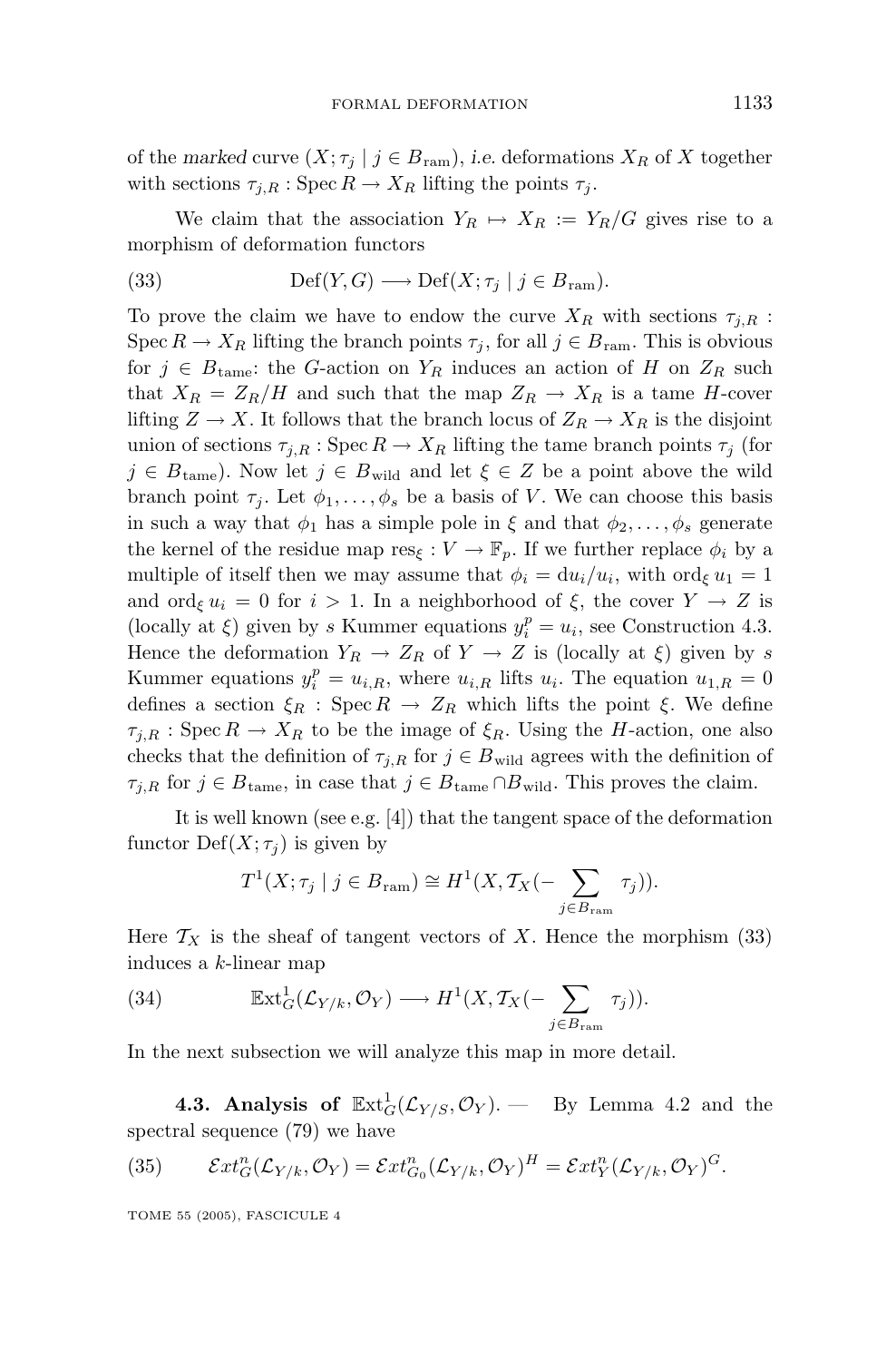The analogous statement for  $\mathbb{E} \mathbf{x} \mathbf{t}_G^n$  holds as well. In other words, we do not have to worry about group cohomology. In the following, we shall use this sort of argument over and over again, sometimes without mentioning it explicitly.

A *V*-derivation is an  $\mathbb{F}_p$ -linear function  $\theta: V \to k(Z)$ . We say that  $\theta$ is integral at a point  $\xi \in Z$  if  $\theta(\phi) \in \mathcal{O}_{Z,\xi}$  for all  $\phi \in V$ . Let M be the sheaf of integral *V*-derivations; for an open subset  $U \in Z$  the group  $\Gamma(U, \mathcal{M})$ of sections over *U* is the set of *V*-derivations  $\theta$  which are integral at each point  $\xi \in U$ . Obviously, M is a locally free  $\mathcal{O}_Z$ -module whose rank is equal to  $s = \dim_{\mathbb{F}_n} V$ . There is a natural *H*-action on *M*, *i.e.* a structure of  $H - \mathcal{O}_Z$ -module, such that  $\mathcal{M}^H$  is the sheaf of *H*-equivariant *V*-derivations on *X*.

Let  $\mathcal{T}_Z$  = Hom<sub>*Z*</sub>( $\Omega_{Z/k}$ *, O<sub>Z</sub>*) denote the sheaf of tangent vectors on *Z*. We write  $\mathcal{T}_Z(D) := \mathcal{T}_Z \otimes \mathcal{O}_Z(D)$  etc. There is a natural injection of *H*-O*Z*-modules

 $T_Z(D) \hookrightarrow M$ 

which sends a vector field  $\theta$  to its restriction to *V*. From the definition of the divisor *D* it is clear that this is well defined and that the quotient  $\mathcal{M}/T_Z(D)$  is torsion free.

LEMMA 4.9. — There is a natural isomorphism of  $H$ - $\mathcal{O}_Z$ -modules (36)  $\mathcal{M} \xrightarrow{\sim} \text{Hom}_{G_0}(\Omega_{Y/k}, \mathcal{O}_Y) := \mathcal{T}_Y^{G_0}.$ 

*Furthermore, we have a short exact sequence of*  $H - \mathcal{O}_Z$ -modules

 $(37)$  0  $\longrightarrow$   $\mathcal{T}_Z(-D_{\infty}) \longrightarrow \mathcal{M} \longrightarrow \mathcal{E}xt_{G_0}^1(\mathcal{L}_{Y/k}, \mathcal{O}_Y) \longrightarrow 0.$ 

*Proof. —* It suffices to prove this locally on *Z*. Hence we may assume that  $Z = \text{Spec } A$  is affine and that there is a basis  $\phi_1, \ldots, \phi_s$  of *V* such that  $\phi_i = du_i/u_i$  with  $u_i \in A$  and such that  $u_i$  has at most simple zeros. By construction we have

$$
Y = \operatorname{Spec} B, \quad B = C/I,
$$

where  $C = A[y_1, \ldots, y_s]$  is the polynomial algebra over A in *s* variables (with *V*-grading such that  $y_i \in C_{\phi_i}$ ) and *I* is generated by the polynomials  $u_i - y_i^p$ . One checks that the *B*-module  $I/I^2$  is free, with *G*<sub>0</sub>-invariant generators  $[u_i - y_i^p]$ .

The cotangent complex  $\mathcal{L}_{Y/k}$  may be identified with the complex of *G*- $\mathcal{O}_Y$ -modules associated to the complex  $L := (I/I^2 \to \Omega_{C/k} \otimes B)$  of *V*graded *B*-modules with *H*-action. The differential of this complex sends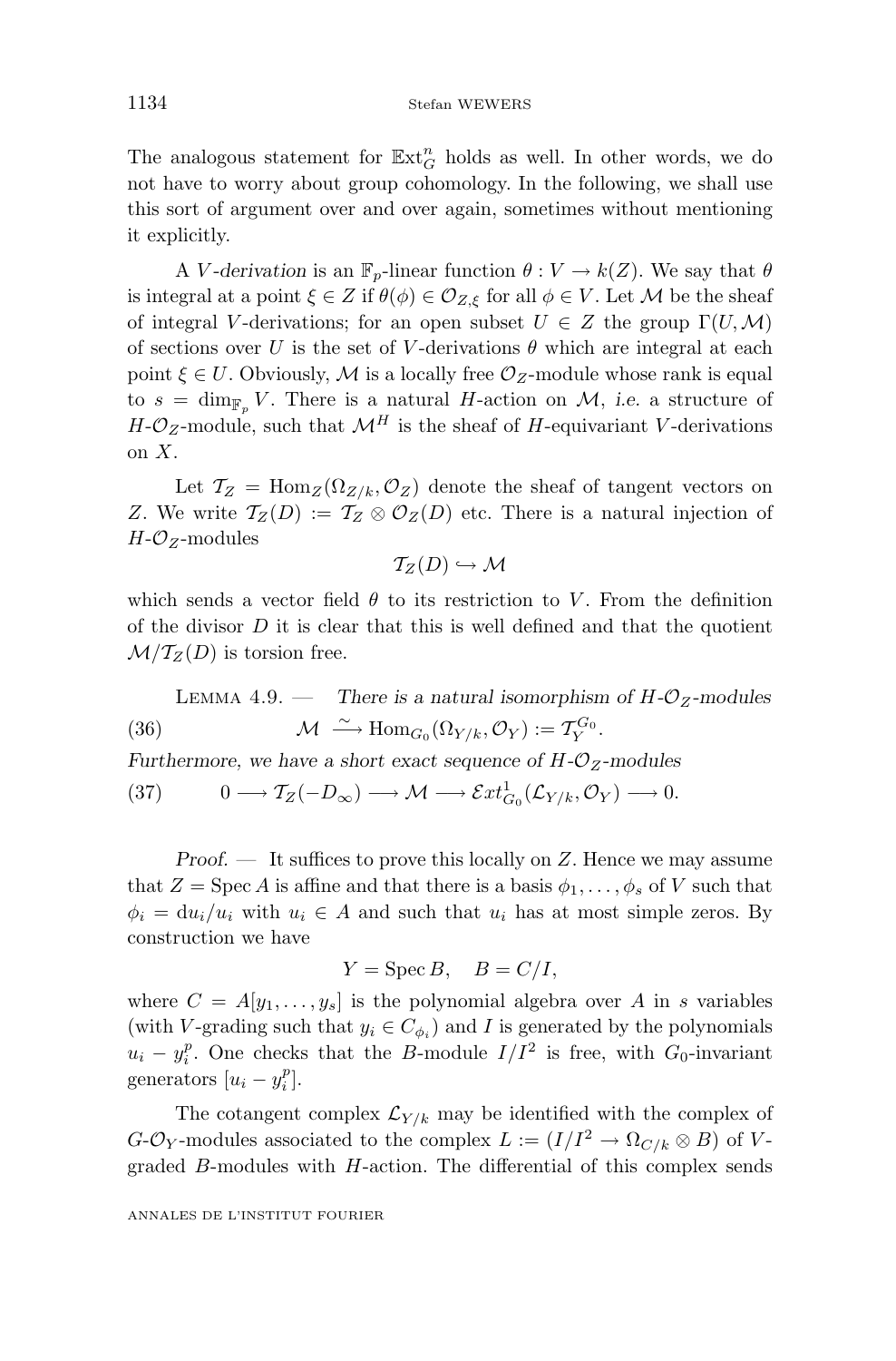the generator  $[u_i - y_i^p]$  to the 1-form d $u_i$ . It follows that  $\Omega_{B/k} = H^0(L)$ is the direct sum of the free *B*-module generated by  $dy_i$  and the torsion module

$$
(\Omega_{B/k})_{\text{tors}} = \frac{\Omega_{A/k}}{\langle \mathrm{d} u_i \rangle} \otimes_A B.
$$

Let  $\theta: V \to A$  be an everywhere integral *V*-derivation. It gives rise to a  $G_0$ -equivariant derivation  $\eta : \Omega_{B/k} \to B$  which is zero on  $(\Omega_{B/k})_{\text{tors}}$  and such that

$$
\eta(\mathrm{d}y_i):=\theta(\phi_i)\,y_i.
$$

One checks that the association  $\theta \mapsto \eta$  defines an isomorphism of  $H - \mathcal{O}_Z$ modules (36).

Since both nontrivial terms of the complex *L* are locally free *B*modules, we have

$$
\mathbb{E}\mathrm{xt}_{G_0}^n(\mathcal{L}_{Y/k}, \mathcal{O}_Y) = H^n(\mathrm{Hom}_{G_0}^\bullet(L, B)).
$$

For  $n = 1$  this gives the exact sequence

 $(38)$  Hom<sub>*G*0</sub> ( $\Omega_{C/k}, B$ )  $\longrightarrow$  Hom<sub>*G*0</sub></sub> ( $I/I^2, B$ )  $\longrightarrow$  Ext<sub>*G*<sub>0</sub></sub> ( $\mathcal{L}_{Y/k}, \mathcal{O}_Y$ )  $\rightarrow$  0*.* Let  $\theta : V \to A$  be a global section of M. There exists a unique *B*-linear and  $G_0$ -equivariant map  $\nu : I/I^2 \to B$  such that

$$
\nu([u_i - y_i^p]) = u_i \theta(\phi_i)
$$

for all *i*. This defines an *A*-linear map

(39) 
$$
H^0(Z, \mathcal{M}) \longrightarrow \text{Hom}_{G_0}(I/I^2, B).
$$

From (38) and (39) we obtain the sequence (37). It is easy to see that this sequence is *H*-equivariant and does not depend on the choice of the basis of  $V$ . It remains to show that  $(37)$  is exact.

Exactness on the left is obvious; exactness in the middle follows easily from the exactness of (38). To prove exactness on the right, let  $\nu : I/I^2 \to B$ be a *B*-linear and  $G_0$ -equivariant homomorphism. We can define a *V*derivation  $\theta: V \to k(Z) = \text{Frac}(A)$  by setting

$$
\theta(\phi_i) = \frac{\nu([u_i - y_i^p])}{u_i}.
$$

By construction the images of  $\theta$  and of  $\nu$  in  $\mathbb{E}xt^1_{G_0}(\mathcal{L}_{Y/k}, \mathcal{O}_Y)$  are equal. If *θ* was integral everywhere then we would be done. However, if  $\xi \in Z$  is a point in the support of  $D_{\infty}$  then  $\theta$  may not be integral at  $\xi$ . In this case we may suppose that ord<sub>ξ</sub>  $u_1 = 1$  and that ord<sub>ξ</sub>  $u_i = 0$  for  $i > 1$ . After shrinking  $Z$  to a sufficiently small neighborhood of  $\xi$  we may suppose that

$$
\theta' = \theta - \nu([u_1 - y_1^p]) \partial / \partial u_1|_V
$$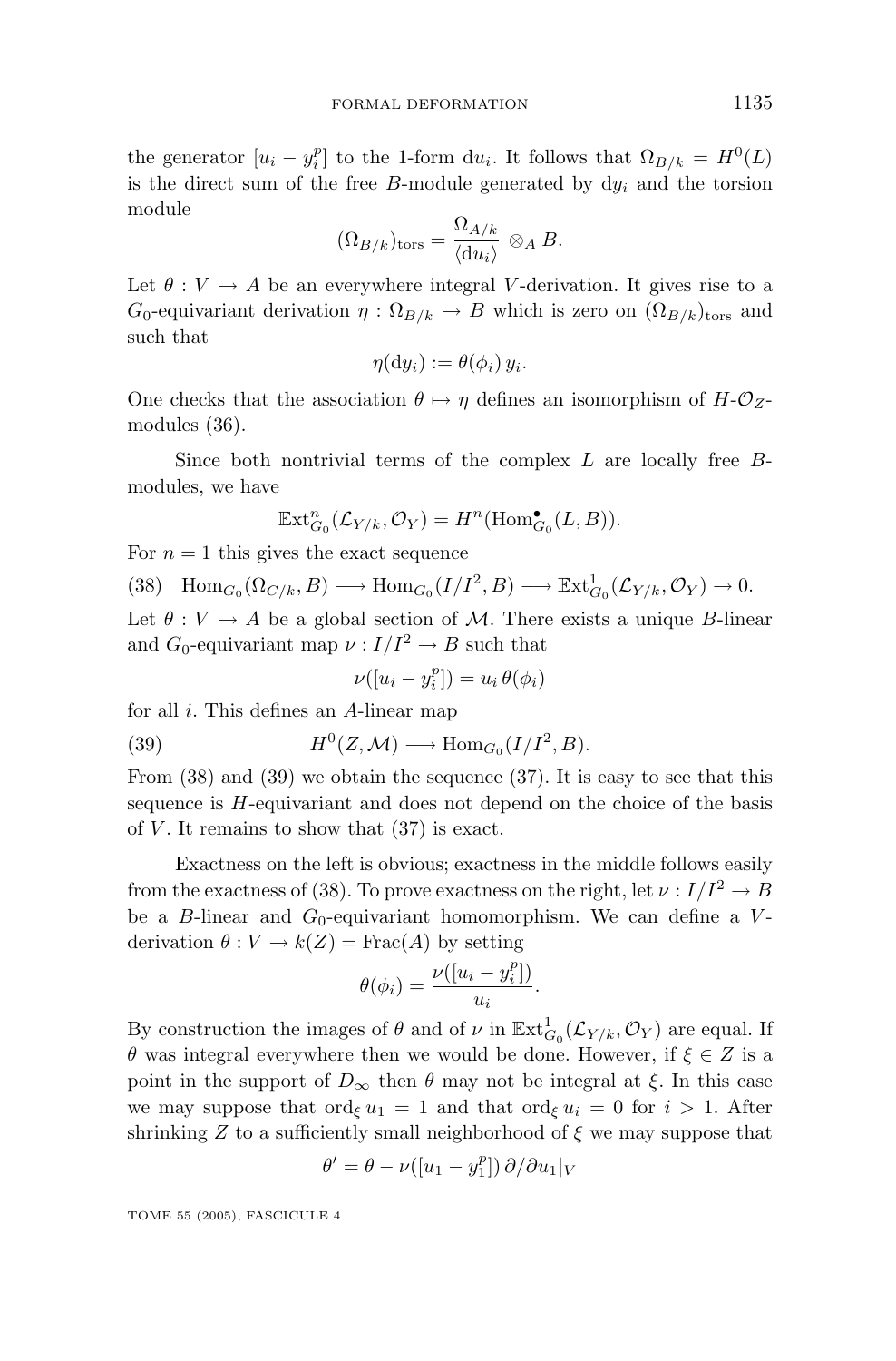is integral everywhere. But since (38) is exact in the middle, the image of  $\theta'$  in  $\mathbb{E}xt^1_{G_0}(\mathcal{L}_{Y/k}, \mathcal{O}_Y)$  is the same as the image of  $\theta$ . This finishes the proof of the lemma.

Applying the exact functor  $\mathcal{F} \mapsto \mathcal{F}^H$  to (37) we obtain a short exact sequence of  $\mathcal{O}_X$ -modules

(40) 
$$
0 \longrightarrow T_Z(-D_{\infty})^H \longrightarrow \mathcal{M}^H \longrightarrow \mathcal{E}xt^1_G(\mathcal{L}_{Y/k}, \mathcal{O}_Y) \longrightarrow 0.
$$

The following proposition identifies the first boundary map associated to (40) with the differential of the morphism of deformation functors (33).

Proposition 4.10. — *The following diagram commutes:*

(41)  
\n
$$
\begin{array}{ccc}\n\mathbb{E} \mathrm{xt}^1_G(\mathcal{L}_{Y/k}, \mathcal{O}_Y) & \longrightarrow & H^0(X, \mathcal{E}xt^1_G(\mathcal{L}_{Y/k}, \mathcal{O}_Y)) \\
\downarrow & & \downarrow \partial \\
H^1(X, \mathcal{T}_X(-\sum_{j \in B_{\text{ram}}} \tau_j)) & \xrightarrow{\cong} & H^1(X, \mathcal{T}_Z(-D_{\infty})^H).\n\end{array}
$$

*Here the upper horizontal arrow is deduced from the local-global spectral sequence* (82)*. The left vertical arrow is the tangent map of the morphism* (33)*. The right vertical arrow is the boundary map of the short exact sequence* (40)*. The lower horizontal arrow comes from the canonical isomorphism*

$$
\mathcal{T}_Z(-D_\infty)^H \cong \mathcal{T}_X(-\sum_{j\in B_{\text{ram}}} \tau_j).
$$

*Proof.* — Let us denote by  $Def(Z, H, D_{\infty})$  the functor which classifies *H*-equivariant deformations of the marked curve  $(Z, D_{\infty})$  (here we identify  $D_{\infty}$  with its support, which consists of the points of *Z* lying above the wild branch points). By [3] the tangent space of  $\text{Def}(Z, H, D_{\infty})$  is canonically isomorphic to

$$
H^1(Z, \mathcal{T}_Z(-D_{\infty})^H) \cong H^1(X, \mathcal{T}_X(-\sum_{j \in B_{\text{ram}}} \tau_j)).
$$

Using this fact, the proposition is easily reduced to the case  $H = 1$  and  $Z = X$ .

Let *Y'* be a *G*-equivariant deformation of *Y* over  $R = k[\epsilon]$  and  $Z' := Y'/G$  the induced deformation of *Z*. We have seen in the last subsection that *Z'* is naturally endowed with a lift  $D'_{\infty}$  of the divisor  $D_{\infty}$ . We denote by  $e(Y')$  the global section of  $\mathcal{E}xt^1_{G_0}(\mathcal{L}_{Y/k}, \mathcal{O}_Y)$  corresponding to *Y'*, see §2 and §3. Similarly, we denote by  $e(Z', D'_{\infty}) \in H^1(Z, \mathcal{T}_Z(-D_{\infty}))$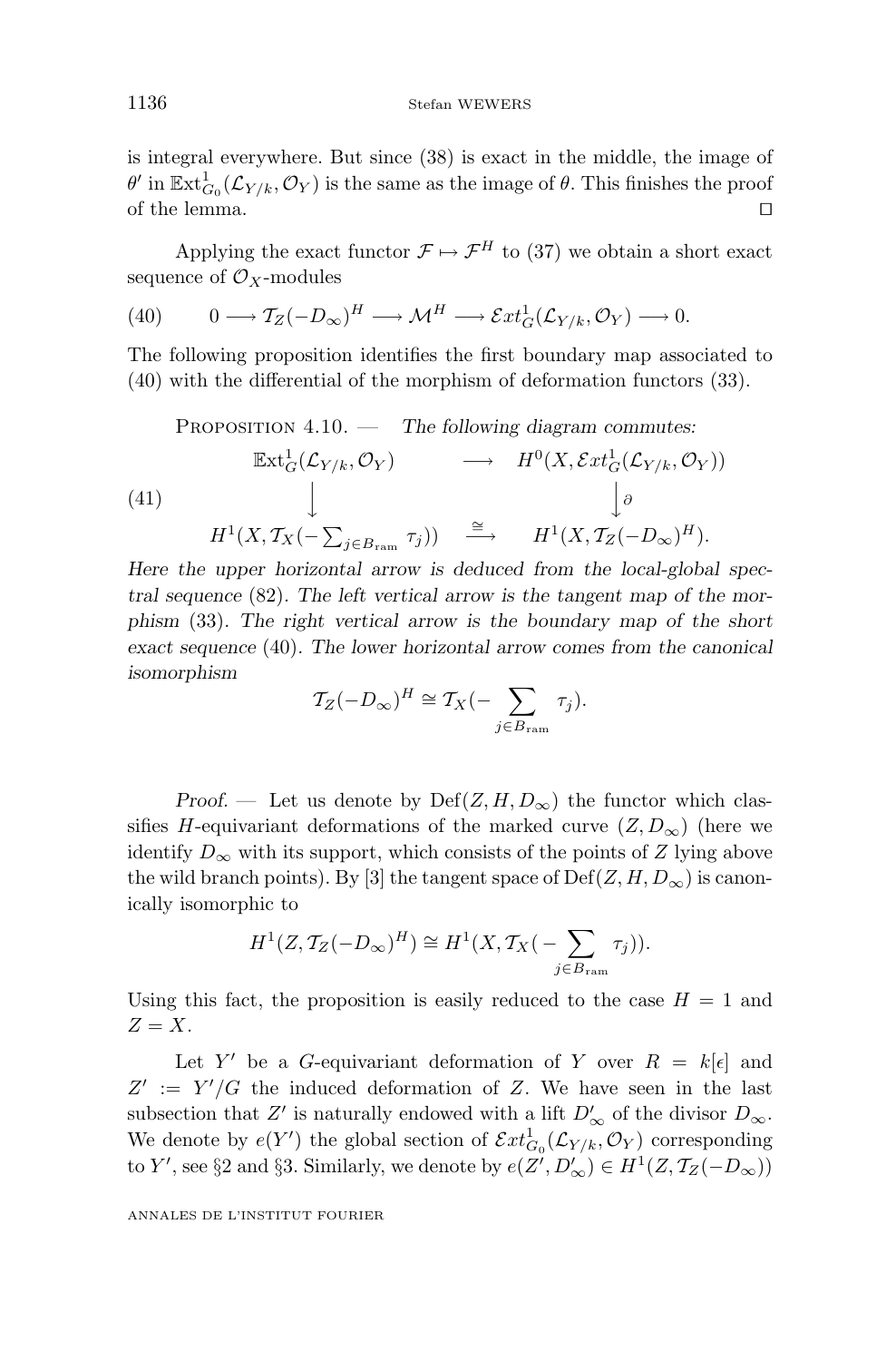the cohomology class representing  $(Z', D'_{\infty})$ . We have to show that  $e(Z')$ is the image of  $e(Y')$  under the boundary map  $\partial$ .

To prove this, we will first recall the definition of  $e(Y')$  and  $e(Z', D'_{\infty})$ . Let  $(U_\mu)$  be a covering of *Z* by sufficiently small affine open subsets  $U_{\mu}$  = Spec  $A_{\mu}$ . Let  $W_{\mu}$  = Spec  $B_{\mu} \subset Y$  be the inverse image of  $U_{\mu}$ . Also, let  $U'_{\mu} = \text{Spec } A'_{\mu} \subset Z' \text{ (resp. } W'_{\mu} = \text{Spec } B'_{\mu} \subset Y' \text{) be the induced deformation}$ of *U* (resp. the induced *G*-equivariant deformation of *W*).

Since *Z* is smooth over *k* there exists, for all  $\mu$ , a (non-canonical) isomorphism of *R*-algebras

$$
\sigma_\mu:\, A'_\mu \,\xrightarrow{\,\sim\,} A_\mu \otimes_k R
$$

which lifts the identity on  $A_\mu$ . For each pair of indices  $\mu, \lambda$  we set  $U_{\mu,\lambda}$ :  $U_{\mu} \cap U_{\lambda} = \text{Spec } A_{\mu, \lambda}$ . Then the equality

$$
\sigma_{\lambda} \circ \sigma_{\mu}^{-1} = \mathrm{Id}_{A_{\mu,\lambda}} + \epsilon \cdot \theta_{\mu,\lambda}
$$

defines a vector field  $\theta_{\mu,\lambda} \in \Gamma(U_{\mu,\lambda}, \mathcal{T}_Z)$ . The 1-cocycle  $(\theta_{\mu,\lambda})$  represents the cohomology class  $e(Z', D'_{\infty})$ .

We may assume that

$$
B_{\mu} = A[y_i \mid u_{\mu,i} - y_{\mu,i}^p],
$$

with  $u_{\mu,i} \in A_\mu$  such that  $\phi_i = du_{\mu,i}/u_{\mu,i}$ . There is a *V*-grading on *B*<sub>*µ*</sub> such that  $y_{\mu,i} \in (B_{\mu})_{\phi_i}$ . Let  $y'_{\mu,i} \in (B'_{\mu})_{\phi_i}$  be a lift of  $y_{\mu,i}$ . Then  $u'_{\mu,i} := (y'_{\mu,i})^p \in A_{\mu}$ . Note that  $u'_{\mu,i}$  is independent of the choice of the lift  $y'_{\mu,i}$ . Set

$$
\sigma_{\mu}(u'_{\mu,i}) = u_{\mu,i} + \epsilon \cdot v_{\mu,i}.
$$

Let  $\nu_{\mu}$  be the section of the sheaf M over  $U_{\mu}$  such that

$$
\nu_{\mu}(\phi_i) = v_{\mu,i}.
$$

Using the definition of  $e(Y')$  via Theorem 3.3, together with the proof of Proposition 4.10, one checks that the image of  $\nu_{\mu}$  under the second map in (39) is equal to the restriction of  $e(Y')$  to  $U_{\mu}$ .

A straightforward computation shows that

$$
\theta_{\mu,\lambda}(\phi_i) = \frac{\theta_{\mu,\lambda}(u_{\lambda,i})}{u_{\lambda,i}} = v_{\mu,i} - v_{\lambda,i}
$$

for all  $\mu, \lambda, i$ . This means that  $\theta_{\mu,\lambda}$  is mapped to  $\nu_{\mu} - \nu_{\lambda} \in \Gamma(U_{\mu,\lambda},\mathcal{M})$ under the first map in (39). Therefore,  $e(Z', D'_{\infty})$  is the image of  $e(Y')$ under the boundary map *∂*. This is what we wanted to prove.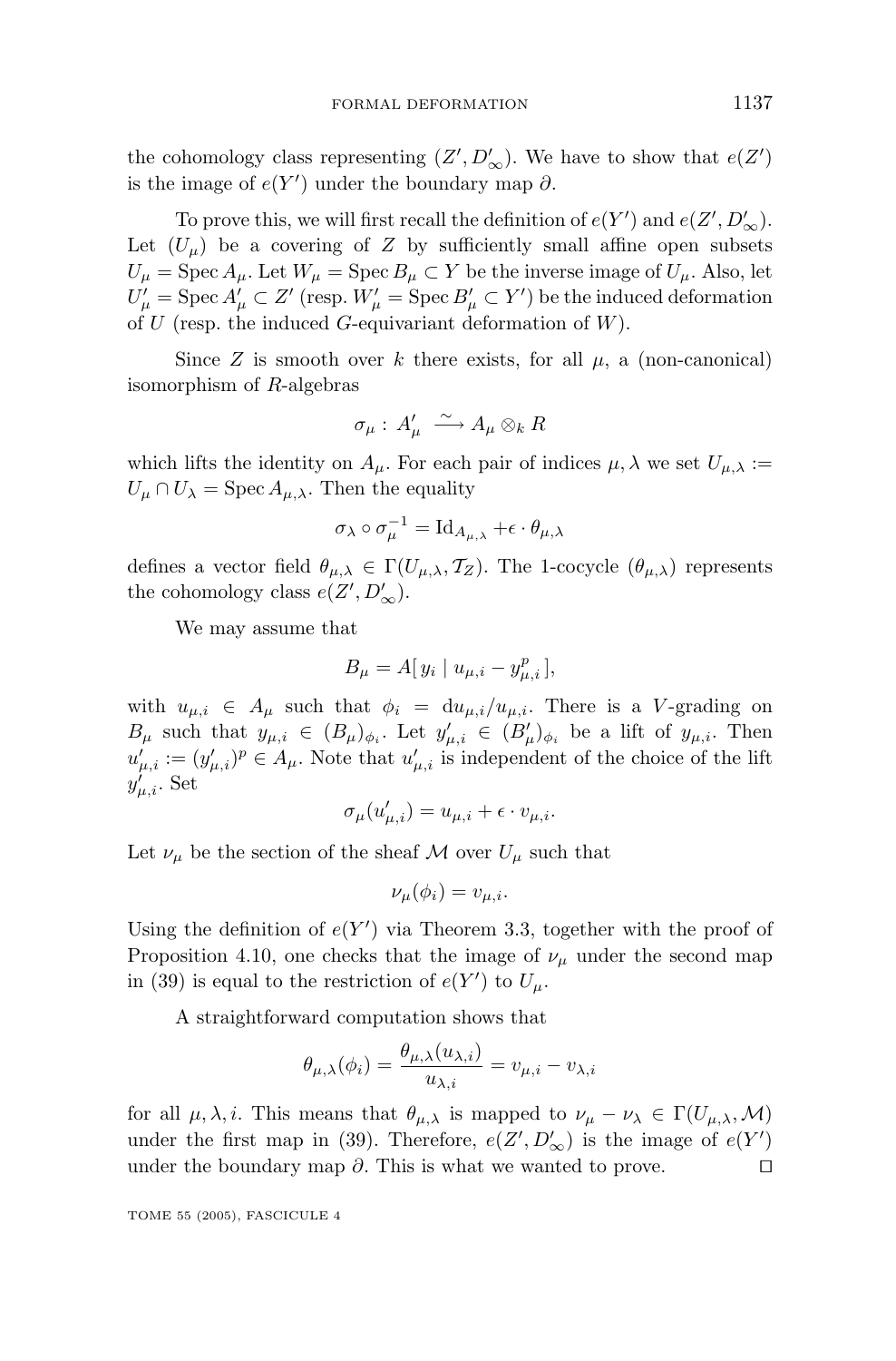1138 Stefan WEWERS

THEOREM  $4.11.$  — *Suppose*  $H^n(X, \mathcal{M}^H) = 0$  for  $n = 0, 1$ . Then *the morphism*

 $Def(Y, G) \longrightarrow Def(X; \tau_i)$ 

*is an isomorphism. In particular, the deformation functor*  $Def(Y, G)$  *is unobstructed.*

*Proof. —* The hypothesis implies that the boundary map

(42) 
$$
\partial : H^0(X, \mathcal{E}xt^1_G(\mathcal{L}_{Y/k}, \mathcal{O}_Y)) \xrightarrow{\sim} H^1(X, \mathcal{T}_Z(-D_{\infty})^H)
$$

deduced from the short exact sequence (40) is an isomorphism. The localglobal spectral sequence for  $\mathbb{E} \mathbf{x} \mathbf{t}_G^n$  gives rise to a short exact sequence

$$
0 \to H^1(X, \mathcal{T}_Y^G) \longrightarrow \mathbb{E}\mathrm{xt}^1_G(\mathcal{L}_{Y/k}, \mathcal{O}_Y) \longrightarrow H^0(X, \mathcal{E}\mathrm{xt}^1_G(\mathcal{L}_{Y/k}, \mathcal{O}_Y)) \to 0.
$$

But (36) and the hypothesis show that  $H^1(X, \mathcal{T}_Y^G) = 0$ . Therefore, it follows from Proposition 4.10 that the morphism  $Def(Y, G) \to Def(X; \tau_i)$  induces an isomorphism on tangent spaces. The theorem would follow if we knew that  $Def(Y, G)$  is unobstructed.

The local global spectral sequence for  $\mathbb{E}\text{xt}_G^n$  also shows that

(43) 
$$
\mathbb{E}\mathrm{xt}^2_G(\mathcal{L}_{Y/k}, \mathcal{O}_Y) = H^1(X, \mathcal{E}\mathrm{xt}^1_G(\mathcal{L}_{Y/k}, \mathcal{O}_Y)).
$$

Using again the long exact cohomology sequence deduced from (42) and the hypothesis we see that  $(40)$  is zero. Hence  $Def(Y, G)$  is unobstructed by Theorem 3.3. This concludes the proof of the theorem.

*Remark 4.12*. — Suppose that all elements of *V* are regular, *i.e.*  $B_{\text{wild}} = \emptyset$ . Then we may regard *V* as an  $\mathbb{F}_p$ -subvector space of the *χ*-isotypical part of  $J_Z[p](k)$ . It can be shown that the hypothesis  $H^{n}(X, \mathcal{M}^{H}) = 0$  of Theorem 4.11 is equivalent to the condition that the *χ*-isotypical part of the group scheme  $J_Z[p]$  is étale. Using this fact one can give a different proof of Theorem 4.11. In the special case dim<sub>F<sub>p</sub></sub>  $V = 1$  this is the approach taken in [25].

#### **5. Special deformation data.**

In this section we suppose that  $X = \mathbb{P}_k^1$ . We begin by defining a certain class of multiplicative deformation data over *X*, which we call *special*. The definition of specialty may seem a little bit ad hoc. However, we show that the deformation functor  $\mathrm{Def}(Y,G)$  associated to  $(Z,V)$  in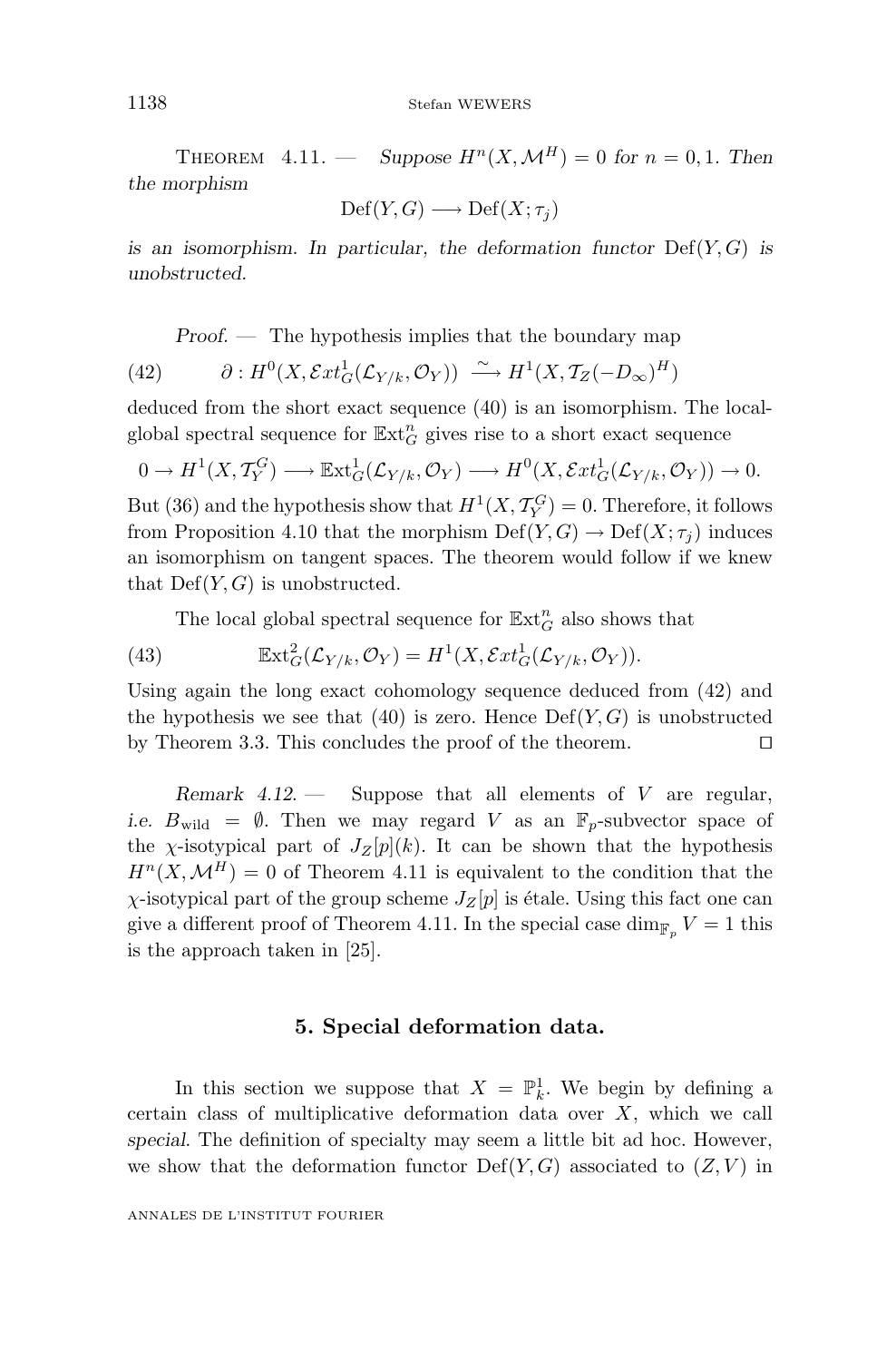the last section has some very nice properties if  $(Z, V)$  is special. These are the *lifting property* (Theorem 5.7), the *local-global principle* (Theorem 5.11) and *rigidity* (Theorem 5.14). At a deeper level, these properties are explained by the way special deformation data arise in the study of three point covers with bad reduction, see [25] and [26].

We also prove a technical result (Proposition 5.15) which is used in [26].

**5.1**. — Let *p* be a prime, *H* a finite group of order prime to *p* and  $\chi_0: H \to \overline{\mathbb{F}}_p^{\times}$  a one dimensional character on *H* with values in the algebraic closure of  $\mathbb{F}_p$ . The values of  $\chi_0$  generate a finite field  $\mathbb{F}_q$  with  $q = p^s$  elements. Set

$$
\chi_i := \chi_0^{p^i}, \qquad \chi = \sum_{i=0}^{s-1} \chi_i.
$$

Then  $\chi$  is an irreducible  $\mathbb{F}_p$ -valued character.

Let  $k$  be an algebraically closed field of characteristic  $p$  and set  $X := \mathbb{P}^1_k$ . Let  $(Z, V)$  be a (multiplicative) deformation datum of type  $(H, \chi)$ over *X*. Choose a basis  $\omega_0, \ldots, \omega_{s-1}$  of  $V \otimes_{\mathbb{F}_p} \overline{\mathbb{F}}_p$  consisting of eigenvectors, such that

(44) 
$$
\alpha^* \omega_i = \chi_i(\alpha) \omega_i,
$$

for all  $\alpha \in H$  and  $i = 0, \ldots, s - 1$ . Let C denote the *Cartier operator*. Since  $\mathcal C$  is  $p^{-1}$ -linear and is the identity on *V*, we have

$$
(45) \t\t\t\t\t\mathcal{C}(\omega_{i+1}) = c_i \,\omega_i
$$

for a constant  $c_i \neq 0$  in  $\mathbb{F}_p$ . (Here and for the rest of this section we will consider the index *i* modulo *s*.) After multiplying the  $\omega_i$  with a constant in  $\bar{\mathbb{F}}_p$  we may assume that  $c_i = 1$ .

As in the previous section, we denote by  $\tau_j$ ,  $j \in B$ , the critical points on *X*. Choose  $j \in B$  and a point  $\xi \in Z$  above  $\tau_j$ , and set

$$
m_j := |\text{Stab}_H(\xi)|
$$
,  $h_j^{(i)} := \text{ord}_{\xi} \omega_i + 1$ ,  $\sigma_j^{(i)} := \frac{h_j^{(i)}}{m_j}$ .

The tuple  $(\sigma_j^{(i)})_{i,j}$  is called the *signature* of the deformation datum  $(Z, V)$ . For a rational number *w*, we let  $\langle w \rangle$  denote the fractional part of *w* (such that  $0 \leq \langle w \rangle < 1$  and  $w - \langle w \rangle \in \mathbb{Z}$ ).

Lemma 5.1. — *For all i we have*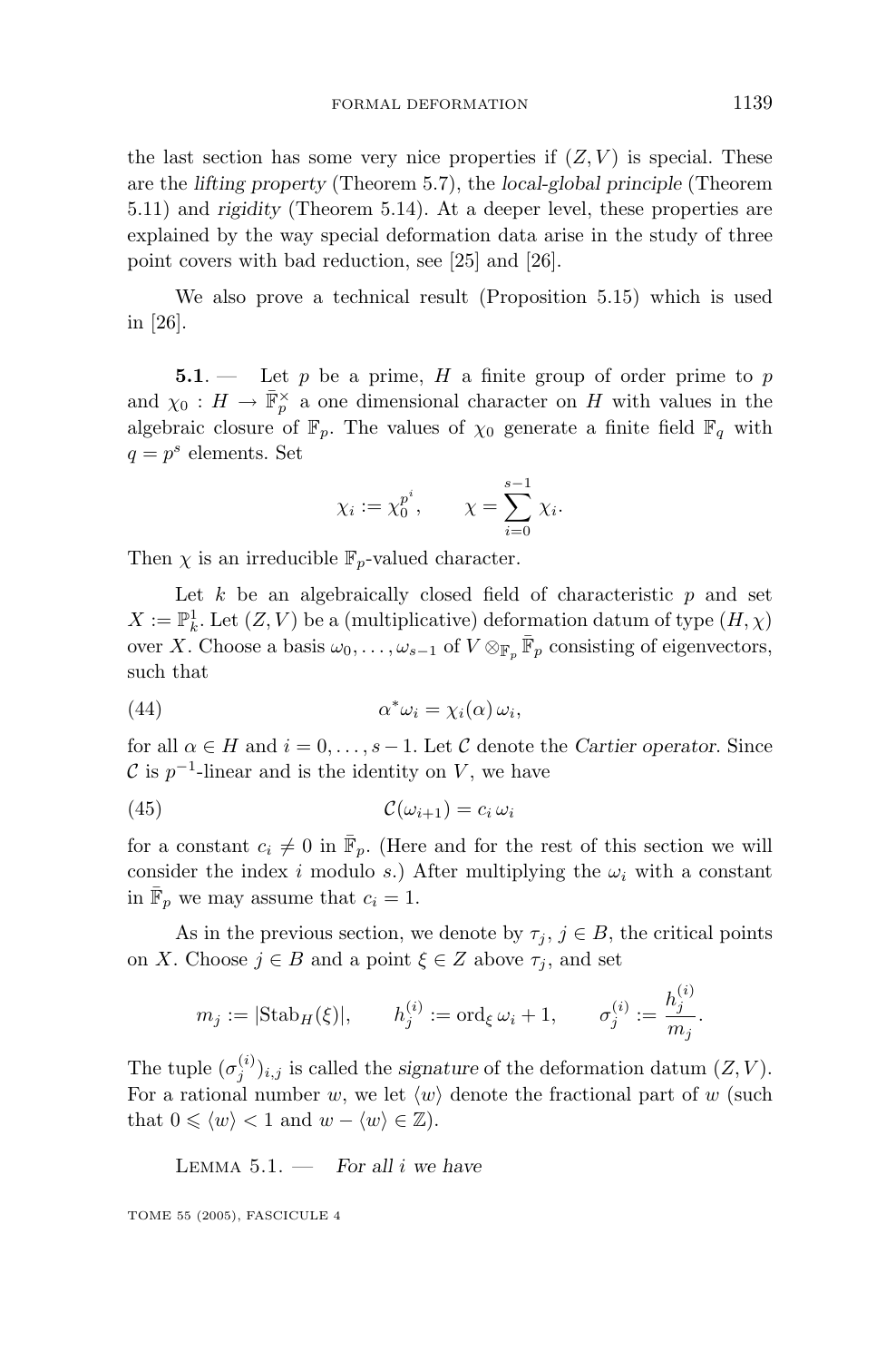1140 Stefan WEWERS

(i) 
$$
\sum_{j \in B} (\sigma_j^{(i)} - 1) = -2,
$$
  
\n(ii) 
$$
\langle \sigma_j^{(i)} \rangle = \langle p^i \sigma_j^{(0)} \rangle.
$$

*Proof. —* Part (i) follows from a straightforward computation using the Riemann-Hurwitz formula. To prove (ii), let  $\xi \in Z$  be a point above *τj* and *z* a local coordinate at *ξ*. The inertia character  $\psi_{\xi}: H_{\xi} \to k^{\times}$  is determined by the congruence

(46) 
$$
\alpha^* z \equiv \psi_{\xi}(\alpha) z \pmod{z^2}
$$

for all  $\alpha \in H_{\xi} := \text{Stab}_H(\xi)$ . Now (44) and the definition of  $h_j^{(i)}$  imply that

$$
\chi_0^{p^i} = \psi_\xi^{h_j^{(i)}}.
$$

Part (ii) of the lemma follows.

DEFINITION 5.2. — The deformation datum  $(Z, V)$  is called *pure* if for all *i* we have

$$
\sum_{j \in B} \langle \sigma_j^{(i)} \rangle = 1.
$$

LEMMA 5.3. — Let  $M$  be the sheaf of  $H$ - $\mathcal{O}_Z$ -modules defined in §4.3. The deformation datum  $(Z, V)$  is pure if and only if  $H^n(X, \mathcal{M}^H) = 0$ *for*  $n = 0, 1$ *.* 

*Proof.* — Let  $\mathcal{O}_{Z,\chi_i}$  denote the  $\chi_i$ -isotypical part of the sheaf  $\pi_*\mathcal{O}_Z$ . Let  $\theta: V \to k(Z)$  be an *H*-equivariant *V*-derivation and extend it *k*-linearly to  $V_k$ . Then  $f_i := \theta(\omega_i)$  is a meromorphic section of  $\mathcal{O}_{Z, \chi_i}$ ; it is holomorphic at  $\tau \in X$  if and only if  $\theta$  is integral at all points  $\xi \in Z$  above  $\tau$ . Therefore, the rule  $\theta \mapsto (f_i)$  defines an isomorphism

$$
\mathcal{M}^H \xrightarrow{\sim} \bigoplus_{i=0}^{s-1} \mathcal{O}_{Z,\chi_i}
$$

of  $\mathcal{O}_X$ -modules. A local calculation as in the proof of Lemma 5.1 shows that

$$
\deg \mathcal{O}_{Z,\chi_i} = -\sum_{j \in B} \langle \sigma_j^{(i)} \rangle.
$$

Hence the lemma follows from the Riemann–Roch formula.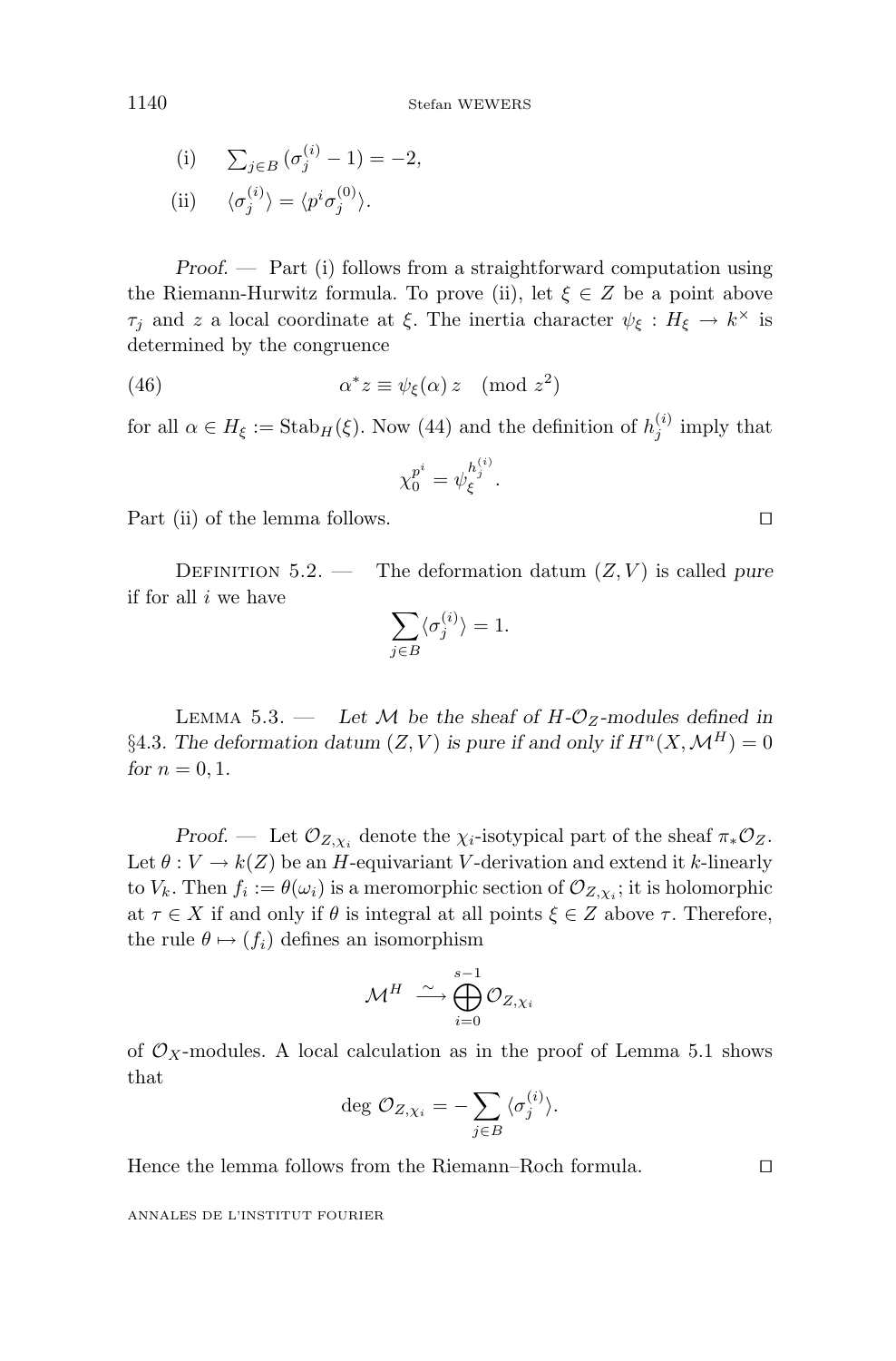**5.2**. — In order to discuss special deformation data we need some more notation:

NOTATION  $5.4.$  — Let  $(Z, V)$  be a deformation datum of type  $(H, \chi)$  and signature  $(\sigma_j^{(i)})$ . Set

$$
\nu_j^{(i)} := \lfloor \sigma_j^{(i)} \rfloor = \sigma_j^{(i)} - \langle \sigma_j^{(i)} \rangle, \qquad \nu_j := \min_i \, \nu_j^{(i)},
$$

and

$$
a_j^{(i)} := m_j \cdot \langle \sigma_j^{(i)} \rangle, \qquad a_j := \min_i \, a_j^{(i)}.
$$

DEFINITION  $5.5.$  — The deformation datum  $(Z, V)$  is called *special* if  $\sigma_j^{(i)} \neq 1$  for all *i* and *j* and if the following holds. There exists a subset  $B_0 \subset B$  with exactly three elements such that

$$
\nu_j = \begin{cases} 0, & j \in B_0 \\ 1, & j \notin B_0. \end{cases}
$$

A special deformation datum  $(Z, V)$  is called *normalized* if  $\{\tau_i \mid j \in B_0\}$  $\{0, 1, \infty\} \subset X = \mathbb{P}^1$ .

For the rest of this section we assume that the deformation datum  $(Z, V)$  is special. Whenever it is convenient, we may also assume that  $(Z, V)$ is normalized. (However, sometimes it more convenient to have  $\tau_j \neq \infty$  for all  $j \in B$ .) Since  $\sigma_j^{(i)} \neq 1$  we conclude that  $B_{\text{wild}} \subset B_0$  and that  $B_{\text{ram}} = B$ . We set

$$
Bnew := B - B0, \t Bprim := B0 - Bwild.
$$

For an explanation of the terminology, see [26].

LEMMA  $5.6.$  — *Suppose*  $(Z, V)$  *is special. Then the following holds.* 

- (i) The deformation datum  $(Z, V)$  is pure.
- (ii) We have  $\nu_j^{(i)} = \nu_j$  for all  $j \in B$ .

(iii) Let  $j \in B - B_{\text{wild}}$  and let  $\xi \in Z$  be a point above  $\tau_j$ . Then for all  $\phi \in V$  *we have* 

$$
\operatorname{ord}_{\xi} \phi = \nu_j m_j + a_j - 1.
$$

*Proof. —* By Lemma 5.1 (i) we have

(47) 
$$
1 = 3 + \sum_{j \in B} (\nu_j^{(i)} - 1) + \sum_{j \in B} \langle \sigma_j^{(i)} \rangle \ge \sum_{j \in B} \langle \sigma_j^{(i)} \rangle.
$$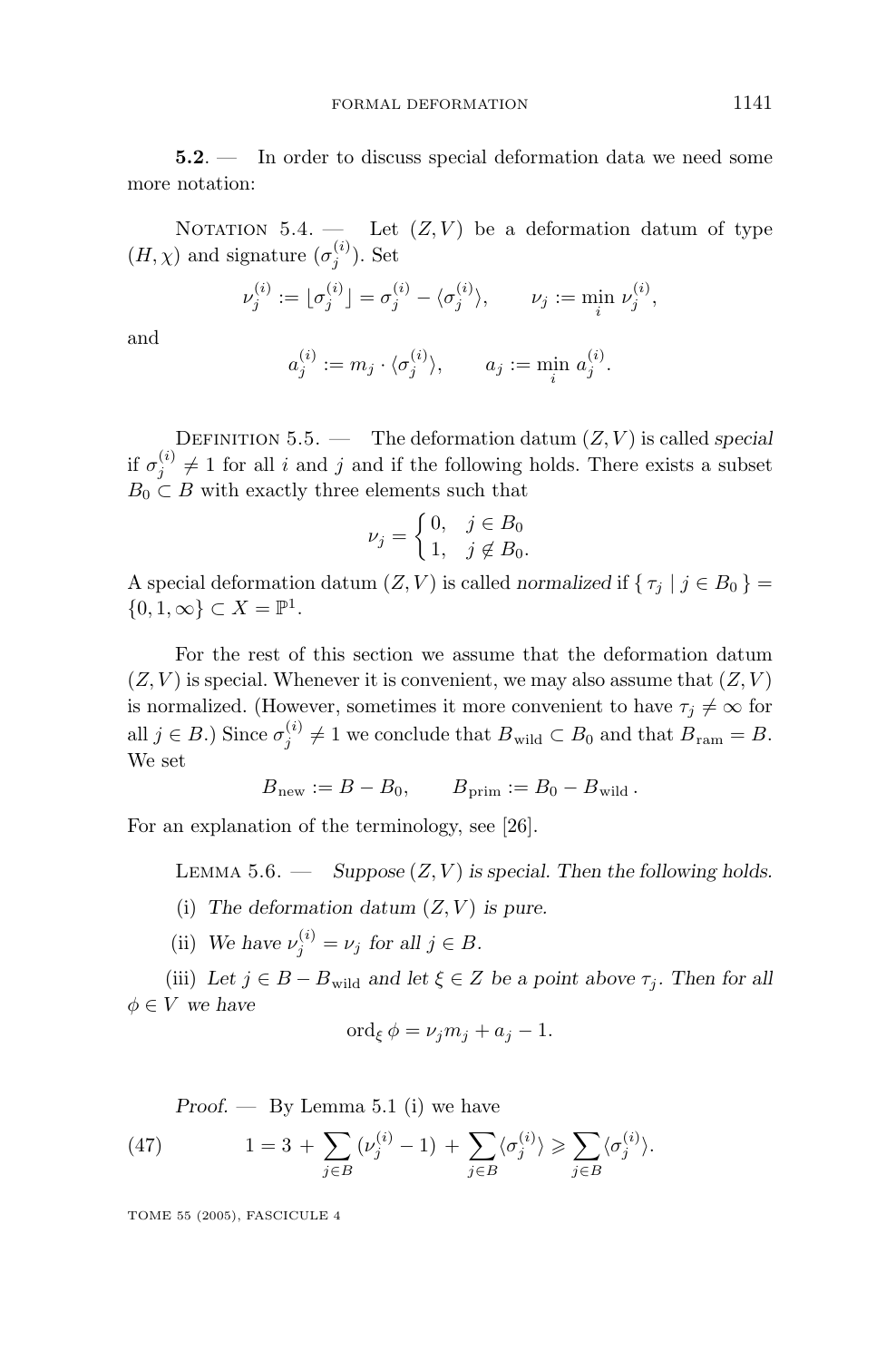Suppose that  $\sum_{j} \langle \sigma_j^{(i)} \rangle = 0$ . Since  $\sigma_j^{(i)} \neq 1$ , it would follow that  $B = B_0$ and  $\sigma_j^{(i)} = 0$  for all *i* and *j*. But then  $\sum_j (\sigma_j^{(i)} - 1) = -3$ , contradicting Lemma 5.1. We conclude that  $\sum_{j} \langle \sigma_j^{(i)} \rangle = 1$ , proving (i). We also conclude that the inequality (47) is an equality, which means that  $\nu_j^{(i)} = \nu_j$ , proving (ii).

It follows from Lemma 5.1 (ii) that  $\text{ord}_{\xi} \omega_i = m_j \sigma_j^{(i)} - 1$  takes pairwise distinct values for all *i*. Every element  $\phi \in V$  can be written as  $\sum_i c_i \omega_i$ , with  $c_i \in k$ . Using  $\mathcal{C}(\phi) = \phi$  and Equations (44) and (45), one shows that  $c_i \neq 0$  for all *i*. Therefore,

$$
\operatorname{ord}_{\xi} \phi = \min_{i} (\operatorname{ord}_{\xi} \omega_{i}) = \min_{i} (m_{j} \nu_{j}^{(i)} + a_{j}^{(i)} - 1).
$$
  
Now (iii) follows from (ii).

Putting Theorem 4.11, Lemma 5.3 and Lemma 5.6 (i) together, we get:

THEOREM 5.7 (Lifting property).  $-$  *Let*  $Y$  *be the curve with Gaction corresponding to the special deformation datum* (*Z, V* )*, as defined in* §4*. The homomorphism of deformation functors*

$$
\mathrm{Def}(Y,G) \longrightarrow \mathrm{Def}(X;\tau_j)
$$

*is an isomorphism.*

PROBLEM 5.8. — Let  $(H, \chi)$  be as in the beginning of this section. Let  $(\sigma_j^{(i)})$  be a tuple of rational numbers (indexed by  $j \in B$  and  $i \in$  $\mathbb{Z}/s$ ) such that the statements of Lemma 5.1 and of Definition 5.5 hold. Furthermore, let  $(\tau_j)_{j \in B}$  be a *B*-tuple of closed points of  $X = \mathbb{P}^1_k$ . Does there exists a special deformation datum  $(Z, V)$  of type  $(H, \chi)$  with signature  $(\sigma_j^{(i)})$  and critical points  $(\tau_j)$ ?

Proposition 5.9. — *With assumptions as in Problem* 5*.*8*:*

(i) Suppose that the character  $\chi_0 : H \to \mathbb{F}_q^{\times}$  is injective. Then if it *exists, the special deformation datum* (*Z, V* ) *is uniquely determined (up to isomorphism) by the datum*  $(H, \chi, \sigma_j^{(i)}, \tau_j)$ *.* 

(ii) *Fix*  $(H, \chi, \sigma_j^{(i)})$ *. The set of all tuples*  $(\tau_j)$  *such that there exists a special deformation datum*  $(Z, V)$  *with critical points*  $(\tau_j)$  *is a locally closed subset of*  $(\mathbb{P}^1_{\mathbb{F}_p})^B$ *.* 

We will see later (Theorem 5.14) that the set of tuples  $(\tau_j)$  in (ii) is actually finite.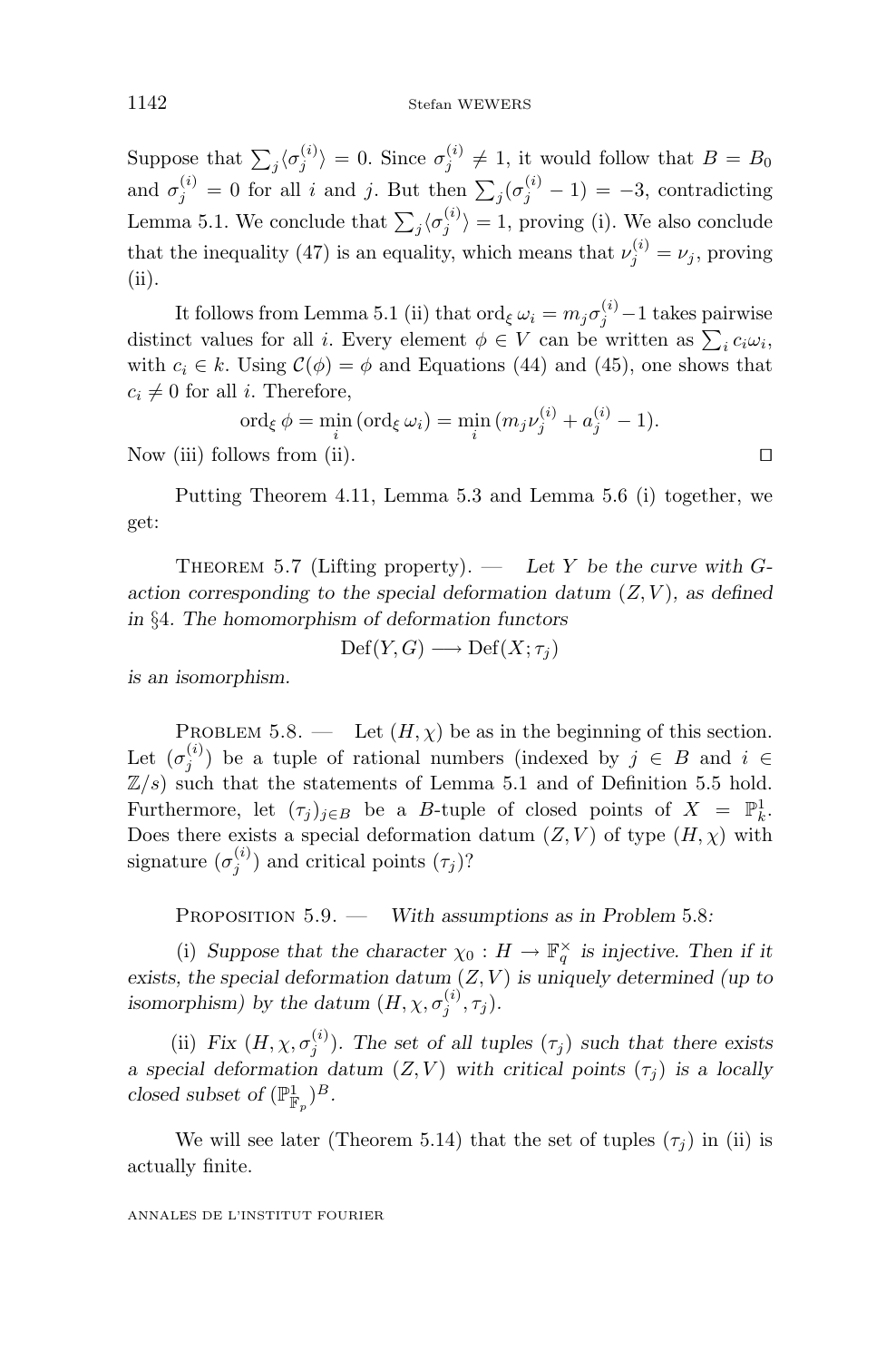*Proof.* — (Compare with [25], §3.5.) Suppose that  $(Z, V)$  exists. Let  $\bar{H}$  := *H*/*Ker(x*<sub>0</sub>),  $\bar{Z}$  := *Z*/*Ker(x*<sub>0</sub>) and  $\bar{\chi}$  the restriction of  $\chi$  to  $\bar{H}$ . The subvector space  $V \subset \Omega_{k(Z)/k}$  descends to a subvector space  $\overline{V} \subset \Omega_{k(\overline{Z})/k}$ . One checks that  $(\bar{Z}, \bar{V})$  is again a special deformation datum, of type  $(\tilde{H}, \tilde{\chi})$ . The signature  $(\sigma_j^{(i)})$  and the set  $(\tau_j)$  of critical points remain unchanged during this descent. Therefore, we may assume that  $\chi_0$  is injective, even for the proof of (ii). (For (i) the assumption of injectivity is necessary because the cover  $Z \to \bar{Z}$  is not unique if  $\text{Ker}(\chi_0) \neq 1$ .)

If  $\chi_0$  is injective then *H* is cyclic of order *m* where *m* is a positive integer such that  $\mathbb{F}_q = \mathbb{F}_p[\zeta_m]$ ; in particular,  $m|q-1$ . Set  $a_j^{(i)} := m \langle \sigma_j^{(i)} \rangle$ . Then the  $a_j^{(i)}$  are integers with  $0 \leq a_j^{(i)} < m$ ,  $\sum_j a_j^{(i)} = m$  and  $a_j^{(i+1)} \equiv p^i a_j^{(i)} \pmod{m}$ . The proof of Lemma 5.1 shows that the  $a_j^{(i)}$  determine the ramification type of the *m*-cyclic cover  $\pi : Z \to X = \mathbb{P}_k^1$ . This can be made more explicit with Kummer theory. In fact, for all *i* there exists a rational section  $z_i$  of  $\mathcal{O}_{Z,\chi_i}$  which satisfies the equation

(48) 
$$
z_i^m = \prod_{j \in B} (x - \tau_j)^{a_j^{(i)}}.
$$

Here *x* denotes the standard coordinate on  $X = \mathbb{P}^1$  and we assume, without loss of generality, that  $\tau_j \neq \infty$ . The curve *Z* is the smooth projective model of the plane curve with equation (48) (for any *i*).

We claim that the eigenvector  $\omega_i$  of  $V_k$  is of the form

(49) 
$$
\omega_i = \epsilon_i \frac{z_i \, dx}{\prod_{j \in B_0} (x - \tau_j)}
$$

for some constant  $\epsilon_i \in k$ . Indeed, a local calculation shows that the right hand side of (49) has everywhere the right order of poles and zeros compatible with the signature  $(\sigma_j^{(i)})$  and the set of critical points  $(\tau_j)$ . This proves the claim. If we plug in (49) into the equation

$$
(50) \t\t\t\t\t\mathcal{C}(\omega_{i+1}) = c_i \,\omega_i
$$

and look at Taylor series (say in *x*) on both sides, we obtain a set of algebraic equations with coefficients in  $\mathbb{F}_p$  which are satisfied by the tuple  $(\tau_j)$ . These equations define a Zariski closed subset of  $(\mathbb{P}^1_{\mathbb{F}_p})^B$ . The conditions  $c_i \neq 0$ define an open subset of this closed subset. We have shown that the set of tuples  $(\tau_j)$  coming from a special deformation datum with given type and signature are contained in a certain locally closed subset of  $(\mathbb{P}^1_{\mathbb{F}_p})^B$ . It is clear that  $(Z, V)$  is uniquely determined by the datum  $(H, \chi, \sigma_j^{(i)}, \tau_j)$ .

Conversely, let  $(\tau_j)$  be a *B*-tuple of *k*-rational points of  $\mathbb{P}^1$  which is contained in the locally closed subset constructed above. This means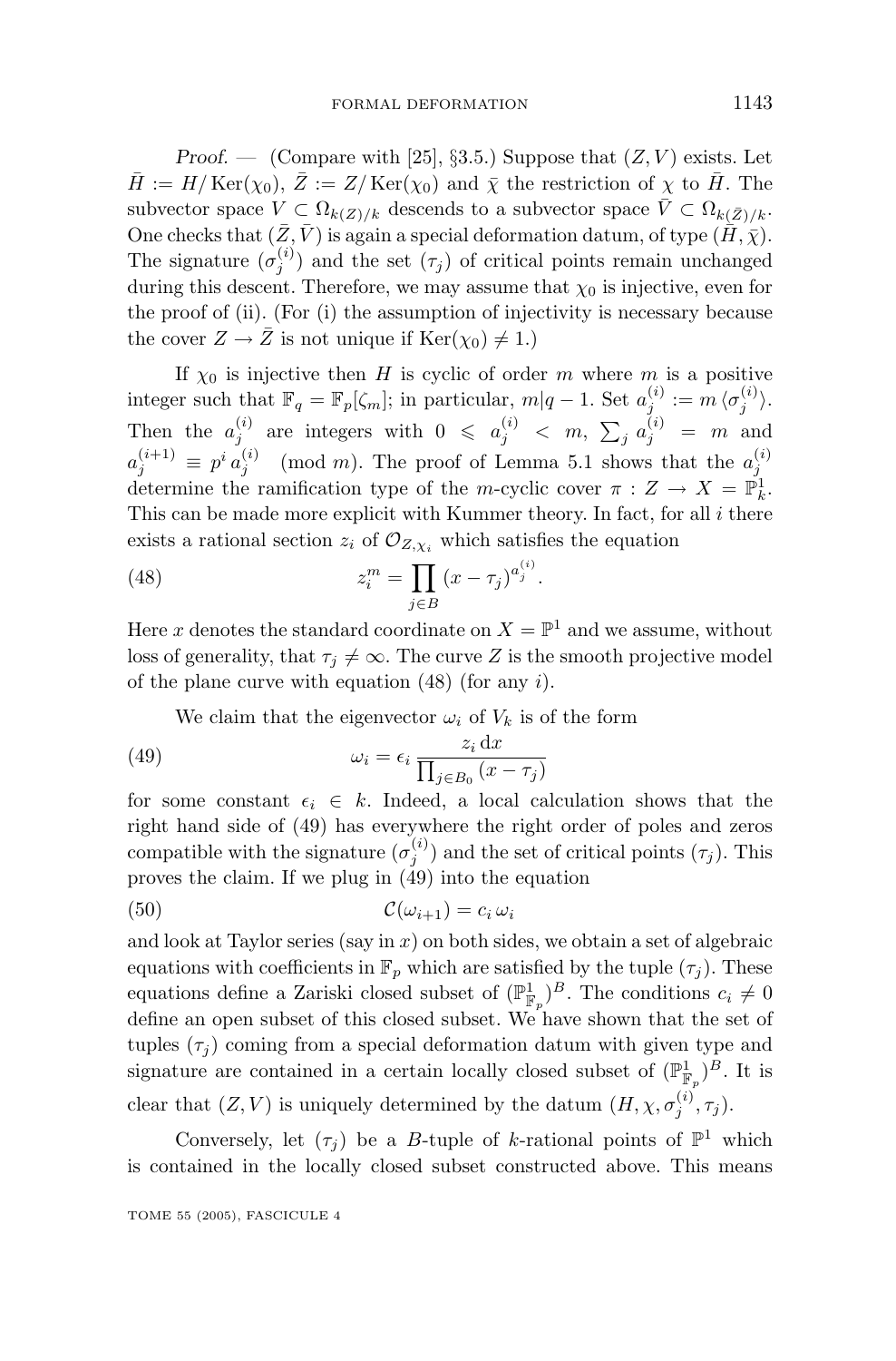that if we define an *H*-cover  $\pi: Z \to X = \mathbb{P}^1$  by equation (48) and define differentials  $\omega_i$  on *Z* by equation (49) then (50) holds with certain constants  $c_i \neq 0$ . After multiplying the  $\omega_i$  by suitable constants we may assume that  $c_i = 1$ . Let  $V' \subset \Omega_{k(Z)/k}$  be the  $\mathbb{F}_q$ -linear subspace spanned by the  $\omega_i$ . The Cartier operator  $C$  stabilizes  $V'$  and acts semi-simply on it. A well known lemma in  $p^{-1}$ -linear algebra shows that the stabilizer *V* of *C* inside *V'* is an  $\mathbb{F}_p$ -vector space of dimension  $s = \dim_{\mathbb{F}_q} V'$ . Here we can be more explicit: if  $\alpha \in H$  is an element such that  $\chi_0(\alpha)$  generates  $\mathbb{F}_q$  then

(51) 
$$
\phi_l := \sum_i \chi_{i+l}(\alpha) \cdot \omega_i, \qquad l = 0, \ldots, s-1
$$

gives a basis for  $V$ . By construction,  $(Z, V)$  is a special deformation datum of type  $(H, \chi)$ , signature  $(\sigma_j^{(i)})$  and with critical points  $(\tau_j)$ . This concludes the proof of the proposition.

**5.3. The local-global principle**. — For  $j \in B$ , let  $\hat{Y}_j$  denote the completion of *Y* at the critical point  $\tau_j$ , see §3.3. Given an equivariant deformation  $Y_R$  of  $Y$ , we denote by  $\hat{Y}_{j,R}$  the completion of  $Y_R$  at  $\tau_j$ ; this is an equivariant deformation of  $\hat{Y}_i$ . We obtain a morphism

$$
\Phi : \mathrm{Def}(Y,G) \longrightarrow \prod_{j \in B} \mathrm{Def}(\widehat{Y}_j,G)
$$

which maps a deformation  $Y_R$  to the tuple  $(\hat{Y}_{i,R})_i$ . Following [3], we call Φ the *local-global morphism*. By the results of §3.3 we can identify the natural morphism arising from the local-global spectral sequence

(52) 
$$
\mathbb{E} \mathrm{xt}^1_G(\mathcal{L}_{Y/k}, \mathcal{O}_Y) \longrightarrow \bigoplus_{j \in B} \mathcal{E} \mathrm{xt}^1_G(\mathcal{L}_{Y/k}, \mathcal{O}_Y)_{\tau_j}^{\frown}
$$

with the differential of  $\Phi$ . In contrast to the situation studied in [3],  $\Phi$ is not formally smooth unless  $s = 1$ . In fact, if  $s > 1$  then the groups  $\mathcal{E}xt_G^1(\mathcal{L}_{Y/k}, \mathcal{O}_Y)\hat{\tau}_i$  are not finite-dimensional over *k*. However, if we restrict<br>our attention to the image of  $\Phi$ , then we obtain a local-global-principle our attention to the image of Φ, then we obtain a *local-global-principle*, comparable to  $[3]$ , Théorème 3.3.4.

Lemma 5.10. — *The map* (52) *is injective. Its image is the direct sum*

$$
\bigoplus_{j\in B_{\text{new}}} T_{X,\tau_j}\otimes k(\tau_j)\subset \bigoplus_{j\in B} \mathcal Ext^1_G(\mathcal L_{Y/k},\mathcal O_Y)_{\tau_j}^{\frown}.
$$

*Proof. —* We have already seen in the proof of Theorem 4.11 that the natural map

$$
\mathbb{E}xt^1_G(\mathcal{L}_{Y/k}, \mathcal{O}_Y) \longrightarrow H^0(X, \mathcal{E}xt^1_G(\mathcal{L}_{Y/k}, \mathcal{O}_Y))
$$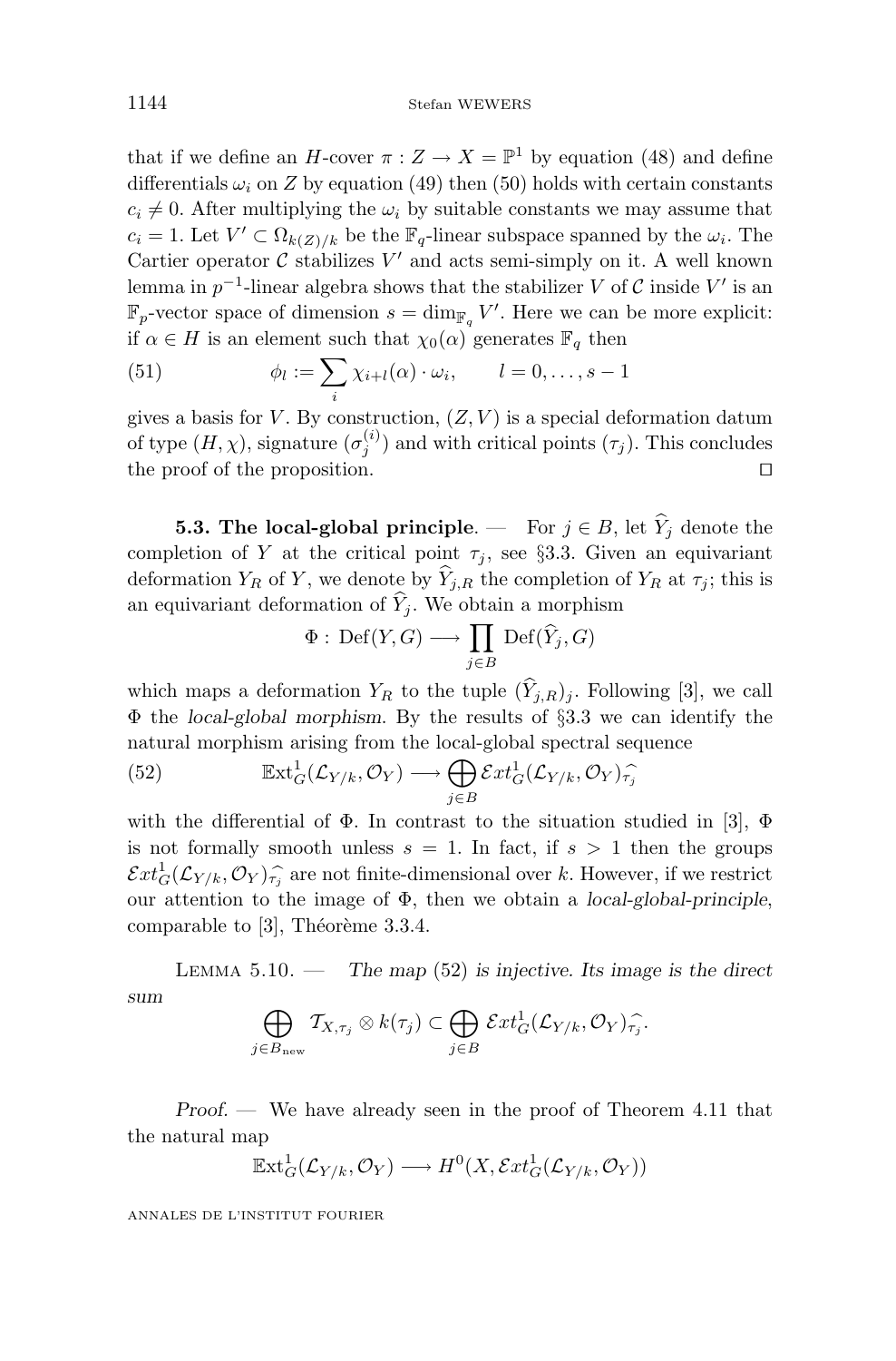is an isomorphism. (Note that the hypothesis of Theorem 4.11 is verified by Lemma 5.6 (i).) Furthermore, we have an isomorphism

(53) 
$$
H^{0}(X, \mathcal{E}xt_{G}^{1}(\mathcal{L}_{Y/k}, \mathcal{O}_{Y})) \cong H^{1}\Big(X, \mathcal{T}_{X}\Big(-\sum_{j\in B}\tau_{j}\Big)\Big).
$$

The *k*-dimension of (53) is  $|B| - 3 = |B_{\text{new}}|$  by Riemann-Roch.

Let  $\mathcal{E}_{\text{tor}} \subset \mathcal{E}xt_G^1(\mathcal{L}_{Y/k}, \mathcal{O}_Y)$  be the maximal sub- $\mathcal{O}_X$ -module which is torsion. The sequence (40) and a local computation shows

$$
\mathcal{E}_{\text{tor}} \cong \frac{\mathcal{T}_Z(D)^H}{\mathcal{T}_Z(-D_\infty)^H} \cong \frac{\mathcal{T}_X(-\sum_{j\in B}(1-\nu_j)\tau_j)}{\mathcal{T}_X(-\sum_{j\in B}\tau_j)}.
$$

Therefore,

(54) 
$$
H^{0}(X, \mathcal{E}_{\text{tor}}) \cong \bigoplus_{j \in B_{\text{new}}} T_{X, \tau_{j}} \otimes k(\tau_{j}).
$$

Comparing dimensions, we find that  $H^0(X, \mathcal{E}_{\text{tor}}) \hookrightarrow H^0(X, \mathcal{E}xt^1_G(\mathcal{L}_{Y/k}, \mathcal{O}_Y))$ is an isomorphism. This proves the lemma.

Let  $Def(\hat{Y}_i, G)^\dagger \subset Def(\hat{Y}_i, G)$  denote the image of  $Def(Y, G)$  under the localization map. In other words,  $Def(\hat{Y}_i, G)^\dagger$  classifies those equivariant deformations of  $\hat{Y}_j$  which arise as the completion of a global deformation of *Y* . We denote by

$$
\Phi^{\dagger} : \mathrm{Def}(Y,G) \longrightarrow \mathrm{Def}(Y,G)^{\mathrm{loc}} := \prod_{j \in B} \mathrm{Def}(\widehat{Y}_j,G)^{\dagger}
$$

the restriction of  $\Phi$  onto its image. By Lemma 5.10, the differential of  $\Phi^{\dagger}$ is the isomorphism

$$
\mathbb{E} \mathrm{xt}^1_G(\mathcal{L}_{Y/S}, \mathcal{O}_Y) \xrightarrow{\sim} \bigoplus_{j \in B_{\mathrm{new}}} T_{X, \tau_j} \otimes k(\tau_j).
$$

THEOREM 5.11 (Local-global principle).

(i) The functor  $\text{Def}(\widehat{Y}_i, G)^\dagger$  admits a versal deformation over the ring

$$
\widetilde{R}_j := \begin{cases} W(k), & \text{for } j \in B_0, \\ W(k)[[t_j]], & \text{for } j \in B_{\text{new}}. \end{cases}
$$

(ii) *The functor* Def(*Y,G*) *admits an effective universal deformation. Let <sup>R</sup> be the universal deformation ring.*

(iii) *The restricted local-global morphism* Φ† *is an isomorphism. Therefore, we have*

$$
\widetilde{R} \cong \widehat{\otimes}_{W(k)} \widetilde{R}_j = W(k)[[t_j \mid j \in B_{\text{new}}]].
$$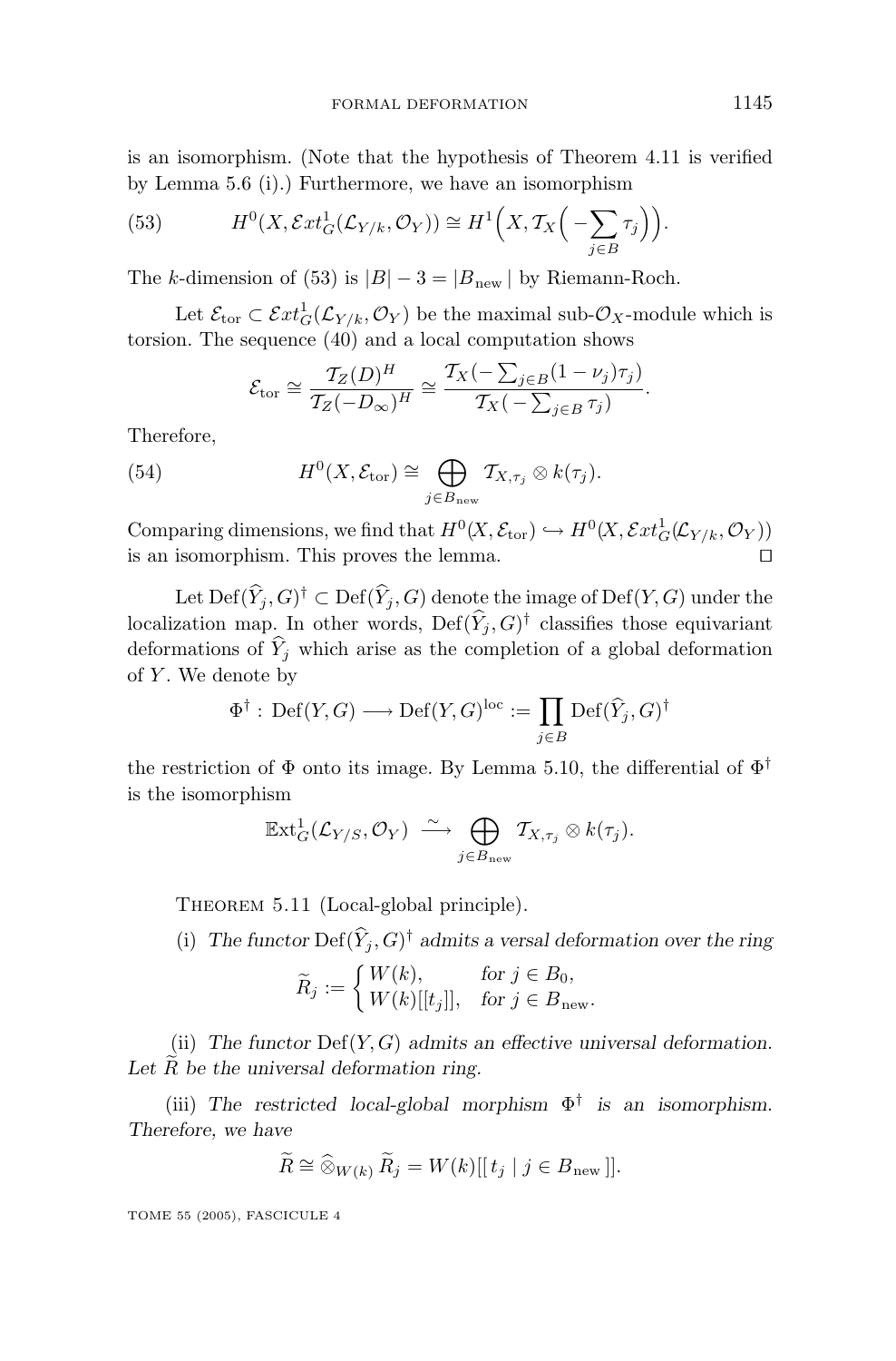*Proof.* — By Theorem 4.8 the functor  $Def(Y, G)$  admits a versal deformation. By Theorem 4.11 it is unobstructed. The space of "infinitesimal automorphisms" of  $Def(Y, G)$  is isomorphic to  $H^0(X, \mathcal{T}_Y^G)$ . By Lemma 4.9 we have

$$
H^0(X, \mathcal{T}_Y^G) \cong H^0(X, \mathcal{M}^H) = 0.
$$

Therefore, the versal deformation of  $Def(Y, G)$  is also universal, see[20]. It is effective by Grothendieck's existence theorem. This proves (ii). The functors  $Def(\hat{Y}_i, G)^\dagger$  are unobstructed, because the same holds for  $Def(Y, G)$ . Using Theorem 3.11 and Lemma 5.10, it is easy to verify Schlessinger's axioms[20], showing that  $\mathrm{Def}(\widehat{Y}_i, G)^\dagger$  admits a versal deformation over the ring  $\widetilde{R}_i$ , as claimed in (i). Finally, Lemma 5.10 together with the argument used in the proof of [3], Théorème 3.3.4, shows that  $\Phi^{\dagger}$  is an isomorphism. This finishes the proof of the theorem.

Remark 5.12. — If 
$$
s = \dim_{\mathbb{F}_p} V = 1
$$
 then  $\Phi^{\dagger} = \Phi$ .

**5.4. Rigidity.** — In this subsection  $(Z, V)$  and Y will be as before. Let *R* be an Artinian local *k*-algebra with residue field *k*. Since *R* has characteristic *p*, an equivariant deformation of *Y* over *R* corresponds to a deformation datum  $(Z_R, V_R)$  over *R* which lifts  $(Z, V)$ . By this we mean that  $\pi_R$  :  $Z_R \to X_R = \mathbb{P}^1_R$  is a tamely ramified *H*-Galois cover lifting  $\pi$  :  $Z \to X$  and  $V_R \subset H^0(Z_R, \Omega_{Z_R/R}(D_{\infty,R}))$  is an *H*-stable  $\mathbb{F}_p$ -vector space of logarithmic differentials lifting *V* (here  $D_{\infty,R} \subset Z_R$  is a relative Cartier divisor lifting *D*∞).

Let  $Y_R$  be an equivariant deformation of *Y* and  $(Z_R, V_R)$  the corresponding deformation datum. Choose  $j \in B_{\text{new}}$  and a point  $\xi \in Z$  lying above  $\tau_i$ . By the theory of tame ramification, there exists a local parameter *z* for  $Z_R$  at  $\xi$  such that  $\mathcal{O}_{Z_R,\xi} = R[[z]]$  and  $\alpha^*z = \psi(\alpha) \cdot z$  for some character  $\psi : H_{\xi} \to R^{\times}$ . We say that the deformation  $Y_R$  is *j*-special if every element  $\phi \in V_R$  is of the form

$$
\phi = z^{m_j + a_j - 1} (c_0 + c_1 z + \ldots) dz
$$

with  $c_i \in R$  and  $c_0 \in R^{\times}$ . Note that this condition is independent of the choice of *z*.

LEMMA 5.13. — The equivariant deformation  $Y_R$  is trivial (i.e. *isomorphic to*  $Y \otimes_k R$ *)* if and only if it is *j*-special for all  $j \in B_{\text{new}}$ .

*Proof. —* One direction of the claim follows immediately from Lemma 5.6 (iii). To prove the other direction, suppose that  $Y_R$  is *j*-special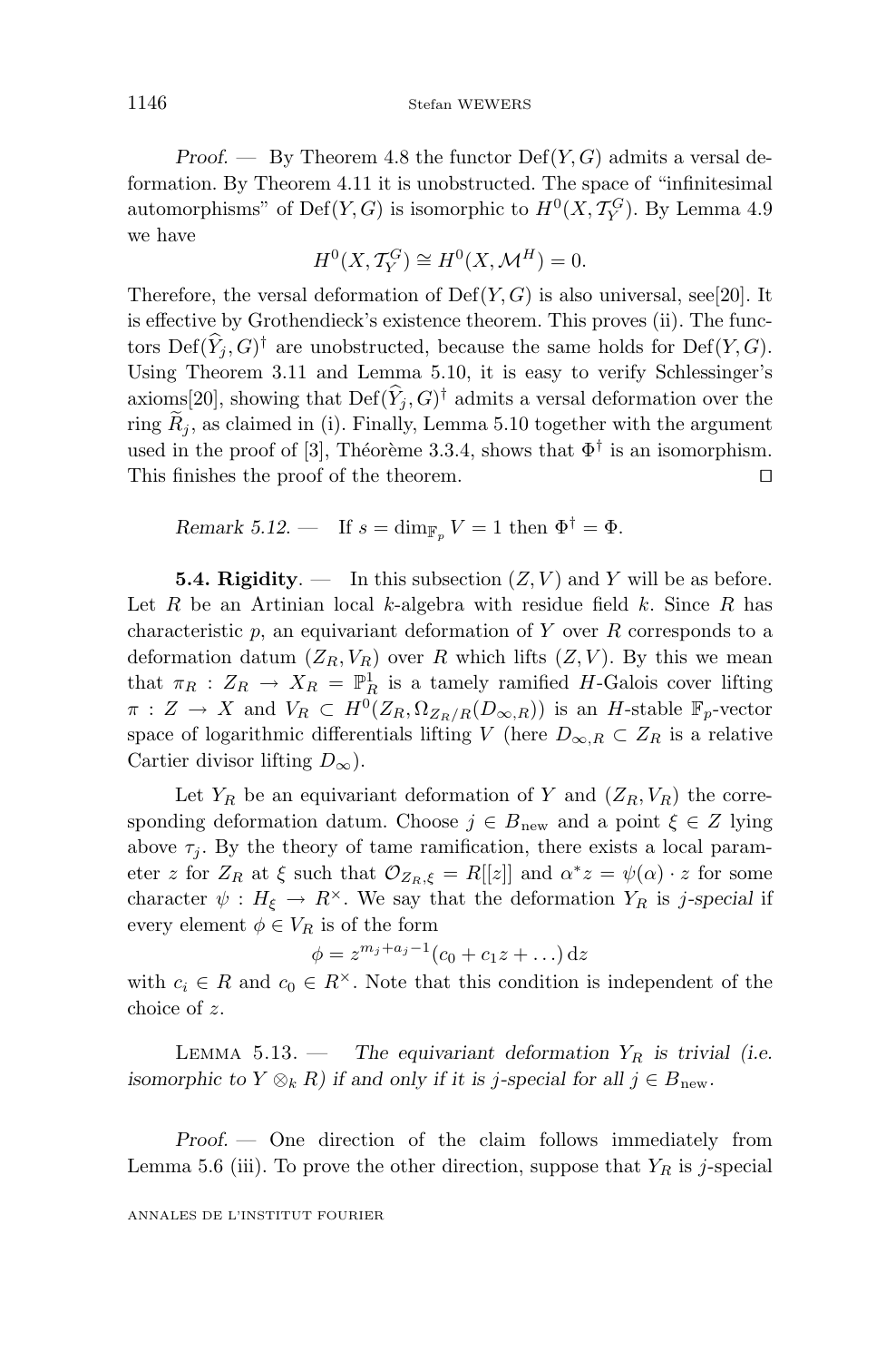for every  $j \in B_{\text{new}}$ . We have to show that  $Y_R$  is the trivial deformation. By Theorem 5.11 (iii) it suffices to show that the completion  $\hat{Y}_{j,R}$  of  $Y_R$  at  $\tau_j$  is the trivial deformation of  $\hat{Y}_j$ , for all  $j \in B_{\text{new}}$ . Fix one index *j*. Since *R* is Artinian, we may prove triviality of  $\hat{Y}_{i,R}$  by induction: suppose that  $\hat{Y}_{j,R'} := \hat{Y}_{j,R} \otimes_R R'$  is trivial, where  $R' := R/\mathfrak{m}_R^n$  for some  $n \geqslant 1$ . Then we want to conclude that  $\hat{Y}_{j,R''}$  is trivial, where  $R'' := R/\mathfrak{m}_R^{n+1}$ . To simplify the notation, we may even assume that  $R = R''$ .

The "difference" between  $\hat{Y}_{i,R}$  and the trivial deformation  $\hat{Y}_i \otimes_k R$ , considered as lifts of the trivial deformation  $\tilde{Y}_j \otimes_k R'$ , is measured by an element  $\bar{\theta}_i$  in

$$
\mathcal{E}xt^1_G(\mathcal{L}_{Y/S},\mathcal{O}_Y)^{-\widehat{\mathcal{F}}_j\otimes_k\mathfrak{m}_R^n}\cong (\mathcal{M}^H/\mathcal{T}_Z(-D_\infty)^H)^{\widehat{\mathcal{F}}_j\otimes_k\mathfrak{m}_R^n},
$$

see Theorem 3.11 (ii). Since  $\hat{Y}_{i,R}$  lies in the image of the local-global morphism  $\Phi$  the element  $\bar{\theta}_j$  lies in the subspace

$$
(T_Z(D)^H/T_Z(-D_{\infty})^H)_{\widehat{\tau_j}} \otimes_k \mathfrak{m}_R^n \cong T_{X,\tau_j} \otimes k(\tau_j) \otimes_k \mathfrak{m}_R^n,
$$

see the proof of Lemma 5.10. In other words, we may regard  $\bar{\theta}_j$  as a tangent vector at  $\tau_j$ , with values in the *k*-vector space  $\mathfrak{m}_R^n$ . We have to show that  $\bar{\theta}_i = 0.$ 

Choose a point  $\xi \in Z$  above  $\tau_i$ . Let *z* be a local parameter of  $Z_R$  at  $\xi$ such that  $\widehat{O}_{Z_R,\xi} = R[[z]]$  and  $\alpha^*z = \psi_{\xi}(\alpha) \cdot z$  for a character  $\psi_{\xi}: H_{\xi} \to R^{\times}$ . It follows that  $\widehat{O}_{X_R,\tau_j} = R[[x]]$ , where  $x := z^{m_j}$  and  $m_j := |H_{\xi}|$ . Note that the fiber product  $\hat{Y}_{\xi,R} := Y_R \times_{Z_R} \text{Spec } R[[z]]$  is a connected component of  $\hat{Y}_{j,R}$ . Let  $\phi_1,\ldots,\phi_s$  be a basis of  $V_R$ . We have  $\phi_i = \mathrm{d}u_i/u_i$  for a unit  $u_i \in R[[z]]^{\times}$  which is unique up to multiplication by a *p*th power. The  $G_0$ -torsor  $\hat{Y}_{\xi,R} \to \text{Spec } R[[z]]$  is given by the Kummer equations

$$
y_i^p = u_i, \qquad i = 1, \ldots, s.
$$

By our induction hypothesis, the induced deformation  $\hat{Y}_{j,R'}$  is trivial. This means that, for a suitable choice of the parameter  $z$  and the units  $u_i$ , the image of  $u_i$  in  $R'[[z]]$  actually lies in the subalgebra  $k[[z]] \subset R'[[z]]$ . In other words, we have

$$
u_i = \bar{u}_i + v_i, \qquad \bar{u} \in k[[z]]^\times, \qquad v_i \in k[[z]] \otimes_k \mathfrak{m}_R^n.
$$

CLAIM. — The tangent vector  $\bar{\theta}_j$  extends to a vector field  $\theta_j \in$  $\mathcal{T}_{X,\tau_j} \otimes \mathfrak{m}_R^n$  in a neighborhood of  $\tau_j$ , with values in  $\mathfrak{m}_R^n$ , such that

(55)  $v_i = \theta_i(\mathrm{d}\bar{u}_i),$ 

for  $i = 1, ..., s$ .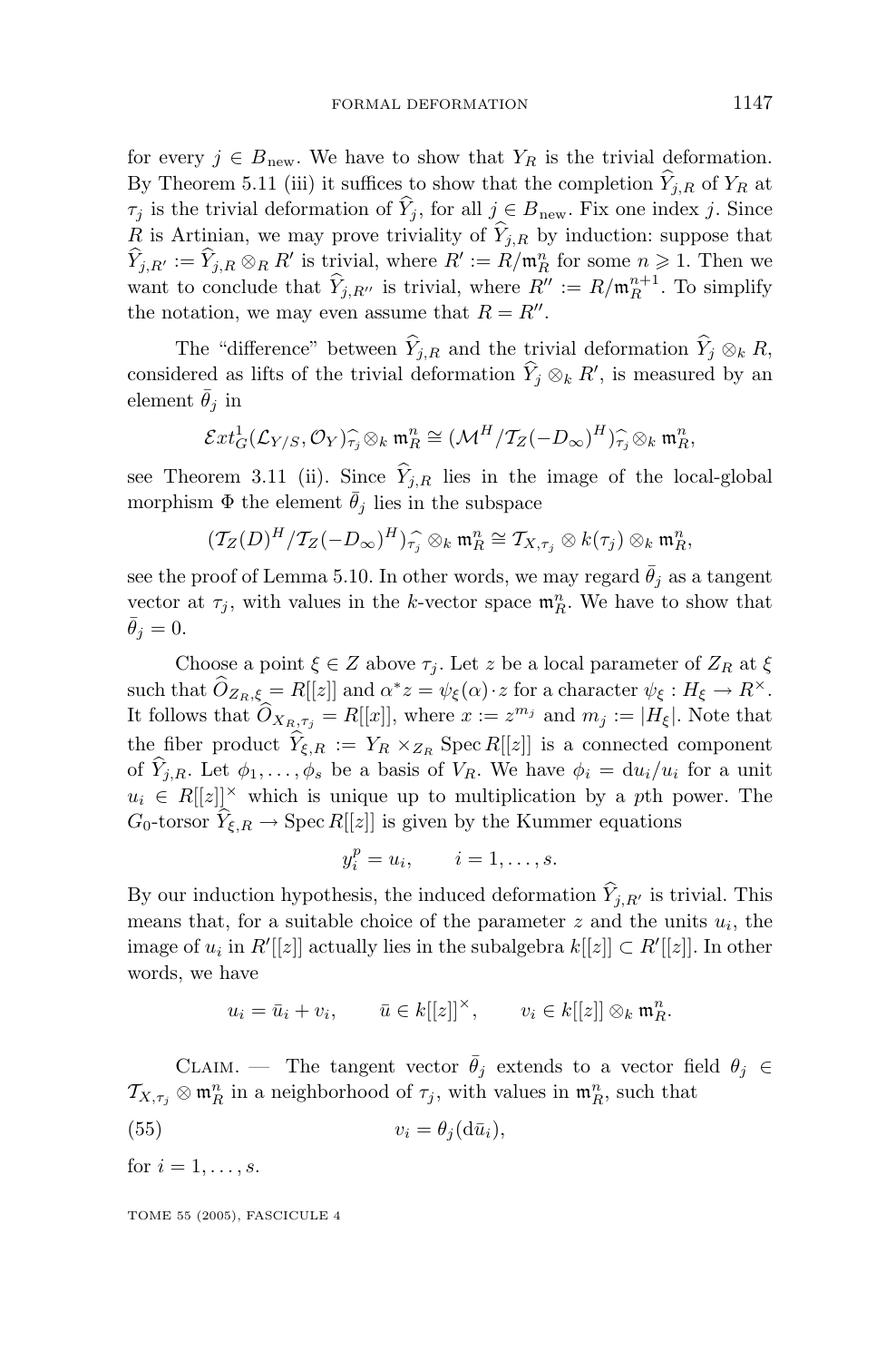Let us prove this claim. The class in  $\mathcal{E}xt_G^1(\mathcal{L}_{Y/S}, \mathcal{O}_Y)_{\widehat{I}}^{\frown} \otimes_k \mathfrak{m}_R^n$  corre-<br>ling to  $\overline{\theta}$ , lifts to a local section  $\theta'$  of the sheaf  $M^H$  in a neighborhood sponding to  $\bar{\theta}_j$  lifts to a local section  $\theta'_j$  of the sheaf  $\mathcal{M}^H$  in a neighborhood of  $\tau_j$ , via the exact sequence (40). We consider  $\theta'_j$  as an  $\mathbb{F}_p$ -linear and *H*equivariant map  $\theta_j : V \to k[[z]] \otimes \mathbf{m}_R^n$ . By the definition of  $\bar{\theta}_j$  in terms of the deformation  $\hat{Y}_{j,R}$ , we have  $\theta'_{j}(\bar{\phi}_{i}) = v_{i}/\bar{u}_{i}$  (compare with the proof of Proposition 4.10). But since  $\widehat{Y}_{j,R}$  lies in the image of the local-global morphism,  $\theta'_{j}$  is actually the restriction to *V* of a vector field  $\theta_{j}$  on *X* which is regular in a neighborhood of  $\tau_j$  (compare with the proof of Lemma 5.10). The claim follows.

We can now finish the proof of the lemma. The vector field  $\theta_j$ appearing in the claim we have just proved can be written as follows:

$$
\theta_j = (b_0 + b_1 x + ...) \frac{d}{dx} = \frac{1}{m_j} (b_0 z^{1-m_j} + b_1 z + ...) \frac{d}{dz},
$$

with  $b_{\mu} \in \mathfrak{m}_R^n$ . Since by assumption the deformation  $Y_R$  is *j*-special we have  $du_i = z^{m_j + a_j - 1}(c_0 + c_1 z + ...)$  d*z* with  $\bar{c}_0 \neq 0$ . From (55) we get

(56) 
$$
v_i = \frac{z^{a_j}}{m_j} (\bar{c}_0 b_0 + (\bar{c}_0 b_1 + \bar{c}_1 b_0) z^{m_j} + \cdots).
$$

But since  $du_i = d\bar{u}_i + dv_i$  is divisible by  $z^{m_j+a_j-1}$  it follows that

$$
a_j \bar{c}_0 b_0 = 0.
$$

But  $a_j$  is prime to *p* and  $\bar{c}_0 \neq 0$ , hence  $b_0 = 0$ . We conclude that  $\bar{\theta}_j = 0$ , which completes the proof of the lemma.  $\Box$ 

Theorem 5.14 (Rigidity). — *There exist, up to isomorphism, at most a finite number of special deformation data of given type*  $(H, \chi)$ *. Moreover, every special deformation datum can be defined over a finite field.*

*Proof.* — For a fixed type  $(H, \chi)$  there exists at most a finite number of possibilities for the signature  $(\sigma_j^{(i)})$  of a special deformation datum. Therefore, we may also fix the signature  $(\sigma_j^{(i)})$ . Let  $U \subset (\mathbb{P}^1)^B$  be the locally closed subset from Proposition 5.9 (ii). Let  $U' \subset (\mathbb{P}^1)^{B_{\text{new}}}$  denote the intersection of *U* with the closed subset  $\{(0,1,\infty)\}\times(\mathbb{P}^1)^{B_{\text{new}}}\subset(\mathbb{P}^1)^B$ . Thus, a point on *U* corresponds to the branch locus of a *normalized* special deformation datum. To prove the theorem, it suffices to show that  $U'$  has pure dimension 0. Suppose that  $U'$  has an irreducible component of dimension *>* 0. Then there exists an algebraically closed field *k* of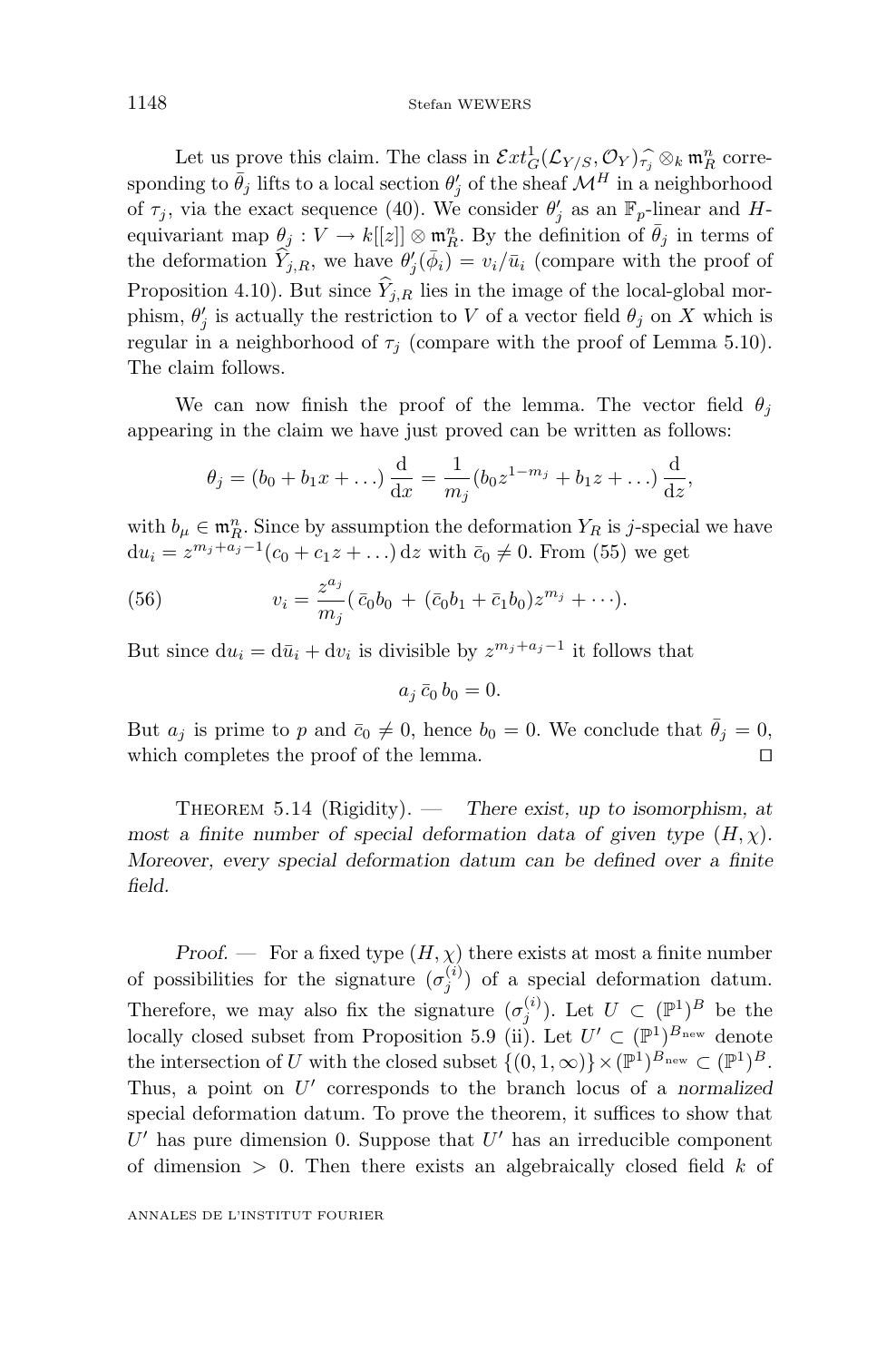characteristic *p* and a nonconstant morphism  $\varphi$  : Spec  $R \to U'$ , with  $R = k[[t]]$ . We will show that  $\varphi$  is constant, which gives a contradiction.

Going again through the proof of Proposition 5.9, we see that *ϕ* corresponds to a deformation datum  $(Z_R, V_R)$  defined over *R*. Moreover, the special and the generic fiber of  $(Z_R, V_R)$  are special deformation data. Applying Lemma 5.6 to the generic fiber of  $(Z_R, V_R)$ , we see that the pullback  $(Z_{R'}, V_{R'})$  of  $(Z_R, V_R)$  over  $R' := R/t^n$  is a deformation of its special fiber which is *j*-special, for all  $j \in B_{\text{new}}$  and for all *n*. Hence it follows from Lemma 5.13 that the curve  $Y_{R'}$  corresponding to  $(Z_{R'}, V_{R'})$ is the trivial deformation of its special fiber. By Theorem 5.7, this implies that the branch locus of the induced *G*-cover  $Y_{R'} \to X_{R'} = \mathbb{P}^1_{R'}$  is constant, for all *n*. We conclude that  $\varphi$ : Spec  $R \to U'$  is constant, which proves the theorem.  $\Box$ 

**5.5**. — In this last section we prove a proposition which links two of our previous results on special deformation data: the lifting property (Theorem 5.7) and the local-global principle (Theorem 5.11). This proposition is a key ingredient for the proof of the main result of [26].

Let  $Y$  be the universal equivariant deformation of  $Y$  over  $\tilde{R}$ , see Theorem 5.11. The quotient scheme  $\mathcal{X} := \mathcal{Y}/G$  is naturally equipped with sections  $\tau_{j,\widetilde{R}}$ : Spec  $R \to \mathcal{X}$  lifting the critical points  $\tau_j$ . We may<br>suppose that  $\mathcal{X} = \mathbb{P}^1_{\widetilde{R}}$  and that  $\{\tau_{j,\widetilde{R}} \mid j \in B_0\} = \{0,1,\infty\}$ . With this<br>normalization, we may regard the secti normalization, we may regard the sections  $\tau_{j,\widetilde{R}}$  for  $j \in B_{\text{new}}$  simply as<br>elements of the ring  $\widetilde{R}$  Let  $[\tau_{\cdot}] \in W(k)$  denote the Teichmüller lift of elements of the ring  $\tilde{R}$ . Let  $[\tau_j] \in W(k)$  denote the Teichmüller lift of  $\tau_j \in k$  and set  $T_j := \tau_{j,\widetilde{R}} - [\tau_j]$ . By the lifting property (Theorem 5.7) we have

$$
R = W(k)[[t_j | j \in B_{\text{new}}]] = W(k)[[T_j | j \in B_{\text{new}}]].
$$

*A priori*, it is not clear that these two sets of coordinates of *<sup>R</sup>* are in any way related. However, we have:

PROPOSITION 5.15. — *For all*  $j \in B_{\text{new}}$  *there exists a unit*  $w_j \in \widetilde{R}^{\times}$ *such that*

$$
T_j \equiv w_j \cdot t_j \pmod{p}.
$$

*Proof.* — Let  $R := k[\epsilon]$  denote the ring of dual numbers. Fix some  $j_0 \in B_{\text{new}}$  and let  $\kappa : \widetilde{R} \to R$  be the unique  $W(k)$ -algebra morphism which sends  $t_{j_0}$  to  $\epsilon$  and  $t_j$  to 0 for  $j \neq j_0$ . Set  $\tau_{j,R} := \kappa(\tau_{j,R})$ . Then  $\tau_{j,R} = \tau_j + \epsilon \cdot \delta_j$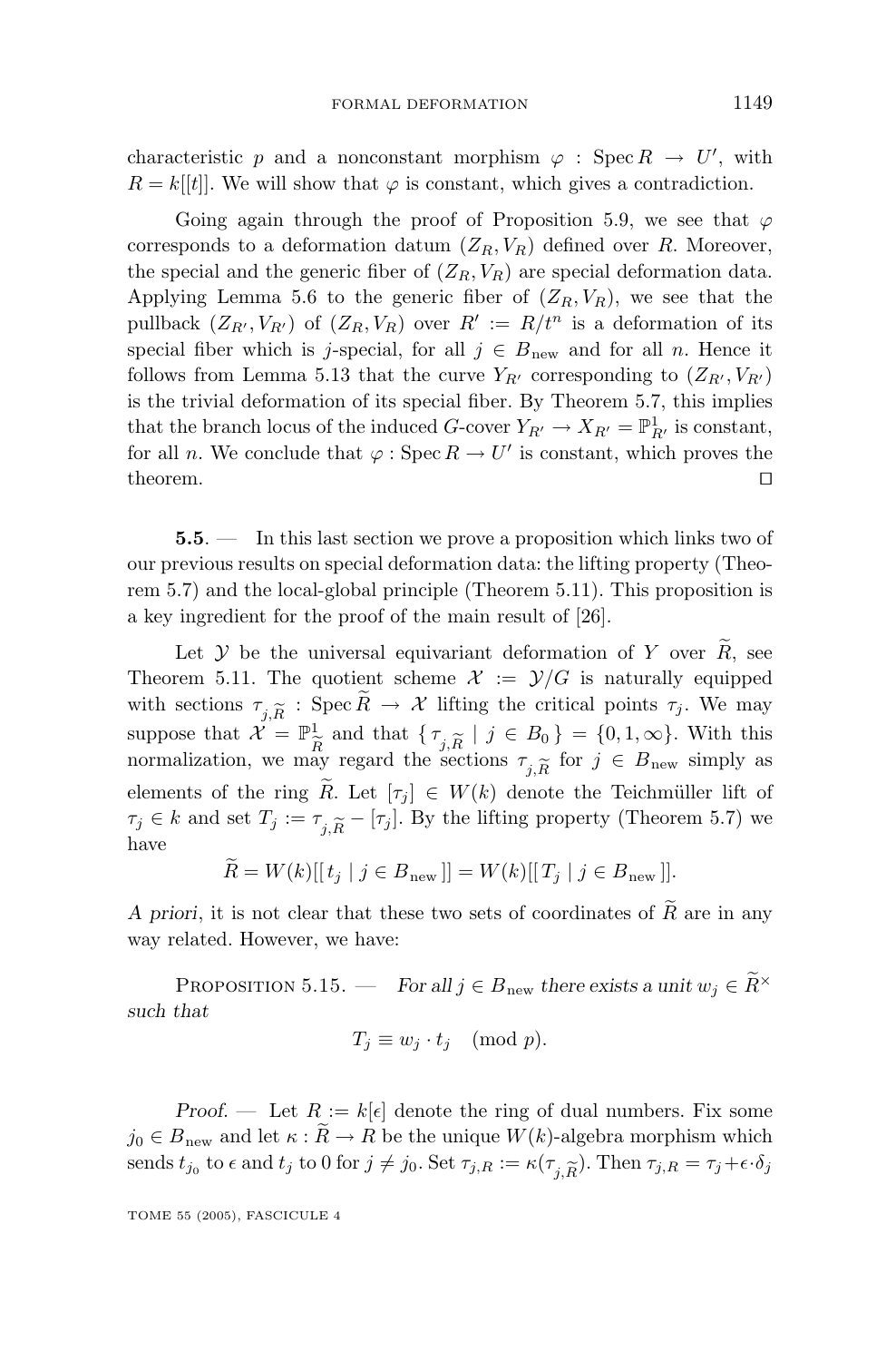for an element  $\delta_j \in k$ . To prove the proposition it suffices to show that

(57) 
$$
\delta_j \neq 0 \quad \text{if and only if} \quad j = j_0.
$$

Let  $Y_R$  denote the equivariant deformation of  $Y$  obtained from pulling back the universal deformation  $\mathcal Y$  along  $\kappa$ . The isomorphism class of  $Y_R$ corresponds to a class in  $\mathbb{E}xt_G^1(\mathcal{L}_{Y/k}, \mathcal{O}_Y)$ . Via the isomorphism

$$
\mathbb{E}xt_G^1(\mathcal{L}_{Y/k}, \mathcal{O}_Y) \xrightarrow{\sim} \bigoplus_{j \in B_{\text{new}}} T_{X, \tau_j} \otimes k(\tau_j),
$$

this class may be represented by a tuple  $(\bar{\theta}_j)$ , where  $\bar{\theta}_j$  is a tangent vector in  $\tau_j$  (see the proof of Lemma 5.10). By the choice of the indeterminates  $t_j$ and the homomorphism *κ* we have

(58) 
$$
\bar{\theta}_j \neq 0
$$
 if and only if  $j = j_0$ .

On the other hand, it follows from Proposition 4.10 that the tuple  $(\theta_i)$ , considered as a class in

$$
H^1(X, \mathcal{T}_X(-\sum_{j\in B}\tau_j))\cong H^0(X, \frac{\mathcal{T}_X(-\sum_{j\in B_0}\tau_j)}{\mathcal{T}_X(-\sum_{j\in B}\tau_j)})\cong \bigoplus_{j\in B_{\text{new}}} \mathcal{T}_{X, \tau_j}\otimes k(\tau_j),
$$

represents the isomorphism class of the deformation  $(X_R; \tau_{j,R})$ . Therefore,

(59) 
$$
\bar{\theta}_j = \delta_j \cdot \frac{d}{dx}\Big|_{x=\tau_j}.
$$

Now (58) and (59) together imply (57). The proposition is proved.  $\Box$ 

To finish, let us explain briefly the motivation behind Proposition 5.15. Let *R* be a complete discrete valuation ring of mixed characteristic  $(0, p)$ . Let k be the residue field of R (which we assume algebraically closed) and  $K$  its fraction field. Let  $(Z, V)$  be a special deformation datum  $\text{over } X = \mathbb{P}^1_k$  and  $Y \to X$  the associated *G*-cover. Furthermore, let  $\tau_{j,R} \in R$ be points on  $X_R = \mathbb{P}^1_R$  which lift the branch points  $(\tau_j)$  of  $Y \to X$ . By the lifting property, there exists a unique lift  $Y_R \to X_R$  of  $Y \to X$  with branch points  $(\tau_{j,R})$ . Assuming that  $\zeta_p \in R$ , the generic fiber  $Y_K \to X_K = \mathbb{P}^1_K$  is a tame Galois cover with Galois group

$$
G(K) \cong (\mathbb{Z}/p)^s \rtimes H.
$$

By construction, the cover  $Y_K \to X_K$  has bad reduction: the special fiber *Y* is singular and the induced map  $Y \to X$  is not separable. However, after some blowing up we can find a certain nice model  $Y_R \to X_R$  over R of  $Y_K \to X_K$ , called the *stable model*, see [18] and [26].

What can we say about the stable model, and how does it depend on the choice of the branch points  $\tau_{j,R}$ ? Let us say that the stable reduction of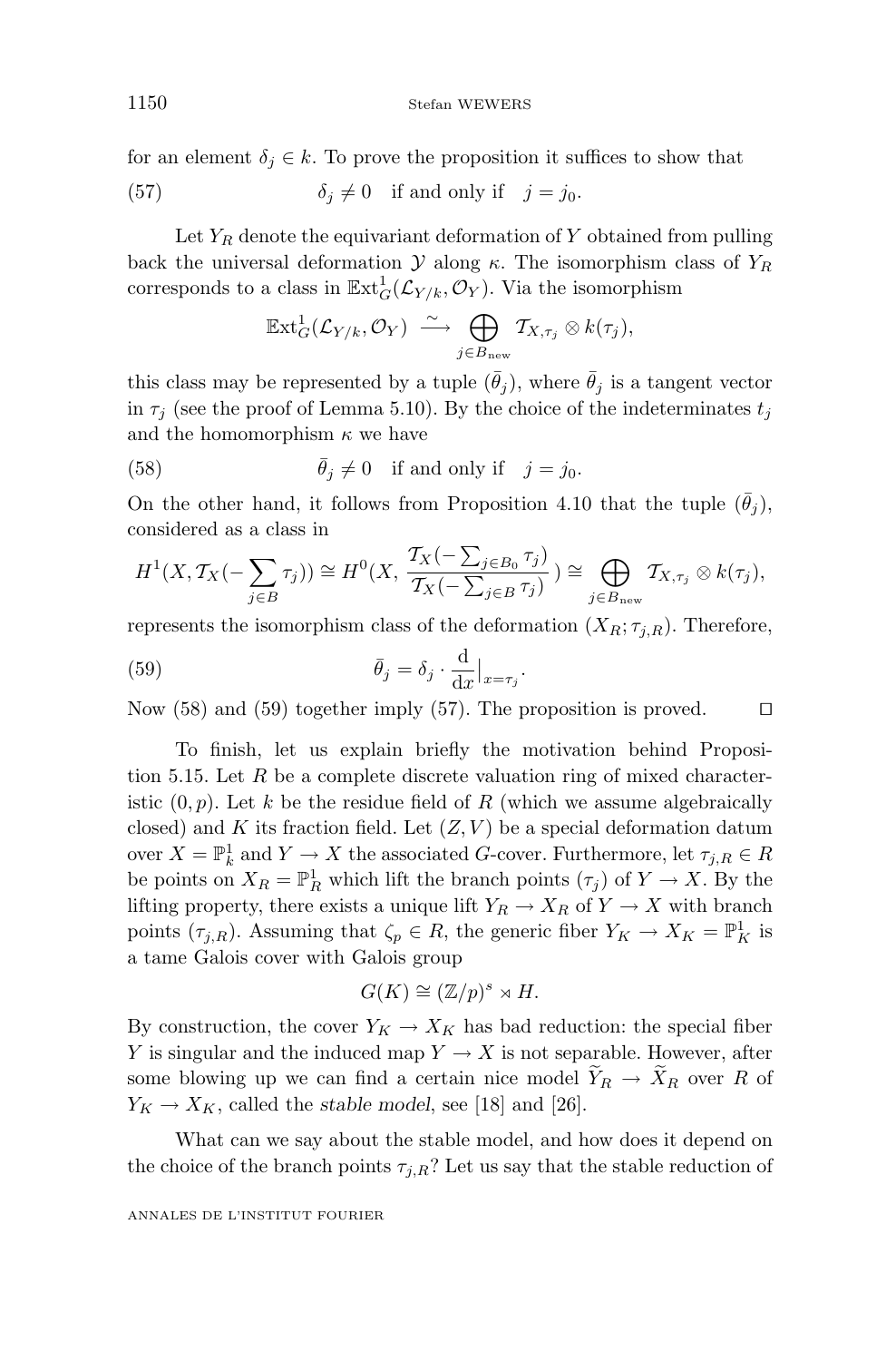$Y_K \to X_K$  is *nice* if the vanishing cycles of  $Y_R$  are resolved by blowing up  $X_R = \mathbb{P}^1_R$  in certain *disjoint* closed disks with center  $\tau_{j,R}$ , for  $j \in B - B$ <sub>wild</sub> (in [25] this property is called *special*). If the stable reduction is nice, then the special fiber  $\widetilde{X}$  of  $\widetilde{X}_R$  is a *comb*. More precisely,  $\widetilde{X}$  is a semistable curve consisting of the central component *X* and, for each index  $j \in B - B_{new}$ , a tail  $X_j$  meeting  $X$  in  $\tau_j$ . Using Proposition 5.15 one can show the following.

RESULT 5.16. — The stable reduction of  $Y_K \to X_K$  is nice if and only if the branch points  $\tau_{j,R} \in R$  are "sufficiently close" to the Teichmüller lift  $[\tau_j] \in W(k) \subset R$ .

In the case  $s = \dim_{\mathbb{F}_p} V = 1$  the "if"-direction of this result was proved in [25], using a very different kind of argument. In [26] and still under the condition  $s = 1$ , both directions of the above result are proved, using Proposition 5.15. The case  $s > 1$  is similar but a bit more involved and will be dealt with in a subsequent paper.

Roughly speaking, the singularities of  $Y_R$  can be described in terms of the image of the parameters  $t_j$  in R (under the classifying map  $\widetilde{R} \to R$  of the deformation  $Y_R$ ). Therefore, Proposition 5.15 provides a link between the singularities of  $Y_R$  and the position of the branch points of  $Y_R \to X_R$ . It is somewhat surprising that such a relation exists at all, because the dependence of the cover  $Y_R \to X_R$  on the branch points  $\tau_{j,R}$  seems to be of a more global nature.

#### **A. Picard categories and Picard stacks.**

In this first appendix we recall some basic facts about Picard categories and Picard stacks. The main result we need is Proposition A.2. References are  $[1]$ , Exposé XVIII and  $[22]$ .

**A.1**.— A *(strictly commutative) Picard category* is a nonempty monoid  $\mathfrak{P}$ , together with a functor

$$
+ : \mathfrak{P} \times \mathfrak{P} \longrightarrow \mathfrak{P}, \qquad (x, y) \longmapsto x + y
$$

and two functorial isomorphisms

$$
\sigma: (x+y)+z \cong x+(y+z), \qquad \tau: x+y \cong y+x
$$

such that the following holds.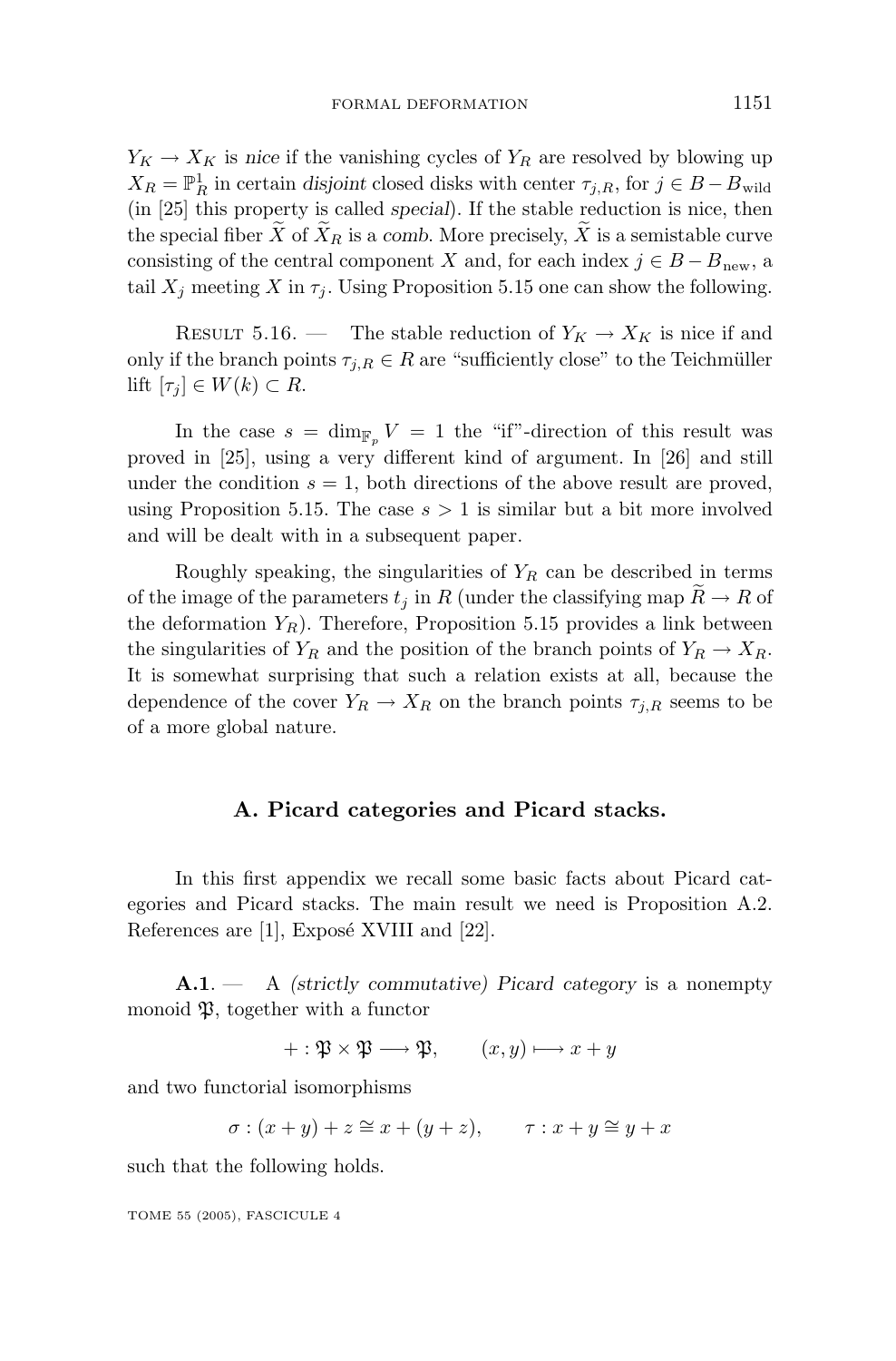(i) The isomorphisms  $\sigma$  and  $\tau$  make + an *associative* and *strictly commutative* functor, in the sense of  $[1]$ , Exposé XVIII,  $\S1.4.1$ .

(ii) For any object *y* of  $\mathfrak{P}$ , the functor  $x \mapsto x + y$  is an equivalence of categories.

Given two Picard categories  $\mathfrak{P}_1, \mathfrak{P}_2$ , an *additive functor* from  $\mathfrak{P}_1$  to  $\mathfrak{P}_2$  is a functor  $F: \mathfrak{P}_1 \to \mathfrak{P}_2$  together with a functorial isomorphism

 $F(x + y) \xrightarrow{\sim} F(x) + F(y)$ 

which is compatible with the associativity and the commutativity laws, see [1], Exposé XVIII, §1.4.6. Given two additive functors  $F, G: \mathfrak{P}_1 \to \mathfrak{P}_2$ , a morphism of additive functors  $u : F \to G$  is a morphism of functors (automatically an isomorphism) such that the diagram

$$
F(x + y) \xrightarrow{u_{x+y}} G(x + y)
$$
  
\n
$$
\downarrow
$$
  
\n
$$
F(x) + F(y) \xrightarrow{u_x + u_y} G(x) + G(y)
$$

commutes. We denote by  $\mathfrak{Hom}(\mathfrak{P}_1, \mathfrak{P}_2)$  the corresponding category of additive functors and by  $Hom(\mathfrak{P}_1, \mathfrak{P}_2)$  its set of isomorphism classes. One can show that  $\mathfrak{Hom}(\mathfrak{P}_1, \mathfrak{P}_2)$  carries a natural structure of Picard category.

Let *A* be a complex of Abelian groups. We define a Picard category  $\mathfrak{Pic}(A)$  as follows. Objects of  $\mathfrak{Pic}(A)$  are 1-cocycles, *i.e.* elements of  $Z^1(A)$  = Ker( $A^1 \xrightarrow{d} A^2$ ). Given two objects  $x, y \in Z^1(A)$ , the set of morphisms Hom $(x, y)$  is the set of elements  $f \in A^0$  such that  $d(f) = y - x$ , modulo 0coboundaries, *i.e.* elements of  $B^0(A) = \Im(A^{-1} \stackrel{d}{\longrightarrow} A^0)$ . The composition of two morphisms  $f: x \to y$  and  $q: y \to z$  is the sum  $f + q$ . The functor  $+$  is induced from the addition law of  $A<sup>1</sup>$ . It follows immediately from this definition that the group of automorphisms of the "neutral object" of  $\mathfrak{Pic}(A)$  is identified with  $H^0(A)$ , whereas the group of isomorphism classes of  $\mathfrak{Pic}(A)$  is identified with  $H^1(A)$ . Note also that  $\mathfrak{Pic}(A) = \mathfrak{Pic}(A^{[0,1]}),$ where  $A^{[0,1]}$  denotes the complex of amplitude [0, 1] deduced from A such that  $H^n(A^{[0,1]}) = H^n(A)$  for  $n = 0, 1$ .

Given two complexes of Abelian groups *A, B*, a homomorphism of complexes  $\varphi: A \to B$  gives rise to an additive functor  $\mathfrak{Pic}(\varphi): \mathfrak{Pic}(A) \to$  $\mathfrak{Pic}(B)$ . The functor  $\mathfrak{Pic}(\varphi)$  is an equivalence of categories if and only if  $H^n(\varphi)$  is an isomorphism for  $n = 0,1$ . Given two homomorphisms  $\varphi, \psi : A \to B$ , a homotopy  $\varphi \sim \psi$  gives rise to an isomorphism of additive functors  $\mathfrak{Pic}(\varphi) \cong \mathfrak{Pic}(\psi)$ . Therefore, the association  $A \mapsto \mathfrak{Pic}(A)$  gives rise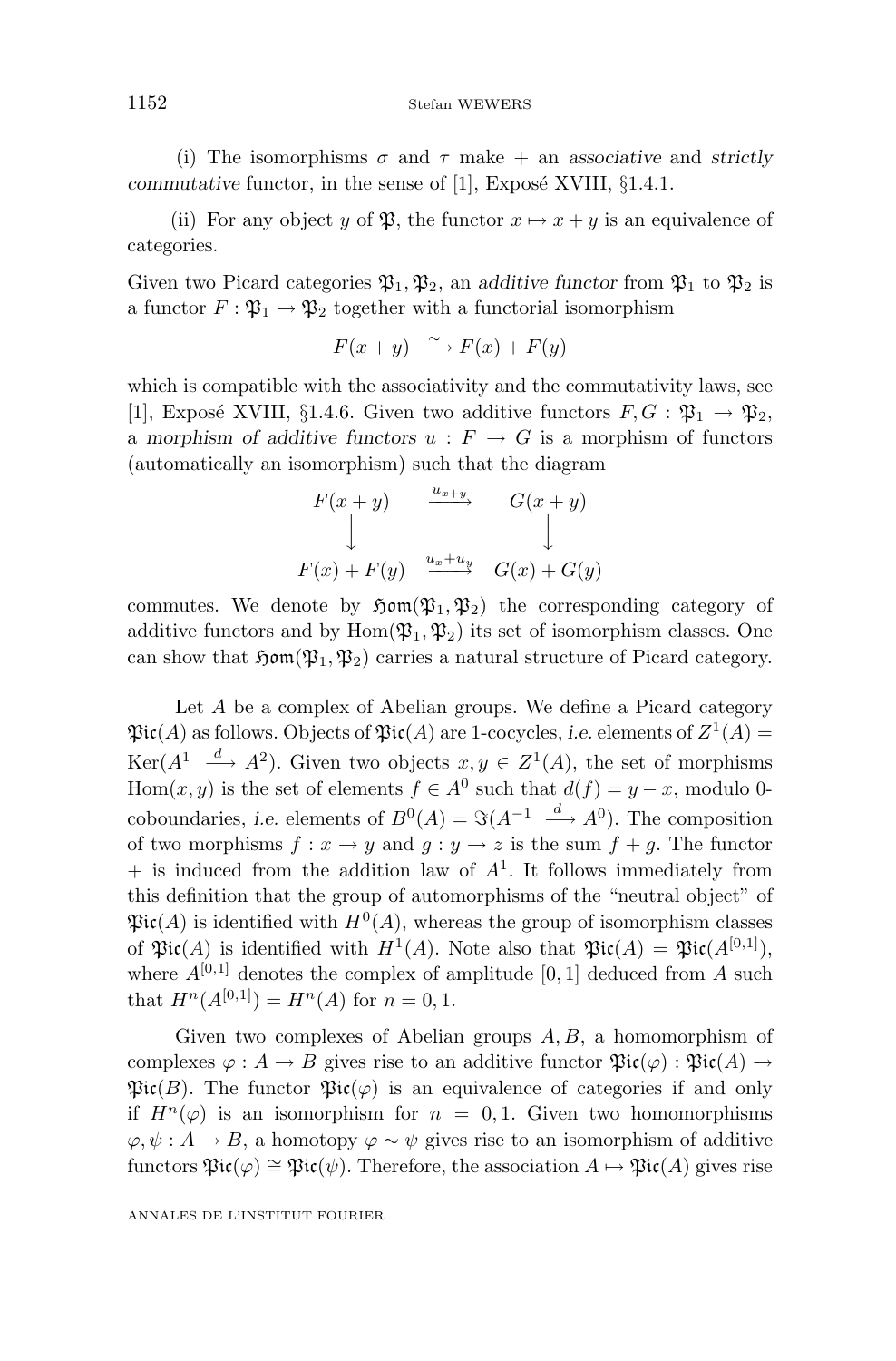to a functor from the derived category  $\mathfrak{D}^{\geqslant 0}(\mathfrak{A}\mathfrak{b})$  to the category of all (small) Picard categories (morphisms in the latter category are isomorphism classes of additive functors). It is shown in [1], Exposé XVIII, that this functor becomes an equivalence of categories when restricted to the full subcategory  $\mathfrak{D}^{[0,1]}(\mathfrak{A}\mathfrak{b})$  of complexes of amplitude [0, 1].

*Remark A.1.* — Our definition of  $\mathfrak{Pic}(A)$  is a bit different from the definition used in [1], Exposé XVIII. In *loc.cit.*,  $\mathfrak{Pic}(A)$  is only defined for a complex of amplitude [−1*,* 0]. For the application of Picard categories in this paper, it seemed more convenient to shift degrees by 1 and to allow arbitrary complexes.

**A.2**. — Let *X* be a topological space. (Actually, without changing anything essential, we could let  $X$  be an arbitrary site.) We denote by  $\mathfrak{Ab}(X)$  the category of sheaves of Abelian groups on X. The total right derived functor of the global section functor  $\Gamma(X, \cdot)$  is denoted by  $\mathbb{R}\Gamma(X, \cdot)$ . For generalities about stacks, see [5] or [14].

A *Picard stack* over *X* is a stack  $\mathfrak P$  over *X*, together with a morphism of *X*-stacks

 $+ : \mathfrak{P} \times_X \mathfrak{P} \longrightarrow \mathfrak{P}, \qquad (x, y) \longmapsto x + y$ 

and two functorial isomorphisms

 $\sigma$  :  $(x+y)+z \cong x+(y+z)$ ,  $\tau$  :  $x+y \cong y+x$ such that the following holds.

(i) For each open subset  $U \subset X$ , the fiber  $\mathfrak{P}(U)$ , together with the restrictions of  $+$ ,  $\sigma$  and  $\tau$  to *U*, is a (strictly commutative) Picard category.

(ii) For each inclusion  $U \subset V$  of open subsets, the restriction functor  $\mathfrak{P}(U) \to \mathfrak{P}(V)$  is a morphism of Picard categories.

Given two Picard stacks  $\mathfrak{B}_1, \mathfrak{B}_2$ , an additive functor from  $\mathfrak{B}_1$  to  $\mathfrak{B}_2$ is an *X*-functor  $F : \mathfrak{B}_1 \to \mathfrak{B}_2$  together with functorial isomorphisms  $F(x + y) \stackrel{\sim}{\longrightarrow} F(x) + F(y)$  whose restriction to each fiber is an additive functor. Given two additive functors  $F, G : \mathfrak{B}_1 \to \mathfrak{B}_2$ , a morphism of additive functors is a morphism of *X*-functors  $u : F \to G$  (automatically an isomorphism) whose restriction to all fibers is a morphism of additive functors. We denote by  $\mathfrak{Hom}(\mathfrak{P}_1, \mathfrak{P}_2)$  the corresponding category of additive functors and by  $Hom(\mathfrak{P}_1, \mathfrak{P}_2)$  its set of isomorphism classes. It is easy to equip  $\mathfrak{Hom}(\mathfrak{P}_1, \mathfrak{P}_2)$  with a natural structure of a Picard category. Moreover, one can show that the *X*-groupoid

$$
U\longmapsto \mathfrak{Hom}(\underline{\mathfrak{P}}_1|_U,\underline{\mathfrak{P}}_2|_U)
$$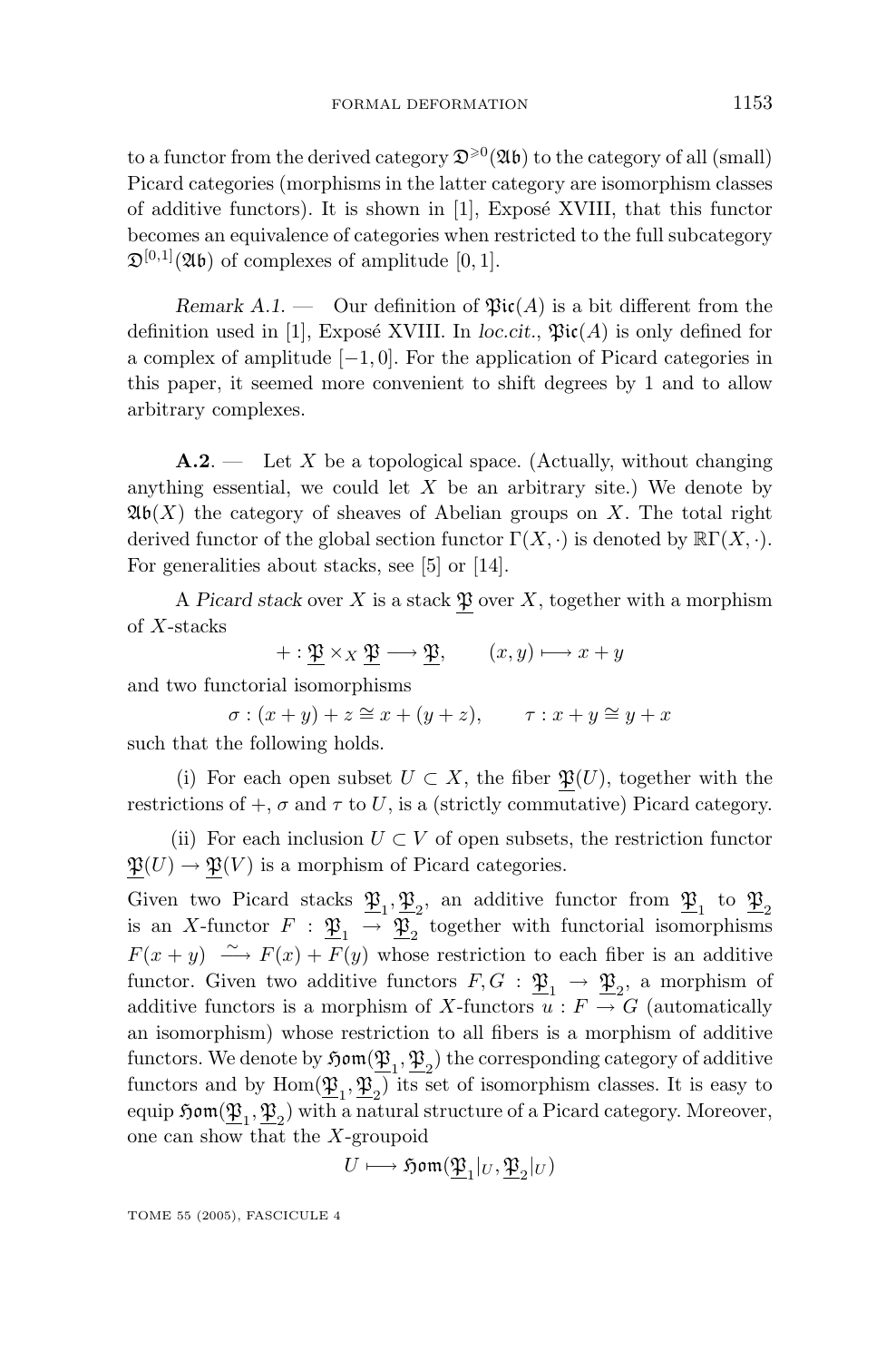is itself a Picard stack, see  $[1]$ , Exposé XVIII.

Let A be a complex of Abelian sheaves on *X*. The association

$$
U\longmapsto \mathfrak{Pic}(\Gamma(U,\mathcal{A}))
$$

(where  $U \subset X$  runs over all open subsets of  $X$ ) gives rise to a prestack  $\mathfrak{P}'(\mathcal{A})$  over X. Let  $\mathfrak{Pic}(\mathcal{A})$  be the stack over X associated to this prestack, see e.g. [14], Lemme (3.2). One checks that  $\mathfrak{Pic}(\mathcal{A})$  is a Picard stack, in a natural way. For each open subset  $U \subset X$ , the natural functor

(60) 
$$
\mathfrak{Pic}(\Gamma(U, \mathcal{A})) \longrightarrow \mathfrak{Pic}(\mathcal{A})
$$

is an additive functor. In general, it is not an isomorphism.

A homomorphism  $\varphi : A \rightarrow B$  of Abelian sheaves gives rise to a morphism  $\mathfrak{Pic}(\varphi)$  :  $\mathfrak{Pic}(\mathcal{A}) \to \mathfrak{Pic}(\mathcal{B})$  of Picard stacks. Moreover, a homotopy  $\varphi \sim \psi$  gives rise to a isomorphism of additive functors  $\mathfrak{Pic}(\varphi) \cong \mathfrak{Pic}(\psi)$ . Therefore, the association  $\mathcal{A} \mapsto \mathfrak{Pic}(\mathcal{A})$  gives rise to a functor from the derived category  $\mathfrak{D}(X)$  to the category of all (small) Picard stacks on *X* (morphisms in the latter category are isomorphism classes of additive functors).

PROPOSITION  $A.2.$  — Let X be a topological space and A a sheaf *of Abelian groups on X such that*  $H^n(\mathcal{A}) = 0$  *for*  $n < 0$ *. Then we have a natural equivalence of Picard categories*

$$
\mathfrak{Pic}(\mathcal{A})(X) \cong \mathfrak{Pic}(\mathbb{R}\Gamma(X,\mathcal{A})).
$$

This proposition seems to be well known. Since it is an important step in the proof of Theorem 2.2 and we could not find a suitable reference, we give a proof.

*Proof. —* The hyper-cohomology spectral sequence and the assumption  $H^n(A) = 0$  for  $n < 0$  show that

$$
\mathbb{H}^n(X, \mathcal{A}^{[0,1]}) = \mathbb{H}^n(X, \mathcal{A}) \quad \text{for } n = 0, 1.
$$

We may therefore assume that  $A = A^{[0,1]}$ . Let  $U = (U_i)_{i \in I}$  be an open covering of *X*. We choose a well-ordering on the index set *I*. Let  $K_{\mathcal{U}} := C^{\bullet}(\mathcal{U}, \mathcal{A})$  be the double complex whose *n*th column (for  $n = 0, 1$ ) is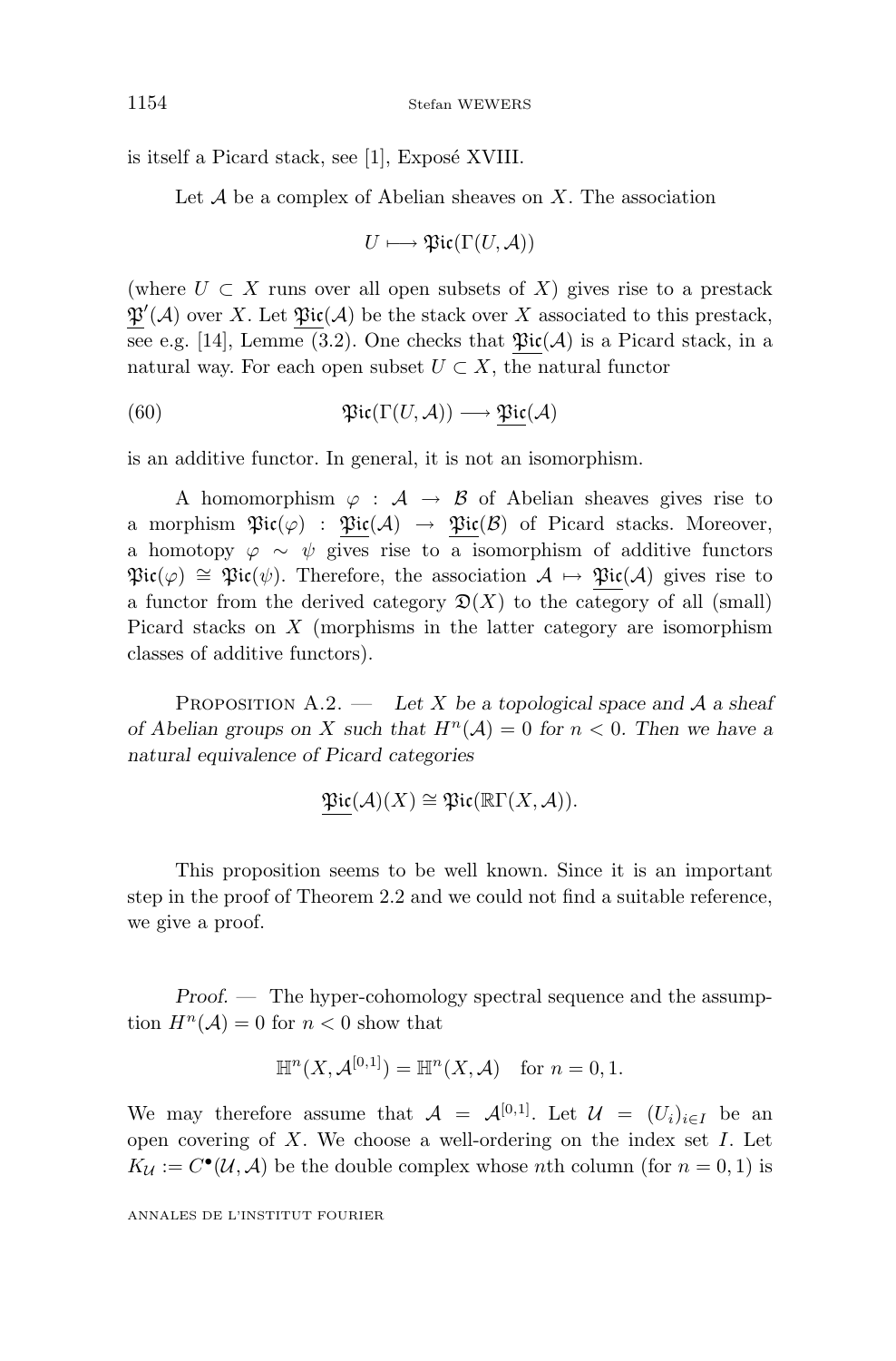the Čech cochain complex of  $\mathcal{A}^n$  with respect to  $\mathcal{U}$ :

$$
K_{\mathcal{U}}: \begin{cases} \prod_{i} \Gamma(U_{i}, \mathcal{A}^{0}) & \xrightarrow{d} \prod_{i} \Gamma(U_{i}, \mathcal{A}^{1}) \\ \downarrow \phi & \downarrow \phi \\ \prod_{i < j} \Gamma(U_{i,j}, \mathcal{A}^{0}) & \xrightarrow{-d} \prod_{i < j} \Gamma(U_{i,j}, \mathcal{A}^{1}) \\ \downarrow \phi & \downarrow \phi \\ \prod_{i < j < k} \Gamma(U_{i,j,k}, \mathcal{A}^{0}) & \xrightarrow{d} \prod_{i < j < k} \Gamma(U_{i,j,k}, \mathcal{A}^{1}) \\ \downarrow \phi & \downarrow \phi \\ \ldots & \ldots & \ldots \end{cases}
$$

We define a morphism of Picard categories

(61) 
$$
\operatorname{Pic}(\operatorname{Tot}(K_{\mathcal{U}})) \stackrel{\sim}{\longrightarrow} \underline{\operatorname{Pic}}(\mathcal{A})(X),
$$

as follows. An object of  $\mathfrak{Pic}(Tot(K_{\mathcal{U}}))$  is a datum  $(f_i; g_{i,j})$ , with  $f_i \in$  $\Gamma(U_i, Z^1(\mathcal{A}))$  and  $g_{i,j} \in \Gamma(U_{i,j}, \mathcal{A}^0)$ , such that

(62)  $d(g_{i,j}) = f_i|_{U_{i,j}} - f_i|_{U_{i,j}}$ 

for all  $i < j$  and

(63)  $g_{i,j} - g_{i,k} + g_{j,k} = 0$ 

for all  $i < j < k$ . Let  $f_i$  denote the object of  $\mathfrak{Pic}(\mathcal{A})(U_i)$  corresponding to *f*<sub>*i*</sub>. By (62), *g*<sub>*i*,*j*</sub> corresponds to an isomorphism  $\widetilde{g}_{i,j}$  :  $\widetilde{f}_i|_{U_{i,j}} \xrightarrow{\sim} \widetilde{f}_j|_{U_{i,j}}$ .<br>Now (63) means that these isomorphisms satisfy the cocycle relation Now (63) means that these isomorphisms satisfy the cocycle relation  $\widetilde{g}_{j,k} \circ \widetilde{g}_{i,j} = \widetilde{g}_{i,k}$ . In other words,  $(f_i; \widetilde{g}_{i,j})$  is a patching datum with values<br>in  $\mathfrak{Ric}(A)$ . Since  $\mathfrak{Ric}(A)$  is a stack, there exists an object  $\widetilde{f}$  of  $\mathfrak{Ric}(A)(X)$ in  $\mathfrak{Pic}(\mathcal{A})$ . Since  $\mathfrak{Pic}(\mathcal{A})$  is a stack, there exists an object *f* of  $\mathfrak{Pic}(\mathcal{A})(X)$ together with isomorphisms  $\alpha_i : \widetilde{f}|_{U_i} \longrightarrow \widetilde{f}_i$  such that  $\widetilde{g}_{i,j} = \alpha_j \circ \alpha_i^{-1}$ . By definition  $\widetilde{f}$  is the image of  $(f, g_i)$  under  $(61)$ definition,  $f$  is the image of  $(f_i, g_{i,j})$  under (61).

Let  $(f'_i, g'_{i,j})$  be another object of  $\mathfrak{Pic}(\text{Tot}(K_u))$ , and let  $f'$  be the corresponding object of  $\mathfrak{Pic}(\mathcal{A})(X)$ . A homomorphism from  $(f_i, g_{i,j})$  to  $(f'_i, g'_{i,j})$  is a datum  $(h_i)$ , with  $h_i \in \Gamma(U_i, \mathcal{A}^0)$ , such that

$$
(64) \t d(h_i) = f'_i - f_i
$$

for all *i* and

(65) 
$$
h_j|_{U_{i,j}} - h_i|_{U_{i,j}} = g'_{i,j} - g_{i,j}
$$

for all  $i < j$ . Equation (64) shows that  $h_i$  corresponds to an isomorphism  $\widetilde{h}_i$ :  $\widetilde{f}_i \stackrel{\sim}{\longrightarrow} \widetilde{f}_j$ . Moreover, by (65) the diagram

$$
\begin{aligned}\n\widetilde{f}_i|_{U_{i,j}} & \xrightarrow{h_i} & \widetilde{f}'_i|_{U_{i,j}} \\
\widetilde{g}_{i,j}| & \xrightarrow{\widetilde{h}_j} & \widetilde{g}'_{i,j} \\
\widetilde{f}_j|_{U_{i,j}} & \xrightarrow{\widetilde{h}_j} & \widetilde{f}'_j|_{U_{i,j}}\n\end{aligned}
$$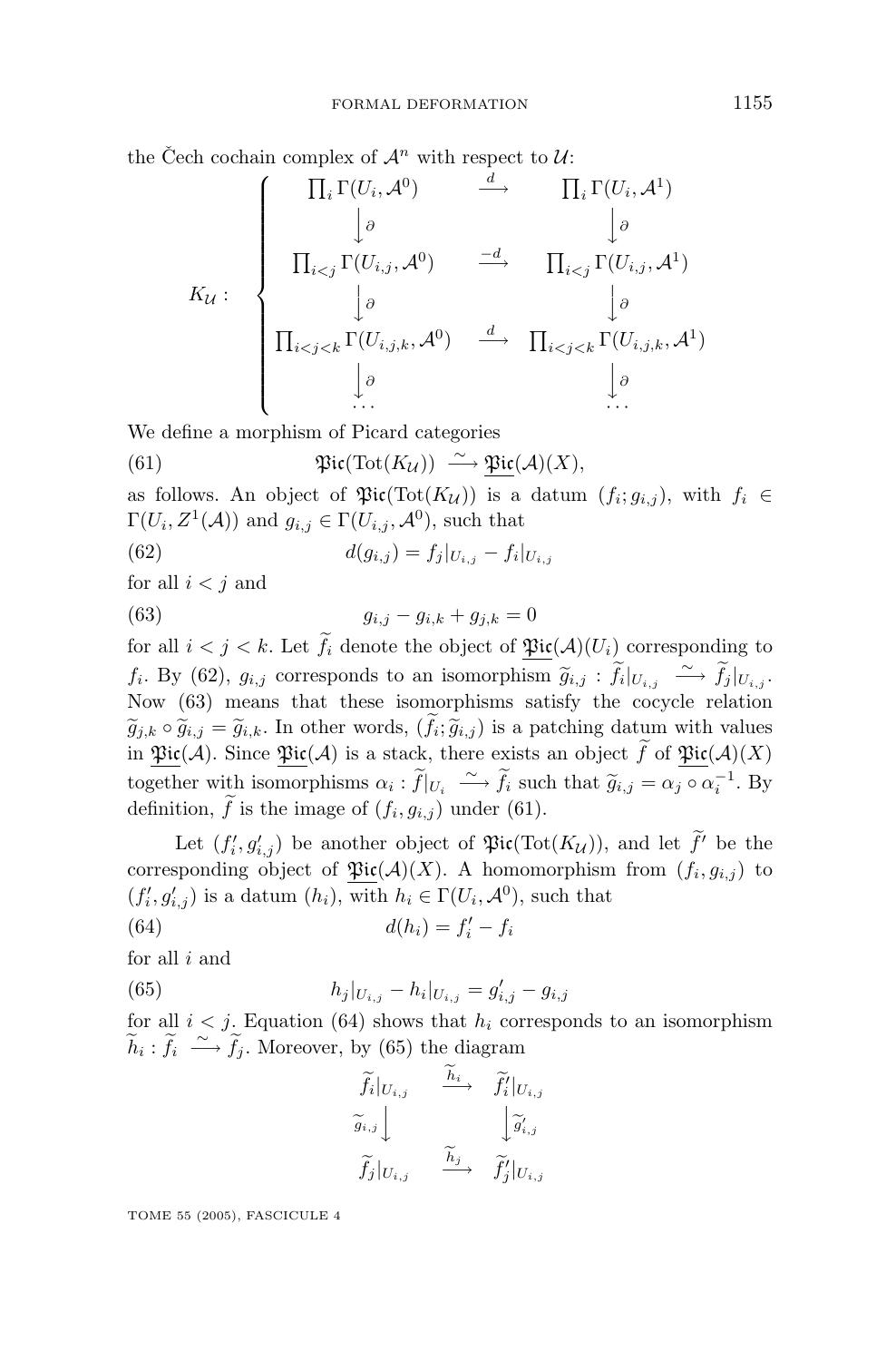commutes for all  $i < j$ . In other words,  $(h_i)$  is an isomorphism of patching data. Using again that  $\mathfrak{Pic}(\mathcal{A})$  is a stack, we see that there exists a unique isomorphism  $\widetilde{h}$  :  $\widetilde{f} \xrightarrow{\sim} \widetilde{f}'$  such that  $\widetilde{h}_i \circ \alpha_i = \alpha'_i \circ \widetilde{h}|_{U_i}$ . By definition,  $\widetilde{h}$ is the image of  $(h_i)$  under (61). This finishes the definition of (61) as a functor. We leave it to the reader to check that (61) is indeed a morphism of Picard categories.

Clearly, the definition of (61) is compatible with taking refinements of the covering  $U$ . Therefore, we obtain a morphism of Picard categories

(66) 
$$
\lim_{\overrightarrow{u}} \mathfrak{Pic}(\text{Tot}(K_{\mathcal{U}})) \longrightarrow \underline{\mathfrak{Pic}}(\mathcal{A})(X).
$$

We claim that  $(66)$  is an isomorphism. Indeed, the discussion of the previous paragraph, leading to the definition of (61), shows that  $\mathfrak{Pic}(\mathrm{Tot}(K_{\mathcal{U}}))$  is isomorphic to the category of patching data for the covering  $\mathcal{U}$ , with values in the prestack  $\mathfrak{Pic}(A)'.$  On the other hand, the category  $\mathfrak{Pic}(A)(X)$  is the direct limit over the categories of such patching data, where the limit is taken over all possible coverings  $U$ ; this follows from the construction of a stack associated to a prestack, see e.g. [14], §3. This proves the claim.

To finish the proof of the proposition, it suffices to show that the natural morphisms

$$
Tot(K_{\mathcal{U}}) \longrightarrow \mathbb{R}\Gamma(X, \mathcal{A})
$$

induces isomorphisms on cohomology

$$
\lim_{\overrightarrow{u}} H^n(\text{Tot}(K_{\mathcal{U}})) \stackrel{\sim}{\longrightarrow} \mathbb{H}^n(X, \mathcal{A})
$$

for  $n = 0, 1$ . This is proved in two steps. First, one compares the two spectral sequences which compute the cohomology of  $\text{Tot}(K_{\mathcal{U}})$  on the one hand and the hyper-cohomology groups  $\mathbb{H}^n(X,\mathcal{A})$  on the other hand. Then one uses the well known fact that Cech-cohomology agrees with ordinary sheaf cohomology in degree  $n = 0, 1$  (see e.g. [10], Ex. III.4.4). We omit the details.

#### **B. Group cohomology for affine flat group schemes.**

We show how to compute the cohomology of an affine group flat group scheme in terms of cocycles and coboundaries, just as for abstract groups. Reference is  $[9]$ , Exposé I.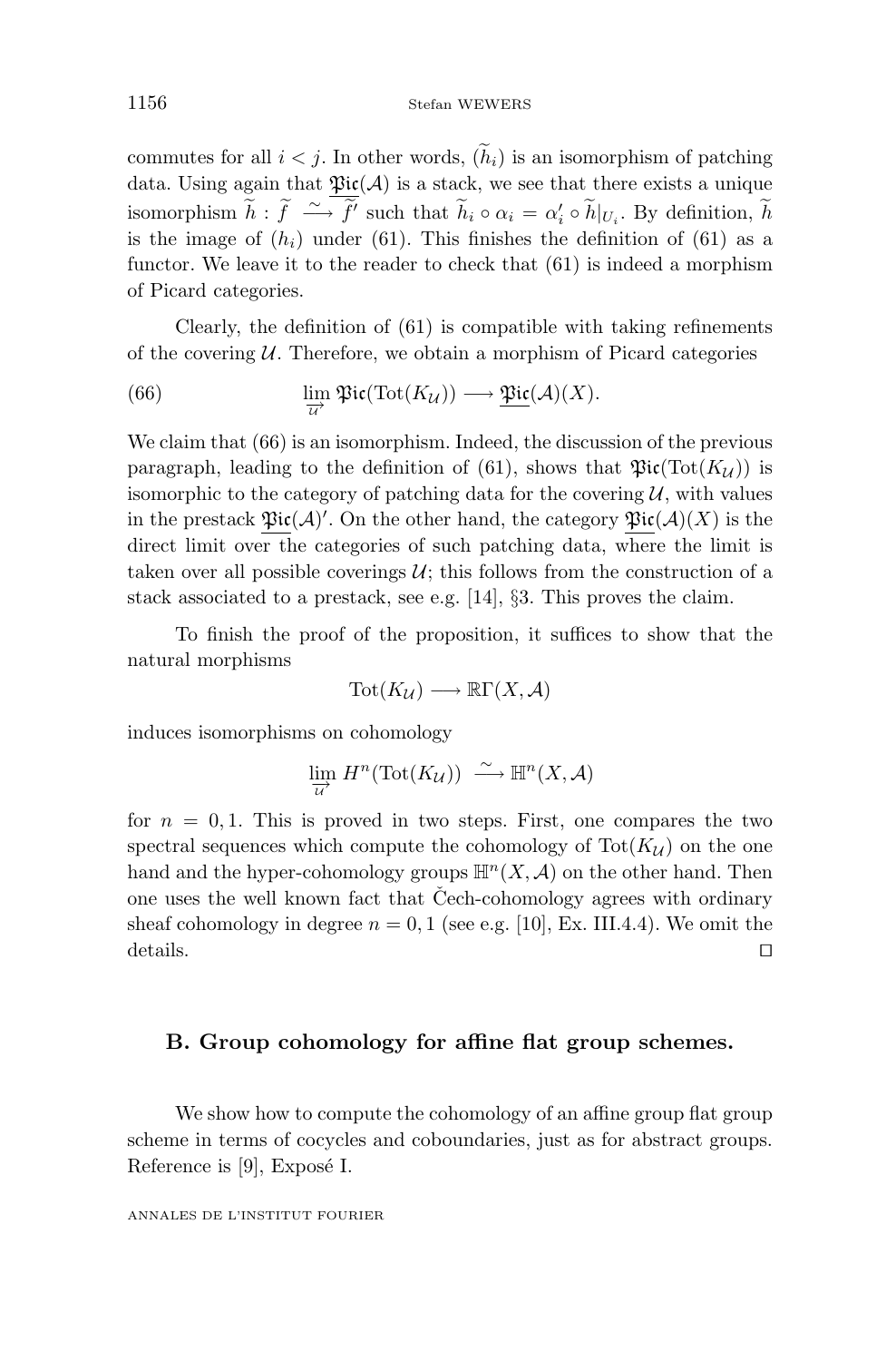**B.1**. — Throughout this section, we fix a commutative ring and an affine flat *R*-group scheme  $G = \text{Spec } \mathcal{O}_G$ . We denote by  $\Delta : \mathcal{O}_G \to$  $\mathcal{O}_G \otimes_R \mathcal{O}_G$  the comultiplication and by  $e : \mathcal{O}_G \to R$  the counit of G.

A *(right) G-R-module* is an *R*-module *M* together with an *R*-linear morphism  $\mu_M : M \to \mathcal{O}_G \otimes_R M$  such that  $(\mathrm{Id}_{\mathcal{O}_G} \otimes \mu_M) \circ \mu_M = (\Delta \otimes \mathrm{Id}_M) \circ$  $\mu_M$  and  $(e \otimes \text{Id}_M) \circ \mu_M = \text{Id}_M$ . For each *R*-algebra *R'* and  $\sigma \in G(R')$  we obtain an *R*'-linear automorphism  $m \mapsto m^{\sigma}$  of  $M' := M \otimes_R R'$  such that  $m^{\sigma\tau} = (m^{\sigma})^{\tau}$ . We shall denote by  $\text{Mod}(R, G)$  the category of *G-R*-modules, by  $\mathfrak{K}^+(R, G)$  the (triangulated) category of bounded below cochain complex in  $Mod(R, G)$  (modulo homotopy) and by  $\mathfrak{D}^+(R, G)$  the derived category of  $\mathfrak{K}^+(R, G)$ .

Given a  $G-R$ -module  $M$ , the *invariant*  $R$ -submodule  $M<sup>G</sup>$  is the set of all  $m \in M$  such that  $\mu_M(m) = 1 \otimes m$ , or, what is equivalent,  $m^{\sigma} = m$ for all  $R'$  and  $\sigma \in G(R')$ . The functor  $M \mapsto M^G$  from  $Mod(R, G)$  to the category of Abelian groups is obviously additive and left exact. We denote its *n*th right derived functor by  $H^n(G, \cdot)$  and its total right derived functor by  $\mathbb{R}^G$ . (For the existence of enough injectives in  $Mod(G, R)$ , see the proof of Lemma Bbelow.)

 $\mathbf{B.2.} \longrightarrow$  Given an *R*-module *M*, we set  $M := \mathcal{O}_G \otimes_R M.$ 

The map  $\Delta \otimes \text{Id}_M : M \to \mathcal{O}_G \otimes_R M$  gives M the structure of a (right) *G*-*R*-module. A *G*-*R*-module which is isomorphic to *M* for some *<sup>R</sup>*-module *M* is called *coinduced*. If *G* is a finite group then this agrees with the usual definition of coinduced modules.

Let *M* be an *R*-module *M*, *P* a *G*-*R*-module and  $\varphi$  :  $P \to M$  and *R*-linear morphism. Then  $\tilde{\varphi} := (\text{Id}_{\mathcal{O}_G} \otimes \varphi) \circ \mu_P : P \to M$  is easily checked<br>to be *G*-equivariant. One checks that this construction vields a natural to be *G*-equivariant. One checks that this construction yields a natural isomorphism

(67) Hom<sub>*R*</sub>(*P, M*)  $\xrightarrow{\sim}$  Hom<sub>*G*</sub>(*P, M*).

(The inverse of (67) is defined as follows: given a *G*-equivariant homomorphism  $\psi : P \to M$ ,  $\varphi := (e \otimes \text{Id}_M) \circ \psi : P \to M$  is an *R*-linear morphism such that  $\psi = \tilde{\varphi}$ .) Moreover, the isomorphism (67) makes the functor  $M \mapsto M$  a right adjoint of the forgetful map from  $Mod(R, G)$  to Mod(*R*).

Lemma B.1. — *For any R-module M we have*  $H^n(G, \widetilde{M}) = \begin{cases} M & \text{for } n = 0, \\ 0 & \text{for } n > 0. \end{cases}$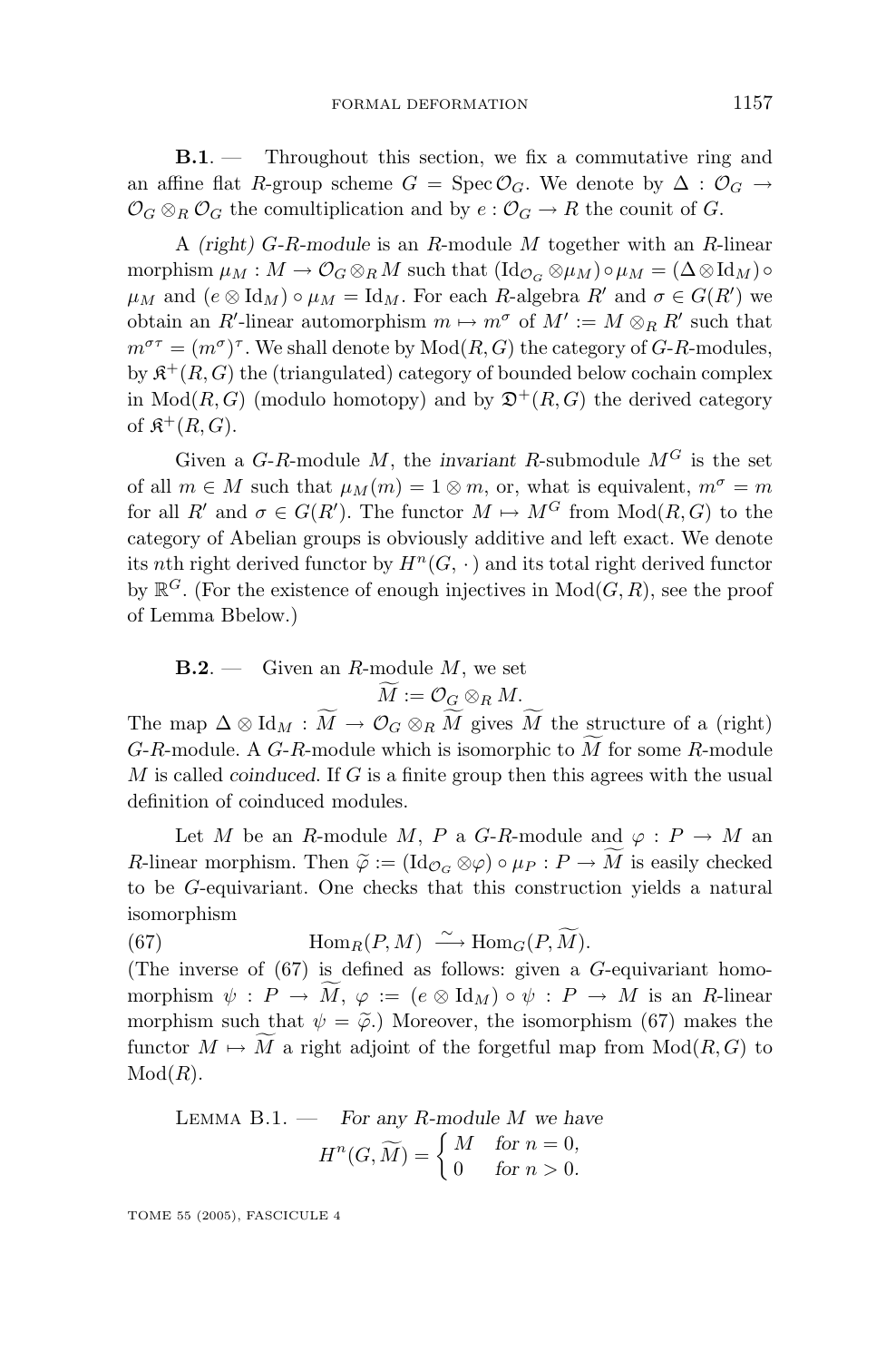*Proof.* — For  $n = 0$ , the lemma is equivalent to the exactness of the sequence

(68)  $0 \to M \longrightarrow M \longrightarrow \mathcal{O}_G \otimes_R M$  $\overline{u}$ 

(the first arrow sends *m* to  $1 \otimes m$  and the second  $a \otimes m$  to  $\Delta(a) \otimes m$  −  $1 \otimes a \otimes m$ ). Now (68) is exact on the left because  $R \to \mathcal{O}_G$  is flat, by assumption. Exactness in the middle is proved using the properties of the counit  $e: \mathcal{O}_G \to R$ . Hence the lemma holds for  $n = 0$ .

Choose an injective resolution  $M \to I^0 \to I^1 \to \cdots$  of the *R*module *M*. The functor  $M \mapsto M$ , being the right adjoint of an exact<br>functor accounts initiative and  $S_1$  **D** Democities 2.2.11. Therefore functor, preserves injectives, see e.g. [24], Proposition 2.3.11. Therefore,  $M \to I^0 \to I^1 \to \cdots$  is an injective resolution of the *G-R*-module *M*. Now the general case of the lemma follows from the case  $n = 0$ .

**B.3**. — Let *M* be a *G*-*R*-module. In order to compute the cohomology groups  $H^n(G, M)$ , it suffices to write down a resolution of M by coinduced *G*-*R*-modules. We do this as follows. Set  $B^{-1}(G, M) := M$  and define inductively  $B^n(G, M) := (B^{n-1}(M))^{\sim}$  for all  $n \geq 0$ . As *R*-modules, we simply get

$$
B^{n}(G, M) = \underbrace{O_G \otimes_R \cdots \otimes_R O_G}_{(n+1)\times} \otimes_R M.
$$

We define differentials  $\partial : B^n(G, M) \to B^{n+1}(G, M)$  by setting

$$
\partial(a_0 \otimes \cdots \otimes a_n \otimes m) := \sum_{\nu=0}^n (-1)^{\nu} a_0 \otimes \cdots \otimes \Delta(a_{\nu}) \otimes \cdots \otimes a_n \otimes m
$$

$$
+ (-1)^{n+1} a_0 \otimes \cdots \otimes a_n \otimes \mu_M(m).
$$

Note that  $\partial : M = B^{-1}(G, M) \to \overline{M} = B^0(G, M)$  equals  $\mu_M$ . It is easy to check that

(69) 
$$
M \xrightarrow{\mu_M} B^0(G,M) \xrightarrow{\partial} B^1(G,M) \xrightarrow{\partial} \cdots
$$

is an (augmented) complex a *G*-*R*-modules. (In fact, (69) is the (augmented) cochain complex associated to *M* and the pair of adjoint functors  $Mod(G, R) \rightleftarrows Mod(R)$ , see [24], §8.6.) Moreover, (69) is exact. This follows immediately from the existence of the homotopy

$$
s: \left\{ \begin{array}{ccc} B^{n+1}(G,M) & \longrightarrow & B^n(G,M) \\ a_0 \otimes \cdots \otimes a_n \otimes m & \longmapsto & e(a_0)a_1 \otimes \cdots \otimes a_n \otimes m \end{array} \right. .
$$

Applying the functor  $M \mapsto M^G$  to the resolution (69) defines an augmented complex of *R*-modules

(70) 
$$
M^G \longrightarrow C^0(G,M) \stackrel{\partial}{\longrightarrow} C^1(G,M) \stackrel{\partial}{\longrightarrow} \cdots
$$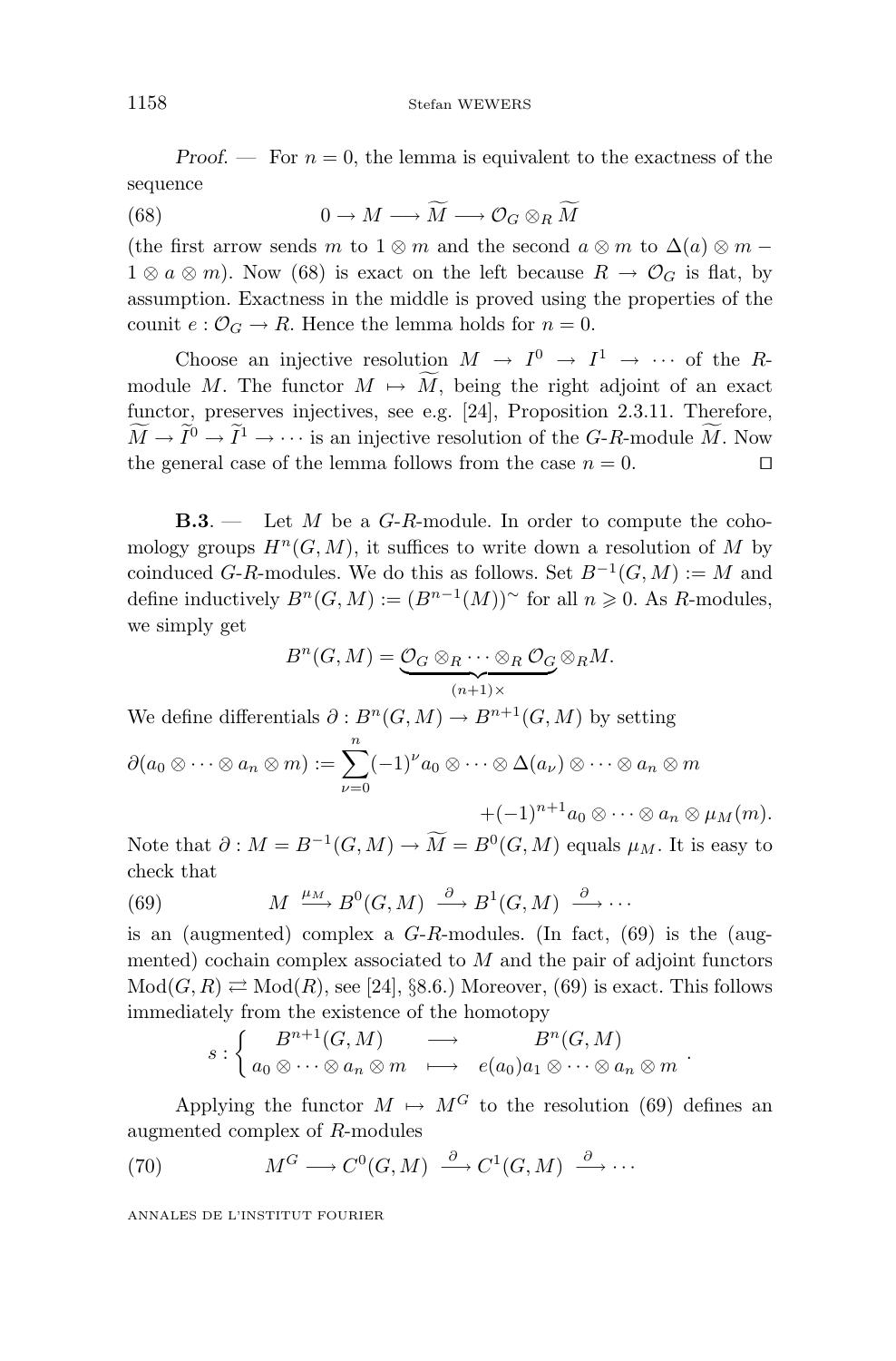Elements of  $C^n(G, M)$  are called *n*-cochains with values in *M*. Likewise, elements of  $Z^n(G,M) := \text{Ker}(\partial)$  (resp. of  $B^n(G,M) := \Im(\partial)$ ) are called *cocycles* (resp. *coboundaries*). Note that we have an isomorphism of *R*modules

$$
C^n(G,M) \cong \underbrace{O_G \otimes_R \cdots \otimes_R O_G}_{n \times} \otimes_R M,
$$

such that the canonical injection  $C^n(G, M) \hookrightarrow B^n(G, M)$  sends the element *a*<sub>1</sub> ⊗ ···⊗ *a<sub>n</sub>* ⊗ *m* to the element  $1 \otimes a_1 \otimes \cdots \otimes a_n \otimes m$ . Given an *R*-algebra *R*<sup>'</sup>, an *n*-cochain  $\varphi \in C^n(G, M)$  gives rise to a function

 $G(R') \times \cdots \times G(R') \longrightarrow M' = M \otimes_R R', \qquad \underline{\sigma} = (\sigma_1, \ldots, \sigma_n) \longmapsto \varphi_{\underline{\sigma}}.$ Now  $\varphi$  is a cocycles (resp. a coboundary) if and only if this function is a cocycle (resp. a coboundary) in the traditional sense, for all *R*-algebras *R* (again, it suffices to take *R'* flat over *R*). For instance, a 1-cochain  $\varphi$  is a cocycle if and only if

$$
\varphi_{\sigma,\tau}=\varphi_{\sigma}^{\tau}+\varphi_{\tau}
$$

holds for all  $\sigma, \tau \in G(R')$ . It is a coboundary if and only if for all  $R'$  there exists an element  $m \in M'$  such that  $\varphi_{\sigma} = m^{\sigma} - m$  holds for all  $\sigma \in G(R')$ .

It follows from Lemma B.1 that

(71)  $H^n(G, M) = H^n(C^{\bullet}(G, M))$ 

for all  $G-R$ -modules  $M$  and all  $n \geq 0$ . The next proposition is a slight generalization of (71).

PROPOSITION B.2. — Let  $M^{\bullet} \in \mathfrak{K}^+(R, G)$  be a bounded below *complex of G-R-modules. Then we have a natural isomorphism of derived complexes*

$$
\mathbb{R}^G(M^{\bullet}) \cong \mathrm{Tot}(C^{\bullet}(G,M^{\bullet})).
$$

*Proof.* — Let *K* denote the double complex  $B^{\bullet}(G, M^{\bullet})$ . The *q*th row of K is exact except at degree  $p = 0$ , where the cohomology is  $M<sup>q</sup>$ . Therefore, the spectral sequence associated to *K* (filtered by rows) shows that the augmentation  $M^{\bullet} \to K$  gives rise to a quasi-isomorphism  $M^{\bullet} \longrightarrow \text{Tot}(K)$ .

By definition, the complex  $\text{Tot}(K)$  consists entirely of coinduced  $G$ -*R*-modules, which are acyclic with respect to taking *G*-invariants, by Lemma B.1. Therefore, [24], Theorem 10.5.9 implies

$$
\mathbb{R}^G(M^{\bullet}) = \text{Tot}(K)^G = \text{Tot}(C^{\bullet}(G, M^{\bullet})).
$$

This finishes the proof of the proposition.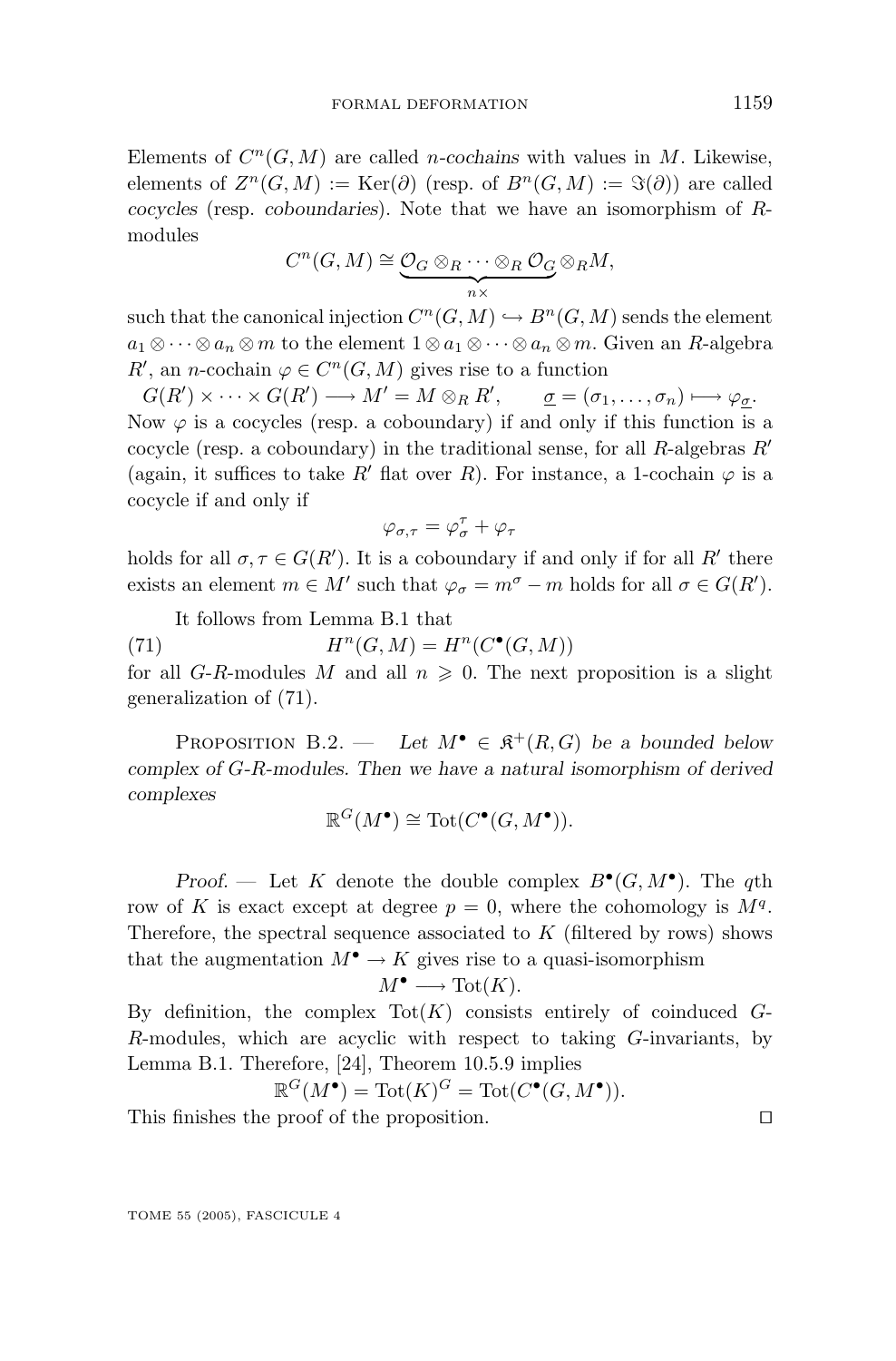#### **C. Sheaves of** *G***-**O*<sup>Y</sup>* **-modules.**

The goal of this last appendix is to review the definition of equivariant hyperext groups and the construction of the two spectral sequences (79) and (82). The standard reference is [7].

**C.1**. — Let  $G \to S$  and  $Y \to S$  be as in §1. Let  $\lambda : G \times_S Y \to Y$ (resp.  $p: G \times_S Y \to Y$ ) denote the morphism defining the action of *G* on *Y* (resp. the second projection). Given a sheaf of  $\mathcal{O}_Y$ -modules  $\mathcal{F}$ , a *lift* of the *G*-action from *Y* to *F* is given by an isomorphism  $\lambda^* \mathcal{F} \to p^* \mathcal{F}$  which satisfies certain obvious axioms, see e.g. [17], §III.12.

Let  $\mathcal F$  and  $\mathcal G$  be  $G$ - $\mathcal O_Y$ -modules. Let  $\text{Hom}_Y(\mathcal F,\mathcal G)$  denote the *R*module of  $\mathcal{O}_Y$ -linear (but not necessarily *G*-equivariant) homomorphisms from  $\mathcal F$  to  $\mathcal G$ . It carries a natural structure of  $G-R$ -module, defined as follows. Let *R'* be a flat *R*-algebra and  $\sigma \in G(R')$ . Since *R'* is flat over *R* we have a natural isomorphism

$$
\mathrm{Hom}_Y(\mathcal{F},\mathcal{G})\otimes_R R' \cong \mathrm{Hom}_{Y'}(\mathcal{F}',\mathcal{G}').
$$

Given  $f : \mathcal{F}' \to \mathcal{G}' \in \text{Hom}_{Y'}(\mathcal{F}', \mathcal{G}')$ , we define  $f^{\sigma}$  via the following commutative diagram:

$$
\begin{array}{ccc}\n\mathcal{F}' & \xrightarrow{f^{\sigma}} & \mathcal{G}' \\
\varphi_{\sigma} & & \downarrow \varphi_{\sigma} \\
\sigma^* \mathcal{F}' & \xrightarrow{\sigma^* f} & \sigma^* \mathcal{G}'\n\end{array}
$$

Note that an  $\mathcal{O}_Y$ -linear morphism  $f : \mathcal{F} \to \mathcal{G}$  is *G*-equivariant if and only if it is invariant under the *G*-action just defined, *i.e.*

$$
\mathrm{Hom}_G(\mathcal{F}, \mathcal{G}) = \mathrm{Hom}_Y(\mathcal{F}, \mathcal{G})^G.
$$

**C.2**. — Let F be an  $\mathcal{O}_Y$ -module. We set  $\widetilde{\mathcal{F}} := \mu_* p^* \mathcal{F}$  and claim that  $\widetilde{\mathcal{F}}$  carries a natural structure of  $G\text{-}\mathcal{O}_Y\text{-module.}$  To define a  $G\text{-action}$ on *F*, let *S'* = Spec *R'* be an affine *S*-scheme and  $\sigma \in G(S')$ . As usual, we indicate base change to  $S'$  with a prime (e.g.  $Y' = Y \times_S S'$ ) and identify *σ* with the automorphism of *Y* induced from *σ* via the action of *G* on *Y* . Also, we let  $t_{\sigma}: G' \times_{S'} Y' \stackrel{\sim}{\longrightarrow} G' \times_{S'} Y'$  denote the automorphism induced from left translation by  $\sigma$  on the first factor. Since  $p' \circ t_{\sigma} = p'$ , we have a natural isomorphism

(72) 
$$
p'^{*}\mathcal{F}' \stackrel{\sim}{\longrightarrow} t_{\sigma}^{*}p'^{*}\mathcal{F}'.
$$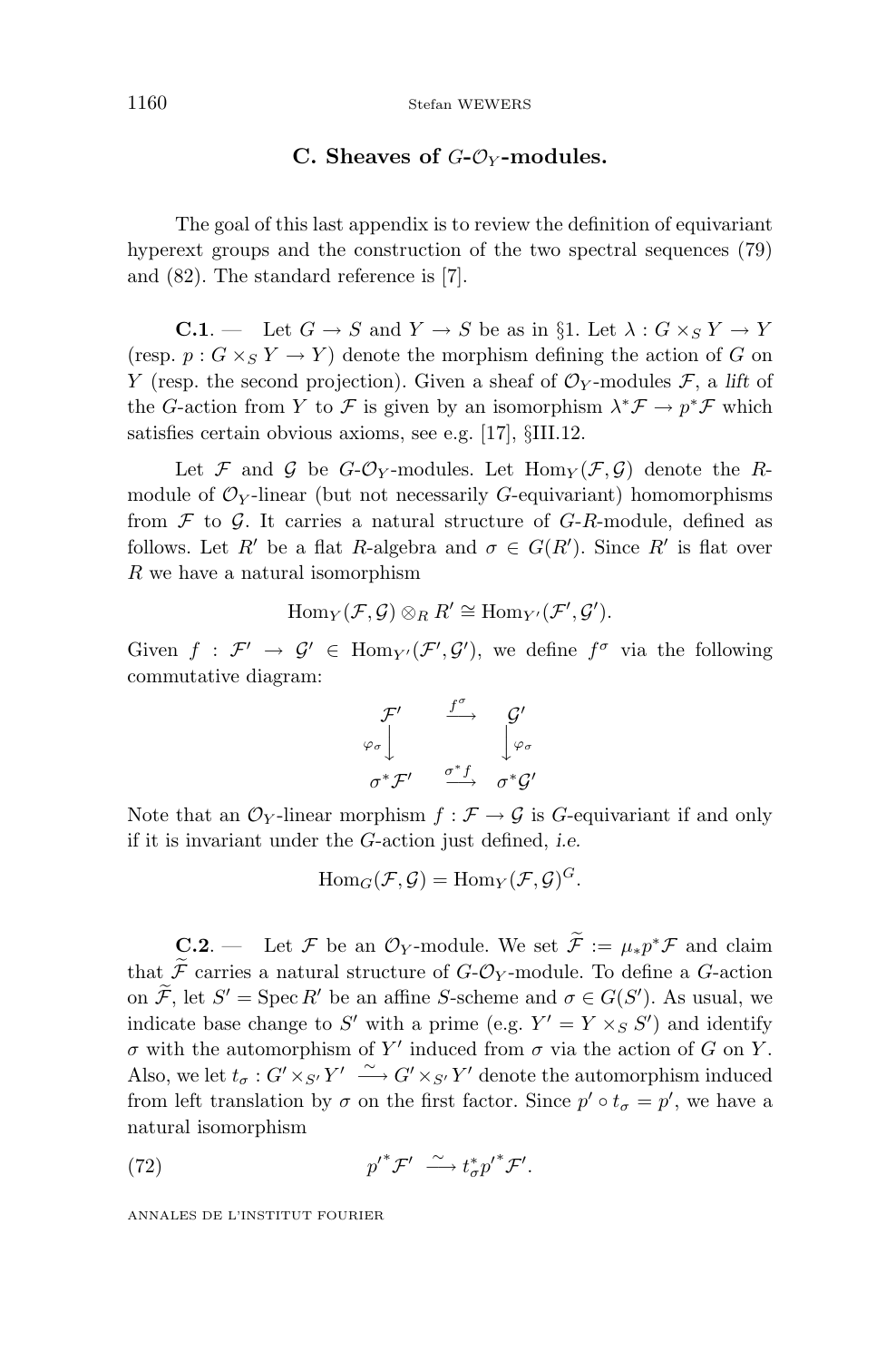Using the commutative diagram

(73) 
$$
G' \times_{S'} Y' \xrightarrow{t_{\sigma}} G' \times_{S'} Y'
$$

$$
\downarrow^{\mu'} \downarrow^{\mu'}
$$

$$
Y' \xrightarrow{\sigma} Y'
$$

we obtain an isomorphism  $\varphi_{\sigma} : \widetilde{\mathcal{F}}' \longrightarrow \sigma^* \widetilde{\mathcal{F}}'$  as follows:

(74) 
$$
\widetilde{\mathcal{F}}' = \mu'_* p'^* \mathcal{F}' \stackrel{\sim}{\longrightarrow} \mu'_* t^*_{\sigma} p'^* \mathcal{F}' \stackrel{\sim}{\longrightarrow} \sigma^* \mu'_* p'^* \mathcal{F}' = \sigma^* \widetilde{\mathcal{F}}'.
$$

One checks that the definition of  $\varphi_{\sigma}$  is functorial in  $S'$  and satisfies the rule  $\varphi_{\sigma\tau} = (\tau^* \varphi_{\sigma}) \circ \varphi_{\tau}$ . This defines a lift of the *G*-action from *Y* to  $\widetilde{\mathcal{F}}$ . we may therefore regard  $\widetilde{\mathcal{F}}$  as a *G*- $\mathcal{O}_Y$ -module. A *G*- $\mathcal{O}_Y$ -module isomorphic to  $\widetilde{\mathcal{F}}$ for some  $\mathcal{O}_Y$ -module F is called *coinduced*. Compare with §B.2.

PROPOSITION C.1.

(i) *Given an*  $\mathcal{O}_Y$ *-module*  $\mathcal F$  *and a G-* $\mathcal{O}_Y$ *-module*  $\mathcal G$ *, we have a natural isomorphism of G-R-modules*

$$
\mathrm{Hom}_Y(\mathcal{G}, \widetilde{\mathcal{F}}) \cong \mathrm{Hom}_Y(\mathcal{G}, \mathcal{F})
$$

*(the right hand side is the G-R-module coinduced from the R-module*  $\text{Hom}_Y(\mathcal{G}, \mathcal{F})$ .

(ii) The functor  $\mathcal{F} \longmapsto \widetilde{\mathcal{F}}$  is the right adjoint of the forgetful functor  $Mod(Y, G) \rightarrow Mod(Y)$ .

*Proof.* — Given a  $G-\mathcal{O}_Y$ -module  $\mathcal{G}$ , we have natural isomorphisms of *R*-modules

(75) 
$$
\text{Hom}_Y(\mathcal{G}, \mathcal{F}) \cong \text{Hom}_{G \times Y}(\mu^* \mathcal{G}, p^* \mathcal{F}) \cong \text{Hom}_{G \times Y}(p^* \mathcal{G}, p^* \mathcal{F})
$$
  
 $\cong \text{Hom}_Y(\mathcal{G}, \mathcal{F}).$ 

Here the first isomorphism is obtained from the adjointness of  $\mu_*$  and  $\mu^*$ , the second isomorphism from the  $G$ -action on  $\mathcal G$  and the third isomorphism exists because  $G \to S$  is flat. Note that both the first and the last term in (75) carry a natural structure of *G*-*R*-module. One checks that (75) defines an isomorphism of *G*-*R*-modules. This proves (i). Taking *G*-invariants and using Lemma B.1 for  $n = 0$ , we obtain an isomorphism of *R*-modules

(76) 
$$
\text{Hom}_G(\mathcal{G}, \widetilde{\mathcal{F}}) \cong \text{Hom}_Y(\mathcal{G}, \mathcal{F}).
$$

A tedious but elementary verification shows that this isomorphism makes  $\mathcal{F} \mapsto \widetilde{\mathcal{F}}$  the right adjoint of the forgetful functor  $Mod(Y, G) \to Mod(Y)$ .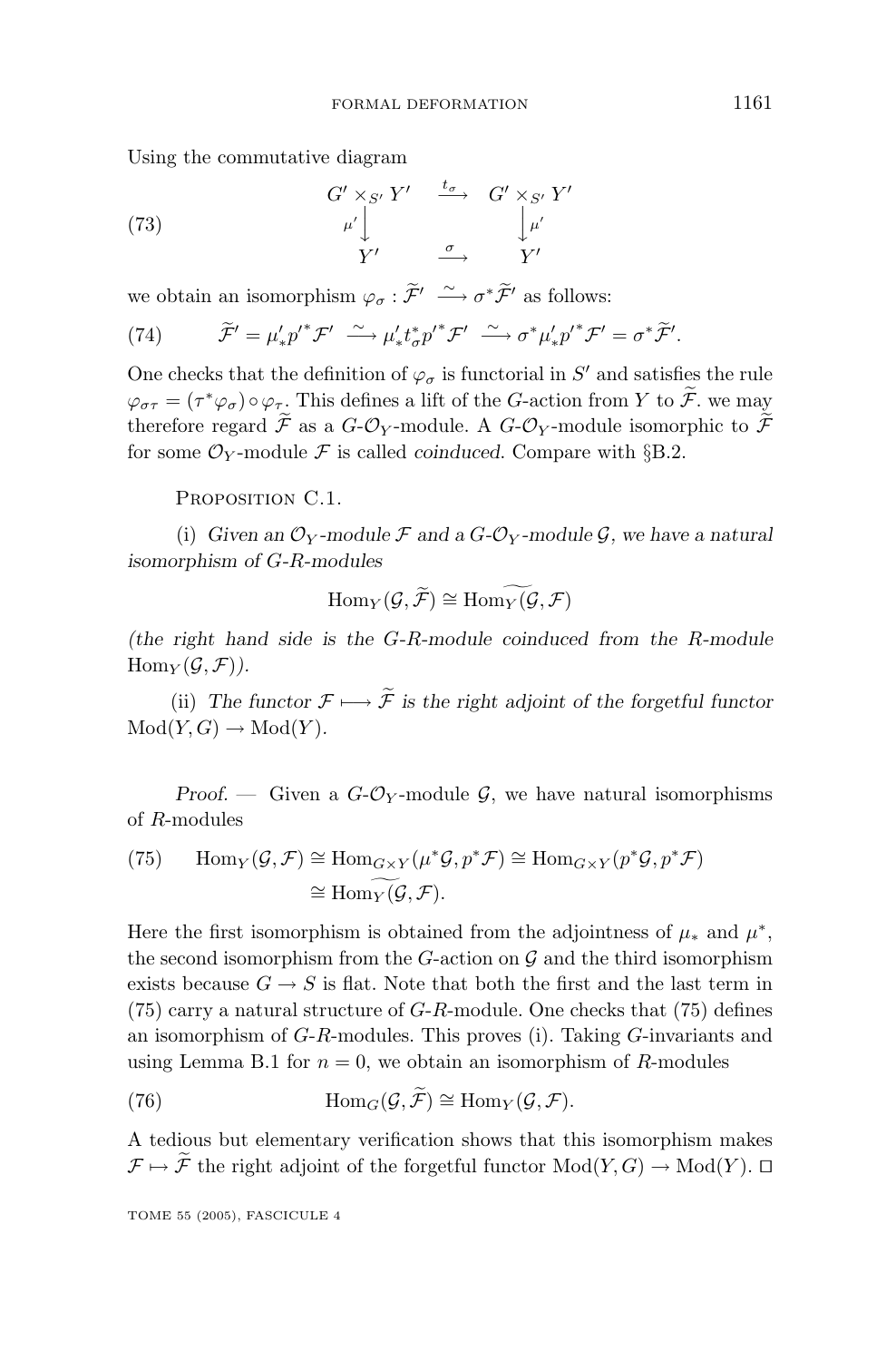Corollary C.2.

- (i) *The category* Mod(*Y,G*) *has enough injectives.*
- (ii) *Given a G-* $\mathcal{O}_Y$ *-module*  $\mathcal{G}$ *, the functor*

 $\text{Hom}_Y(\mathcal{G},\cdot): \text{Mod}(Y,G) \longrightarrow \text{Mod}(R,G)$ 

*sends injective*  $G - \mathcal{O}_Y$ *-modules to*  $G - R$ *-modules which are acyclic with respect to the functor*  $M \mapsto M^G$ .

**C.3**. — Let  $\mathcal{A}, \mathcal{B}$  be complexes of  $G\text{-}\mathcal{O}_Y$ -modules. We assume that  $\mathcal{A}$ is bounded below and that B is bounded in both directions. Then the *total Hom complex*  $\text{Hom}_{G}^{\bullet}(\mathcal{A}, \mathcal{B})$  is a (bounded above) complex of Abelian groups whose *n*th cohomology group is isomorphic to the group of homomorphisms  $\mathcal{A} \rightarrow \mathcal{B}[-n]$  up to homotopy, *i.e.* 

$$
H^{n}(\text{Hom}_{G}^{\bullet}(\mathcal{A}, \mathcal{B})) = \text{Hom}_{\mathfrak{K}^{+}(Y, G)}(\mathcal{A}, \mathcal{B}[-n]).
$$

See e.g. [24], 2.7.4. Let  $\mathcal{R}^-(\mathfrak{Ab})$  denote the category of bounded above complexes of Abelian groups, up to homotopy, and  $\mathfrak{D}^-(\mathfrak{Ab})$  its derived category. The functor  $Hom_G^{\bullet}(A, \cdot) : \mathfrak{K}^b(G, Y) \to \mathfrak{K}^-(\mathfrak{Ab})$  is a morphism of triangulated categories and has a total right derived functor, which we denote by  $\mathbb{R}$ Hom<sub>*G*</sub>( $\mathcal{A}, \cdot$ ) :  $\mathfrak{D}^b(Y, G) \to \mathfrak{D}^-(\mathfrak{Ab})$ . The *n*th *hyperext* of  $\mathcal A$ and  $\beta$  is defined as

$$
\mathbb{E}\mathrm{xt}^n_G({\mathcal{A}},{\mathcal{B}}):=H^n(\mathbb{R}\mathrm{Hom}_G({\mathcal{A}},{\mathcal{B}}))
$$

see e.g. [24], §10.7. It follows from standard arguments that the functor  $\mathbb{R}$ Hom<sub>*G*</sub>( $\cdot$ , B) :  $\mathfrak{D}^+(Y,G) \to \mathfrak{D}^-(\mathfrak{A}\mathfrak{b})$  is a morphism of triangulated categories.

Ignoring the *G*-action, we may as well define the total Hom complex  $\text{Hom}_Y^{\bullet}(\mathcal{A}, \mathcal{B})$ . By §C.1, the terms of  $\text{Hom}_Y^{\bullet}(\mathcal{A}, \mathcal{B})$  carry a natural structure of *G*-*R*-modules such that

(77) 
$$
\operatorname{Hom}_G^{\bullet}(\mathcal{A}, \mathcal{B}) = \operatorname{Hom}_Y^{\bullet}(\mathcal{A}, \mathcal{B})^G.
$$

This formula displays the functor  $\text{Hom}_{G}^{\bullet}(\mathcal{A},\cdot)$  as the composition of two morphisms of triangulated categories

$$
\mathfrak{K}^b(Y,G) \longrightarrow \mathfrak{K}^-(R,G) \longrightarrow \mathfrak{K}^-(\mathfrak{Ab}).
$$

It follows from Corollary C.2 and [24], Theorem 10.8.2 that

(78) 
$$
\mathbb{R}\mathrm{Hom}_G(\mathcal{A}, \mathcal{B}) \cong \mathbb{R}^G(\mathbb{R}\mathrm{Hom}_Y(\mathcal{A}, \mathcal{B})).
$$

Therefore, the hyperext group  $\mathbb{E}xt_G^n(\mathcal{A}, \mathcal{B})$  can be computed via the Grothendieck spectral sequence

(79) 
$$
E_2^{p,q} := H^p(G, \mathbb{E}xt_Y^q(\mathcal{A}, \mathcal{B})) \Longrightarrow \mathbb{E}xt_G^{p+q}(\mathcal{A}, \mathcal{B}).
$$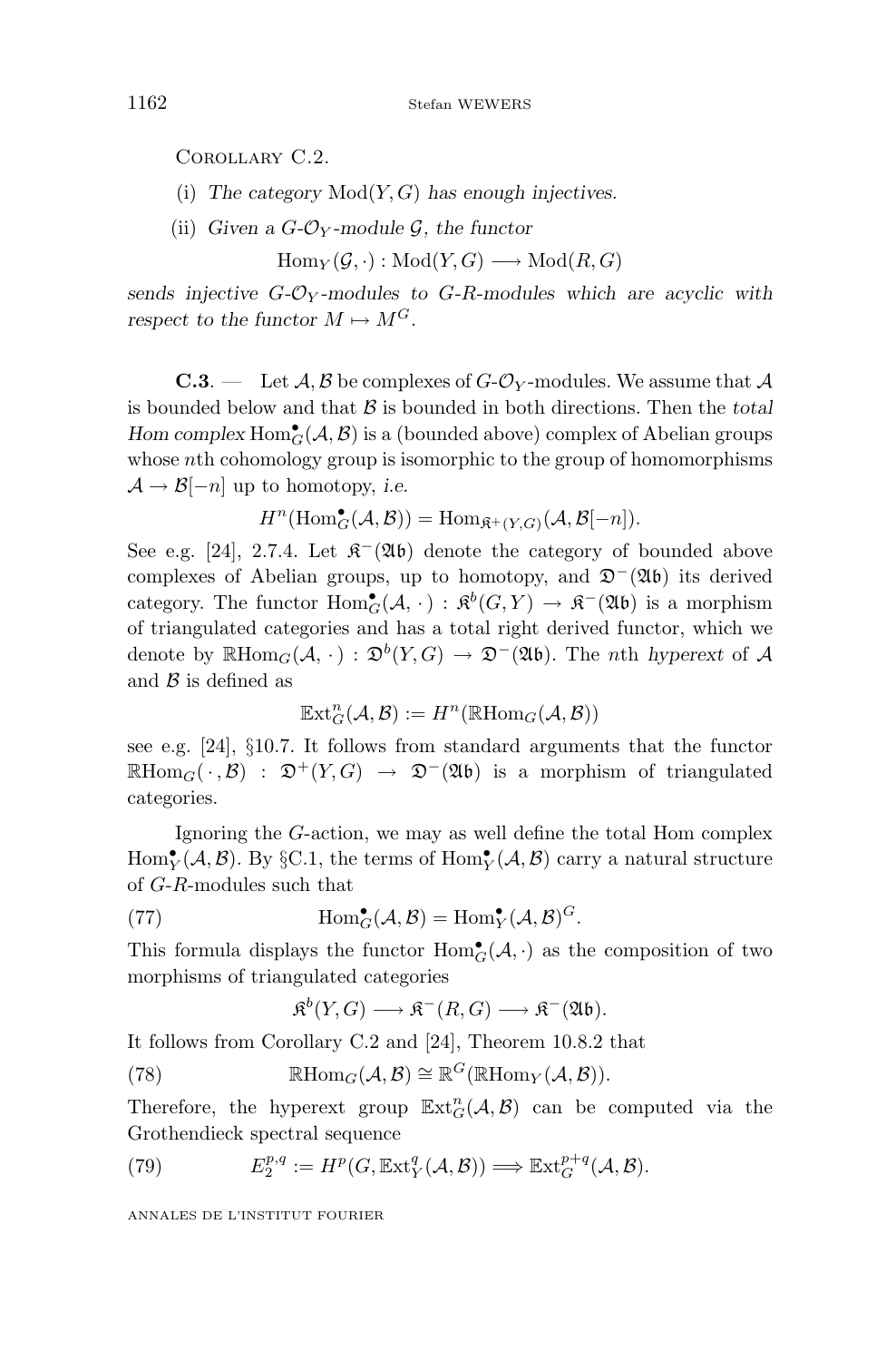**C.4**. — Now assume that  $G \rightarrow S$  is finite and that *Y* can be covered by affine *G*-stable open subsets. Then by [17], Theorem 12.1, the quotient scheme  $X := Y/G$  exists and the natural projection  $\pi : Y \to X$  is finite. Given a  $G\text{-}\mathcal{O}_Y\text{-module }\mathcal{F}$ , one defines a sheaf of  $\mathcal{O}_X\text{-modules }\mathcal{F}^G$  such that

$$
\Gamma(V, \mathcal{F}^G) = \Gamma(\pi^{-1}(V), \mathcal{F})^G.
$$

Let F, G be two  $G\text{-}\mathcal{O}_Y$ -modules. In view of §C.1 it is clear that the sheaf  $\mathcal{H}om_Y(\mathcal{F}, \mathcal{G})$  is endowed with a natural action of *G*, i.e.with a structure of *G*-O*<sup>Y</sup>* -module. We set

$$
\mathcal{H}om_G(\mathcal{F},\mathcal{G}):=\mathcal{H}om_Y(\mathcal{F},\mathcal{G})^G.
$$

By definition, we have

(80) 
$$
\text{Hom}_G(\mathcal{F}, \mathcal{G}) = \Gamma(X, \mathcal{H}om_G(\mathcal{F}, \mathcal{G})).
$$

LEMMA C.3. — The additive functor  $\mathcal{H}om_G(\mathcal{F}, \cdot)$  sends injective  $G$ <sup>*-*O</sup>*Y -modules to*  $\Gamma$ (*X,* · )*-acyclic*  $\mathcal{O}_X$ *-modules.* 

*Proof. —* By the construction of injective objects of Mod(*Y,G*) in §C.2, it suffices to proof the lemma for  $G$ - $\mathcal{O}_Y$ -modules of the form  $\mathcal{I}$ , where  $\mathcal I$  is an injective  $\mathcal O_Y$ -module. Using Proposition C.1 (ii) one shows that

$$
\mathcal{H}om_G(\mathcal{F},\mathcal{I})=\pi_*\mathcal{H}om_Y(\mathcal{F},\mathcal{I}).
$$

It is well known that  $\mathcal{H}om_V(\mathcal{F},\cdot)$  sends injective to  $\Gamma(Y,\cdot)$ -acyclic  $\mathcal{O}_Y$ modules. But since  $\pi$  is finite the functor  $\pi_*$  is exact and so  $\pi_*\mathcal{H}om_Y(\mathcal{F},\mathcal{I})$ is  $\Gamma(X, \cdot)$ -acyclic. This proves the lemma.

Given two complexes of  $G\text{-}\mathcal{O}_Y$ -modules  $\mathcal A$  and  $\mathcal B$  (with  $\mathcal A$  bounded below and  $\beta$  bounded), one defines the (bounded above) complex of  $\mathcal{O}_X$ modules  $\mathcal{H}om_{G}^{\bullet}(\mathcal{A}, \mathcal{B})$ . We let  $\mathbb{R}\mathcal{H}om_{G}(\mathcal{A}, \mathcal{B})$  denote the total right derived functor of  $\mathcal{H}om_{G}^{\bullet}(\mathcal{A}, \cdot)$ , evaluated at  $\mathcal{B}$ , and set

 $\mathcal{E}xt_G^n(\mathcal{A}, \mathcal{B}) := H^n(\mathbb{R}\mathcal{H}om_G(\mathcal{A}, \mathcal{B})).$ 

As in the previous subsection, it follows from (80) and Lemma C.3 that

(81) 
$$
\mathbb{R}\mathrm{Hom}_G(\mathcal{A},\mathcal{B})\cong \mathbb{R}\Gamma(X,\mathbb{R}\mathcal{H}om_G(\mathcal{A},\mathcal{B})).
$$

In particular, there exists a spectral sequence

(82) 
$$
H^p(X, \mathcal{E}xt^q_G(\mathcal{A}, \mathcal{B})) \Longrightarrow \mathbb{E}xt^{p+q}_G(\mathcal{A}, \mathcal{B}).
$$

Following [7], we call (82) the *local-global spectral sequence* for  $\mathbb{E}xt^*_{G}$ .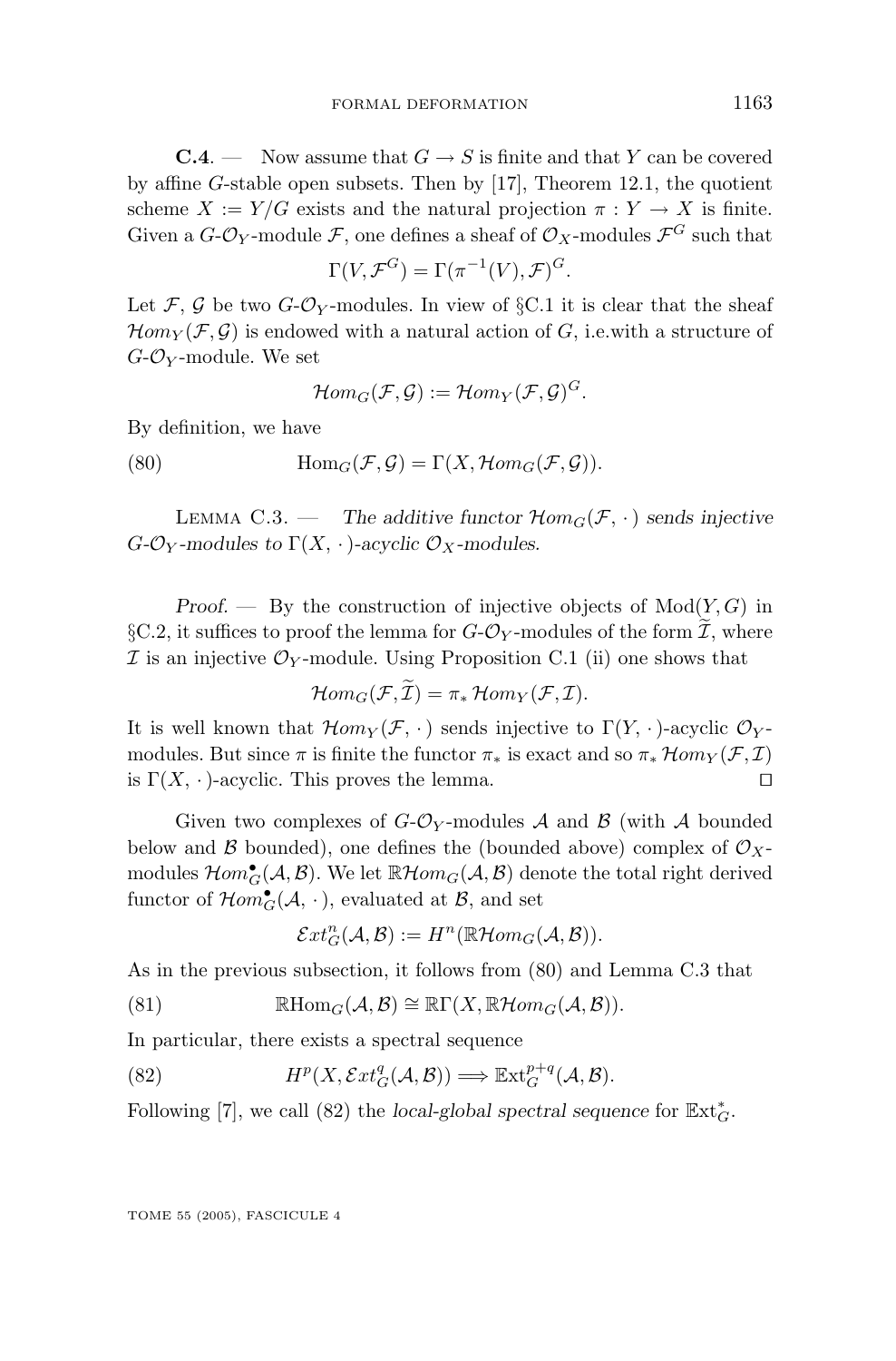#### 1164 Stefan WEWERS

#### BIBLIOGRAPHY

- [1] M. ARTIN, A. GROTHENDIECK, and J.L. VERDIER, Théorie des Topos et Cohomologie Étale des Schémas (SGA 4), Lecture Notes in Math., Springer-Verlag, 269, 270 & 305 (1973).
- [2] P. BERTHELOT, A. GROTHENDIECK, and L. ILLUSIE, Théorie des intersections et théorème de Riemann-Roch (SGA 6), Lecture Notes in Math. Springer-Verlag, 225 (1971).
- [3] J. BERTIN and A. MÉZARD, Déformations formelles des revêtements sauvagement ramifiés de courbes algébriques, Invent. Math., 141 (2000), 195–238.
- [4] P. DELIGNE and D. MUMFORD, The irreducibility of the space of curves of given genus, Publ. Math. IHES, 36 (1969), 75–109.
- [5] J. GIRAUD, Cohomologie non abélienne. Grundlehren 179, Springer-Verlag (1971).
- [6] B. GREEN and M. MATIGNON, Lifting of Galois covers of smooth curves, Compositio Math., 113-3 (1998), 237–272.
- [7] A. GROTHENDIECK, Sur quelques points d'algèbre homologique, Tôhoku Math. J., 9 (1957), 119–221.
- [8] A. GROTHENDIECK, Catégories cofibrées additives et complexe cotangent relatif, Lecture Notes in Math., Springer-Verlag, 79 (1968).
- [9] A. GROTHENDIECK and M. DEMAZURE, Schémas en Groupes I, II, III (SGA 3), Lecture Notes in Math., Springer-Verlag, 151, 152 & 153 (1970).
- [10] R. HARTSHORNE, Algebraic Geometry, GTM 52, Springer-Verlag (1977).
- [11] Y. HENRIO, Arbres de Hurwitz et automorphismes d'ordre p des disques et des couronnes p-adiques formels, math.AG/0011098.
- [12] L. ILLUSIE, Complexe cotangent et d´eformations I+II, Lecture Notes in Math. 239  $& 283$ , Springer-Verlag (1971 and 1972).
- [13] L. ILLUSIE, Cotangent complex and deformations of torsors and group schemes, In F.W. Lawvere, editor, Toposes, Algebraic Geometry and Logic, Lecture Notes in Math. 274, Springer-Verlag (1972), 159–189.
- [14] G. LAUMON and L. MORET-BAILLY, Champs Algébriques, Ergebnisse der Math. undihrer Grenzgebiete, Springer–Verlag, 39 (2000).
- [15] H. MATSUMURA, Commutative Algebra, Benjamin, 1980.
- [16] H. MATSUMURA, Commutative Ring Theory, Cambridge studies in adv. math. 8, Cambridge Univ. Press (1986).
- [17] D. MUMFORD, Abelian Varieties, Oxford Univ. Press, 1970.
- [18] M. RAYNAUD, Spécialisation des revêtements en caractéristique  $p > 0$ , Ann. Sci. Ecole Norm. Sup., 32-1 (1999), 87–126. ´
- [19] M. SA¨ıDI, Torsors under finite and flat group schemes of rank p with Galois action, math.AG/0106246.
- [20] M. SCHLESSINGER, Functors of Artin rings, Trans. Am. Math. Soc., 130 (1968), 208–222.
- [21] T. SEKIGUCHI, F. OORT, and N. SUWA, On the deformation of Artin–Schreier to Kummer, Ann. Sci. Ecole Norm. Sup., 22 (1989), 345–375. ´
- [22] K.H. ULBRICH, Group cohomology for Picard categories, J. Algebra, 91 (1984).